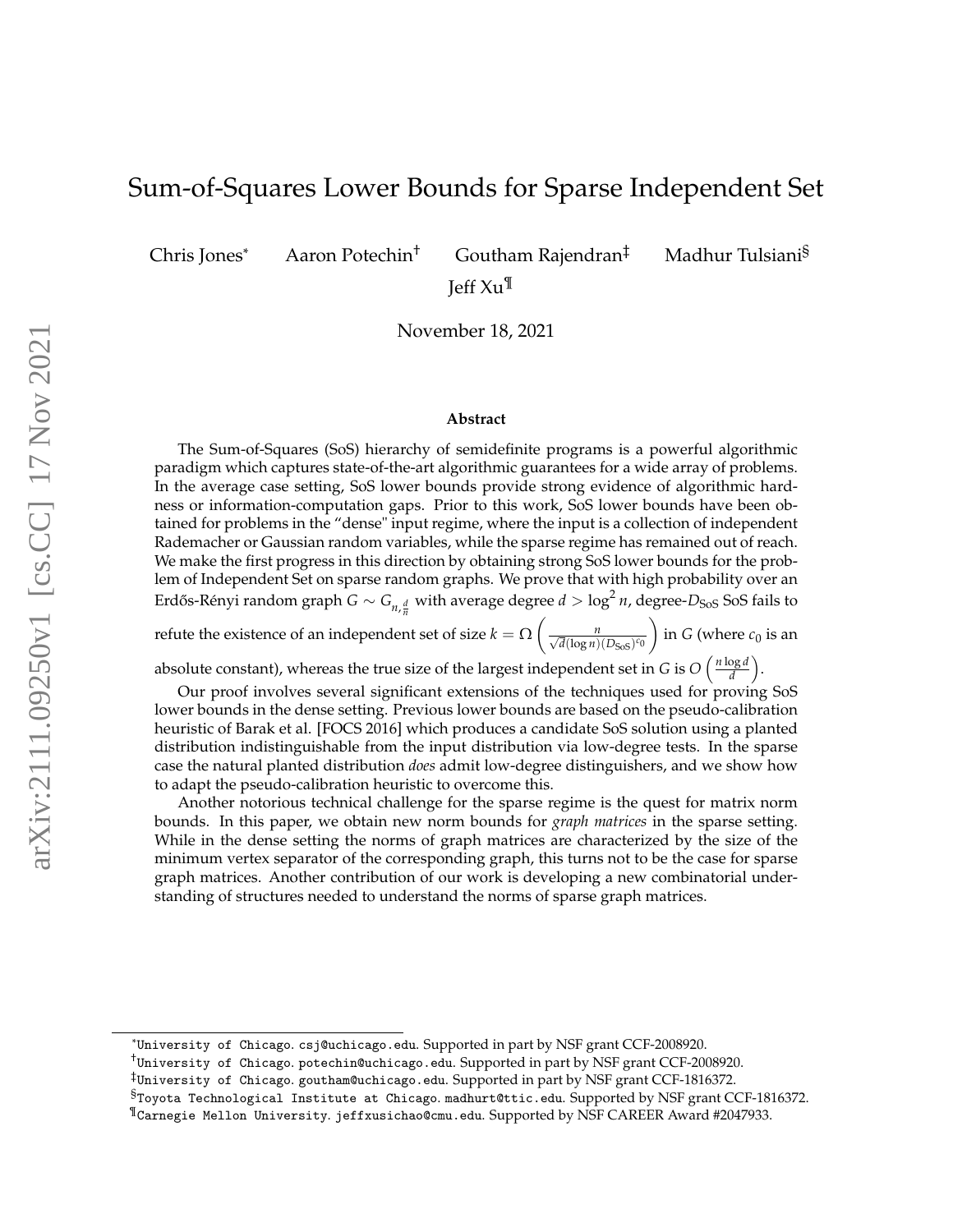# **Contents**

| $\mathbf{1}$   |                                          | Introduction                                                                                          | $\mathbf{1}$   |  |
|----------------|------------------------------------------|-------------------------------------------------------------------------------------------------------|----------------|--|
|                | 1.1                                      |                                                                                                       | $\overline{2}$ |  |
|                | 1.2                                      |                                                                                                       | $\overline{3}$ |  |
|                | 1.3                                      |                                                                                                       | $\overline{4}$ |  |
|                | 1.4                                      |                                                                                                       | $\sqrt{5}$     |  |
| $\overline{2}$ | <b>Technical Preliminaries</b><br>5      |                                                                                                       |                |  |
|                | 2.1                                      |                                                                                                       | 5              |  |
|                | 2.2                                      |                                                                                                       | 5              |  |
|                | 2.3                                      |                                                                                                       | 6              |  |
| 3              | An overview of the proof techniques<br>8 |                                                                                                       |                |  |
|                | 3.1                                      |                                                                                                       | 8              |  |
|                | 3.2                                      | Approximate PSD decompositions, norm bounds and conditioning                                          | <b>10</b>      |  |
| 4              |                                          | Pseudocalibration with connected truncation                                                           | 12             |  |
|                | 4.1                                      |                                                                                                       | 12             |  |
|                | 4.2                                      |                                                                                                       | 13             |  |
|                | 4.3                                      |                                                                                                       | 14             |  |
| 5              |                                          | Norm bounds and factoring                                                                             | 17             |  |
|                | 5.1                                      |                                                                                                       | 17             |  |
|                | 5.2                                      |                                                                                                       | <b>18</b>      |  |
| 6              | PSD-ness                                 |                                                                                                       |                |  |
|                | 6.1                                      |                                                                                                       | 19             |  |
|                | 6.2                                      |                                                                                                       | 21             |  |
|                | 6.3                                      | Decomposition in terms of ribbons $\dots \dots \dots \dots \dots \dots \dots \dots \dots \dots \dots$ | <b>26</b>      |  |
|                | 6.4                                      |                                                                                                       | 28             |  |
|                | 6.5                                      |                                                                                                       | 31             |  |
|                | 6.6                                      |                                                                                                       | 35             |  |
|                | 6.7                                      |                                                                                                       | 40             |  |
|                | 6.8                                      |                                                                                                       | 42             |  |
|                | 6.9                                      |                                                                                                       | 44             |  |
|                |                                          |                                                                                                       | 45             |  |
|                |                                          |                                                                                                       | 47             |  |
| 7              |                                          | <b>Open Problems</b>                                                                                  | 57             |  |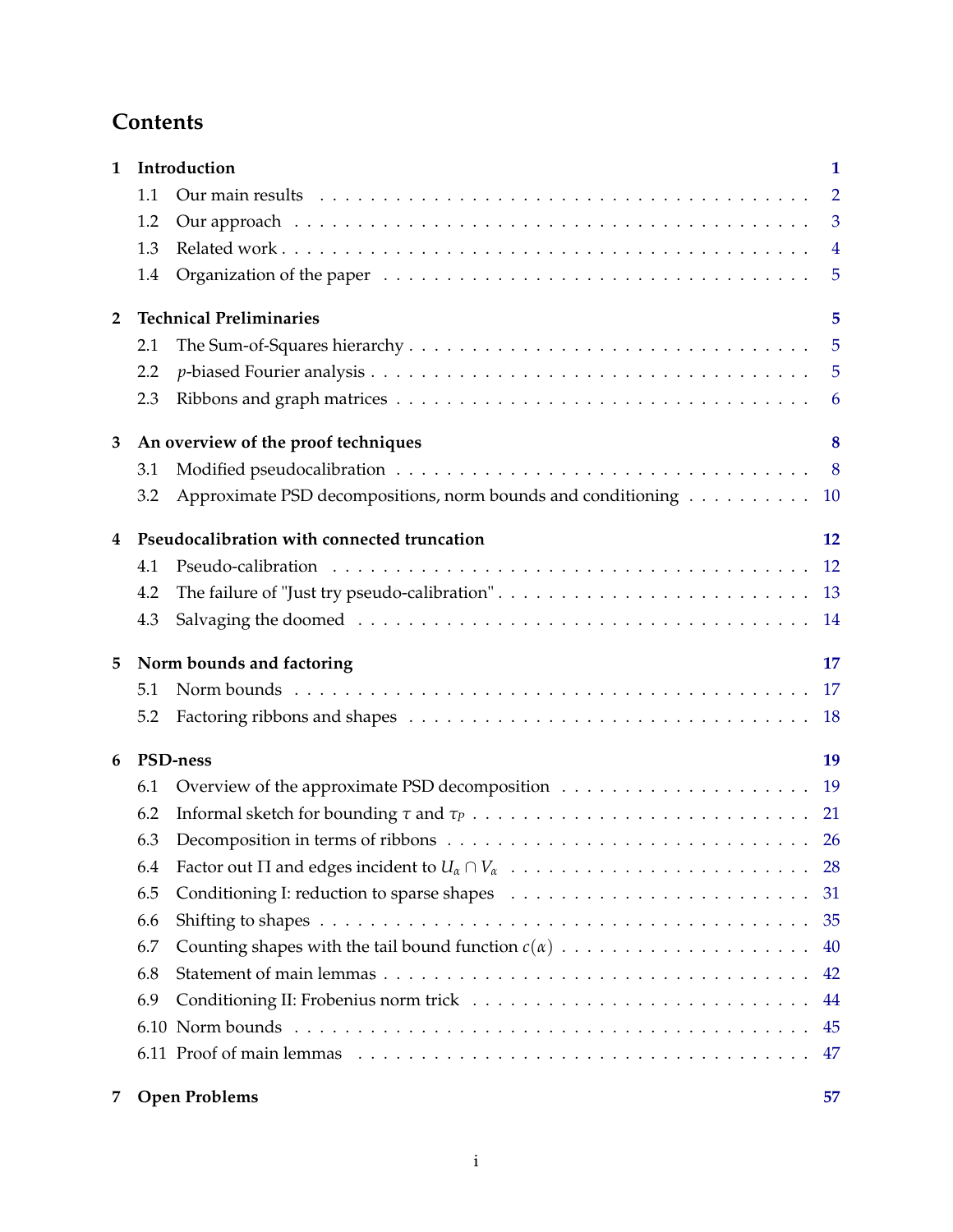| A Trace Power Calculations                       | 61 |
|--------------------------------------------------|----|
| B Reserving edges to preserve left/middle shapes | 65 |
| C Second proof of Lemma 6.9                      | 66 |
| D Formalizing the PSD Decomposition              | 68 |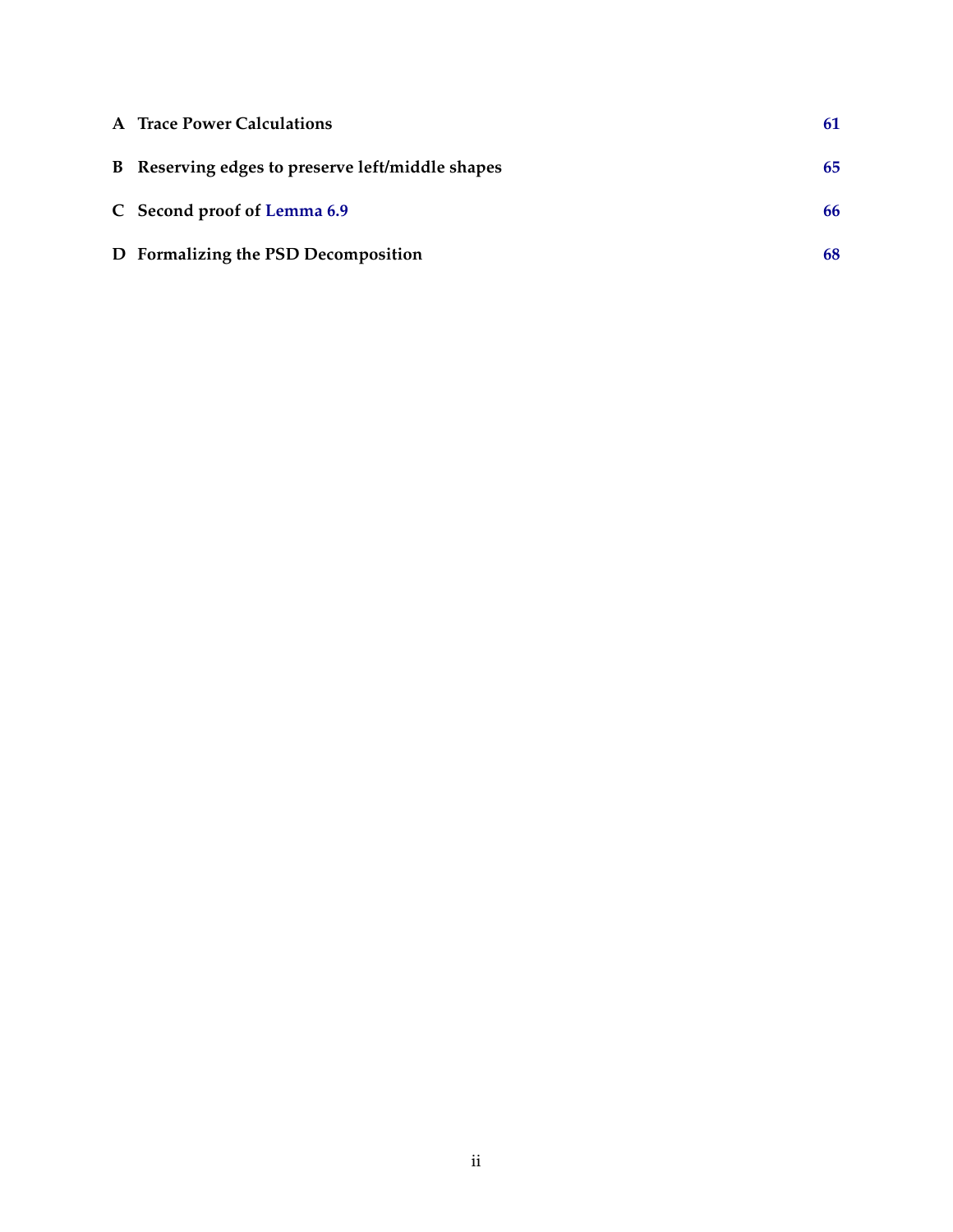# <span id="page-3-0"></span>**1 Introduction**

The Sum-of-Squares (SoS) hierarchy is a powerful convex programming technique that has led to successful approximation and recovery algorithms for various problems in the past decade. SoS captures the best-known approximation algorithms for several classical combinatorial optimization problems. Some of the additional successes of SoS also include Tensor PCA [\[HSS15,](#page-62-0) [MSS16\]](#page-62-1) and Constraint Satisfaction Problems with additional structure [\[BRS11,](#page-60-0) [GS11\]](#page-61-0). SoS is a family of convex relaxations parameterized by *degree*; by taking larger degree, one gets a better approximation to the true optimum at the expense of a larger SDP instance. Thus we are interested in the tradeoff between degree and approximation quality. For an introduction to Sum-of-Squares algorithms, see [\[BS16,](#page-60-1) [FKP19\]](#page-61-1).

The success of SoS on the upper bound side has also conferred on it an important role for the investigation of algorithmic hardness. Lower bounds for the SoS hierarchy provide strong unconditional hardness results for several optimization problems and are of particular interest when NP-hardness results are unavailable. An important such setting is the study of average case complexity of optimization problems, where relatively few techniques exist for establishing NP-hardness results [\[ABB19\]](#page-60-2). In this setting, a study of the SoS hierarchy not only provides a powerful benchmark for average-case complexity, but also helps in understanding the structural properties of the problems: what makes them algorithmically challenging? Important examples of such results include an improved understanding of sufficient conditions for average-case hardness of CSPs [\[KMOW17\]](#page-62-2) and lower bounds for the planted clique problem [\[BHK](#page-60-3)+16].

An important aspect of previous lower bounds for the SoS hierarchy is that they apply for the so-called *dense setting*, which corresponds to cases when the input distribution can be specified by a collection of independent Rademacher or Gaussian variables. In the case of planted clique, this corresponds to the case when the input is a random graph distributed according to  $G_{n,\frac{1}{2}}$  i.e. specified by a collection of  $\binom{n}{2}$  independent Rademacher variables. In the case of CSPs, one f  $n_2$ ) independent Rademacher variables. In the case of CSPs, one fixes the structure of the lower bound instance and only considers an instance to be specified by the signs of the literals, which can again be taken as uniformly random  $\{-1,1\}$  variables. Similarly, recent results by a subset of the authors [\[PR20\]](#page-62-3) for tensor PCA apply when the input tensor has independent Rademacher or Gaussian entries. The techniques used to establish these lower bounds have proved difficult to extend to the case when the input distribution naturally corresponds to a *sparse graph* (or more generally, when it is specified by a collection of independent sub-gaussian variables, with Orlicz norm  $\omega(1)$  instead of  $O(1)$ ).

In this paper we are interested in extending lower bound technology for SoS to the *sparse setting*, where the input is a graph with average degree  $d \leq n/2$ . We use as a case study the fundamental combinatorial optimization problem of independent set. For the dense case  $d = n/2$ , finding an independent set is equivalent to finding a clique and the paper  $[BHK^+16]$  $[BHK^+16]$  shows an average-case lower bound against the Sum-of-Squares algorithm. We extend the techniques introduced there, namely pseudocalibration, graph matrices, and the approximate decomposition into positive semidefinite matrices, in order to show the first average-case lower bound for the sparse setting. We hope that the techniques developed in this paper offer a gateway for the analysis of SoS on other sparse problems. [Section 7](#page-59-0) lists several such problems that are likely to benefit from an improved understanding of the sparse setting.

Sample  $G \sim G_{n, \frac{d}{n}}$  as an Erdős-Rényi random graph<sup>[1](#page-3-1)</sup> with average degree *d*, where we think of  $d \ll n$ . Specializing to the problem of independent set, a maximum independent set in *G* has size:

<span id="page-3-1"></span><sup>1</sup>Unfortunately our techniques do not work for a random *d*-regular graph. See the open problems [\(Section 7\)](#page-59-0).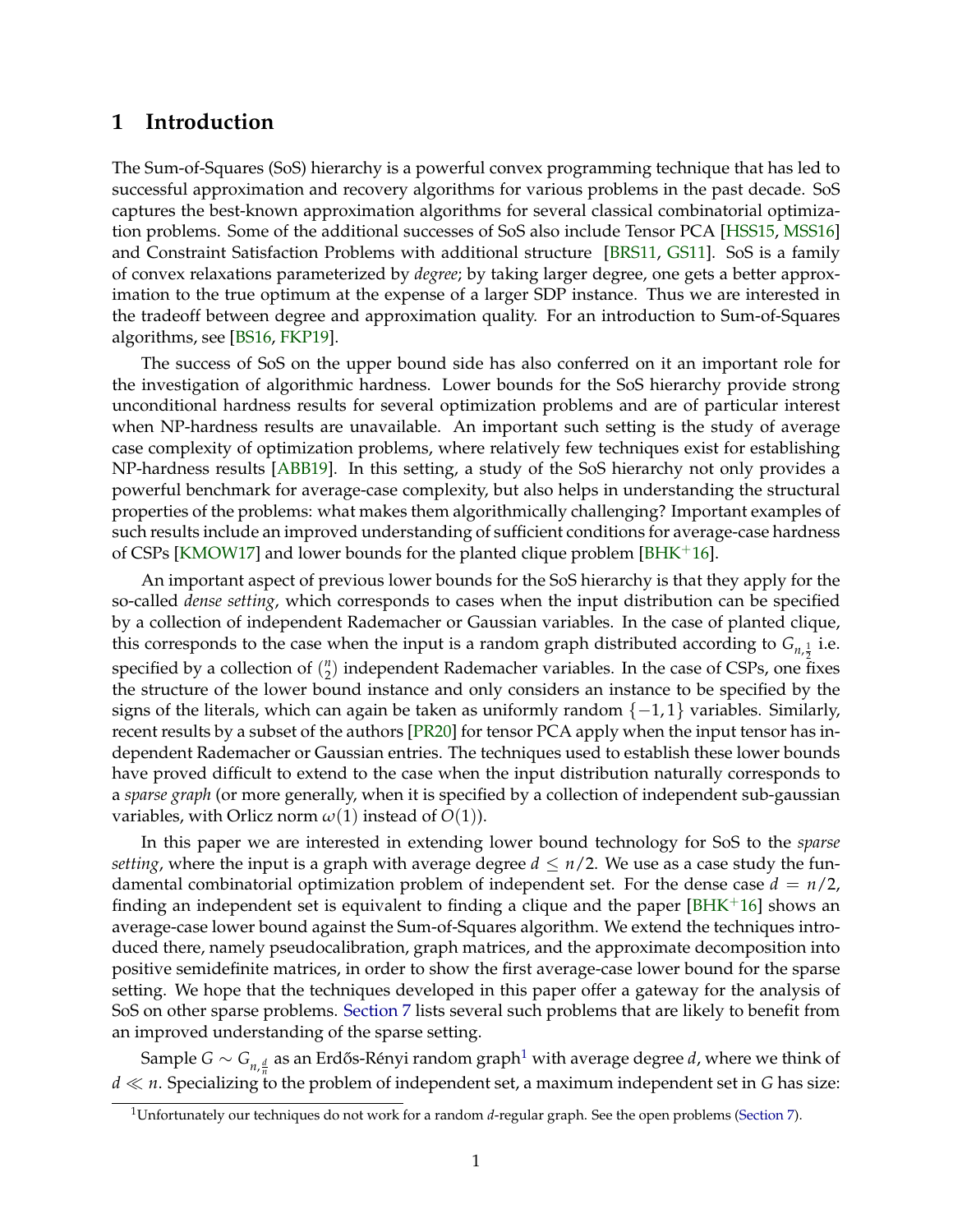**Fact 1.1** ([\[COE15,](#page-61-2) [DM11,](#page-61-3) [DSS16\]](#page-61-4)). *W.h.p. the max independent set in G has size*  $(1 + o_d(1)) \cdot \frac{2 \ln d}{d} \cdot n$ .

The value of the degree-2 SoS relaxation for independent set equals the Lovász  $\vartheta$  function, which is an upper bound on the independence number *α*(*G*), by virtue of being a relaxation. For random graphs *<sup>G</sup>* <sup>∼</sup> *<sup>G</sup>n*,*d*/*<sup>n</sup>* this value is larger by a factor of about <sup>√</sup> *d* than the true value of *α*(*G*) with high probability.

**Fact 1.2** ([\[CO05\]](#page-60-4)). *W.h.p.*  $\vartheta(G) = \Theta(\frac{n}{\sqrt{d}})$ .

We will prove that the value of higher-degree SoS is also on the order of *n*/ √ *d*, rather than *n*/*d*, and thereby demonstrate that the information-computation gap against basic SDP/spectral algorithms persists against higher-degree SoS.

## <span id="page-4-0"></span>**1.1 Our main results**

The solution to the convex relaxations obtained via the SoS hierarchy can be specified by the socalled "pseudoexpectation operator".

<span id="page-4-1"></span>**Definition 1.3** (Pseudoexpectation). *A degree-D pseudoexpectation operator* **E** *is a linear functional on*  $p$  *polynomials of degree at most D (in n variables) such that*  $E[1] = 1$  *and*  $E[f^2] \geq 0$  *for every polynomial f with degree at most D*/2*. A pseudoexpectation is said to satisfy a polynomial constraint g* = 0 *if*  $\mathbb{E}[f \cdot g] = 0$  *for all polynomials f when*  $\deg(f \cdot g) \leq D$ .

In considering relaxations for independent set of a graph  $G = (V, E)$ , with variables  $x_v$  being the 0/1 indicators of the independent set, the SoS relaxation searches for pseudoexpectation operators satisfying the polynomial constraints

$$
\forall v \in V. \quad x_v^2 = x_v \qquad \text{and} \qquad \forall (u, v) \in E. \quad x_u x_v = 0.
$$

The objective value of the convex relaxation is given by the quantity  $\widetilde{\mathbb{E}}[\sum_{v \in V} x_v] = \sum_{v \in V} \widetilde{\mathbb{E}}[x_v]$ . For the results below, we say that an event occurs with high probability (w.h.p.) when it occurs with probability at least  $1 - O(1/n^c)$  for some  $c > 0$ . The following theorem states our main result.

<span id="page-4-2"></span> $\bf{Theorem~1.4.}$   $There\ is\ an\ absolute\ constant\ c_0\in\mathbb N$  such that for sufficiently large  $n\in\mathbb N$  and  $d\in[(\log n)^2,n^{0.5}],$ *and parameters k*, *DSoS satisfying*

$$
k \ \leq \ \frac{n}{D_{SoS}^{c_0} \cdot \log n \cdot d^{1/2}} \, ,
$$

*it holds w.h.p. for*  $G = (V, E) ∼ G$ <sub>*n.d/n*</sub> *that there exists a degree-D<sub>SoS</sub> pseudoexpectation satisfying* 

$$
\forall v \in V. \quad x_v^2 = x_v \qquad \text{and} \qquad \forall (u, v) \in E. \quad x_u x_v = 0,
$$

*and objective value*  $\widetilde{\mathbb{E}}\left[\sum_{v \in V} x_v\right] \geq (1 - o(1))k$ .

**Remark 1.5.** *This is a non-trivial lower bound whenever*  $D_{SoS} \leq \left(\frac{d^{1/2}}{\log n}\right)$  $\frac{d^{1/2}}{\log n}$ <sup>1/*c*<sub>0</sub></sup>.

**Remark 1.6.** It suffices to set  $c_0 = 20$  for our current proof. We did not optimize the tradeoff in  $D_{Sos}$  with *k, but we did optimize the log factor (with the hope of eventually removing it).*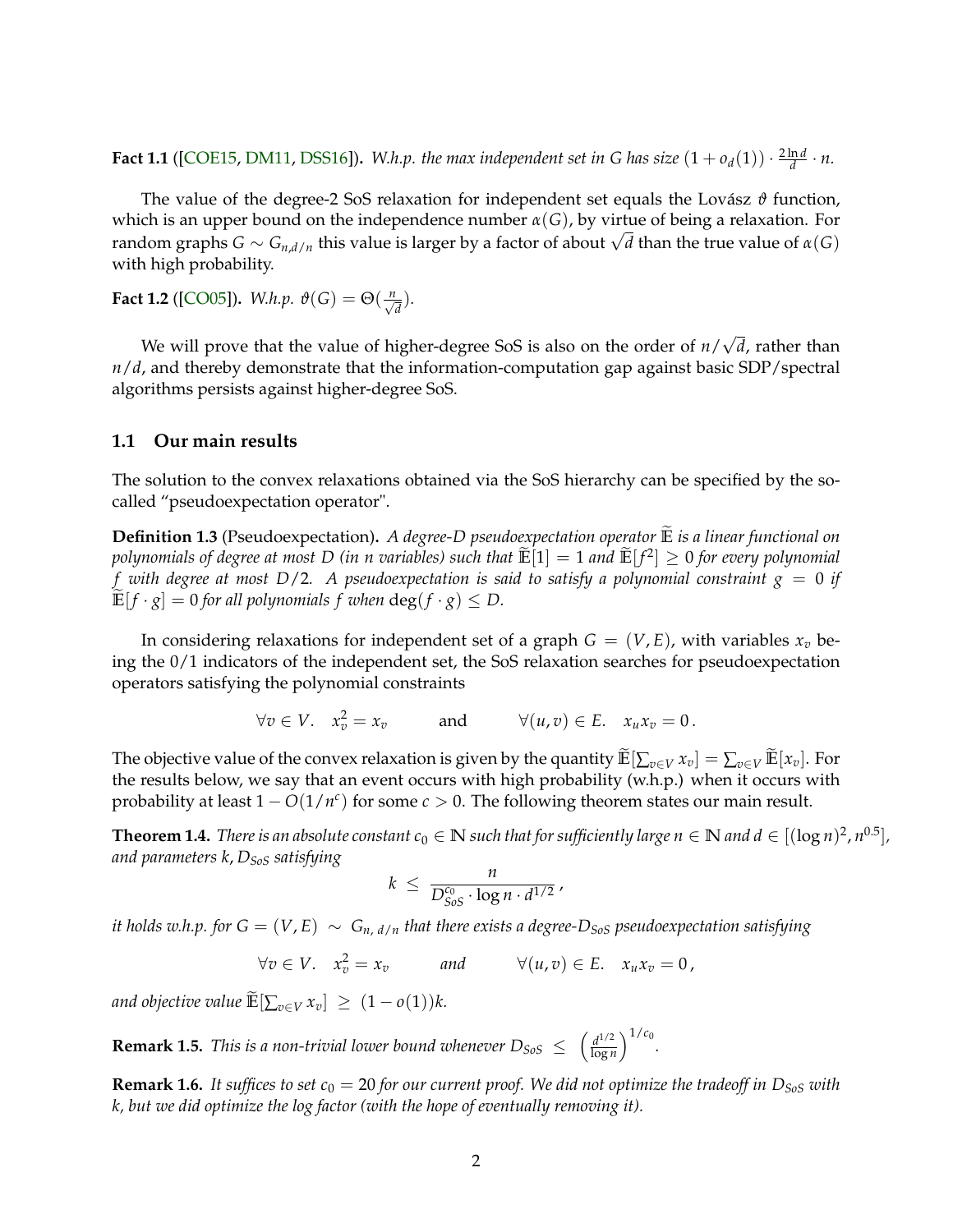**Remark 1.7.** *Using the same technique, we can prove an n*Ω(*ε*) *SoS-degree lower bound for all d* ∈  $\left[\sqrt{n}, n^{1-\epsilon}\right]$ .

For  $n^{\varepsilon} \leq d \leq n^{0.5}$ , the theorem gives a polynomial  $n^{\delta}$  SoS-degree lower bound. For smaller *d*, the bound is still strong against low-degree SoS, but it becomes trivial as  $D_{Sos}$  approaches  $(d^{1/2}/\log n)^{1/c_0}$  or *d* approaches  $(\log n)^2$  since *k* matches the size of the maximum independent set in *G*, hence there is an actual distribution over independent sets of this size (the expectation operator for which is trivially is also a pseudoexpectation operator).

The above bound says nothing about the "almost dense" regime  $d \in [n^{1-\epsilon}, n/2]$ . To handle this regime, we observe that our techniques, along with the ideas from the Ω(log *n*)-degree SoS bound from [\[BHK](#page-60-3)<sup>+</sup>16] for the dense case, prove a lower bound for any degree  $d \ge n^{\varepsilon}$ .

<span id="page-5-1"></span>**Theorem 1.8.** *For any*  $\varepsilon_1$ ,  $\varepsilon_2 > 0$  *there is*  $\delta > 0$ *, such that for*  $d \in [n^{\varepsilon_1}, n/2]$  *and*  $k \leq \frac{n}{d^{1/2+\varepsilon_2}}$ *, it holds*  $w.h.p.$  for  $G = (V, E) \sim G_{n, d/n}$  *that there exists a degree-*( $\delta \log d$ ) *pseudoexpectation satisfying* 

 $\forall v \in V$ .  $x_v^2 = x_v$  and  $\forall (u, v) \in E$ .  $x_u x_v = 0$ ,

*and objective value*  $\widetilde{\mathbb{E}}\left[\sum_{v \in V} x_v\right] \geq (1 - o(1))k$ .

In particular, these theorems rule out polynomial-time certification (i.e. constant degree SoS) for any  $d \geq \text{polylog}(n)$ .

### <span id="page-5-0"></span>**1.2 Our approach**

Proving lower bounds for the case of sparse graphs requires extending the previous techniques for SoS lower bounds in multiple ways. The work closest to ours is the planted clique lower bound of [\[BHK](#page-60-3)<sup>+</sup>16]. The idea there is to view a random graph *G* ~  $G_{n, 1/2}$  as a random input in {-1,1}<sup>(n<sub>1</sub>)</sup>, and develop a canonical method called "pseudocalibration" for obtaining the pseudoexpectation **<sup>E</sup>**<sup>e</sup> as a function of *<sup>G</sup>*. The pseudocalibration method takes the low-degree Fourier coefficients of *µ* based on a *different* distribution on inputs *G* (with large planted cliques), and takes higher degree coefficients to be zero. This is based on the heuristic that distribution *Gn*, 1/2 and the planted distribution are indistinguishable by low-degree tests. The pseudoexpectation obtained via this heuristic is then proved to be PSD (i.e., to satisfy  $\mathbb{E}[f^2] \ge 0$ ) by carefully decomposing its representation as a (moment) matrix Λ. One then needs to estimate the norms of various terms in this decomposition, known as "graph matrices", which are random matrices with entries as low-degree polynomials (in {−1,1}<sup>(1}</sup>), and carefully group terms together to form PSD matrices.

Each of the above components require a significant generalization in the sparse case. To begin with, there is no good planted distribution to work with, as the natural planted distribution (with a large planted independent set) *is distinguishable from Gn*, *<sup>d</sup>*/*<sup>n</sup> via low-degree tests*! While we still use the natural planted distribution to compute *some* pseudocalibrated Fourier coefficients, we also truncate (set to zero) several low-degree Fourier coefficients, in addition to the high-degree coefficients as in  $[BHK<sup>+</sup>16]$  $[BHK<sup>+</sup>16]$ . In particular, when the Fourier coefficients correspond to subgraphs where certain vertex sets are disconnected (viewed as subsets of  $\binom{n}{2}$  $\binom{n}{2}$ ), we set them to zero. This is perhaps the most conceptually interesting part of the proof, and we hope that the same "connected truncation" will be useful for other integrality gap constructions.

The technical machinery for understanding norm bounds, and obtaining PSD terms, also requires a significant update in the sparse case. Previously, norm bounds for graph matrices were understood in terms of minimum vertex separators for the corresponding graphs, and arguments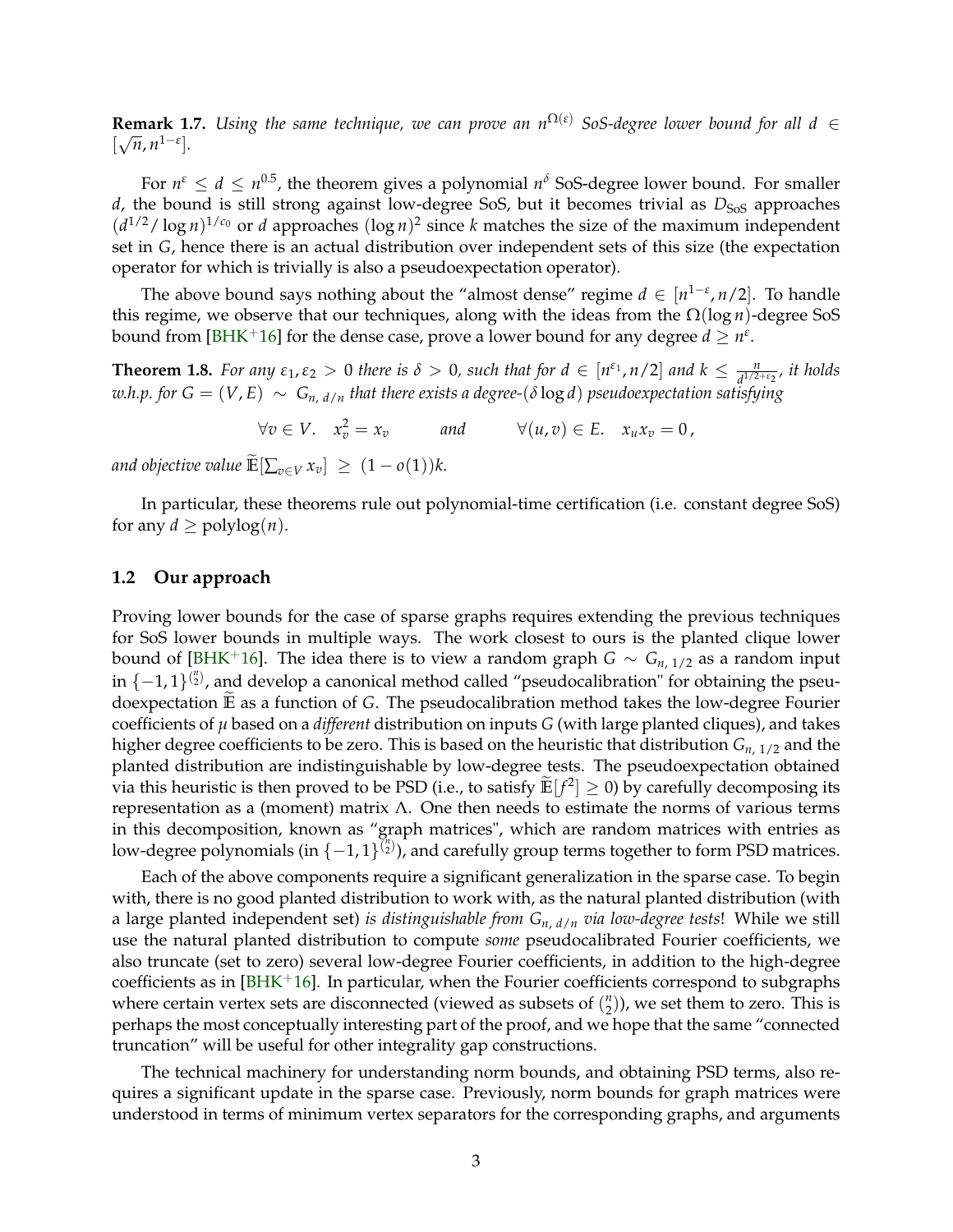for obtaining PSD terms required working with the combinatorics of vertex separators [\[AMP20\]](#page-60-5). However, the number of vertices in a vertex separator turns out to be insufficient to control the relevant norm bounds in the sparse case. This is because of the fact that unlike random  $\pm 1$  variables, their *p*-biased analogs no longer have Orlicz norm  $O(1)$  but instead  $O(\frac{1}{\sqrt{p}})$ , which results in both the vertices as well as edges in the graph playing a role in the norm bounds. We then characterize the norms of the relevant random matrices in terms of vertex separators, where the cost of a separator depends on the number of vertices and also the number of induced edges. Moreover, the estimates on spectral norms obtained via the trace power method can fluctuate significantly due to rare events (presence of some dense subgraphs), and we need to carefully condition on the absence of these events. A more detailed overview of our approach is presented in [Section 3.](#page-10-0)

## <span id="page-6-0"></span>**1.3 Related work**

Several previous works prove SoS lower bounds in the dense setting, when the inputs can be viewed as independent Gaussian or Rademacher random variables. Examples include the planted clique lower bound of Barak et al. [\[BHK](#page-60-3)<sup>+</sup>16], CSP lower bounds of Kothari et al. [\[KMOW17\]](#page-62-2), and the tensor PCA lower bounds  $[HKP^+17, PR20]$  $[HKP^+17, PR20]$  $[HKP^+17, PR20]$ . The technical component of decomposing the moment matrix in the dense case, as a sum of PSD matrices, is developed into a general "machinery" in a recent work by a subset of the authors [\[PR20\]](#page-62-3). A different approach than the ones based on pseudocalibration, which also applies in the dense regime, was developed by Kunisky [\[Kun20\]](#page-62-4).

For the case of independent set in random sparse graphs, many works have considered the *search* problem of finding a large independent set in a random sparse graph. Graphs from *Gn*,*d*/*<sup>n</sup>* are known to have independent sets of size  $(1+o_d(1)) \cdot \frac{2 \ln d}{d} \cdot n$  with high probability, and it is possible to find an independent set of size  $(1 + o_d(1)) \cdot \frac{\ln d}{d} + n$ , either by greedily taking a maximal independent set in the dense case [\[GM75\]](#page-61-6) or by using a local algorithm in the sparse case [\[Wor95\]](#page-62-5). This is conjectured to be a computational phase transition, with concrete lower bounds against search beyond  $\frac{\ln d}{d} \cdot n$  for local algorithms [\[RV17\]](#page-62-6) and low-degree polynomials [\[Wei20\]](#page-62-7). The game in the search problem is all about the constant 1 vs 2, whereas our work shows that the integrality gap of SoS is significantly worse, on the order of <sup>√</sup> *d*. Lower bounds against search work in the regime of constant *d* (though in principle they could be extended to at least some  $d = \omega(1)$  with additional technical work), while our techniques require  $d \geq \log(n)$ . For search problems, the *overlap distribution* of two high-value solutions has emerged as a heuristic indicator of computational hardness, whereas for certification problems it is unclear how the overlap distribution plays a role.

Norm bounds for sparse graph matrices were also obtained using a different method of matrix deviation inequalities, by a subset of the authors [\[RT20\]](#page-62-8).

The work [\[BBK](#page-60-6)+20] constructs a *computationally quiet* planted distribution that is a candidate for pseudocalibration. However, their distribution is not quite suitable for our purposes.  $23$  $23$ 

A recent paper by Pang [\[Pan21\]](#page-62-9) fixes a technical shortcoming of [\[BHK](#page-60-3)+16] by constructing a pseudoexpectation operator that satisfies " $\sum_{v \in V} x_v = k$ " as a polynomial constraint (whereas the

<span id="page-6-1"></span><sup>2</sup> [\[BBK](#page-60-6)+20] provide evidence that their distribution is hard to distinguish from *<sup>G</sup>n*,*d*/*<sup>n</sup>* with probability 1 − *<sup>o</sup>*(1) (it is not "strongly detectable"). However, their distribution *is* distinguishable with probability Ω(1), via a triangle count (it is "weakly detectable"). In SoS pseudocalibration, this manifests as  $\mathbb{E}[1] = \Theta_d(1)$ . We would like the low-degree distinguishing probability to be  $o(1)$  i.e.  $\mathbb{E}[1] = 1 + o_d(1)$  so that normalizing by  $\mathbb{E}[1]$  does not affect the objective value.

<span id="page-6-2"></span><sup>&</sup>lt;sup>3</sup> Another issue is that their planted distribution introduces noise by adding a small number of edges inside the planted independent set.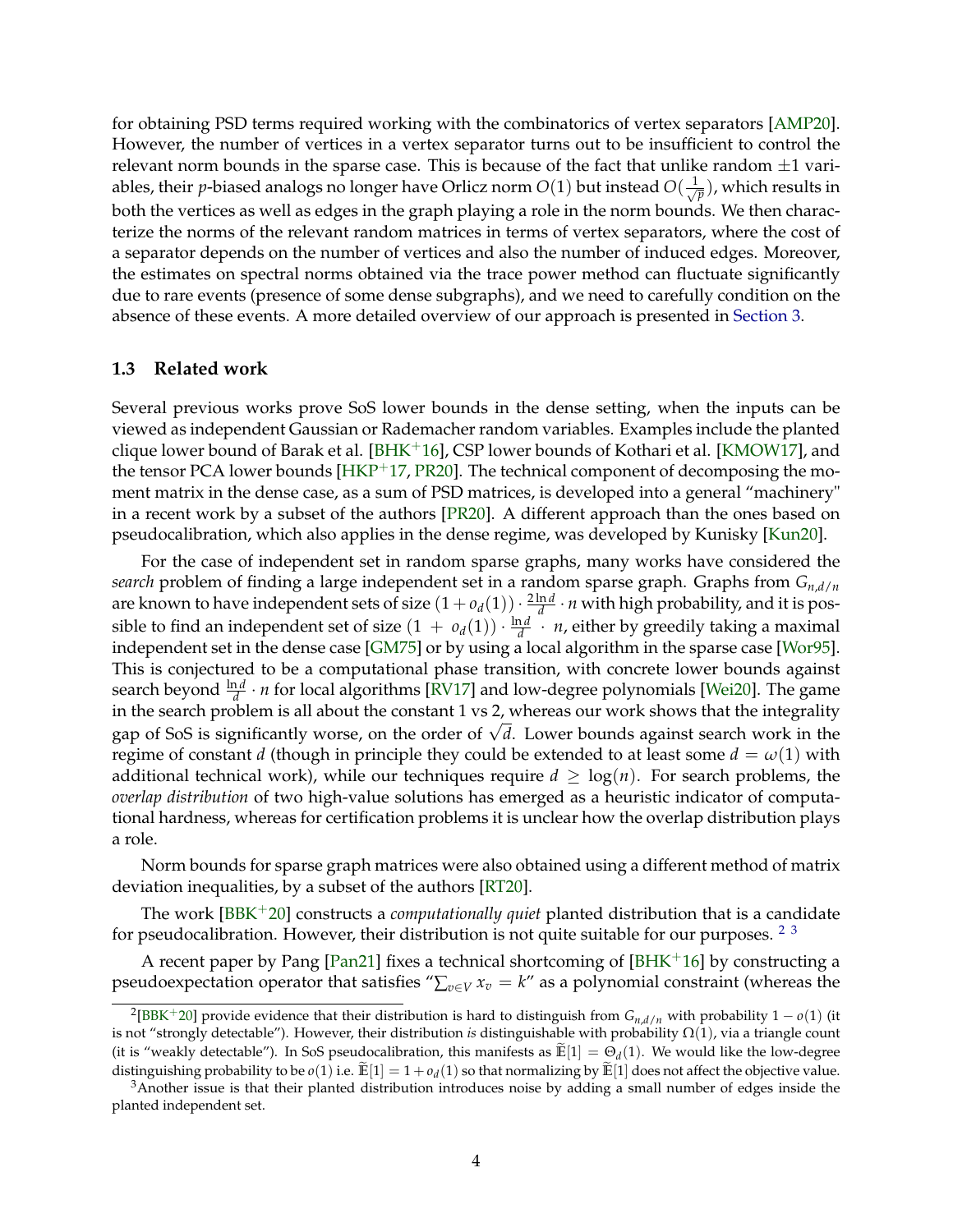shortcoming was  $\widetilde{\mathbb{E}}\left[\sum_{v \in V} x_v\right] \geq (1 - o(1))k$  like we have here).

# <span id="page-7-0"></span>**1.4 Organization of the paper**

In [Section 2,](#page-7-1) we introduce the technical preliminaries and notation required for our arguments. A technical overview of our proof strategy is presented in [Section 3.](#page-10-0) [Section 4](#page-14-0) describes our modification of the pseudo-calibration heuristic using additional truncations. Norm bounds for sparse graph matrices are obtained in [Section 5.](#page-19-0) [Section 6](#page-21-0) then proves the PSD-ness of our SoS solutions broadly using the machinery developed in  $[BHK<sup>+</sup>16]$  $[BHK<sup>+</sup>16]$  and  $[PR20]$ .

# <span id="page-7-1"></span>**2 Technical Preliminaries**

# <span id="page-7-2"></span>**2.1 The Sum-of-Squares hierarchy**

The Sum-of-Squares (SoS) hierarchy is a hierarchy of semidefinite programs parameterized by its degree *D*. We will work with two equivalent definitions of a degree-*D* SoS solution: a pseudoexpectation operator  $\mathbb E$  [\(Definition 1.3\)](#page-4-1) and a moment matrix. For a degree-*D* solution to be well defined, we need *D* to be at least the maximum degree of all constraint polynomials. The degree-*D* SoS algorithm checks feasibility of a polynomial system by checking whether or not a degree-*D* pseudoexpectation operator exists. This can be done in time  $n^{O(D)}$  via semidefinite programming (ignoring some issues of bit complexity [\[RW17\]](#page-62-10)). To show an SoS lower bound, one must construct a pseudoexpectation operator that exhibits the desired integrality gap.

# **2.1.1 Moment matrix**

We define the moment matrix associated with a degree- $D$  pseudoexpectation  $\mathbb{E}$ .

**Definition 2.1** (Moment Matrix of **E**). *The moment matrix*  $\Lambda = \Lambda(\mathbf{E})$  *associated to a pseudoexpectation*  $\widetilde{\mathbb{E}}$  *is a*  $(\leq^{\left[n\right]}_{D/2}) \times (\leq^{\left[n\right]}_{D/2})$  matrix with rows and columns indexed by subsets of I, J  $\subseteq$   $[n]$  of size at most D/2 *and defined as*

$$
\Lambda[I, J] := \widetilde{\mathbb{E}} \left[ x^I \cdot x^J \right].
$$

To show that a candidate pseudoexpectation satisfies  $\mathbb{E}[f^2] \ge 0$  in [Definition 1.3,](#page-4-1) we will rely on the following standard fact.

**Fact 2.2.** In the definition of pseudoexpectation, [Definition 1.3,](#page-4-1) the condition  $\mathbb{E}[f^2] \ge 0$  for all  $\deg(f) \le \mathbb{E}[f^2]$ *D*/2 *is equivalent to*  $\Lambda \succeq 0$ *.* 

# <span id="page-7-3"></span>**2.2** *p***-biased Fourier analysis**

Since we are interested in sparse Erdös-Rényi graphs in this work, we will resort to *p*-biased Fourier analysis [\[O'D14,](#page-62-11) Section 8.4]. Formally, we view the input graph *G* ∼ *G*<sub>*n*,*p*</sub> as a vector in  $\{0,1\}^{n \choose 2}$  indexed by sets  $\{i,j\}$  for  $i,j \in [n], i \neq j$ , where each entry is independently sampled from the *p*-biased Bernoulli distribution, Bernoulli(*p*). Here, by convention  $G_e = 1$  indicates the edge *e* is present, which happens with probability *p*. The Fourier basis we use for analysis on *G* is the set of *p*-biased Fourier characters (which are naturally indexed by graphs *H* on [*n*]).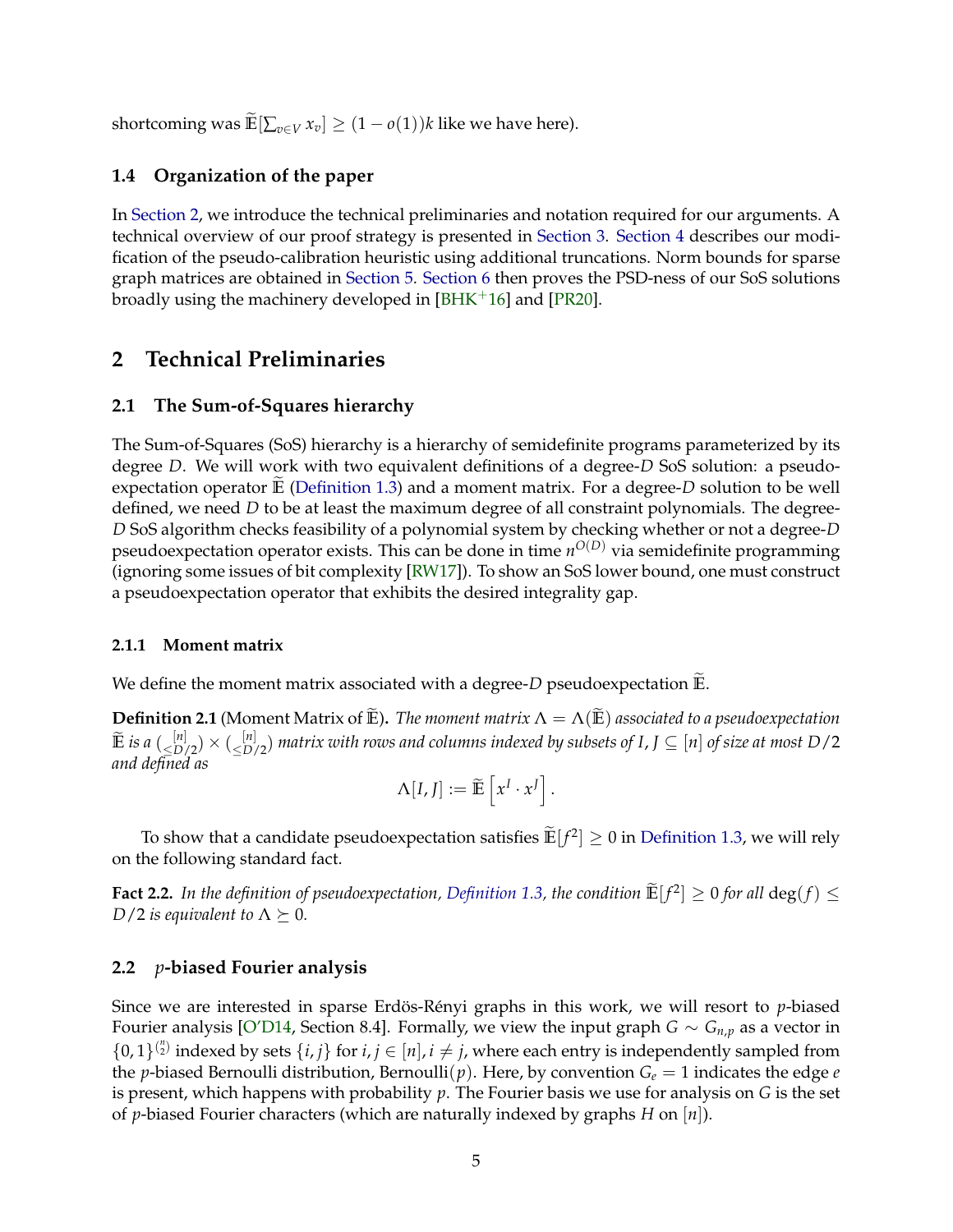**Definition 2.3.** *χ denotes the p-biased Fourier character,*

$$
\chi(0) = \sqrt{\frac{p}{1-p}}, \qquad \chi(1) = -\sqrt{\frac{1-p}{p}}.
$$

For H a subset or multi-subset of  $\binom{[n]}{2}$  $Z_2^{n_1}$ ), let  $\chi_H(G) := \prod_{e \in H} \chi(G_e)$ .

We will also need the function  $1 - G_e$  which indicates that an edge is not present.

**Definition 2.4.** *For*  $H \subseteq \binom{[n]}{2}$  $\binom{n}{2}$ , let  $1_{\overline{H}}(G) = \prod_{e \in H} (1 - G_e)$ .

When *H* is a clique, this is the *independent set indicator* for the vertices in *H*.

<span id="page-8-1"></span>**Proposition 2.5.** For  $e \in \{0,1\}$ ,  $1 + \sqrt{\frac{p}{1-p}}\chi(e) = \frac{1}{1-p}(1-e)$ . Therefore, for any  $H \subseteq \binom{[n]}{2}$  $\binom{n}{2}$ ,

$$
\sum_{T \subseteq H} \left( \frac{p}{1-p} \right)^{|T|/2} \chi_T(G) = \frac{1}{(1-p)^{|H|}} \cdot 1_{\overline{H}}(G).
$$

### <span id="page-8-0"></span>**2.3 Ribbons and graph matrices**

A degree-*D* pseudoexpectation operator is a vector in  $\mathbb{R}^{(\frac{[n]}{\leq D})}$ . The matrices we consider will have rows and columns indexed by all subsets of [*n*]. We express the moment matrix Λ in terms of the Fourier basis on *Gn*,*p*. A particular Fourier character in a particular matrix entry is identified by a combinatorial structure called a *ribbon*.

**Definition 2.6** (Ribbon). A ribbon is a tuple  $R = (V(R), E(R), A_R, B_R)$ , where  $(V(R), E(R))$  is an *undirected multigraph without self-loops,*  $V(R) \subseteq [n]$ , and  $A_R$ ,  $B_R \subseteq V(R)$ . Let  $C_R := V(R) \setminus (A_R \cup$ *BR*)*.*

**Definition 2.7** (Matrix for a ribbon)**.** *For a ribbon R, the matrix M<sup>R</sup> has rows and columns indexed by all subsets of* [*n*] *and has a single nonzero entry,*

$$
M_R[I, J] = \begin{cases} \chi_{E(R)}(G) & I = A_R, J = B_R \\ 0 & Otherwise \end{cases}
$$

**Definition 2.8** (Ribbon isomorphism)**.** *Two ribbons R*, *S are isomorphic, or have the same shape, if there is a bijection between V*(*R*) *and V*(*S*) *which is a multigraph isomorphism between E*(*R*), *E*(*S*) *and is a bijection from A<sup>R</sup> to A<sup>S</sup> and B<sup>R</sup> to BS. Equivalently, letting S<sup>n</sup> permute the vertex labels of a ribbon, the two ribbons are in the same Sn-orbit.*

If we ignore the labels on the vertices of a ribbon, what remains is the *shape* of the ribbon.

**Definition 2.9** (Shape)**.** *A shape is an equivalence class of ribbons with the same shape. Each shape has associated with it a representative*  $\alpha = (V(\alpha), E(\alpha), U_\alpha, V_\alpha)$ , where  $U_\alpha, V_\alpha \subseteq V(\alpha)$ . Let  $W_\alpha :=$  $V(\alpha) \setminus (U_\alpha \cup V_\alpha).$ 

**Definition 2.10** (Embedding). *Given a shape α and an injective function*  $φ$  :  $V(α) → [n]$ *, we let*  $φ(α)$ *be the ribbon obtained by labeling α in the natural way.*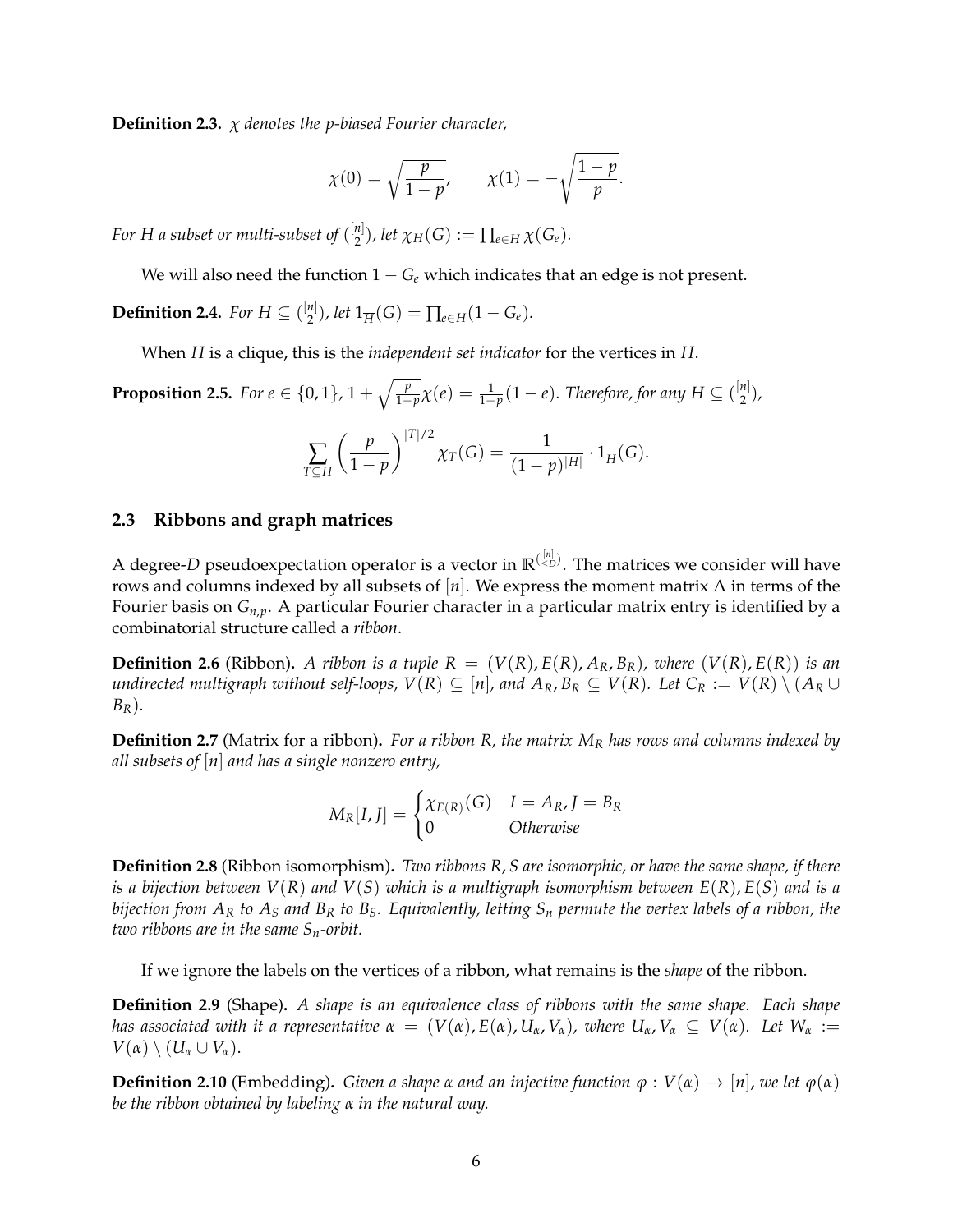

<span id="page-9-0"></span>Figure 1: An example of a ribbon and a shape

**Definition 2.11** (Graph matrix)**.** *For a shape α, the graph matrix M<sup>α</sup> is*

$$
M_{\alpha} = \sum_{\text{injective } \varphi: V(\alpha) \to [n]} M_{\varphi(\alpha)}.
$$

Injectivity is an important property of graph matrices. On the one hand, we have a finer partition of ribbons than allowing all assignments, and this allows more control. On the other hand, injectivity introduces technically challenging "intersection terms" into graph matrix multiplication. A graph matrix is essentially a sum over all ribbons with shape *α* (this is not entirely accurate as each ribbon will be repeated  $|Aut(\alpha)|$  times).

**Definition 2.12** (Automorphism)**.** *For a shape α,* Aut(*α*) *is the group of bijections from V*(*α*) *to itself such that U<sup>α</sup> and V<sup>α</sup> are fixed as sets and the map is a multigraph automorphism on E*(*α*)*. Equivalently,*  $Aut(\alpha)$  *is the stabilizer subgroup (of S<sub>n</sub>) of any ribbon of shape*  $\alpha$ *.* 

**Fact 2.13.**

$$
M_{\alpha} = \sum_{\text{injective } \varphi: V(\alpha) \to [n]} M_{\varphi(\alpha)} = |\text{Aut}(\alpha)| \sum_{R \text{ ribbon of shape } \alpha} M_R
$$

**Example 2.14** (Ribbon). As an example, consider the ribbon in [Fig. 1.](#page-9-0) We have  $A_R = \{1, 2\}$ ,  $B_R =$  ${3}$ ,  $V(R) = {1, 2, 3}$ ,  $E(R) = {1, 2}$ ,  ${2, 3}$ . The Fourier character is  $\chi_{E_R} = \chi_{1,3}\chi_{2,3}$ . And fi*nally, M<sup>R</sup> is a matrix with rows and columns indexed by subsets of* [*n*]*, with exactly one nonzero entry*  $M_R(\{1,2\},\{3\}) = \chi_{\{1,3\}}\chi_{\{2,3\}}$ *. Succinctly,* 

$$
M_R = \text{row } \{1,2\} \rightarrow \begin{pmatrix} 0 & \vdots & 0 \\ 0 & \vdots & 0 \\ 0 & \vdots & 0 \end{pmatrix}
$$

**Example 2.15** (Shape). *In [Fig. 1,](#page-9-0) consider the shape*  $\alpha$  *as shown. We have*  $U_{\alpha} = \{u_1, u_2\}$ ,  $V_{\alpha} =$  ${v_1}$ ,  $W_\alpha = \emptyset$ ,  $V(\alpha) = {u_1, u_2, v_1}$ , and  $E(\alpha) = {u_1, v_1}$ ,  ${u_2, v_1}$ .  $M_\alpha$  *is a matrix with rows and*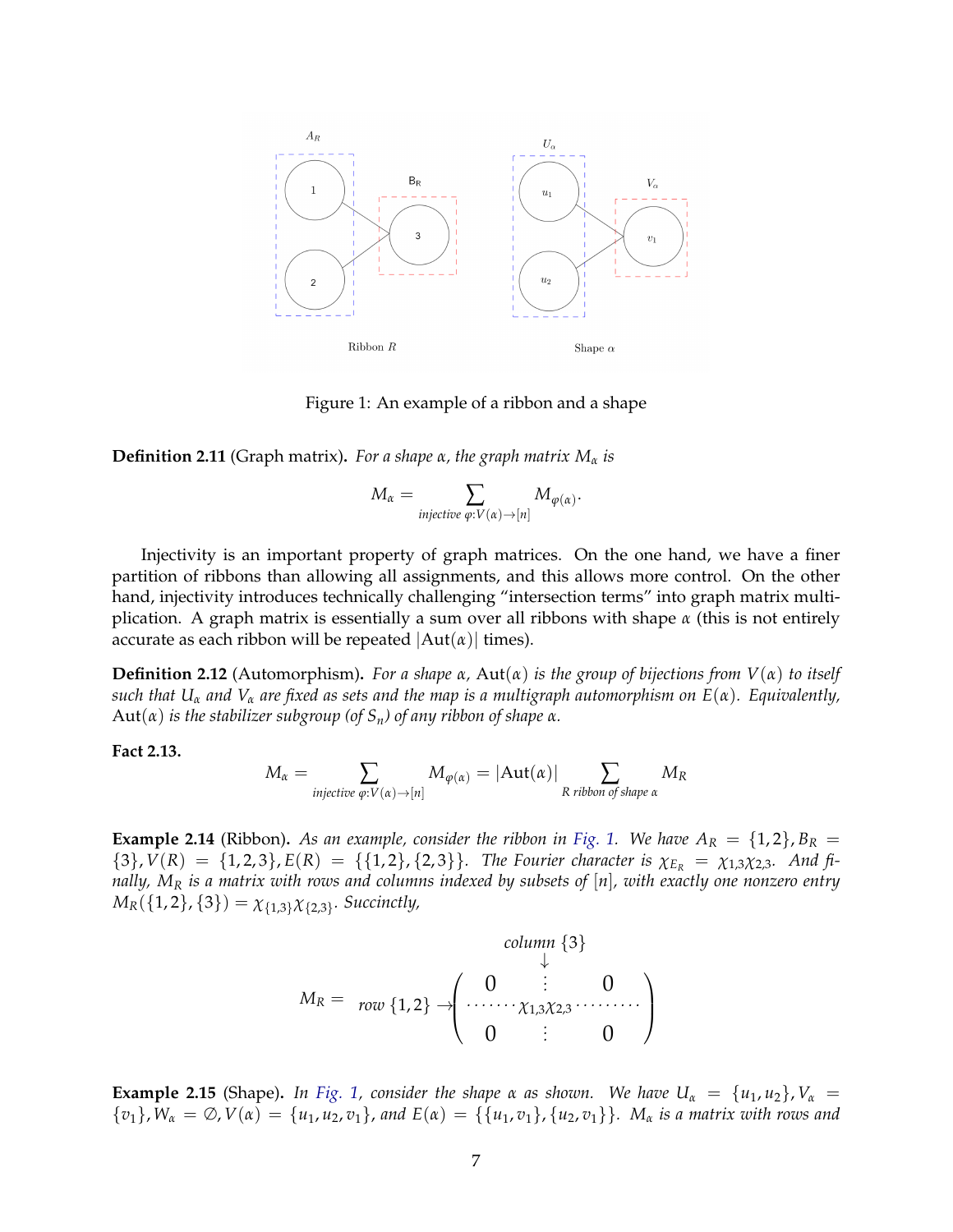*columns indexed by subsets of*  $[n]$ *. The nonzero entries will have rows and columns indexed by*  $\{a_1, a_2\}$  *and b*<sub>1</sub> *respectively for all distinct*  $a_1, a_2, b_1 \in [n]$ *, with the corresponding entry being*  $M_\alpha(\{a_1, a_2\}, \{b_1\}) =$ *χa*1,*b*<sup>1</sup> *χa*2,*b*<sup>1</sup> *. Succinctly,*



**Definition 2.16** (Proper)**.** *A ribbon or shape is proper if it has no multi-edges. Otherwise, it is improper. Let* mul<sub>α</sub>(*e*) *be the multiplicity of edge <i>e in ribbon or shape α.* 

An improper ribbon or shape with an edge *e* of multiplicity 2, e.g., has a squared Fourier character  $\chi^2_e$ . Since this is a function on  $\{0,1\}$ , by expressing it in the Fourier basis an improper ribbon or shape can be decomposed in a unique way into a linear combination of proper ones, which we call *linearizations*.

**Definition 2.17** (Linearization)**.** *Given an improper ribbon or shape α, a linearization β is a proper ribbon or shape such that*  $\text{mul}_\beta(e) \leq \text{mul}_\alpha(e)$  *for all*  $e \in E(\alpha)$ *.* 

**Definition 2.18** (Isolated vertex)**.** *For a shape α, an isolated vertex is a degree-0 vertex in Wα. Let I<sup>α</sup> denote the set of isolated vertices in α. Similarly, for a ribbon R, the isolated vertices are denoted IR.*

We stress that an isolated vertex never refers to degree-0 vertices inside  $U_\alpha \cup V_\alpha$ .

**Definition 2.19** (Trivial shape). *A shape*  $\alpha$  *is trivial if*  $V(\alpha) = U_{\alpha} = V_{\alpha}$  *and*  $E(\alpha) = \emptyset$ *.* 

*M*<sub>*α*</sub> for a trivial *α* is the identity matrix restricted to the degree- $|U<sub>α</sub>|$  block.

**Definition 2.20** (Transpose)**.** *Given a ribbon R or shape α, we define its transpose by swapping A<sup>R</sup> and B<sup>R</sup> (resp. U<sup>α</sup> and Vα). Observe that this transposes the matrix for the ribbon/shape.*

# <span id="page-10-0"></span>**3 An overview of the proof techniques**

Here, we will give a sketch of the proof techniques that we utilize in our SoS lower bound. Recall that we are given a graph *G* ∼ *G*<sub>*n*,*p*</sub> where *d* = *pn* is the average degree and our goal is to show that for any constant  $\varepsilon > 0$ ,  $D_{SoS} \approx n^{\delta}$  for some  $\delta > 0$ , degree  $D_{SoS}$  SoS thinks there exists an independent set of size  $k \approx \frac{n}{d^{1/2+\epsilon}(D_{Sos} \log n)^{c_0}}$  whereas the true independent set has size  $\approx \frac{n \log d}{d}$  $\frac{\partial g}{\partial t}$  for some absolute constant *c*0.

To prove the lower bound, we review the Planted Clique lower bound  $[BHK<sup>+</sup>16]$  $[BHK<sup>+</sup>16]$  and describe the obstacles that need to be overcome in the sparse setting.

### <span id="page-10-1"></span>**3.1 Modified pseudocalibration**

Since SoS is a convex program, the goal of an SoS lower bound is to construct a dual object: a set of *pseudomoments*  $\widetilde{\mathbb{E}}[x^S]$  for each small  $S \subseteq V(G)$ , which are summarized in the *moment matrix*. The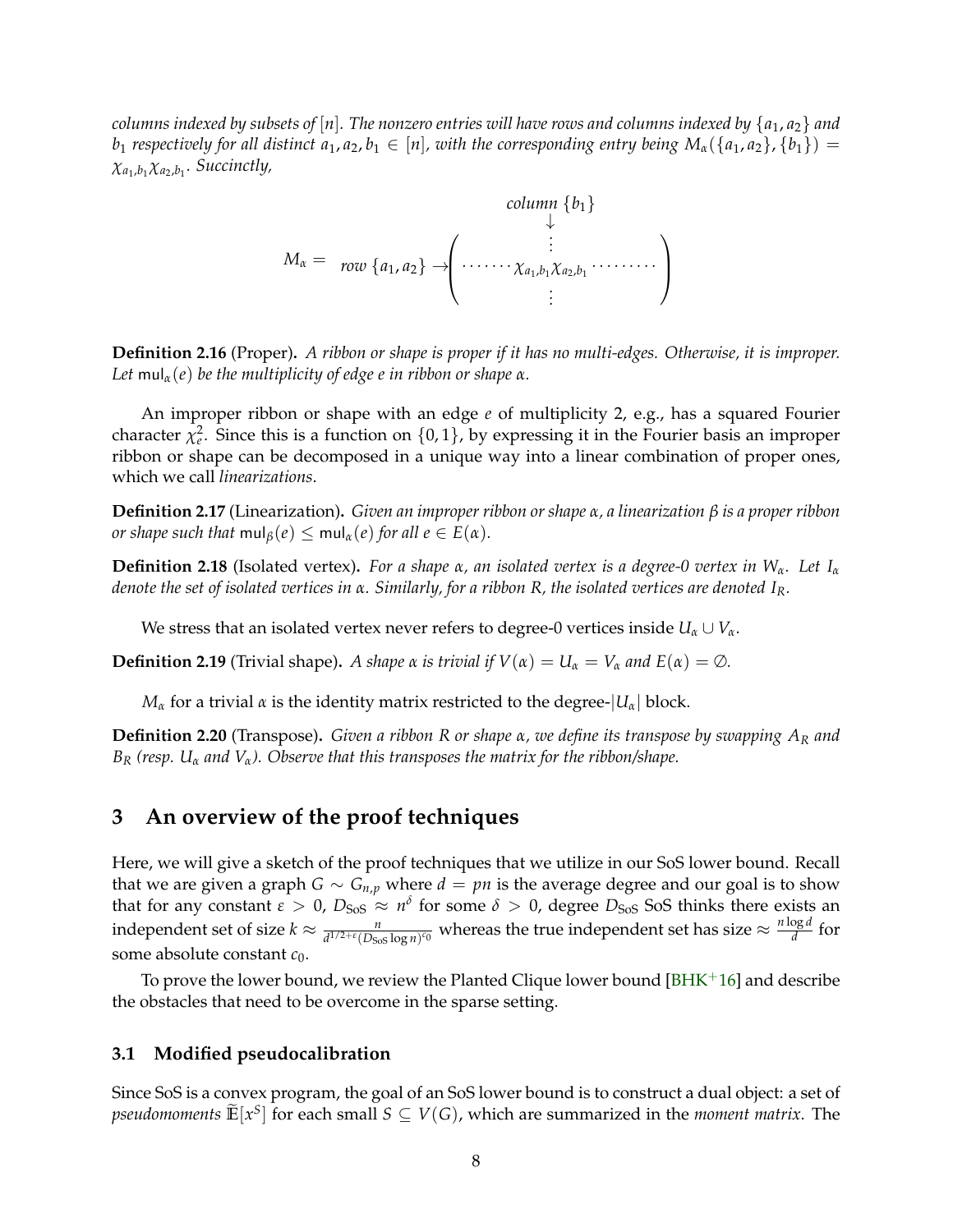moment matrix must (i) obey the problem constraints (ii) be SoS-symmetric, and (iii) be positive semidefinite (PSD). Following the recipe of pseudocalibration introduced by  $[BHK^+16]$  $[BHK^+16]$ , we can produce a candidate moment matrix which is guaranteed to satisfy the first two conditions, while like all other SoS lower bounds, the hard work remains in verifying the PSDness of the moment matrix. Pseudocalibration has been successfully exploited in a multitude of SoS lower bound applications, e.g.,  $[BHK^+16, KMOW17, MRX20, GJJ^+20, PR20]$  $[BHK^+16, KMOW17, MRX20, GJJ^+20, PR20]$  $[BHK^+16, KMOW17, MRX20, GJJ^+20, PR20]$  $[BHK^+16, KMOW17, MRX20, GJJ^+20, PR20]$  $[BHK^+16, KMOW17, MRX20, GJJ^+20, PR20]$  $[BHK^+16, KMOW17, MRX20, GJJ^+20, PR20]$  $[BHK^+16, KMOW17, MRX20, GJJ^+20, PR20]$  $[BHK^+16, KMOW17, MRX20, GJJ^+20, PR20]$  $[BHK^+16, KMOW17, MRX20, GJJ^+20, PR20]$ . So, this is a natural starting point for us.

**Failure of pseudocalibration** The first obstacle we overcome is the lack of a planted distribution. Pseudocalibration requires a planted and random distribution which are hard to distinguish using the *low-degree, likelihood ratio test* (i.e.  $\mathbb{E}[1]$  is bounded whp) [\[HKP](#page-61-5)<sup>+</sup>17, [Hop18\]](#page-61-8). In the case of sparse independent set, we have the following natural hypothesis testing problem with which one may hope to pseudocalibrate.

- Null Hypothesis: Sample a graph *G* ∼ *Gn*,*p*.
- Alternate Hypothesis: Sample a graph *G* ∼ *Gn*,*p*. Then, sample a subset *S* ⊆ [*n*] where each vertex is chosen with probability  $\frac{k}{n}$ . Then, plant an independent set in *S*, i.e. remove all the edges inside *S*.

In the case of sparse independent set, the naïve planted distribution *is* distinguishable from a random instance via a simple low-degree test – counting 4-cycles. In all uses of pseudocalibration that we are aware of, the two distributions being compared are conjecturally hard to distinguish by all polynomial-time algorithms. We are still searching for a suitable planted distribution for sparse independent set, and we believe this is an interesting question on its own.

**Fixing pseudocalibration via connected truncation** To get around with this issue, we close our eyes and "pretend" the planted distribution is quiet, ignoring the obvious distinguisher, and make a "connected truncation" of the moment matrix to remove terms which correspond to counting subgraphs in *G*. What remains is that  $\mathbb{E}[x^S]$  is essentially independent of the global statistics of *G*. It should be pointed out here that this is inherently distinct from the local truncation for weaker hierarchies (e.g. Sherali-Adams) where the moment matrix is an entirely local function [\[CM18\]](#page-60-7). In contrast, our  $\mathbb{E}[x^S]$  may depend on parts of the graph that are far away from *S*, in fact, even up to radius  $n^{\delta}$ , exceeding the diameter of the random graph!

At this point, the candidate moment matrix can be written as follows.

$$
\Lambda:=\sum_{\alpha\in\mathcal{S}}\left(\frac{k}{n}\right)^{|V(\alpha)|}\cdot\left(\frac{p}{1-p}\right)^{\frac{|E(\alpha)|}{2}}M_\alpha.
$$

Here, S ranges over all proper shapes *α* of appropriately bounded size such that *all vertices of α are connected to*  $U_\alpha \cup V_\alpha$ . The latter property is the important distinction from standard pseudocalibration and will turn out to be quite essential for our analysis.

Using connected objects to take advantage of correlation decay is also a theme in the cluster expansion from statistical physics (see Chapter 5 of [\[FV18\]](#page-61-9)). Although not formally connected with connected truncation, the two methods share some similar characteristics.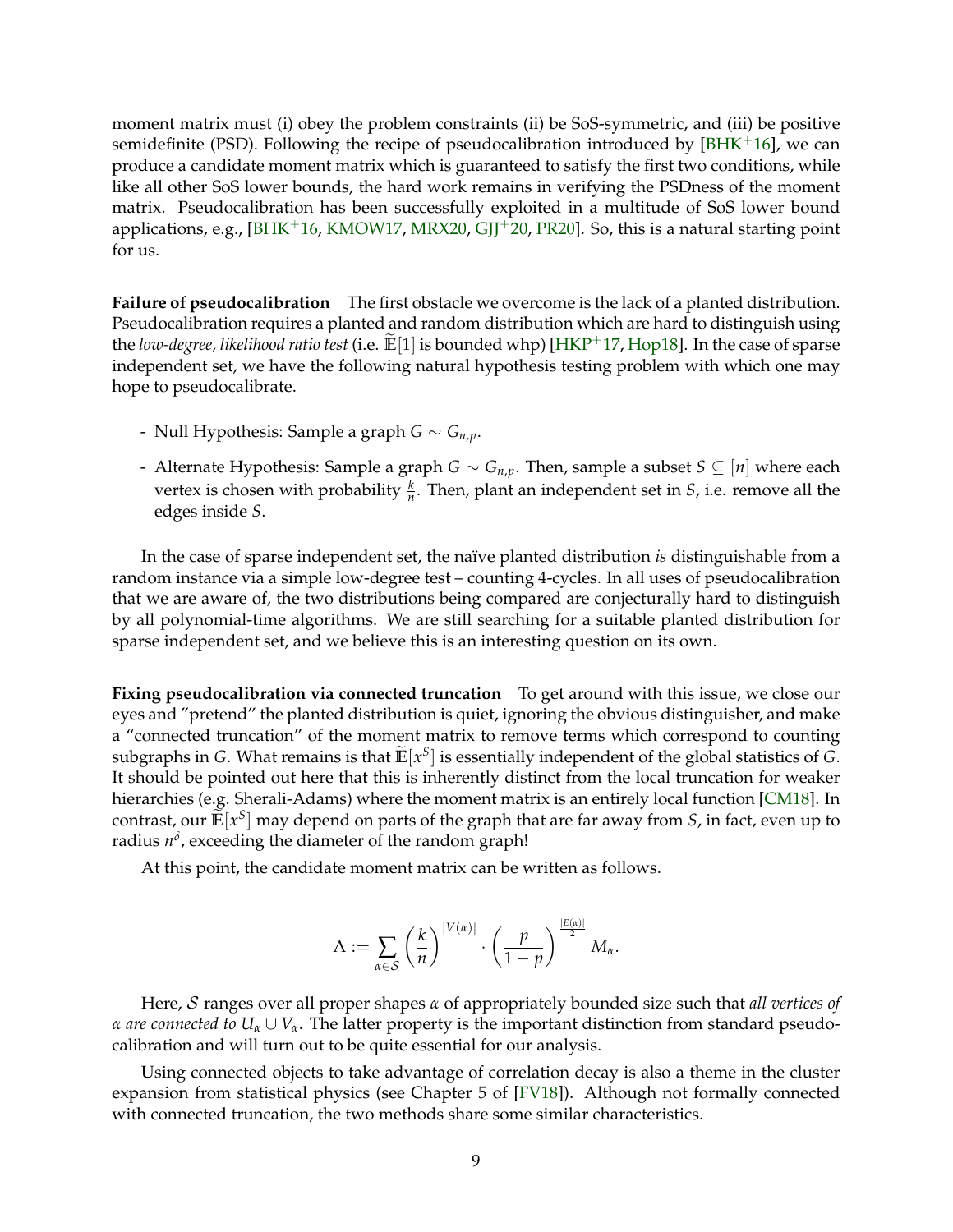### <span id="page-12-0"></span>**3.2 Approximate PSD decompositions, norm bounds and conditioning**

Continuing, to show the moment matrix is PSD, Planted Clique  $[BHK^+16]$  $[BHK^+16]$  performs an approximate factorization of the moment matrix in terms of graph matrices. A crucial part of this approach is to identify "dominant" and "non-dominant" terms in the approximate PSD decomposition. Then, the dominant terms are shown to be PSD and the non-dominant terms are bounded against the dominant terms. In this approach, a crucial component in the latter step is to control the norms of graph matrices.

**Tighter norm bounds for sparse graph matrices** Existing norm bounds in the literature [\[MP16,](#page-62-13) [AMP20\]](#page-60-5) for graph matrices have focused exclusively on the dense setting *Gn*,1/2. Unfortunately, while these norm bounds apply for the sparse setting, they're too weak to be useful. Consider the case where we sample  $G \sim G_{n,p}$  and try to bound the spectral norm of the centered adjacency matrix. Existing norm bounds give a bound of  $\tilde{O}(\frac{\sqrt{n}(1-p)}{\sqrt{p}})$  whereas the true norm is  $O(n)$ √ *n*) regardless of *d*. This is even more pronounced when we use shapes with more vertices. So, our first step is to tighten the existing norm bounds in the literature for sparse graph matrices.

For a shape *α*, a vertex separator *S* is a subset of vertices such that there are no paths from *U<sup>α</sup>* to *V*<sup> $\alpha$ </sup> in  $\alpha \setminus S$ . It is known from previous works that in the dense case the spectral norm is controlled by the number of vertices in the minimum vertex separator between  $U_\alpha$  and  $V_\alpha$ . Assuming  $\alpha$  does not have isolated vertices and  $U_\alpha \cap V_\alpha = \emptyset$  for simplicity, the norm of  $M_\alpha$  is given by the following expression, up to polylog factors and the leading coefficient of at most  $|V(\alpha)|^{|V(\alpha)|}$ ,

$$
||M_{\alpha}|| \leq \max_{\text{vertex separator } S} \sqrt{n}^{|V(\alpha)| - |V(S)|}
$$

However, it turns out this is no longer the controlling quantity if the underlying input matrix is sparse, and tightly determining this quantity arises as a natural task for our problem, and for future attack on SoS lower bounds for other problems in the sparse regime. To motivate the difference, we want to point out this is essentially due to the following simple observation. For  $k \geq 2$ ,

$$
|\mathbb{E}[X^k]| = 1
$$
  

$$
|\mathbb{E}[Y^k]| \le \left(\sqrt{\frac{1-p}{p}}\right)^{k-2} \approx \left(\sqrt{\frac{n}{d}}\right)^{k-2}
$$

for *X* a uniform  $\pm 1$  bit and *Y* a *p*-biased random variable Ber(*p*). This suggests that in the trace power method, there will be a preference among vertex separators of the same size if some contain more edges inside the separator (because vertices inside vertex separators are "fixed" in the dominant term in the trace calculation, and thus edges within the separator will contribute some large power of  $\sqrt{\frac{n}{d}}$ , creating a noticeable influence on the final trace). Finally, this leads us to the following characterization for sparse matrix norm bounds, up to polylog factors and the leading  $\text{coefficient of at most } |V(\alpha)|^{|V(\alpha)|},$ 

$$
||M_{\alpha}|| \le \max_{\text{vertex separator } S} \sqrt{n}^{|V(\alpha)| - |V(S)|} \left( \sqrt{\frac{1-p}{p}} \right)^{|E(S)|}
$$

The formal statement is given in [Section 6.10.](#page-47-0) We prove this via an application of the trace method followed by a careful accounting of the large terms.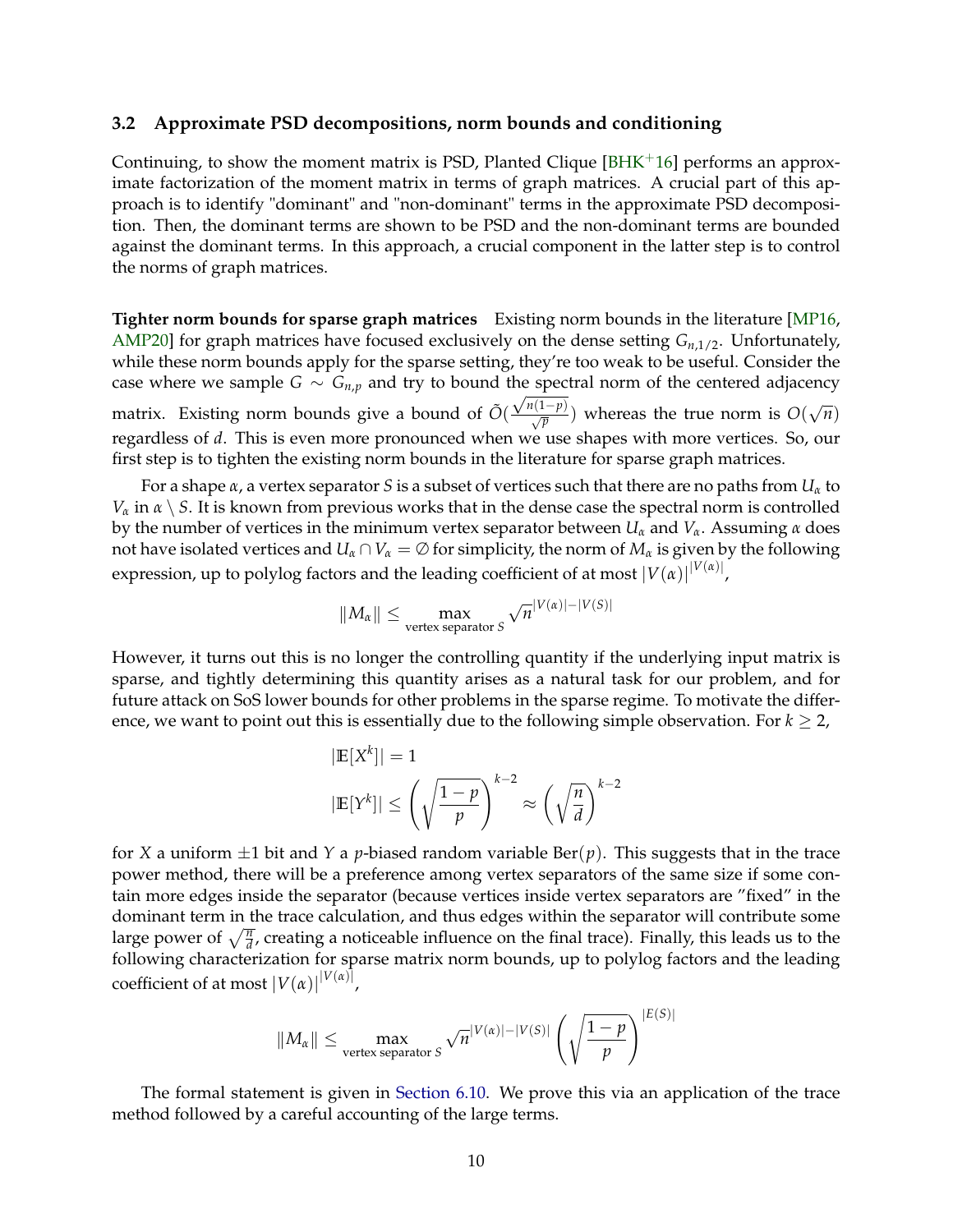The key conceptual takeaway is that we need to redefine the weight of a vertex separator to also incorporate the edges within the separator, as opposed to only considering the number of vertices. We clearly distinguish these with the terms *Dense Minimum Vertex Separator* (DMVS) and *Sparse Minimum Vertex Separator* (SMVS). When  $p=\frac{1}{2}$ , these two bounds are the same up to lower order factors.

**Approximate PSD decomposition** We then perform an approximate PSD decomposition of the graph matrices that make up Λ. The general factoring strategy is the same as [\[BHK](#page-60-3)<sup>+</sup>16], though in the sparse regime we must be very careful about what kind of combinatorial factors we allow. Each shape comes with a natural "vertex decay" coefficient arising from the fractional size of the independent set and an "edge decay" coefficient arising from the sparsity of the graph. The vertex decay coefficients can be analyzed in a method similar to Planted Clique (which only has vertex decay). For the edge decay factors, we use novel charging arguments. At this point, the techniques are strong enough to prove [Theorem 1.8,](#page-5-1) an SoS-degree  $\Omega(\log n)$  lower bound for  $d \geq n^{\varepsilon}$ . The remaining techniques are needed to push the SoS degree up and the graph degree down.

**Conditioning** In our analysis, it turns out that to obtain strong SoS lower bounds in the sparse regime, a norm bound from the vanilla trace method is not quite sufficient. Sparse random matrices' spectral norms are fragile with respect to the influence of an unlikely event, exhibiting deviations away from the expectation with polynomially small probability (rather than exponentially small probability, like what is obtained from a good concentration bound). These "bad events" are small dense subgraphs present in a graph sampled from *Gn*,*p*.

To get around this, we condition on the high probability event that *G* has no small dense subgraphs. For example, for  $d = n^{1-\epsilon}$  whp every small subgraph *S* has  $O(|S|)$  edges (even up to size *n δ* ). For a **shape** which is dense (i.e. *v* vertices and more than *O*(*v*) edges) we can show that its norm falls off extremely rapidly under this conditioning. This allows us to throw away dense shapes, which is critical for controlling combinatorial factors that would otherwise dominate the moment matrix.

This type of conditioning is well-known: a long line of work showing tight norm bounds for the simple adjacency matrix appeals to a similar conditioning argument within the trace method  $[BLM15, Bor19, FM17, DMO<sup>+</sup>19]$  $[BLM15, Bor19, FM17, DMO<sup>+</sup>19]$  $[BLM15, Bor19, FM17, DMO<sup>+</sup>19]$  $[BLM15, Bor19, FM17, DMO<sup>+</sup>19]$  $[BLM15, Bor19, FM17, DMO<sup>+</sup>19]$  $[BLM15, Bor19, FM17, DMO<sup>+</sup>19]$  $[BLM15, Bor19, FM17, DMO<sup>+</sup>19]$  $[BLM15, Bor19, FM17, DMO<sup>+</sup>19]$ . We instantiate the conditioning in two ways. The first is through the following identity.

<span id="page-13-0"></span>**Observation 3.1.** *Given a set of edges*  $E \subseteq {n \choose 2}$ 2 )*, if we know that not all of the edges of E are in E*(*G*) *then*

$$
\chi_E(G) = \sum_{E' \subseteq E: E' \neq E} \left( \sqrt{\frac{p}{1-p}} \right)^{|E| - |E'|} \chi_{E'}(G)
$$

This simple observation whose proof is deferred to [Section 6.5](#page-33-0) can be applied recursively to replace a dense shape *α* by a sum of its sparse subshapes {*β*}. The second way we eliminate dense shapes is by using a bound on the Frobenius norm which improves on the trace calculation for dense shapes. After conditioning, we can restrict our attention to sparse shapes, which allows us to avoid several combinatorial factors which would otherwise overwhelm the "charging" argument.

Handling the subshapes {*β*} requires some care. Destroying edges from a shape can cause its norm to either go up or down: the vertex separator gets smaller (increasing the norm), but if we remove edges from inside the SMVS, the norm goes down. An important observation is we do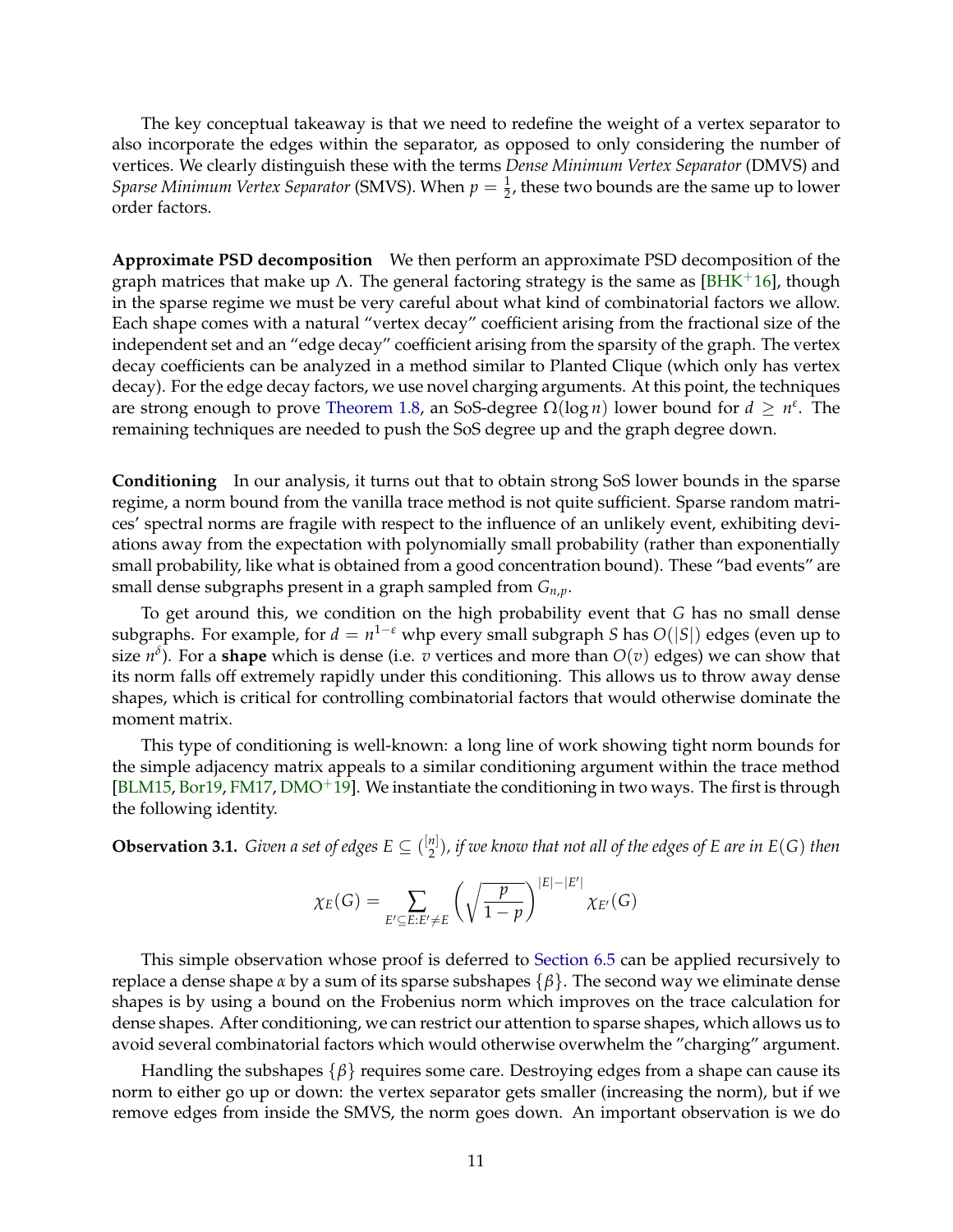not necessarily have to apply [Observation 3.1](#page-13-0) on the entire set of edges of a shape, but we can also just apply it on some of the edges. We will choose a set of edges Res $(\alpha) \subseteq E(\alpha)$  that "protects the minimum vertex separator" and only apply conditioning on edges outside Res(*α*). In this way the norm of subshapes *β* will be guaranteed to be less than *α*. The fact that it's possible to reserve such edges is shown separately for the different kind of shapes we encounter in our analysis (see [Appendix B\)](#page-67-0).

Finally, we are forced to include certain dense shapes that encode indicator functions of independent sets. These shapes must be factored out and tracked separately throughout the analysis.[4](#page-14-2) After handling all of these items we have shown that  $\Lambda$  is PSD.

# <span id="page-14-0"></span>**4 Pseudocalibration with connected truncation**

## <span id="page-14-1"></span>**4.1 Pseudo-calibration**

Pseudo-calibration is a heuristic introduced by  $[BHK+16]$  $[BHK+16]$  to construct candidate moment matrices to exhibit SoS lower bounds. Here, we formally describe the heuristic briefly.

To pseudocalibrate, a crucial starting point is to come up with a hard hypothesis testing problem. Let *ν* denote the null distribution and *µ* denote the alternative distribution. Let *v* denote the input and *x* denote the variables for our SoS relaxation. The main idea of pseudo-calibration is that, for an input *v* sampled from *v* and any polynomial  $f(x)$  of degree at most the SoS degree, and for any low-degree test  $g(v)$ , the correlation of  $E[f(x)]$  with *g* as functions of *v* should match in the planted and random distributions. That is,

$$
\mathbb{E}_{v \sim \nu}[\mathbb{E}[f(x)]g(v)] = \mathbb{E}_{(x,v) \sim \mu}[f(x)g(v)]
$$

Here, the notation  $(x, v) \sim \mu$  means that in the planted distribution  $\mu$ , the input is  $v$  and  $x$ denotes the planted structure in that instance. For example, in independent set, *x* would be the indicator vector of the planted independent set.

Let  $\mathcal F$  denote the Fourier basis of polynomials for the input  $v$ . By choosing  $g$  from  $\mathcal F$  such that the degree is at most the truncation parameter  $D_V = CD_{SoS} \log n$  (hence the term "low-degree test"), the pseudo-calibration heuristic specifies all lower order Fourier coefficients for  $\mathbb{E}[f(x)]$  as a function of *v*. The heuristic suggests that the higher order coefficients are set to be 0. In total the candidate pseudoexpectation operator can be written as

$$
\widetilde{\mathbb{E}}[f(x)] = \sum_{\substack{g \in \mathcal{F}: \\ deg(g) \le D_V}} \mathbb{E}_{v \sim \nu}[\widetilde{\mathbb{E}}[f(x)]g(v)]g(v) = \sum_{\substack{g \in \mathcal{F}: \\ deg(g) \le D_V}} \mathbb{E}_{(x,v) \sim \mu}[f(x)g(v)]g(v)
$$

The Fourier coefficients **E**(*x*,*v*)∼*<sup>µ</sup>* [ *f*(*x*)*g*(*v*)] can be explicitly computed in many settings, which therefore gives an explicit pseudoexpectation operator **E**.

An advantage of pseudo-calibration is that this construction automatically satisfies some nice properties that the pseudoexpectation  $E$  should satisfy. It's linear in  $v$  by construction. For all polynomial equalities of the form  $f(x) = 0$  that are satisfied in the planted distribution, it's true that  $\mathbb{E}[f(x)] = 0$ . For other polynomial equalities of the form  $f(x, v) = 0$  that are satisfied in the

<span id="page-14-2"></span> $4$ One may ask if we could definitionally get rid of dense shapes, like we did for disconnected shapes via the connected truncation, but these dense shapes are absolutely necessary.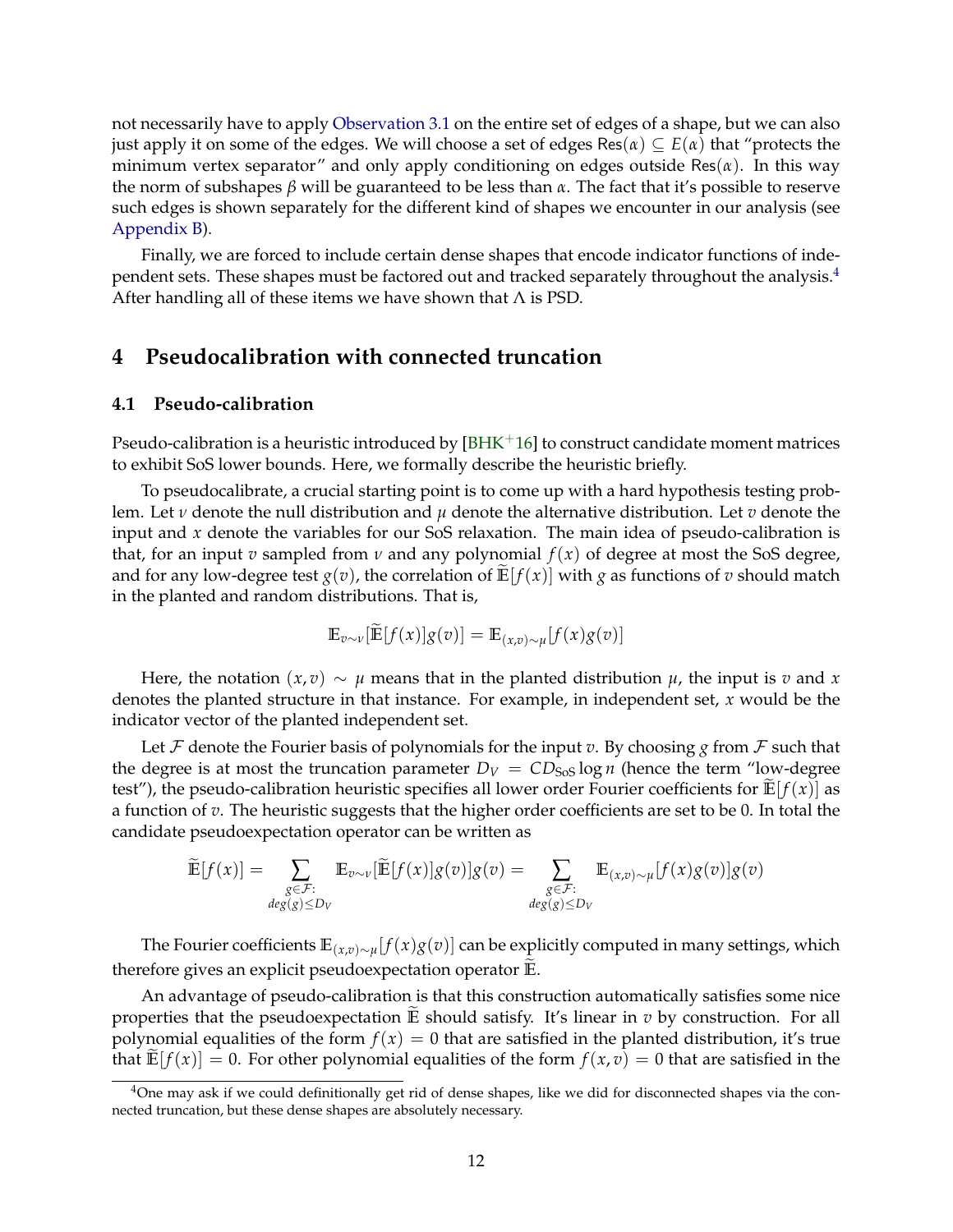planted distribution, the equality  $\widetilde{\mathbb{E}}[f(x,v)] = 0$  is approximately satisfied. In many cases,  $\widetilde{\mathbb{E}}$  can be mildly adjusted to satisfy these exactly.

The condition  $\mathbb{E}[1] = 1$  is not automatically satisfied. In all previous successful applications of pseudo-calibration,  $\tilde{E}[1] = 1 \pm o(1)$ . Once we have this, we simply set our final pseudoexpectation operator to be  $\tilde{\mathbb{E}}'$  defined as  $\tilde{\mathbb{E}}'[f(x)] = \tilde{\mathbb{E}}[f(x)] / \tilde{\mathbb{E}}[1]$ . We remark that the condition  $\mathbb{E}[1] = 1 \pm o(1)$  has been quite successful in predicting distinguishability of the planted/null distributions [ $HKP+17$ , [Hop18\]](#page-61-8).

## <span id="page-15-0"></span>**4.2 The failure of "Just try pseudo-calibration"**

Despite the power of pseudocalibration in guiding the construction of a pseudomoment matrix in SoS lower bounds, it heavily relies upon a planted distribution that is hard to distinguish from the null distribution. Unfortunately, a "quiet" planted distribution remains on the search in our setting.

Towards this end, we will consider the following "naïve" planted distribution  $\mathcal{D}_{pl}$  that likely would have been many peoples' first guess:

- (1) Sample a random graph *G* ∼ *Gn*,*p*;
- (2) Sample a subset  $S \subseteq [n]$  by picking each vertex with probability  $\frac{k}{n}$ ;
- (3) Let  $\tilde{G}$  be  $G$  with edges inside  $S$  removed, and output  $(S, \tilde{G})$ .

**Proposition 4.1.** *For all*  $d = O$ √  $\widehat{n})$  and  $k = \Omega(n/d)$ , the naïve planted distribution  $\mathcal{D}_{pl}$  is distinguish*able in polynomial time from*  $G_{n,p}$  *with*  $\Omega(1)$  *probability.* 

*Proof.* The number of labeled 4-cycles in  $G_{n,d/n}$  has expectation  $\mathbb{E}[C_4] = \frac{d^4}{n^4}$  $\frac{d^4}{n^4} \cdot n(n-1)(n-2)(n-3)$ and variance Var $[C_4]=O(d^4).$  In  ${\cal D}_{pl}$  the expected number of labeled 4-cycles is

$$
\mathbb{E}_{pl}[C_4] = \frac{d^4}{n^4} \cdot n(n-1)(n-2)(n-3) \cdot \left( \left( 1 - \frac{k}{n} \right)^4 + 4\frac{k}{n} \left( 1 - \frac{k}{n} \right)^3 + 2\left( \frac{k}{n} \right)^2 \left( 1 - \frac{k}{n} \right)^2 \right)
$$
  
= 
$$
\frac{d^4}{n^4} \cdot n(n-1)(n-2)(n-3) \cdot (1 - O(k^2/n^2))
$$
  
= 
$$
\mathbb{E}[C_4] - O(d^4k^2/n^2) = \mathbb{E}[C_4] - O(d^2)
$$

Since this is less than  $\mathbb{E}[{\mathsf C}_4]$  by a factor on the order of  $\sqrt{\text{Var}[{\mathsf C}_4]}$ , counting 4-cycles succeeds with constant probability.

**Remark 4.2.** *To beat distinguishers of this type, it may be possible to construct the planted distribution from a sparse quasirandom graph (in the sense that all small subgraph counts match Gn*,*<sup>p</sup> to leading order) which* √ *has an independent set size of* Ω(*n*/ *d*)*. In the dense setting, the theory of quasirandom graphs states that if the planted distribution and Gn*,1/2 *match the subgraph count of C*4*, this is sufficient for all subgraph counts to match; in the sparse setting this is no longer true and the situation is more complicated [\[CG02\]](#page-60-10)*.

**Remark 4.3.** *Coja-Oghlan and Efthymiou [\[COE15\]](#page-61-2) show that a slight modification of this planted distribution (correct the expected number of edges to be p*( *n* 2 )*) is indistinguishable from the random distribution provided k is slightly smaller than the size of the maximum independent set in Gn*,*p. This is not useful for pseudocalibration because we are trying to plant an independent set with larger-than-expected size.*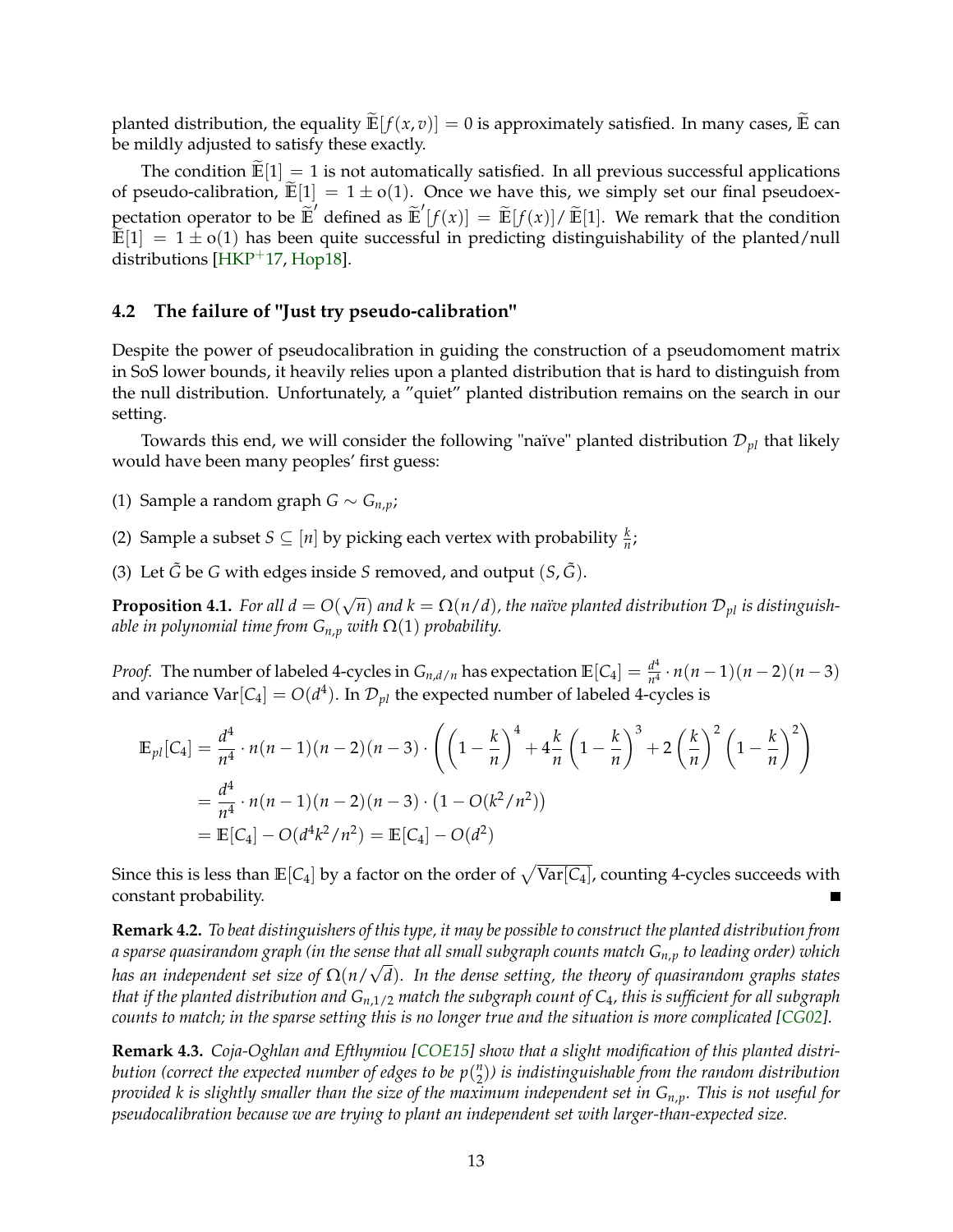The Fourier coefficients of the planted distribution are:

**Lemma 4.4.** *Let*  $x_T(S)$  *be the indicator function for* T *being in the planted solution i.e.*  $T \subseteq S$ . Then, for  $\mathit{all}\ T\subseteq [n]$  and  $\alpha\subseteq \binom{[n]}{2}$  $\binom{n}{2}$ ,

$$
\mathbb{E}_{(S,\tilde{G})\sim\mathcal{D}_{pl}}[x_T(S)\cdot \chi_{\alpha}(\tilde{G})] = \left(\frac{k}{n}\right)^{|V(\alpha)\cup T|} \left(\frac{p}{1-p}\right)^{\frac{|E(\alpha)|}{2}}
$$

*Proof.* First observe that if any vertex of  $V(\alpha) \cup T$  is outside *S*, then the expectation is 0. This is because either *T* is outside *S*, in which case  $x_T = 0$ , or a vertex of  $\alpha$  is outside *S*, in which case the expectation of any edge incident on this vertex is 0 so the entire expectation is 0 using independence. Now, each vertex of  $V(\alpha) \cup T$  is in *S* independently with probability  $\left(\frac{k}{n}\right)$  $\frac{k}{n}\right)^{|V(\alpha) \cup T|}.$ Conditioned on this event happening, the character is simply  $\chi_{\alpha}(0) = \left(\frac{p}{1-p}\right)^{\alpha}$  $\frac{p}{1-p}$ ) $\frac{|E(a)|}{2}$ . Putting them together gives the result.

This planted distribution motivates the following incorrect definition of the pseudo-expectation operator.

**Definition 4.5** (Incorrect definition of **E**). *For*  $S \subseteq [n]$ ,  $|S| \le D_{SoS}$ ,

$$
\widetilde{\mathbb{E}}[x^S] := \sum_{\substack{\alpha \subseteq \binom{[n]}{2}: \\ |\alpha| \le D_V}} \left(\frac{k}{n}\right)^{|V(\alpha) \cup S|} \left(\frac{p}{1-p}\right)^{\frac{|E(\alpha)|}{2}} \chi_\alpha(G)
$$

For this operator,  $\mathbb{E}[1] = 1 + \Omega(1)$ . More generally, tail bounds of graph matrix sums are not small, which ruins our analysis technique.

## <span id="page-16-0"></span>**4.3 Salvaging the doomed**

We will now discuss our novel truncation heuristic. The next paragraphs are for discussion and the technical proof resumes at [Definition 4.7.](#page-17-0) Letting S be the set of shapes *α* that contribute to the moment  $\mathbb{E}[x^I]$ , the "connected truncation" restricts S to shapes *α* such that all vertices in *α* have a path to *I* (or in the shape view, to  $U_\alpha \cup V_\alpha$ ).

Why might this be a good idea? Consider the planted distribution. The only tests we know of to distinguish the random/planted distributions are counting the number of edges or counting occurrences of small subgraphs. These tests cannot be implemented using only connected Fourier characters; shapes with disconnected middle vertices are needed to count small subgraphs. For example, suppose we fix a particular vertex  $v \in V(G)$ , and we consider the set of functions on G which are allowed to depend on *v* but are otherwise symmetric in the vertices of *G*. A basis for these functions can be made by taking shapes  $\alpha$  such that  $U_\alpha$  has a single vertex,  $V_\alpha = \emptyset$ , then fixing  $U_\alpha = v$  (i.e. take the vector entry in row *v*). Let sym<sub>*v*</sub> denote this set of functions.

**Proposition 4.6.** Let  $T(G)$  be the triangle counting function on G. Let  $\text{conn}(\textsf{sym}_{v})$  be the subset of  $\textsf{sym}_{v}$  $\mathit{such that all vertices have a path to v. Then } T(G) \not\in \mathrm{span}(\mathrm{conn}(\mathit{sym}_{v})).$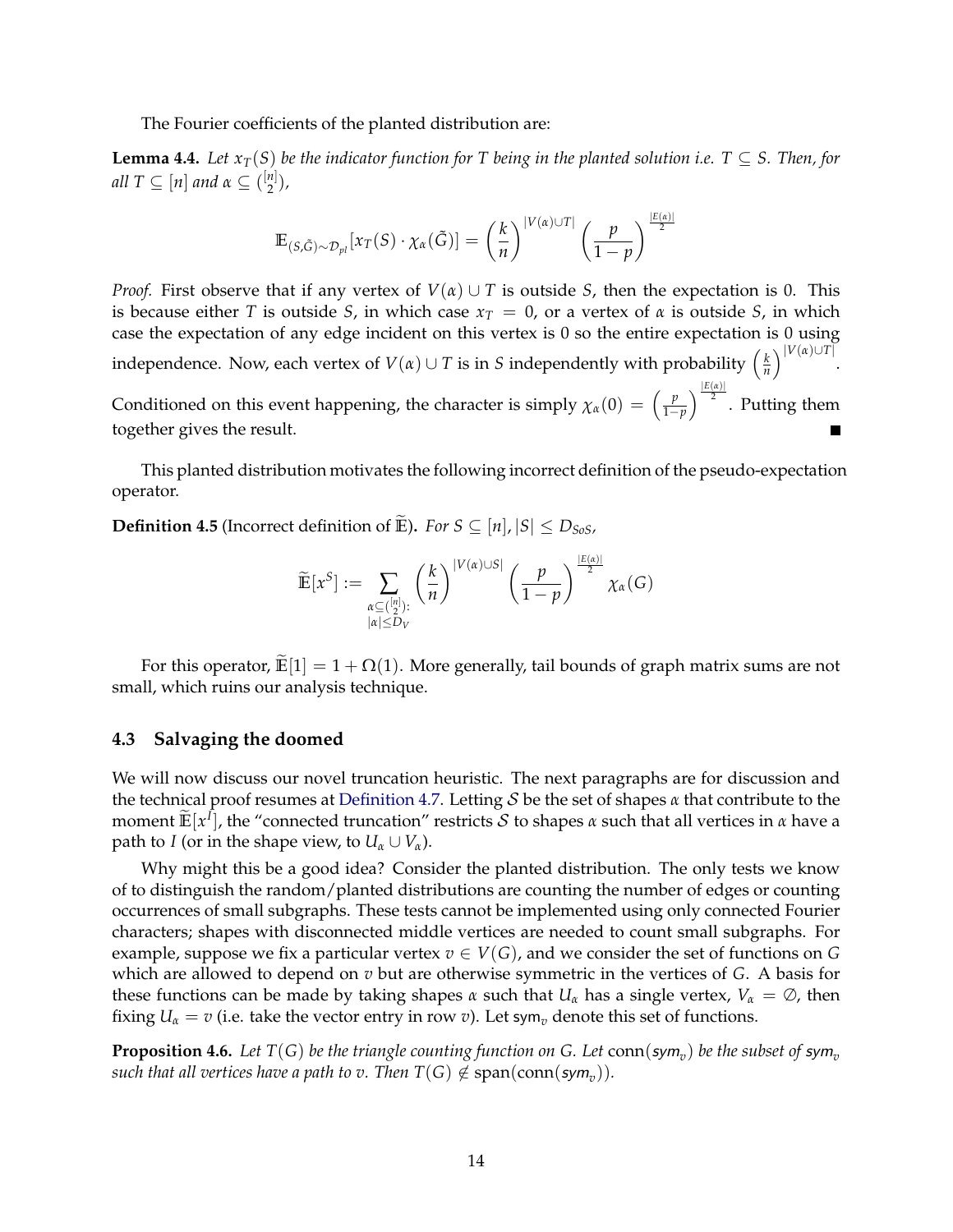*Proof.*  $T(G)$  has a unique representation in sym<sub>v</sub> which requires disconnected Fourier characters. For example, one component of the function is  $T_{\overline{v}}(G)$  = number of triangles not containing *v*. This is three vertices  $x, y, z$  outside of  $U_\alpha$  with  $1_{(x,y)\in E(G)}1_{(x,z)\in E(G)}1_{(y,z)\in E(G)}$ . The edge indicator function is implemented by [Proposition 2.5.](#page-8-1) But there are no edges between *x*, *y*, *z* and  $U_\alpha = v$  in these shapes.

It's not even possible to implement  $T_v(G)$  = number of triangles containing *G*, as a required shape is two vertices  $x$ ,  $y$  outside of  $U_\alpha$  connected with an edge.

Despite the truncation above, our pseudocalibration operator is not a "local function" of the graph. Our  $\mathbb{E}[x^S]$  can depend on vertices that are far away from *S*, but in an attenuated way. The graph matrix for *α* is a sum of all ways of overlaying the vertices of *α* onto *G*. The edges do not need to be overlaid. If an edge "misses" in *G*, then we can use this edge to get far away from *S*, but we take a decay factor of  $\chi_e(0) = \sqrt{\frac{p}{1-p}} = \sqrt{\frac{d}{n-d}}$ .

The "local function" property of  $\mathbb{E}[x^S]$  is also a connected truncation, but it is a connected truncation in a different basis. The basis is the 0/1 basis of  $1_H(G)$  for  $H \subseteq \binom{n}{2}$  $n<sub>2</sub>$ ). A reasonable definition of graph matrices in this basis is

$$
M_{\alpha} = \sum_{\text{injective } \sigma: V(\alpha) \to [n]} 1_{\sigma(E(\alpha))}(G)
$$

which sums all ways to embed *α* into *G*.  $\widetilde{\mathbb{E}}[x^S]$  is a local function if and only if in this basis it is a sum of shapes *α* satisfying the (same) condition that all vertices are connected to  $S = U_\alpha \cup V_\alpha$ .

For sparse graphs, the two bases are somewhat heuristically interchangeable since:

$$
\frac{1}{p}1_e(G) = 1 - \sqrt{\frac{1-p}{p}} \chi_e(G) \approx -\sqrt{\frac{1-p}{p}} \chi_e(G).
$$

Comparing the  $0/1$  basis and the Fourier basis, the  $0/1$  basis expresses combinatorial properties such as subgraph counts more nicely, while spectral analysis is only feasible in the Fourier basis. In the proof (see [Definition 6.21\)](#page-31-0), we will augment ribbons so that they may also contain 0/1 indicators, and this flexibility helps us overcome both the spectral and combinatorial difficulties in the analysis.

Formally we define the candidate moment matrix as:

<span id="page-17-0"></span>**Definition 4.7** (Moment matrix)**.**

$$
\Lambda := \sum_{\alpha \in \mathcal{S}} \left(\frac{k}{n}\right)^{|V(\alpha)|} \cdot \left(\frac{p}{1-p}\right)^{\frac{|E(\alpha)|}{2}} \frac{M_{\alpha}}{|\mathrm{Aut}(\alpha)|}.
$$

*where* S *is the set of proper shapes such that*

- *1.*  $|U_{\alpha}|, |V_{\alpha}| \leq D_{S_0S}$ .
- *2.*  $|V(\alpha)| \leq D_V$  *where*  $D_V = CD_{S_0S} \log n$  *for a sufficiently large constant* C.
- *3. Every vertex in α has a path to*  $U_α$  ∪  $V_α$ *.*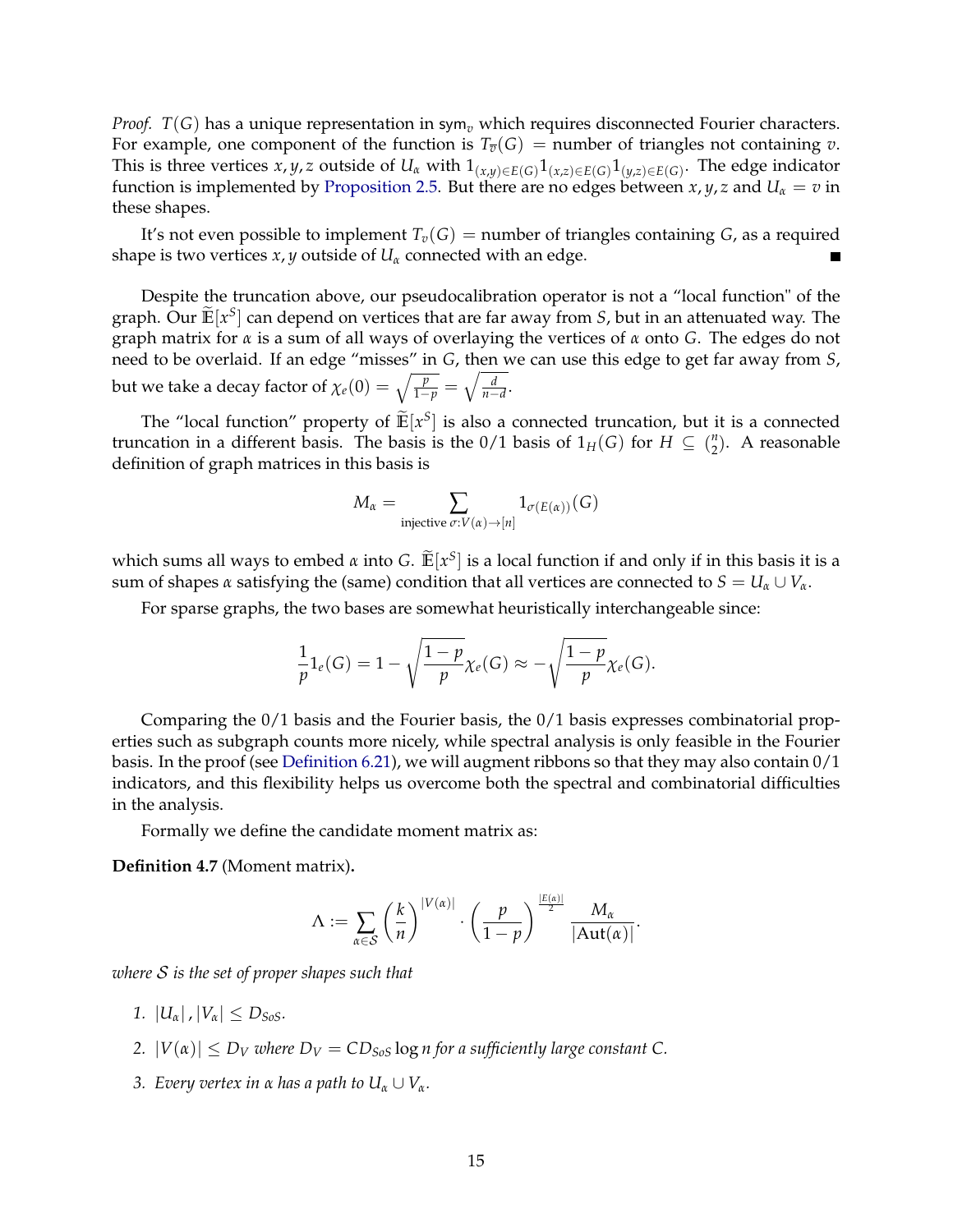We refer to  $\left(\frac{k}{n}\right)$  $\frac{k}{n}$ )<sup>|V( $\alpha$ )|</sup> as the "vertex decay factor" and  $\left(\frac{p}{1-p}\right)$  $\frac{p}{1-p}$   $\Big)$ <sup>E(*α*)]</sup> as the "edge decay factor". The candidate moment matrix is the principal submatrix indexed by  $\binom{[n]}{\leq D_{S\cup S}/2}$ . The non-PSDness properties of  $\Lambda$  are easy to verify:

**Lemma 4.8.** Λ *is SoS-symmetric.*

*Proof.* This is equivalent to the fact that the coefficient of *α* does not depend on how  $U_\alpha \cup V_\alpha$  is partitioned into  $U_\alpha$  and  $V_\alpha$  for  $|U_\alpha \cup V_\alpha| \leq D_{\text{SoS}}$ .

**Lemma 4.9.**  $\widetilde{E}[1] = 1$ .

*Proof.* For  $U_\alpha = V_\alpha = \emptyset$ , the only shape in which all vertices are connected to  $U_\alpha \cup V_\alpha$  is the empty shape. Therefore  $\mathbb{E}[1] = 1$ .

Lemma 4.10.  $\mathbb{\tilde{E}}$  *satisfies the feasibility constraints.* 

*Proof.* We must show that  $\widetilde{\mathbb{E}}[x^S] = 0$  whenever *S* is not an independent set in *G*. Observe that if ribbon *R* contributes to  $\mathbb{E}[x^S]$ , then if we modify the set of edges inside *S*, the resulting ribbon still contributes to  $\widetilde{\mathbb{E}}[x^S].$  In fact, each edge also comes with a factor of  $\sqrt{\frac{p}{1-p}}.$  By [Proposition 2.5,](#page-8-1) we can group these ribbons into an indicator function  $-\!\!-\!\!1$  $\frac{1}{(1-p)^{(\frac{|\mathcal{S}|}{2})}} 1_{\overline{E(S)}}.$  That is,  $\widetilde{\mathbb{E}}[x^S] = 0$  if *S* has an edge.  $\blacksquare$ 

**Lemma 4.11.** *With probability at least*  $1 - o_n(1)$ *,*  $\mathbb E$  *has objective value*  $\mathbb E}[\sum x_i] \geq (1 - o(1))k$ *.* 

*Proof.*

**Claim 4.12.**

$$
\mathbb{E}[\widetilde{\mathbb{E}}[x_i]] = \frac{k}{n}
$$

*Proof.* The only shape that survives under expectation is the shape with one vertex, and it comes with coefficient  $\frac{k}{n}$ .

**Claim 4.13.**

$$
\text{Var}\left[\widetilde{\mathbb{E}}[x_i]\right] \leq d^{-\Omega(\varepsilon)}
$$

*Proof.* Let Count(*v*,*e*) be the number of shapes with  $|U_\alpha| = 1$ ,  $V_\alpha = \emptyset$ , *v* vertices and *e* edges,

$$
\begin{split} \text{Var}\left[\widetilde{\mathbb{E}}[x_i]\right] &= \sum_{\alpha \neq \emptyset:\text{connected to }i} \left( \left(\frac{k}{n}\right)^{|V(\alpha)|} \left(\frac{p}{1-p}\right)^{|E(\alpha)|/2} \right)^2 \\ &= \sum_{v=2}^{D_V} \sum_{v-1 \leq e \leq v^2} \left(\frac{k}{n}\right)^{2v} \left(\frac{p}{1-p}\right)^e \cdot \text{Count}(v, e) \cdot n^v \\ &\leq O(1) \sum_{v=2}^{D_V} \left(\frac{4k\sqrt{d}}{(1-p)n}\right)^v \\ &\leq O\left(\frac{k\sqrt{d}}{n}\right) \end{split}
$$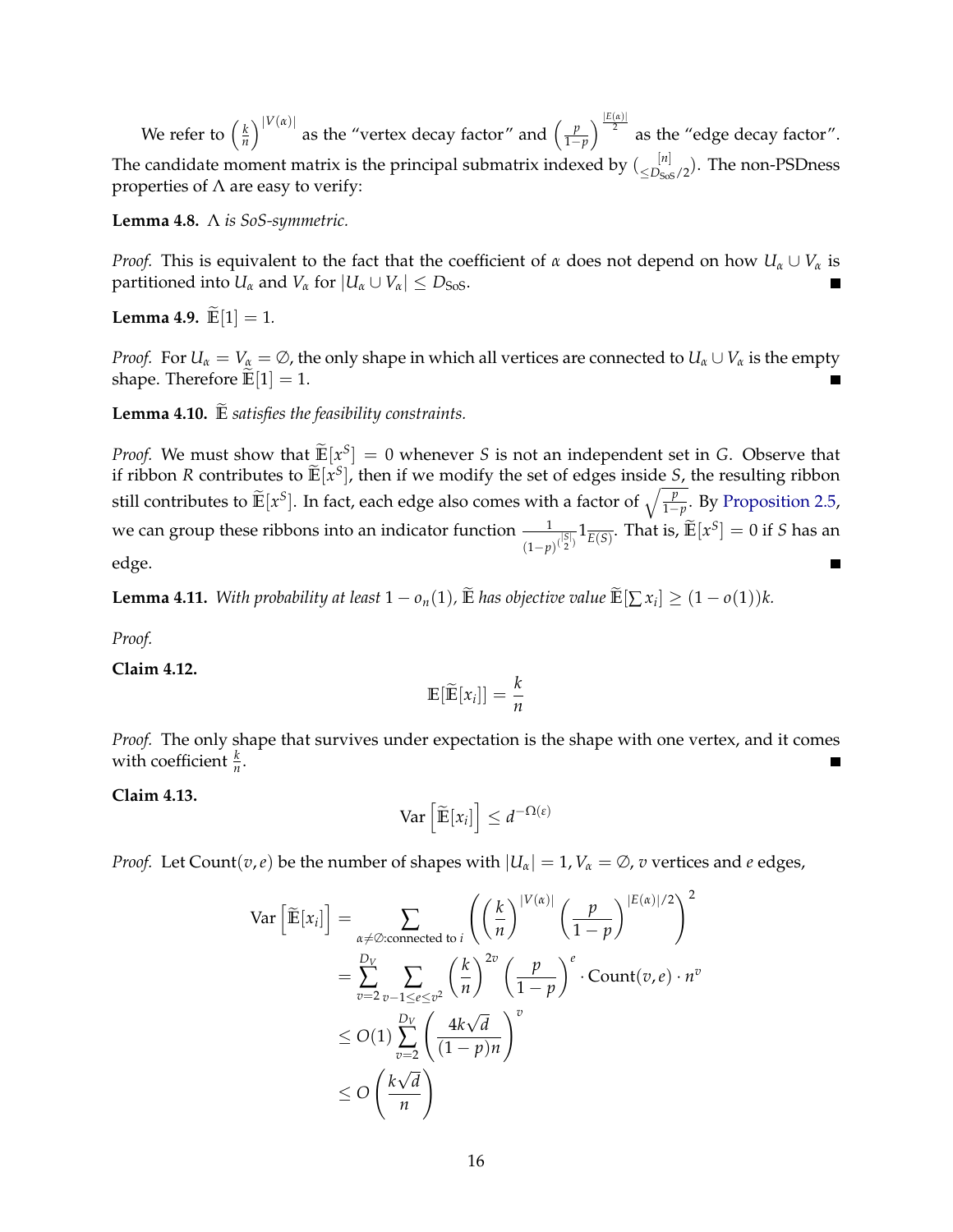where the first inequality follows by observing the dominant term is tree-like and bounding the number of trees (up-to-isomorphism) with  $v$  vertices by  $2^{2v}$ .

Hence,

$$
Pr[\left|\sum \widetilde{\mathbb{E}}[x_i] - k\right| \ge t] \le \frac{\text{Var}[\sum \widetilde{\mathbb{E}}[x_i]]}{t^2} = \frac{k\sqrt{d}}{t^2} \le o_n(1)
$$

where the last inequality follows by picking  $t = n^{\frac{1}{2} + \delta} = o(k)$  for  $\delta > 0$ .

What remains is to show  $\Lambda \succeq 0$ . To do this it's helpful to renormalize the matrix entries by multiplying the degree-(*k*, *l*) block by a certain factor.

**Definition 4.14** (Shape coefficient)**.** *For all shapes α, let*

$$
\lambda_{\alpha}:=\left(\frac{k}{n}\right)^{|V(\alpha)|-\frac{|U_{\alpha}|+|V_{\alpha}|}{2}}\cdot\left(\frac{p}{1-p}\right)^{\frac{|E(\alpha)|}{2}}.
$$

It suffices to show  $\sum_{\alpha\in\mathcal{S}}\lambda_\alpha\frac{M_\alpha}{|\text{Aut}(\alpha)|}\succeq 0$  because left and right multiplying by a rank-1 matrix and its transpose returns  $\Lambda$ .

**Proposition 4.15.** *If*  $\alpha$ ,  $\beta$  *are composable shapes, then*  $\lambda_{\alpha} \lambda_{\beta} = \lambda_{\alpha \circ \beta}$ *.* 

# <span id="page-19-0"></span>**5 Norm bounds and factoring**

As explained in [Section 3,](#page-10-0) existing norm bounds in the literature are not tight enough for sparse graph matrices. We first obtain tighter norm bounds for sparse graph matrices.

## <span id="page-19-1"></span>**5.1 Norm bounds**

In this section, we show the spectral norm bounds for *M<sup>α</sup>* in terms of simple combinatorial factors involving *α*. With only log factor loss the norm bounds hold with very high probability (all but probability *n*<sup>−Ω(log *n*)). This is too tight of a probabilistic bound since it allows for polynomially</sup> rare events such as small dense subgraphs. We will need to use conditioning to improve the norm bound for shapes with a lot of edges.

**Definition 5.1.** *For a shape α, define a vertex separator (or a separator) S to be a subset of vertices such that there is no path from*  $U_\alpha$  *to*  $V_\alpha$  *in the graph*  $\alpha \setminus S$ *.* 

Roughly, the norm bounds for a proper shape *α* are:

$$
||M_{\alpha}|| \leq \widetilde{O}\left(\max_{\text{vertex separator } S}\left\{\sqrt{n}^{|V(\alpha)|-|S|}\sqrt{\frac{1-p}{p}}^{|E(S)|}\right\}\right).
$$

The maximizer of the above is called the *sparse minimum vertex separator.* The proof of this bound uses the trace method, which also underlies graph matrix norm bounds in the dense case. We defer the proof to [Appendix A.](#page-63-0)

To get norm bounds for improper shapes, we linearize the shape and take the largest norm bound among its linearizations.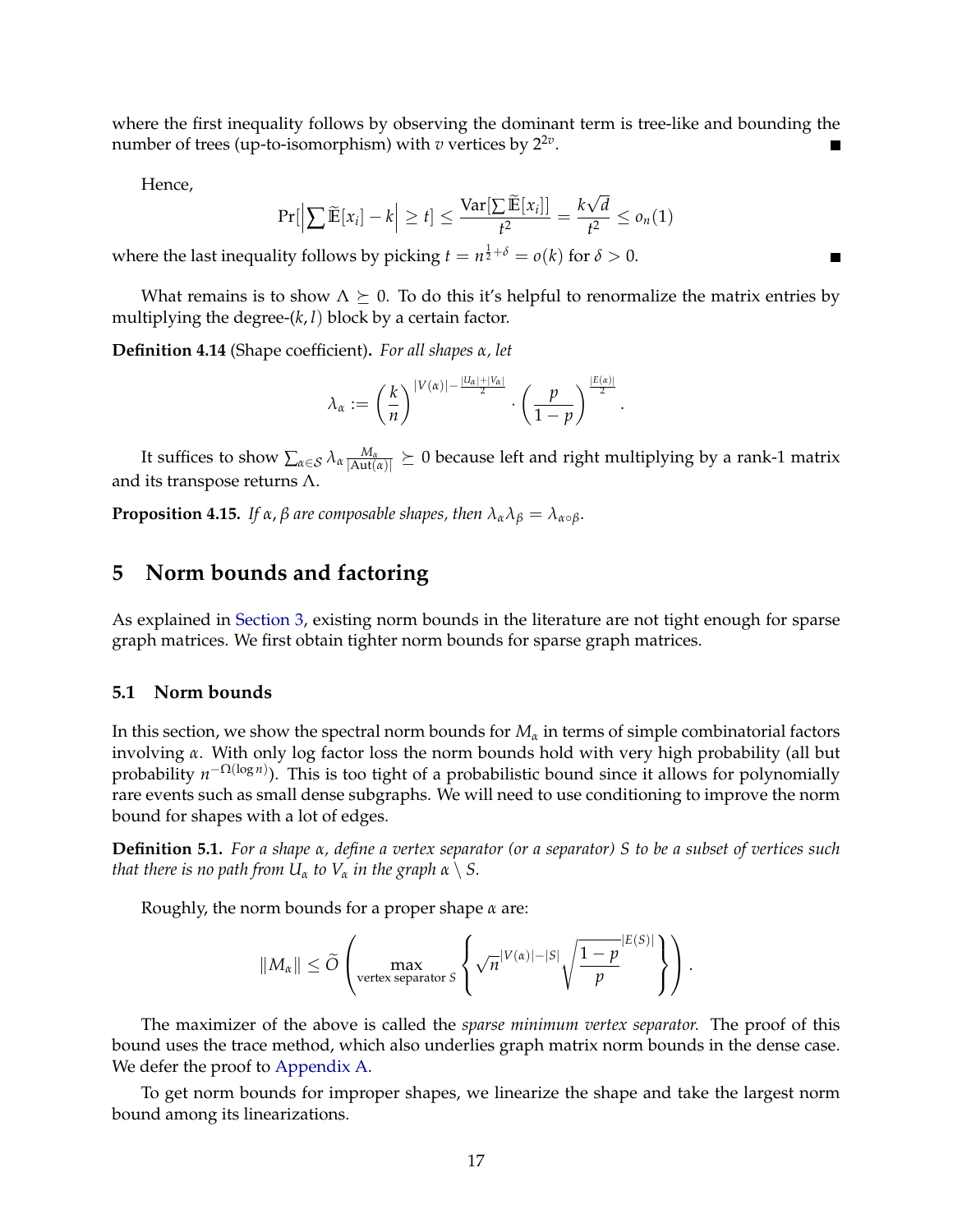**Definition 5.2.** *For a linearization β of a shape α, Ephantom*(*β*) *is the set (not multiset) of "phantom edges" of α which are not in β.*

For an improper shape *α*:

$$
||M_{\alpha}|| \leq \widetilde{O}\left(\max_{\beta,S} \left\{\sqrt{n}^{|V(\alpha)|-|S|+|I_{\beta}|}\left(\sqrt{\frac{1-p}{p}}\right)^{|E(\alpha)|-|E(\beta)|-2|E_{\text{phantom}}(\beta)+|E(S)|}\right\}\right)
$$

where *β* is a linearization of *α* and *S* is a separator of *β*.

## <span id="page-20-0"></span>**5.2 Factoring ribbons and shapes**

Because on the fact that norm bounds depend on vertex separators, we will need to do some combinatorics on vertex separators of shapes. The essential ideas presented in this section have appeared in prior works such as  $[BHK<sup>+</sup>16, AMP20, PR20]$  $[BHK<sup>+</sup>16, AMP20, PR20]$  $[BHK<sup>+</sup>16, AMP20, PR20]$  $[BHK<sup>+</sup>16, AMP20, PR20]$  $[BHK<sup>+</sup>16, AMP20, PR20]$ , but we redefine them for convenience and to set up the notation for the rest of the paper.

**Definition 5.3** (Composing ribbons). Two ribbons R, S are composable if  $B_R = A_S$ . The composition  $R \circ S$  *is the (possibly improper) ribbon*  $T = (V(R) \cup V(S), E(R) \sqcup E(S), A_R, B_S)$ *.* 

**Fact 5.4.** *If R, S are composable ribbons, then*  $M_{R \circ S} = M_R M_S$ *.* 

**Definition 5.5** (Composing shapes). Two shapes  $\alpha$ ,  $\beta$  are composable if  $|V_{\alpha}| = |U_{\beta}|$ . Given a bijection *ϕ* : *V<sup>α</sup>* → *Uβ, the composition α* ◦*<sup>ϕ</sup> β is the (possibly improper) shape ζ whose multigraph is the result of gluing together the graphs for*  $\alpha$ ,  $\beta$  *along*  $V_\alpha$  *and*  $U_\beta$  *using*  $\varphi$ *. Set*  $U_\zeta = U_\alpha$  *and*  $V_\zeta = V_\beta$ *.* 

If we write  $α \circ β$  then we will implicitly assume that  $α$  and  $β$  are composable and the bijection  $\varphi$  is given. We would like to say that the graph matrix  $M_{\alpha \circ \beta}$  also factors as  $M_{\alpha}M_{\beta}$ , but this is not quite true. There are *intersection terms*.

**Definition 5.6** (Intersection pattern). *For composable shapes*  $\alpha_1, \alpha_2, \ldots, \alpha_k$ , *let*  $\alpha = \alpha_1 \circ \alpha_2 \circ \cdots \circ \alpha_k$ . *An intersection pattern P is a partition of*  $V(\alpha)$  *such that for all <i>i* and  $v, w \in V(\alpha_i)$ , *v* and *w* are not in the *same block of the partition.* [5](#page-20-1) *We say that a vertex "intersects" if its block has size at least 2 and let* Int(*P*) *denote the set of intersecting vertices.*

Let  $\mathcal{P}_{\alpha_1,\alpha_2,...,\alpha_k}$  be the set of intersection patterns between  $\alpha_1,\alpha_2,\ldots,\alpha_k$ .

**Definition 5.7** (Intersection shape). *For composable shapes*  $\alpha_1, \alpha_2, \ldots, \alpha_k$  *and an intersection pattern*  $P~\in~\mathcal{P}_{\alpha_1,\alpha_2,...,\alpha_k}$ , let  $\alpha_P=\alpha_1\circ\alpha_2\circ\cdots\circ\alpha_k$  then identify all vertices in blocks of P, i.e. contract them into *a single super vertex. Keep all edges (and hence α<sup>P</sup> may be improper).*

 $\text{Composable ribbons } R_1,\ldots,R_k$  with shapes  $\alpha_1,\ldots,\alpha_k$  induce an intersection pattern  $P\in\mathcal{P}_{\alpha_1,\ldots,\alpha_k}$ based on which vertices are equal. When multiplying graph matrices, by casing on which vertices are equal we have:

**Proposition 5.8.** *For composable shapes α*1, *α*2, . . . , *α<sup>k</sup> ,*

$$
M_{\alpha_1}\cdots M_{\alpha_k}=\sum_{P\in \mathcal{P}_{\alpha_1,\ldots,\alpha_k}}M_{\alpha_P}.
$$

<span id="page-20-1"></span><sup>&</sup>lt;sup>5</sup>The intersection pattern also specifies the bijections  $\varphi$  for composing the shapes  $\alpha_1, \ldots, \alpha_k$ .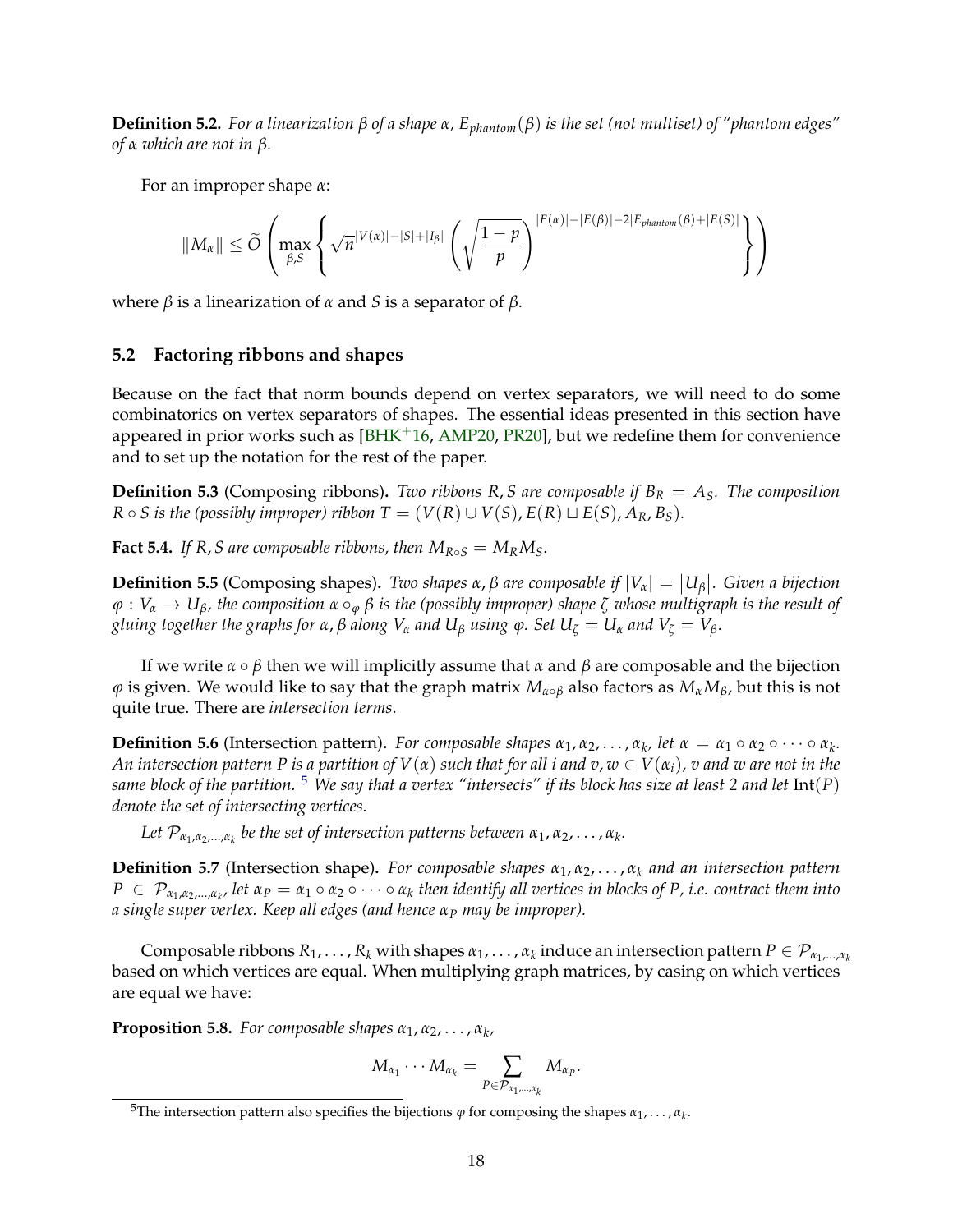Note that different  $P$  may give the same  $\alpha_P$ , and hence the total coefficient on  $M_{\alpha_P}$  for a given shape  $\alpha_P$  is more complicated.

**Definition 5.9** (Minimum vertex separators)**.** *For a shape α, a vertex separator S is a minimum vertex separator (MVS) if it has the smallest possible size. MVS S is the leftmost minimum vertex separator (LMVS) if α* \ *S cuts all paths from U<sup>α</sup> to any other MVS. The rightmost minimum vertex separator (RMVS) likewise cuts paths from Vα.*

The LMVS and RMVS can be easily shown to be uniquely defined  $[BHK+16]$  $[BHK+16]$ .

**Definition 5.10** (Left shape)**.** *A shape σ is a left shape if it is proper, the unique minimum vertex separator is*  $V_{\sigma}$ *, there are no edges with both endpoints in*  $V_{\sigma}$ *, and every vertex is connected to*  $U_{\sigma}$ *.* 

**Definition 5.11** (Middle shape)**.** *A shape τ is a middle shape if U<sup>τ</sup> is the leftmost minimum vertex separator of τ, and V<sup>τ</sup> is the rightmost minimum vertex separator of τ. If τ is proper, we say it is a proper middle shape.*

**Definition 5.12** (Right shape).  $\sigma'$  is a right shape if  $\sigma'^T$  is a left shape.

We also extend the definition of  $(L/R)$ MVS, left, middle, and right to ribbons. Every proper shape admits a canonical decomposition into left, right, and middle parts.

**Proposition 5.13.** *Every proper shape α has a unique decomposition α* = *σ* ◦ *τ* ◦ *σ* 0| *, where σ is a left shape, τ is a middle shape, and σ* 0| *is a right shape.*

The decomposition takes  $\sigma$  to be the set of vertices reachable from  $U_\alpha$  via paths that do not pass through the LMVS, similarly for *σ'* vis-à-vis the RMVS, and then *τ* is the remainder. This decomposition respects the connected truncation:

<span id="page-21-2"></span>**Proposition 5.14.** *If all vertices in α have a path to*  $U_\alpha\cup V_\alpha$ *, then decomposing*  $\alpha=\sigma\circ\tau\circ\sigma'$ *<sup>,</sup> all vertices in*  $\tau$  *have a path to both*  $U_{\tau}$  *and*  $V_{\tau}$ *.* 

*Proof.* It suffices to show that there is a path to  $U_\tau \cup V_\tau$ . In this case, say there is a path to vertex  $u \in U_{\tau}$ , then *u* must have a path to  $V_{\tau}$ . Otherwise,  $U_{\tau} \setminus \{u\}$  would be a smaller vertex separator of *τ* than *Uτ*, a contradiction to *τ* being a middle shape.

Let  $v \in V(\tau) \subseteq V(\alpha)$ . By assumption there is a path from  $v$  to  $u \in U_\alpha \cup V_\alpha$ ; without loss of generality,  $u \in U_\alpha$ . Since  $v$  is not in  $\sigma$ , which was constructed by taking all vertices reachable from *U*<sup>*α*</sup> without passing through *U*<sup>*τ*</sup>, the path must pass through *U*<sup>*τ*</sup>.

# <span id="page-21-0"></span>**6 PSD-ness**

To prove PSD-ness, we perform an approximate PSD decomposition of the moment matrix Λ. This type of decomposition originates from the planted clique problem  $[BHK^+16]$  $[BHK^+16]$ . Our usage of it will be similar at a high level, but the accounting of graph matrices is more complicated.

#### <span id="page-21-1"></span>**6.1 Overview of the approximate PSD decomposition**

Recall that our goal is to show that the matrix  $\sum_{\alpha \in S} \lambda_{\alpha} M_{\alpha}$  is PSD. Each shape  $\alpha$  decomposes into left, middle, and right parts  $\alpha = \sigma \circ \tau \circ \sigma'$ <sup>T</sup>. We have a corresponding approximate decomposition of the graph matrix for *α*, up to intersection terms,

$$
M_{\alpha}=M_{\sigma\circ\tau\circ\sigma'^{\mathsf{T}}}\approx M_{\sigma}M_{\tau}M_{\sigma'}^{\mathsf{T}}.
$$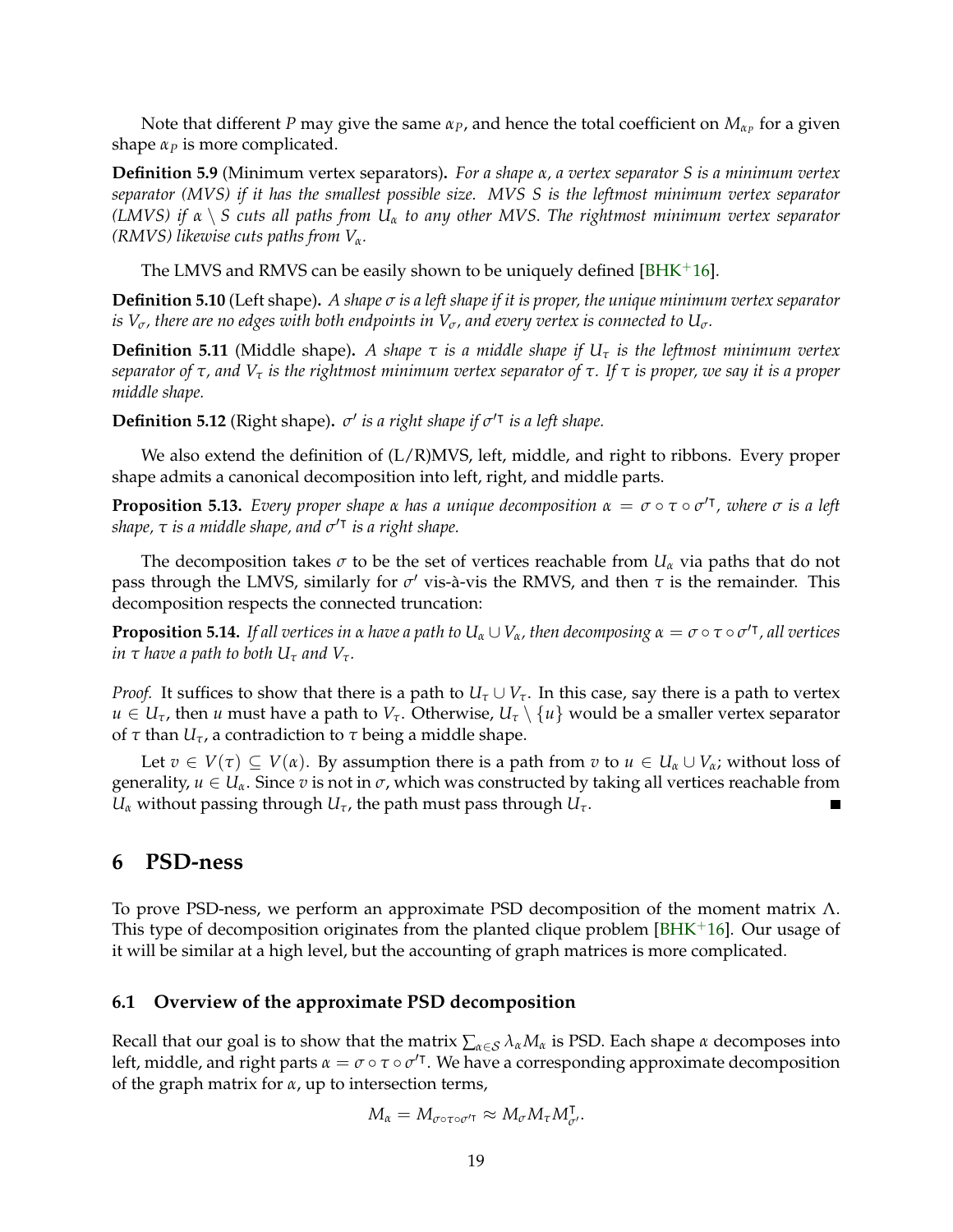The dominant term in the PSD decomposition of  $\Lambda$  (call it H) collects together  $\alpha$  such that its middle shape  $\tau$  is trivial. Since the coefficients  $\lambda_{\alpha}$  also factor, this term is automatically PSD.

$$
\sum_{\alpha:\text{ trivial}} \lambda_{\alpha} M_{\alpha} = \sum_{\sigma,\sigma'} \lambda_{\sigma \circ \sigma'^{\mathsf{T}}} M_{\sigma \circ \sigma'^{\mathsf{T}}} \approx \sum_{\sigma,\sigma'} \lambda_{\sigma} \lambda_{\sigma'} M_{\sigma} M_{\sigma'}^{\mathsf{T}} = \left(\sum_{\sigma} \lambda_{\sigma} M_{\sigma}\right) \left(\sum_{\sigma} \lambda_{\sigma} M_{\sigma}\right)^{\mathsf{T}} =: \mathcal{H}.
$$

There are two types of things to handle: *α* with nontrivial *τ*, and intersection terms. For *α* with a fixed middle shape *τ*, these should all be charged directly to *H* (include *τ*<sup>T</sup> so the matrix is symmetric):

$$
\left(\sum_{\sigma}\lambda_{\sigma}M_{\sigma}\right)\lambda_{\tau}(M_{\tau}+M_{\tau}^{\intercal})\left(\sum_{\sigma}\lambda_{\sigma}M_{\sigma}\right)^{\intercal}\preceq\frac{1}{c(\tau)}\left(\sum_{\sigma}\lambda_{\sigma}M_{\sigma}\right)\left(\sum_{\sigma}\lambda_{\sigma}M_{\sigma}\right)^{\intercal}
$$

where we leave some space  $c(\tau)$ . Intuitively this is possible because nontrivial  $\tau$  have smaller coefficients  $\lambda_{\tau}$  due to vertex/edge decay, and the norm of  $M_{\tau}$  is controlled due to the factorization of *α* into left, middle, and right parts. This check amounts to ∑*<sup>τ</sup>* nontrivial *λτM<sup>τ</sup> o*(1)Id.

The intersection terms need to be handled in a recursive way so that their norms can be kept under control: if  $\sigma$ ,  $\tau$ ,  $\sigma'$ <sup>T</sup> intersect to create a shape  $\zeta$ , then we need to factor out the nonintersecting parts of  $\sigma$  and  $\sigma'$  from the intersecting parts  $\gamma$ ,  $\gamma'$ . Informally writing

$$
\zeta = (\sigma - \gamma) \circ \tau_P \circ (\sigma' - \gamma')^{\intercal},
$$

where  $\tau_P$  is the intersection of  $\gamma$ ,  $\tau$ ,  $\gamma'$ <sup> $\tau$ </sup>, we now perform a further factorization

$$
M_{\zeta} \approx M_{\sigma-\gamma} M_{\tau_P} M_{\sigma'-\gamma'}^{\dagger}
$$

which recursively creates more intersection terms. The point is that the sum over  $\sigma-\gamma$ ,  $\sigma'-\gamma'$  is equivalent to the sum over  $\sigma$ ,  $\sigma'$  (up to truncation error).

$$
\sum_{\sigma-\gamma} \sum_{\sigma'-\gamma'} \lambda_{\sigma \circ \tau \circ \sigma'^{\mathsf{T}}} M_{\sigma-\gamma} M_{\tau_P} M_{\sigma'-\gamma'}^{\mathsf{T}} = \left( \sum_{\sigma-\gamma} \lambda_{\sigma-\gamma} M_{\sigma-\gamma} \right) \lambda_{\gamma \circ \tau \circ \gamma'^{\mathsf{T}}} M_{\tau_P} \left( \sum_{\sigma-\gamma} \lambda_{\sigma-\gamma} M_{\sigma-\gamma}^{\mathsf{T}} \right)
$$

$$
= \left( \sum_{\sigma} \lambda_{\sigma} M_{\sigma} \right) \lambda_{\gamma \circ \tau \circ \gamma'^{\mathsf{T}}} M_{\tau_P} \left( \sum_{\sigma} \lambda_{\sigma} M_{\sigma}^{\mathsf{T}} \right) + \text{truncation error.}
$$

In summary, we have the following informal decomposition of the moment matrix,

$$
\Lambda = \left(\sum_{\sigma} \lambda_{\sigma} M_{\sigma}\right) \left(\mathrm{Id} + \sum_{\tau \text{ nontrivial}} \lambda_{\tau} M_{\tau} + \sum_{\substack{\text{intersection terms} \\ \tau_P \in \mathcal{P}_{\gamma, \tau, \gamma'}}} \lambda_{\gamma \circ \tau \circ \gamma'} \tau M_{\tau_P}\right) \left(\sum_{\sigma} \lambda_{\sigma} M_{\sigma}\right)^{\mathsf{T}} + \text{truncation error}.
$$

We then need to compare the intersection terms  $M_{\tau_p}$  with Id. The vertex decay factors are compared with *τ* via the "intersection tradeoff lemma". For the edge decay factors, we give new charging arguments. The number of ways to produce *τ<sup>P</sup>* as an intersection pattern needs to be bounded combinatorially.

Finally, there is the issue of truncation. The total norm of the truncation error should be small. This can be accomplished by taking a large truncation parameter.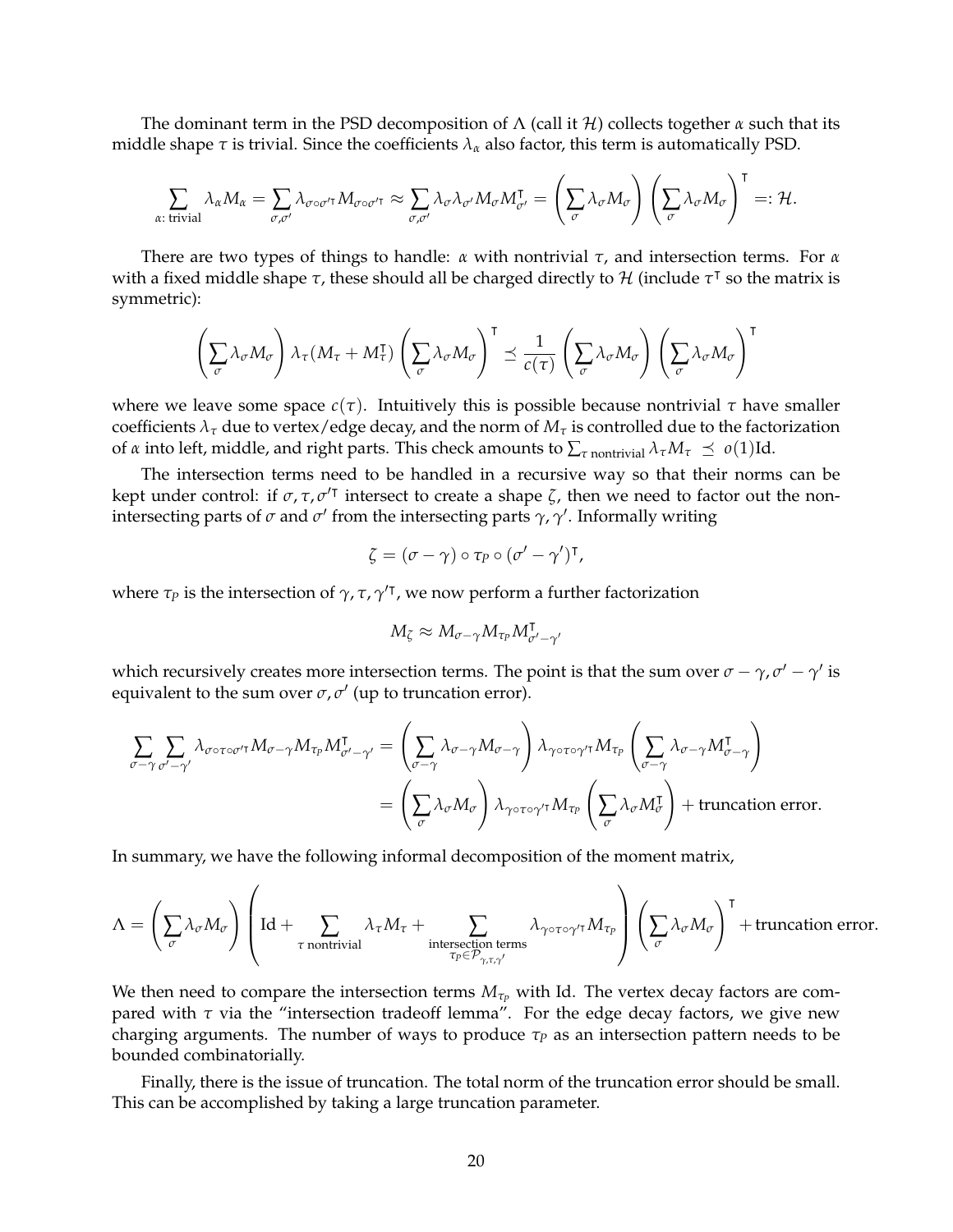The matrix

$$
\mathrm{Id} + \sum_{\tau \text{ nontrivial}} \lambda_\tau M_\tau + \sum_{\substack{\text{intersection terms} \\ \tau_P \in \mathcal{P}_{\gamma, \tau, \gamma'}}} \lambda_{\gamma \circ \tau \circ \gamma' \tau} M_{\tau_P}
$$

actually does have a nullspace, which prevents the above strategy from working perfectly. This is because  $\Lambda$  needs to satisfy the independent set constraints ( $\mathbb{E}[x^S] = 0$  if *S* has an edge). For independent set it's easy to factor out these constraints. Instead of Id, the leading term is a diagonal projection matrix *π* := ∑*τ*:*V*(*τ*)=*Uτ*=*V<sup>τ</sup> λτM<sup>τ</sup>* and the non-dominant middle shapes are *τ* with  $|V(\tau)| > \frac{|U_{\tau}|+|V_{\tau}|}{2}$  $\frac{1}{2}$ .

### <span id="page-23-0"></span>**6.2 Informal sketch for bounding** *τ* **and** *τ<sup>P</sup>*

The most important part of the overview given in the previous section is showing that middle shapes *τ* and intersection terms *τ<sup>P</sup>* can be charged to the identity matrix, i.e. a type of "graph matrix tail bound" for middle shapes and intersection terms. In this subsection, we describe the properties that *τ* and *τ<sup>P</sup>* satisfy, their coefficients, and their norm bounds. Using this, we show that for each individual non-trivial *τ*,  $\lambda_{\tau} ||M_{\tau}|| \ll 1$  and for each intersection pattern *P*,  $\lambda_{\gamma \circ \tau \circ \gamma'}$ <sup>*r*</sup>  $\|M_{\tau_P}\| \ll 1$ . We then explain how these arguments are used to prove [Theorem 1.8.](#page-5-1) The combinatorial arguments in this section crucially rely on the connected truncation.

#### **6.2.1 Middle shapes**

<span id="page-23-1"></span>**Proposition 6.1.** *For each middle shape*  $\tau$  *such that*  $|V(\tau)| > \frac{|U_{\tau}| + |V_{\tau}|}{2}$ 2 *and every vertex in τ is connected to*  $U_{\tau} \cup V_{\tau}$ ,  $\lambda_{\tau} ||M_{\tau}|| \ll 1$ .

*Proof.* The coefficient  $\lambda_{\tau}$  is

$$
\lambda_{\tau} = \left(\frac{k}{n}\right)^{|V(\tau)| - \frac{|U_{\tau}| + |V_{\tau}|}{2}} \left(-\sqrt{\frac{p}{1-p}}\right)^{|E(\tau)|}
$$

The norm bound on *M<sup>τ</sup>* is

$$
||M_{\tau}|| \le \widetilde{O}\left(n^{\frac{|V(\tau)\setminus S|}{2}}\left(\sqrt{\frac{1-p}{p}}\right)^{|E(S)|}\right)
$$

where *S* is the sparse minimum vertex separator of *τ*. We now have that  $|λ_τ| ||M_τ||$  is

$$
\widetilde{O}\left(\left(\frac{k}{\sqrt{n}}\sqrt{\frac{p}{1-p}}\right)^{|V(\tau)|-\frac{|U_{\tau}|+|V_{\tau}|}{2}}\left(\sqrt{\frac{1-p}{np}}\right)^{|S|-\frac{|U_{\tau}|+|V_{\tau}|}{2}}\left(\sqrt{\frac{p}{1-p}}\right)^{|E(\tau)\setminus E(S)|-|V(\tau)\setminus S|}\right).
$$

We claim that each of the three terms is upper bounded by 1. This will prove the claim, since the first term provides a decay for  $|V(\tau)| > \frac{|U_{\tau}| + |V_{\tau}|}{2}$ t term provides a decay for  $|V(\tau)| > \frac{|u_{\tau}| + |v_{\tau}|}{2}$ . The base of the first term is less than 1 for  $k \lessapprox n/\sqrt{d}$ . The exponent of the second term is nonnegative: since  $\tau$  is a middle shape, both  $U_\tau$ and  $V_\tau$  are minimum vertex separators of  $\tau$ , and since *S* is a vertex separator, it must have larger size. The exponent of the third term is nonnegative by the following lemma.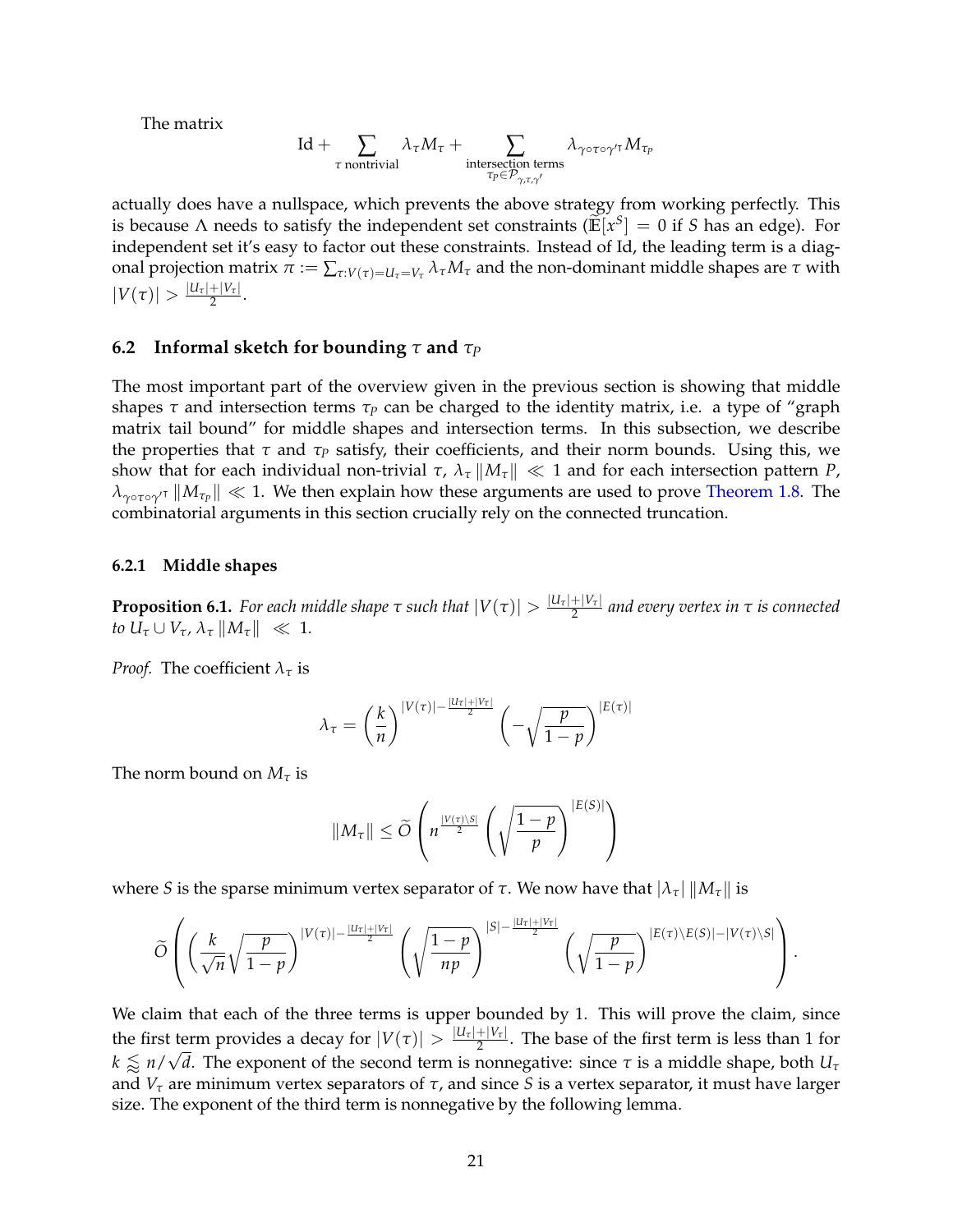**Lemma 6.2.** *For a middle shape*  $\tau$  *such that every vertex is connected to*  $U_{\tau} \cup V_{\tau}$ *, and any vertex separator S of τ,*

$$
|E(\tau)\setminus E(S)|\geq |V(\tau)\setminus S|.
$$

*Proof.* First, we claim that every vertex in  $\tau$  is connected to *S*. Let  $v \in V(\tau)$ , and by the connected truncation, *v* is connected to some *u* ∈ *Uτ*. Since *τ* is a middle shape, there must be a path from *u* to  $V_{\tau}$  (else  $U_{\tau} \setminus \{u\}$  would be a smaller vertex separator than  $U_{\tau}$ ). The path necessarily passes through *S* since *S* is a vertex separator, therefore we now have a path from *v* to *S*.

Now, we can assign an edge of  $E(\tau) \setminus E(S)$  to each vertex of  $V(\tau) \setminus S$  to prove the claim. To do this, run a breadth-first search from *S*, and assign an edge to the vertex that it explores.

#### **6.2.2 Intersection terms**

Recall that intersection terms are formed by the intersection of  $\sigma$ ,  $\tau$ ,  $\sigma'$ <sup> $\tau$ </sup>. Then we factor out the non-intersecting parts, leaving the *middle intersection τP*, which is an intersection of some portion *γ* of *σ*, the middle shape *τ*, and some portion  $\gamma'$  of  $\sigma'$ , which we now make formal.

**Definition 6.3** (Middle intersection). Let  $\gamma$ ,  $\gamma'$  be left shapes and  $\tau$  be a shape such that  $\gamma \circ \tau \circ \gamma'^{\dagger}$  are *composable. We say that an intersection pattern*  $P \in \mathcal{P}_{\gamma, \tau, \gamma'}$  *is a middle intersection <i>if*  $U_\gamma$  *is a minimum*  $\sigma$  *vertex separator in*  $\gamma$  *of*  $U_\gamma$  *and*  $V_\gamma\cup$  *Int(P). Similarly,*  $U_{\gamma'}$  *is a minimum vertex separator in*  $\gamma'$  *of*  $U_{\gamma'}$ *and*  $V_{\gamma'} \cup \text{Int}(P)$ *. Finally, we also require that P has at least one intersection.* 

Let  $\mathcal{P}_{\gamma,\tau,\gamma'}^{mid}$  denote the set of middle intersections.

**Remark 6.4.** *For middle intersections we use the notation τ<sup>P</sup> to denote the resulting shape, as compared to α<sup>P</sup> which is used for an arbitrary intersection pattern.*

<span id="page-24-0"></span>**Remark 6.5.** *In fact this definition also captures recursive intersection terms which are created from later* rounds of factorization. We say that  $P\in\mathcal{P}_{\gamma_k,...,\gamma_1,\tau,\gamma_1'',..., \gamma_k'}$  is a middle intersection, denoted  $P\in\mathcal{P}_{\gamma_k,...,\gamma_1,\tau,\gamma_1',..., \gamma_k'}^{mid}$ *if for all j* = 0, . . . , *k* – 1, letting  $\tau_j$  be the shape of intersections so far between  $\gamma_j$ , . . . ,  $\gamma_1$ ,  $\tau$ ,  $\gamma'^T_1$ *'*τ΄,...,γ΄'<sup>τ</sup> *j , the intersection*  $\gamma_{j+1}$ *,*  $\tau_j$ *,*  $\gamma_{j+1}^{\prime \textsf{T}}$ *j*+1 *is a middle intersection.*

We need the following structural property of middle intersections.

**Proposition 6.6.** *For a middle intersection*  $P \in \mathcal{P}^{mid}_{\gamma,\tau,\gamma'}$  *such that every vertex of*  $\tau$  *is connected to both*  $U_\tau$ *and*  $V_{\tau}$ *, every vertex in*  $\tau_P$  *is connected to both*  $U_{\tau_P}$  *and*  $V_{\tau_P}.$ 

*Proof.* By assumption, all vertices in  $\tau$  have a path to both  $U_{\tau}$  and  $V_{\tau}$ . Since  $U_{\tau} = V_{\gamma}$ , and all vertices in  $\gamma$  have a path to  $U_\gamma$  by definition of a left shape, all vertices in τ have a path to  $U_\gamma=U_{\tau_P}.$ Similarly,  $V_\tau = U_{\gamma'}$  is connected to  $V_{\gamma'} = V_{\tau_P}$ . Thus we have shown that all vertices in  $\tau$  are  $\epsilon$  connected to both  $U_{\tau_P}$  and  $V_{\tau_P}$ .

Vertices in  $\gamma$  have a path to  $U_{\tau_p}$  by definition; we must show that they also have a path to  $V_{\tau_p}.$ A similar argument will hold for vertices in  $\gamma'$ . Since all vertices in  $\gamma$  have paths to  $U_\gamma$ , it suffices to show that all  $u \in U_\gamma$  have a path to  $V_{\tau_P}$ . There must be a path from  $u$  to some  $v \in V_\gamma \cup \text{Int}(P)$ , else this would violate the definition of a middle intersection by taking  $U_\gamma \setminus \{u\}$ . The vertex *v* is in either  $\tau$  or  $\gamma'$ , both of which are connected to  $V_{\tau_P}$ , hence we are done. П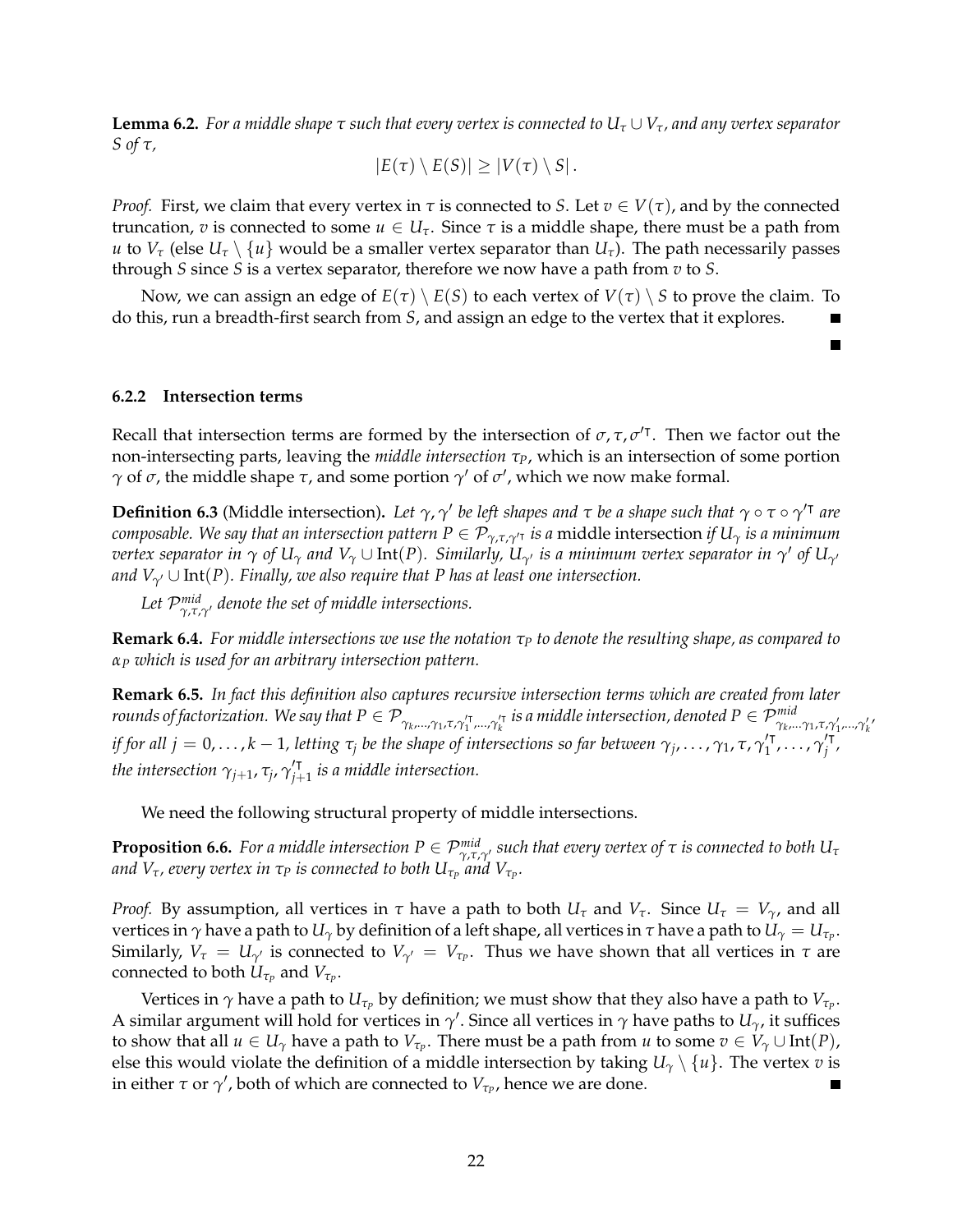Now we show that middle intersections have small norm. We focus on the first level of intersection terms; the general case of middle intersections in [Remark 6.5](#page-24-0) follows by induction.

<span id="page-25-1"></span>**Proposition 6.7.** For left shapes  $\gamma$ ,  $\gamma'$ , proper middle shape τ such that every vertex in τ is connected to  $U_\tau \cup V_\tau$ , and a middle intersection  $P \in \mathcal{P}^{mid}_{\gamma,\tau,\gamma'}$ ,  $\big| \lambda_{\gamma \circ \tau \circ \gamma' \tau} \big| \, \| M_{\tau_P} \| \ll 1$ .

*Proof.* For an intersection pattern *P*, the coefficient is

$$
\lambda_{\gamma \circ \tau \circ \gamma'} \tau = \left(\frac{k}{n}\right)^{|V(\tau_P)| + i_P - \frac{|U_{\tau_P}| + |V_{\tau_P}|}{2}} \left(-\sqrt{\frac{p}{1-p}}\right)^{|E(\tau_P)|}
$$

where  $i_P := |V(\gamma \circ \tau \circ \gamma'^\intercal)| - |V(\tau_P)|$  is the number of intersections in *P*.

The norm bound on  $M_{\tau_P}$  is

$$
\widetilde{O}\left(\max_{\beta,S}\left\{n^{\frac{|V(\beta)|+|I_{\beta}|-|S|}{2}}\left(\sqrt{\frac{1-p}{p}}\right)^{|E(S)|+|E(\tau_P)|-|E(\beta)|-2|E_{\text{phantom}}|}{n}\right\}\right)
$$

where the maximization is taken over all linearizations *β* of  $τ<sub>P</sub>$  and all separators *S* for *β*.

We now have that  $\left|\lambda_{\gamma\circ\tau\circ\gamma'^\intercal}\right|\|M_{\tau_P}\|$  is

$$
\widetilde{O}\Bigg(\max_{\beta,S}\Bigg\{\left(\frac{k}{\sqrt{n}}\sqrt{\frac{p}{1-p}}\right)^{|V(\gamma\circ\tau\circ\gamma'\tau)|-\frac{|U_{\beta}|+|V_{\beta}|}{2}}\left(\sqrt{\frac{1-p}{np}}\right)^{i_{P}-|I_{\beta}|+|S|-\frac{|U_{\beta}|+|V_{\beta}|}{2}}\left(\sqrt{\frac{p}{1-p}}\right)^{|E(\beta)\setminus E(S)|-|V(\beta)\setminus S|-|I_{\beta}|+2|E_{\text{phantmon}}|}\Bigg)\Bigg).
$$

·

We claim that each of the three terms is upper bounded by 1, which proves the proposition since the first term provides a decay (since an intersection is nontrivial). The base of the first term (vertex decay) is less than 1 for  $k \lessapprox n/\sqrt{d}$ . The second term has a nonnegative exponent by the *intersection tradeoff lemma* from [\[BHK](#page-60-3)<sup>+</sup>16]. The version we cite is Lemma 9.32 in [\[PR20\]](#page-62-3), with the simplification that  $\tau$  is a proper middle shape, so  $I_{\tau} = \emptyset$  and  $|S_{\tau,min}| = |U_{\tau}| = |V_{\tau}|$  (the full form is used for intersection terms with  $\gamma_1, \ldots, \gamma_k, k > 1$ ).

**Lemma 6.8** (Intersection tradeoff lemma)**.** *For all left shapes γ*, *γ* 0 *and proper middle shapes τ, let*  $P \in \mathcal{P}_{\gamma, \tau, \gamma}$ <sup>*r*</sup> *be a middle intersection, then* 

$$
|V(\tau)| - \frac{|U_{\tau}| + |V_{\tau}|}{2} + |V(\gamma)| - |U_{\gamma}| + |V(\gamma')| - |U_{\gamma'}| \ge |V(\tau_P)| + |I_{\tau_P,min}| - |S_{\tau_P,min}|
$$

*where Sα*,*min is defined to be a minimum vertex separator of α with all multi-edges deleted, and Iα*,*min is the set of isolated vertices in α with all multi-edges deleted.*

The above inequality is equivalent to

$$
i_P + \frac{|U_{\tau}| + |V_{\tau}|}{2} - |U_{\gamma}| - |U_{\gamma'}| \geq |I_{\tau_P,min}| - |S_{\tau_P,min}|.
$$

Since  $|U_\tau| \leq |U_\gamma| = |U_\beta|$ ,  $|V_\tau| \leq |U_{\gamma'}| = |V_\beta|$ ,  $|I_{\tau_p,min}| \geq |I_\beta|$ ,  $|S| \geq |S_{\tau_p,min}|$ , this implies

$$
i_P - |I_\beta| + |S| - \frac{|U_\beta| + |V_\beta|}{2} \ge 0.
$$

<span id="page-25-0"></span>The third term has a nonnegative exponent, as the following lemma shows.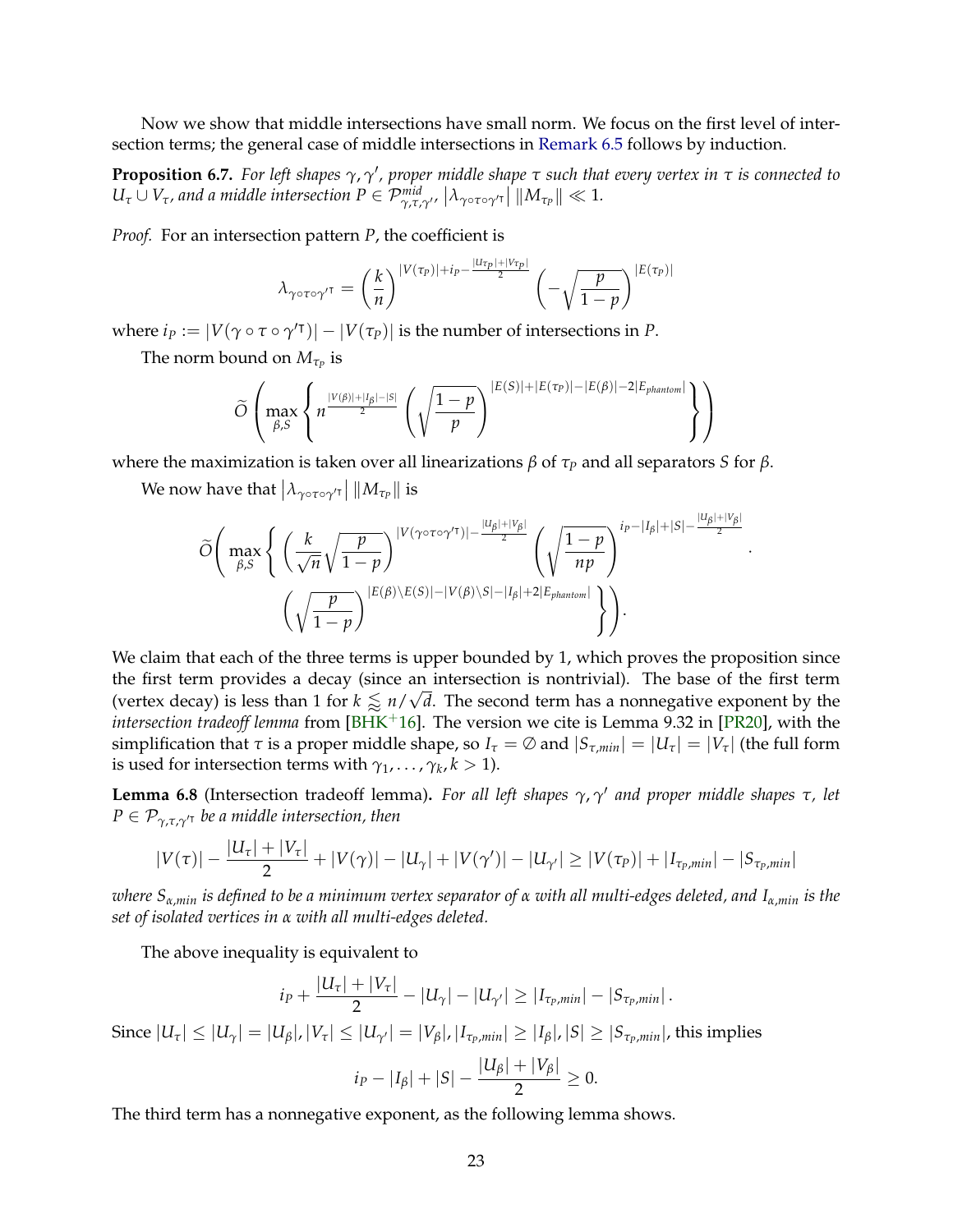**Lemma 6.9.** *For any linearization*  $β$  *of*  $τ<sub>P</sub>$  *and all separators*  $S$  *for*  $β$ *,* 

 $|E(\beta)| + 2|E_{\text{phantom}}| - |E(S)| \ge |V(\tau_P)| + |I_\beta| - |S|.$ 

*Proof.* We give a proof using induction. An alternate proof that uses an explicit charging scheme is given in [Appendix C.](#page-68-0)

We start with  $E(\beta)$  and add in pairs of phantom edges one by one. The final graph will have  $|E(\beta)| + 2|E_{\text{phantom}}|$  edges. The inductive claim is that at any time in the process, for all connected components *C* in the current graph,

- 1. If C is not connected to  $U_{\tau_P} = U_\beta$  or  $V_{\tau_P} = V_\beta$ ,  $|E(C) \setminus E(S)| + 2|E_{\text{phantom}}(C)| \geq |C \setminus S| +$ |*I<sup>β</sup>* ∩ *C*| − 2. For example, *C* may consist of a single isolated vertex or a set of isolated vertices connected by phantom edges.
- 2. If *C* is connected to  $U_{\tau_P}$  or  $V_{\tau_P}$  but not both,  $|E(C) \setminus E(S)| + 2|E_{phantom(C)}| \ge |C \setminus S| + |I_\beta \cap I_\beta|$  $|C| - 1.$
- 3. If C is connected to both  $U_{\tau_P}$  and  $V_{\tau_P}$ ,  $|E(C) \setminus E(S)| + 2|E_{\text{phantom}}(C)| \ge |C \setminus S| + |I_\beta \cap C|$

To see that the base case holds for  $E(\beta)$  and  $E_{\text{phantom}}(C) = \emptyset$ , let *C* be a component *C* of  $E(\beta)$ . If *C* is a single isolated vertex, we are in case (1), and the inequality is a tight equality. Otherwise, *C* has no isolated vertices, and therefore  $|E(C) \setminus E(S)| \ge |C \setminus S| - 1$  holds by connectivity, which is sufficient for  $C$  in either case (1) or (2). If  $C$  is in case (3),  $C$  is connected to both  $U_{\tau_P}$  and  $V_{\tau_P}.$  Since *S* is a separator, in this case *C* must include at least one vertex in *S* and the stronger inequality  $|E(C) \setminus E(S)| \ge |C \setminus S|$  holds as required for the base case.

Now consider adding another phantom edge *e*. If *e* is entirely contained within a component *C*, the right-hand side of the inequality is unchanged, therefore the inequality for *C* continues to hold. If  $e$  goes between two components  $C_1$  and  $C_2$ , there are six cases depending on which case  $C_1$  and  $C_2$  are in. Let *C* denote the new joined component. We show the argument when  $C_1$ ,  $C_2$  are both case (1) or both case (2). The remaining cases are similar.

**(Both are case (1))** *C* is connected to neither  $U_{\tau_p}$  nor  $V_{\tau_p}$ , so we must show the inequality for case (1) still holds. Adding the inequalities for *C*<sup>1</sup> and *C*2,

$$
|E(C_1) \setminus E(S)| + 2 |E_{\text{phantom}}(C_1)| + |E(C_2) \setminus E(S)| + 2 |E_{\text{phantom}}(C_2)|
$$
  
\n
$$
\geq |C_1 \setminus S| + |I_\beta \cap C_1| + |C_2 \setminus S| + |I_\beta \cap C_2| - 4.
$$

Equivalently, using  $2|E_{\text{phantom}}(C)| = 2|E_{\text{phantom}}(C_1)| + 2|E_{\text{phantom}}(C_2)| + 2$ ,

$$
|E(C) \setminus E(S)| + 2 |E_{\text{phantom}}(C)| - 2 \ge |C \setminus S| + |I_{\beta} \cap C| - 4
$$
  
\n
$$
\Leftrightarrow |E(C) \setminus E(S)| + 2 |E_{\text{phantom}}(C)| \ge |C \setminus S| + |I_{\beta} \cap C| - 2.
$$

**(Both are case (2))** *C* is connected to either one or both of  $U_{\tau_p}$  and  $V_{\tau_p}$ ; we show the tighter inequality required by both, case (3). Adding the inequalities for  $C_1$  and  $C_2$ ,

$$
|E(C_1) \setminus E(S)| + 2 |E_{\text{phantom}}(C_1)| + |E(C_2) \setminus E(S)| + 2 |E_{\text{phantom}}(C_2)|
$$
  
\n
$$
\geq |C_1 \setminus S| + |I_\beta \cap C_1| + |C_2 \setminus S| + |I_\beta \cap C_2| - 2.
$$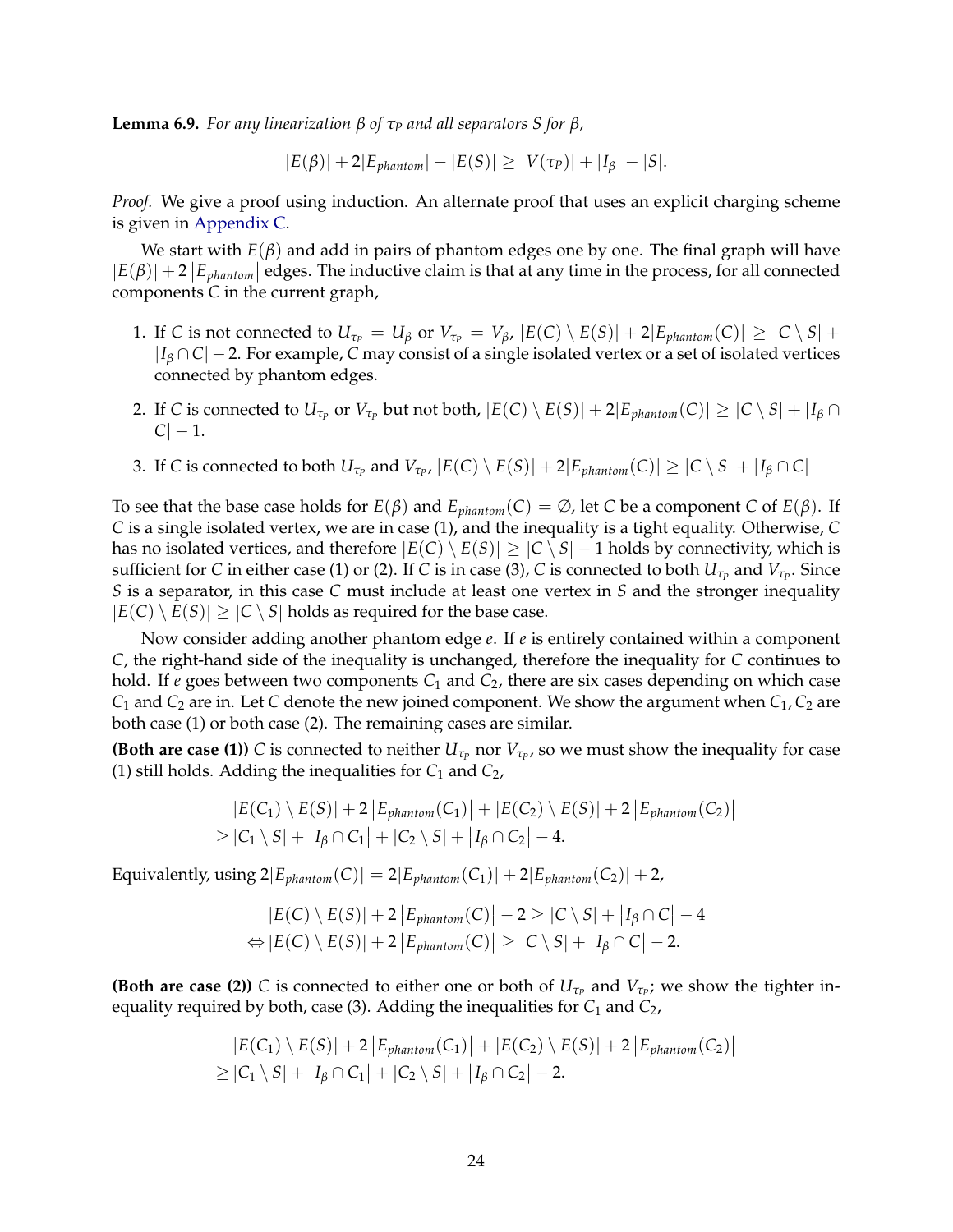Again using  $2|E_{\text{phantom}}(C)| = 2|E_{\text{phantom}}(C_1)| + 2|E_{\text{phantom}}(C_2)| + 2,$ 

$$
|E(C) \setminus E(S)| + 2 |E_{\text{phantom}}(C)| - 2 \geq |C \setminus S| + |I_{\beta} \cap C| - 2
$$
  
\n
$$
\Leftrightarrow |E(C) \setminus E(S)| + 2 |E_{\text{phantom}}(C)| \geq |C \setminus S| + |I_{\beta} \cap C|.
$$

At the end of the process, the connectivity of the graph is the same as the graph *τ<sup>P</sup>* (though nonzero edge multiplicities may be modified). By [Proposition 5.14,](#page-21-2) every vertex in  $V(\tau_P)$  is connected to both  $U_{\tau_P}$  and  $V_{\tau_P}$ . Therefore only case (3) holds. Summing the inequalities proves the lemma.

 $\blacksquare$ 

**6.2.3 Proof of [Theorem 1.8](#page-5-1)**

The preceding lemmas are informal, but they actually show something more that justifies [Theo](#page-5-1)[rem 1.8.](#page-5-1) For technical reasons, our formal proof that implements [Section 6.1](#page-21-1) will break for  $d\geq n^{0.5}$ , and thus it doesn't cover [Theorem 1.8,](#page-5-1) though we show that the arguments above plus the argu-ment of [\[BHK](#page-60-3)<sup>+</sup>16] are already sufficient to prove [Theorem 1.8.](#page-5-1)

In the proof of [Proposition 6.1](#page-23-1) the term  $\lambda_{\tau} || M_{\tau} ||$  was broken into three parts, each less than 1. Using just the first two parts,

$$
|\lambda_{\tau}| ||M_{\tau}|| \leq \widetilde{O}\left( \left(\frac{k}{\sqrt{n}}\sqrt{\frac{p}{1-p}}\right)^{|V(\tau)\setminus S|} \left(\frac{k}{n}\right)^{|S|-\frac{|U_{\tau}|+|V_{\tau}|}{2}} \right).
$$

Letting  $k = \frac{n}{d^{1/2+\varepsilon}}$ ,

$$
|\lambda_{\tau}| \, ||M_{\tau}|| \leq \widetilde{O}\left( \left(\frac{1}{d^{\epsilon}}\right)^{|V(\tau)|-|S|} \left(\frac{1}{d^{1/2+\epsilon}}\right)^{|S|-\frac{|U_{\tau}|+|V_{\tau}|}{2}} \right) \leq \widetilde{O}\left( \left(\frac{1}{d^{\epsilon}}\right)^{|V(\tau)|-|S_{\tau}|} \left(\frac{1}{d^{1/2+\epsilon}}\right)^{|S_{\tau}|-\frac{|U_{\tau}|+|V_{\tau}|}{2}} \right)
$$

where  $S_τ$  is the dense MVS of  $τ$ . Observe that *this equals*  $\lambda_τ \parallel M_τ \parallel$  *in the dense case* ( $p = 1/2$ *) for a random graph of size d.* That is, suppose we performed the pseudocalibration and norm bounds from [\[BHK](#page-60-3)<sup>+</sup>16] for a random graph  $G \sim G_{d,1/2}$ . Then we would get  $\lambda_{\tau} = \left(\frac{1}{d^{1/2}}\right)$  $\left|\frac{1}{d^{1/2+\varepsilon}}\right|V(\tau)|-\frac{|U_{\tau}|+|V_{\tau}|}{2}$ and  $||M_{\tau}|| \leq (\log d)^{O(1)} \sqrt{2}$  $\bar{d}^{|V(\tau)|-|S_{\tau}|}$ , and  $\lambda_{\tau}\, \|M_{\tau}\|$  is the same as the above. The main point is: by

the analysis from [\[BHK](#page-60-3)<sup>+</sup>16], we know that for shapes up to size  $\Omega(\log d)$ , the sum of these norms is  $o(1)$ . Therefore<sup>[6](#page-27-0)</sup> our matrices sum to  $o(1)$  for SoS degree  $\Omega(\log d)$ .

The same phenomenon occurs for the intersection terms. Essentially we are neglecting the effect of the edges and considering only the vertex factors. By taking the first two out of three

<span id="page-27-0"></span><sup>&</sup>lt;sup>6</sup>The log factor is  $(\log n)^{O(1)}$  for our norm bound, vs  $(\log d)^{O(1)}$  for  $G \sim G_{d,1/2}$ , but these are the same up to a constant for  $d \geq n^{\varepsilon}$ .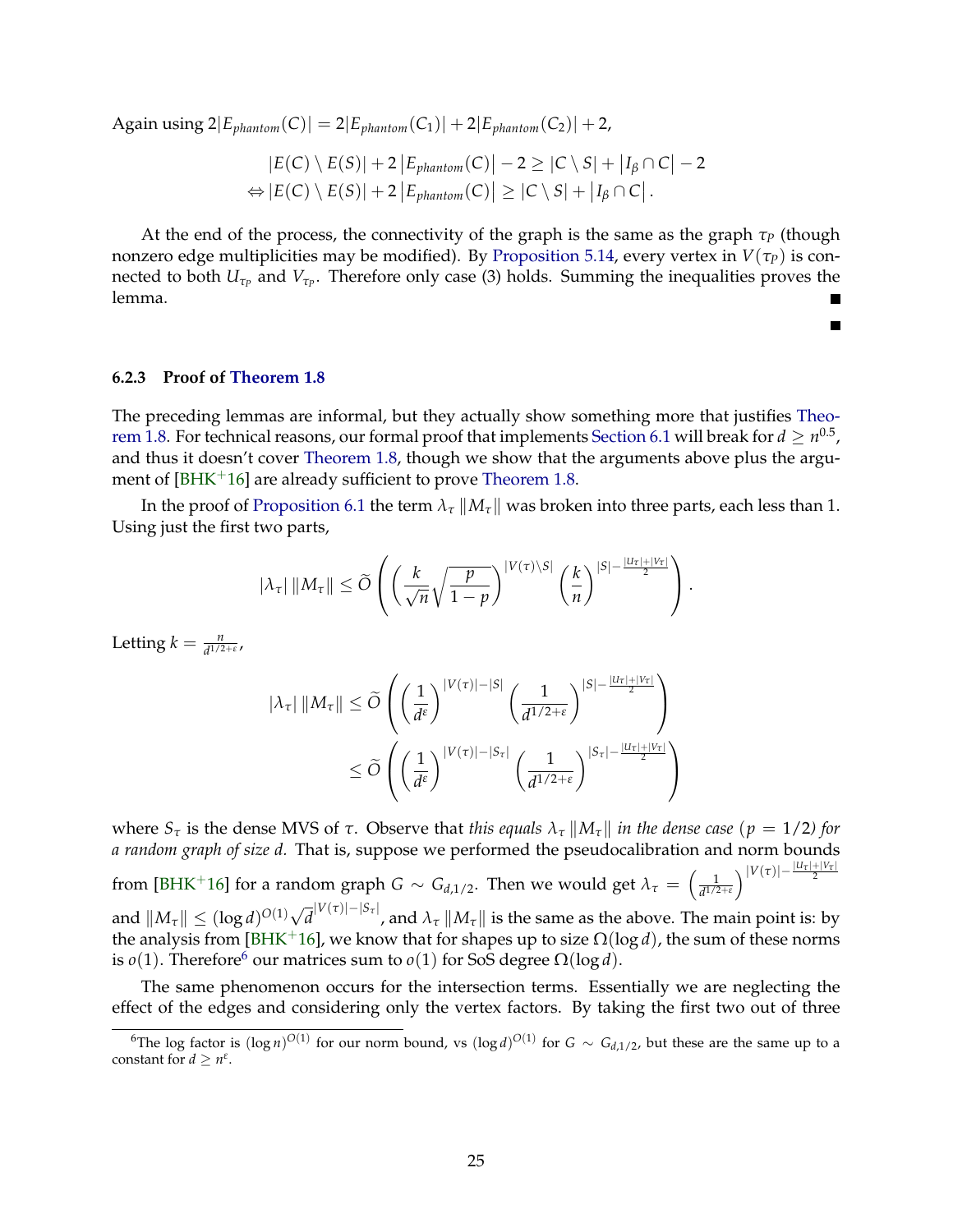terms used in the proof of [Proposition 6.7](#page-25-1) we have the bound  $(k = \frac{n}{d^{1/2+\epsilon}})$ 

$$
\left|\lambda_{\gamma \circ \tau \circ \gamma'^\intercal} \right| \|M_{\tau_p}\| \leq \widetilde{O} \left( \left(\frac{1}{d^{\epsilon}}\right)^{|V(\tau_p)| + |I_{\beta}| - |S|} \left(\frac{1}{d^{1/2+\epsilon}}\right)^{|V(\gamma \circ \tau \circ \gamma'^\intercal)| - |V(\tau_p)| - |I_{\beta}| + |S| - \frac{|U_{\beta}| + |V_{\beta}|}{2}} \right) \leq \widetilde{O} \left( \left(\frac{1}{d^{\epsilon}}\right)^{|V(\tau_p)| + |I_{\tau_p,min}| - |S_{\tau_p,min}|} \left(\frac{1}{d^{1/2+\epsilon}}\right)^{|V(\gamma \circ \tau \circ \gamma'^\intercal)| - |V(\tau_p)| - |I_{\tau_p,min}| + |S_{\tau_p,min}| - \frac{|U_{\tau_p}| + |V_{\tau_p}|}{2}} \right)
$$

where *SτP*,*min* and *IτP*,*min* are the dense MVS and isolated vertices respectively in the graph *τ<sup>P</sup>* after deleting all multiedges. For  $G \sim G_{d,1/2}$ , the pseudocalibration coefficient and norm bounds are

$$
\lambda_{\gamma \circ \tau \circ \gamma' \tau} = \left(\frac{1}{d^{1/2+\epsilon}}\right)^{|V(\gamma \circ \tau \circ \gamma' \tau)| - \frac{|U_{\gamma}| + |U_{\gamma'}|}{2}}
$$

$$
||M_{\tau_P}|| \le (\log d)^{O(1)} \sqrt{d}^{|V(\tau_P)| - |S_{\tau_P, min}| + |I_{\tau_P, min}|}
$$

Multiplying these together, one can see that  $\lambda_{\gamma\circ\tau\circ\gamma'\tau}\|M_{\tau_P}\|$  is the same. Therefore, the analysis of  $[BHK<sup>+</sup>16]$  $[BHK<sup>+</sup>16]$  also shows that the sum of all intersection terms is negligible.

.

By passing to the "dense proxy graph" *G* ~  $G_{d,1/2}$ , we can essentially use [\[BHK](#page-60-3)<sup>+</sup>16] to deduce a degree-Ω(log *d*) lower bound in the sparse case just using connected truncation with the sparse norm bounds. The analysis of [\[BHK](#page-60-3)<sup>+</sup>16] is limited to SoS degree  $\Omega(\log d)$  and  $d \geq n^{\varepsilon}$ . In order to push the SoS degree up and the graph degree down in the remaining sections, we need to utilize conditioning and handle the combinatorial terms more carefully.

#### <span id="page-28-0"></span>**6.3 Decomposition in terms of ribbons**

We now work towards the proof of [Theorem 1.4.](#page-4-2) Recall that our goal is to show PSD-ness of the  $\max \sum_{\alpha \in \mathcal{S}} \lambda_{\alpha} \frac{M_{\alpha}}{|\mathrm{Aut}(n)|}$  $\frac{M_{\alpha}}{|Aut(\alpha)|}$ .

**Definition 6.10** (Properly composable)**.** *Composable ribbons R*1, . . . , *R<sup>k</sup> are properly composable if there are no intersections beyond the necessary ones*  $B_{R_i} = A_{R_{i+1}}.$ 

**Definition 6.11** (Proper composition)**.** *Given composable ribbons R*1, . . . , *R<sup>k</sup> which are not necessarily*  $p$ roperly composable, with shapes  $\alpha_1,\dots,\alpha_k$ , let  $R_1\odot R_2\odot\dots\odot R_k$  be the shape of  $\alpha_1\circ\dots\circ\alpha_k.$ 

That is,  $R_1 \odot \cdots \odot R_k$  is the shape obtained by concatenating the ribbons but not collapsing vertices  $w$ hich repeat between ribbons, as if they were properly composable. Compare this with  $R_1 \circ \cdots \circ R_k$ , in *which repetitions collapse.*

**Definition 6.12** (L and M)**.** *Let* L *and* M *be the set of left and middle shapes in* S*. Shapes in these sets will be denoted*  $σ, γ ∈ L$  *and*  $τ ∈ M$ *. We abuse notation and let*  $L, G ∈ L, T ∈ M$  *denote ribbons of shapes in* L,M *(following the convention of using Greek letters for shapes and Latin letters for ribbons).*

Formalizing the process described in [Section 6.1,](#page-21-1) we have the following lemma. It is easier to formally manipulate unsymmetrized objects, ribbons, for the PSD decomposition and switch to symmetrized objects, shapes, only when we need to invoke norm bounds. The details are carried out in [Appendix D.](#page-70-0)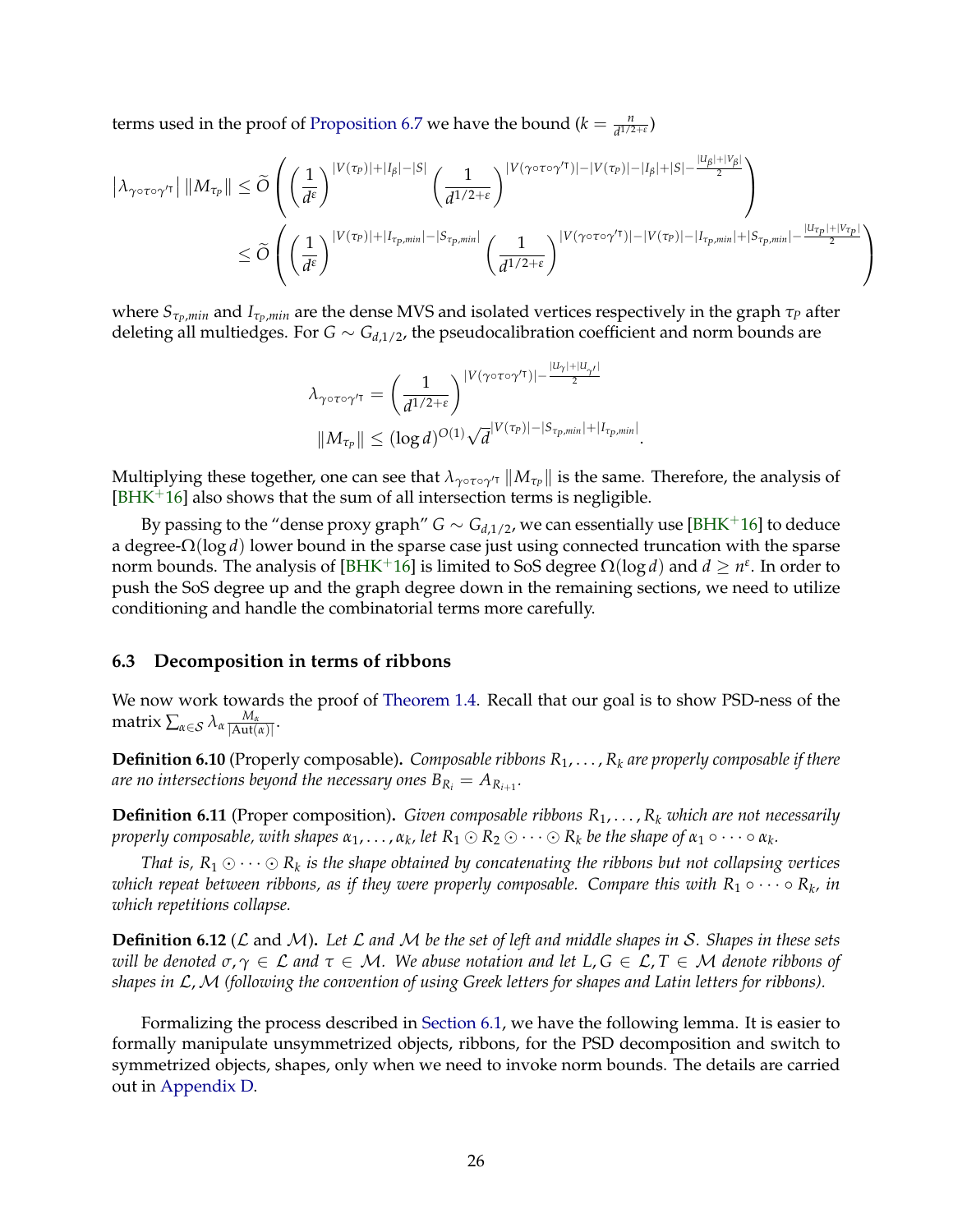**Lemma 6.13.** *(Decomposition in terms of ribbons).*

$$
\sum_{\alpha \in \mathcal{S}} \lambda_{\alpha} \frac{M_{\alpha}}{|\text{Aut}(\alpha)|} = \sum_{R \in \mathcal{S}} \lambda_{R} M_{R} = \left( \sum_{j=0}^{2D_{SoS}} (-1)^{j} \sum_{G_{j},...,G_{1},T,G'_{1},...,G'_{j}} \lambda_{G_{j} \odot ... \odot G_{1} \odot T \odot G'_{1} \cdots \odot G_{j}^{\prime \dagger}} M_{G_{j} \circ ... \circ G_{1} \circ T \circ G'_{1} \cdots \circ G'_{j}} \right) \left( \sum_{L \in \mathcal{L}} \lambda_{L} M_{L} \right)^{\mathsf{T}}
$$

+ *truncation errortoo many vertices* + *truncation errortoo many edges in one part*

*where*

*1.*

*truncation errortoo many vertices* = − ∑ *L*,*T*,*L* 0 : |*V*(*L*◦*T*◦*L* 0| )|>*DV*, *L*,*T*,*L* 0| *are properly composable λL*◦*T*◦*L* <sup>0</sup><sup>|</sup>*ML*◦*T*◦*<sup>L</sup>* 0| + 2*DSoS* ∑ *j*=1 (−1) *<sup>j</sup>*+<sup>1</sup> ∑ *L*,*G<sup>j</sup>* ,...,*G*1,*T*,*G* 0 1 ,...,*G* 0 *j* ,*L* 0 : |*V*(*L G<sup>j</sup>*...*G*1)|>*D<sup>V</sup> or* |*V*(*G* 0 1 <sup>|</sup>...*<sup>G</sup>* 0 *j* <sup>|</sup> *<sup>L</sup>* 0| )|>*D<sup>V</sup> λ<sup>L</sup> <sup>G</sup><sup>j</sup>*...*<sup>G</sup>*<sup>1</sup> *<sup>T</sup> <sup>G</sup>*<sup>0</sup> 1 <sup>|</sup>...*<sup>G</sup>*<sup>0</sup> *j* <sup>|</sup> *<sup>L</sup>* <sup>0</sup><sup>|</sup>*MLMGj*◦...◦*G*1◦*T*◦*G*<sup>0</sup> 1 | ◦...◦*G*<sup>0</sup> *j* <sup>|</sup>*M<sup>T</sup> L* 0 *truncation errortoo many edges in one part* = ∑ *L*,*T*,*L* 0 : |*V*(*L*◦*T*◦*L* 0| )|≤*DV*, |*Emid*(*T*)|−|*V*(*T*)|>*CDSoS L*,*T*,*L* 0| *are properly composable λ<sup>L</sup> <sup>T</sup> <sup>L</sup>* <sup>0</sup><sup>|</sup>*ML*◦*T*◦*<sup>L</sup>* 0*T* + 2*DSoS* ∑ *j*=1 (−1) *<sup>j</sup>* ∑ *L*,*G<sup>j</sup>* ,...,*G*1,*T*,*G* 0 1 ,...,*G* 0 *j* ,*L* 0 : |*V*(*L G<sup>j</sup>*...*G*1)|≤*D<sup>V</sup> and* |*V*(*G* 0 1 <sup>|</sup>...*<sup>G</sup>* 0 *j* <sup>|</sup> *<sup>L</sup>* 0| )|≤*D<sup>V</sup>* |*Emid*(*Gj*)|−|*V*(*Gj*)|>*CDSoS or* |*Emid*(*G* 0 *j* )|−|*V*(*G* 0 *j* )|>*CDSoS L*,(*Gj*◦...◦*G*1◦*T*◦*G* 0 1 | ◦...◦*G* 0 *j* | ),*L* 0| *are properly composable λ<sup>L</sup> <sup>G</sup><sup>j</sup>*...*<sup>G</sup>*<sup>0</sup> *j* <sup>|</sup> *<sup>L</sup>* <sup>0</sup><sup>|</sup>*ML*◦*Gj*◦...◦*G*<sup>0</sup> *j* | ◦*L* 0*T*

*where for a ribbon R, Emid*(*R*) *is the set of edges of R which are not contained in AR, not contained in*  $B_R$ *, and are not incident to any vertices in*  $A_R \cap B_R$ *.* 

- 2. *in all of these sums, the ribbons L,*  $G_j, \ldots, G_1, T, G'_1, \ldots, G'_{j'}$  *L' satisfy the following conditions:* 
	- (a)  $T \in \mathcal{M}$ ,  $L$ ,  $L' \in \mathcal{L}$ , and each  $G_i$ ,  $G'_i \in \mathcal{L}$ .
	- (*b*)  $L, G_j, \ldots, G_1, T, G'_1$  $\mathbf{F}_1, \ldots, \mathbf{G}'_j$ <sup>T</sup>, L<sup>'T</sup> are composable.
	- (c) The intersection pattern induced by  $G_j, \ldots, G_1, T, G'_1, \ldots, G'_j$  is a middle intersection pattern.
	- *(d)*  $|V(T)| \le D_V$ ,  $|V(G_j \odot \ldots \odot G_1)| \le D_V$ , and  $|V(G_1^{T} \odot \ldots \odot G_j^{T})|$  $|\mathbf{v}| \leq D_V$
	- *(e) Except when noted otherwise (which only happens for truncation errortoo many edges in one part), all* of the ribbons  $G_j, \ldots, G_1, T, G'_1, \ldots, G'_j$  (but not necessarily L, L') satisfy the constraint that  $|E_{mid}(R)| - |V(R)| \leq CD_{SoS}$ .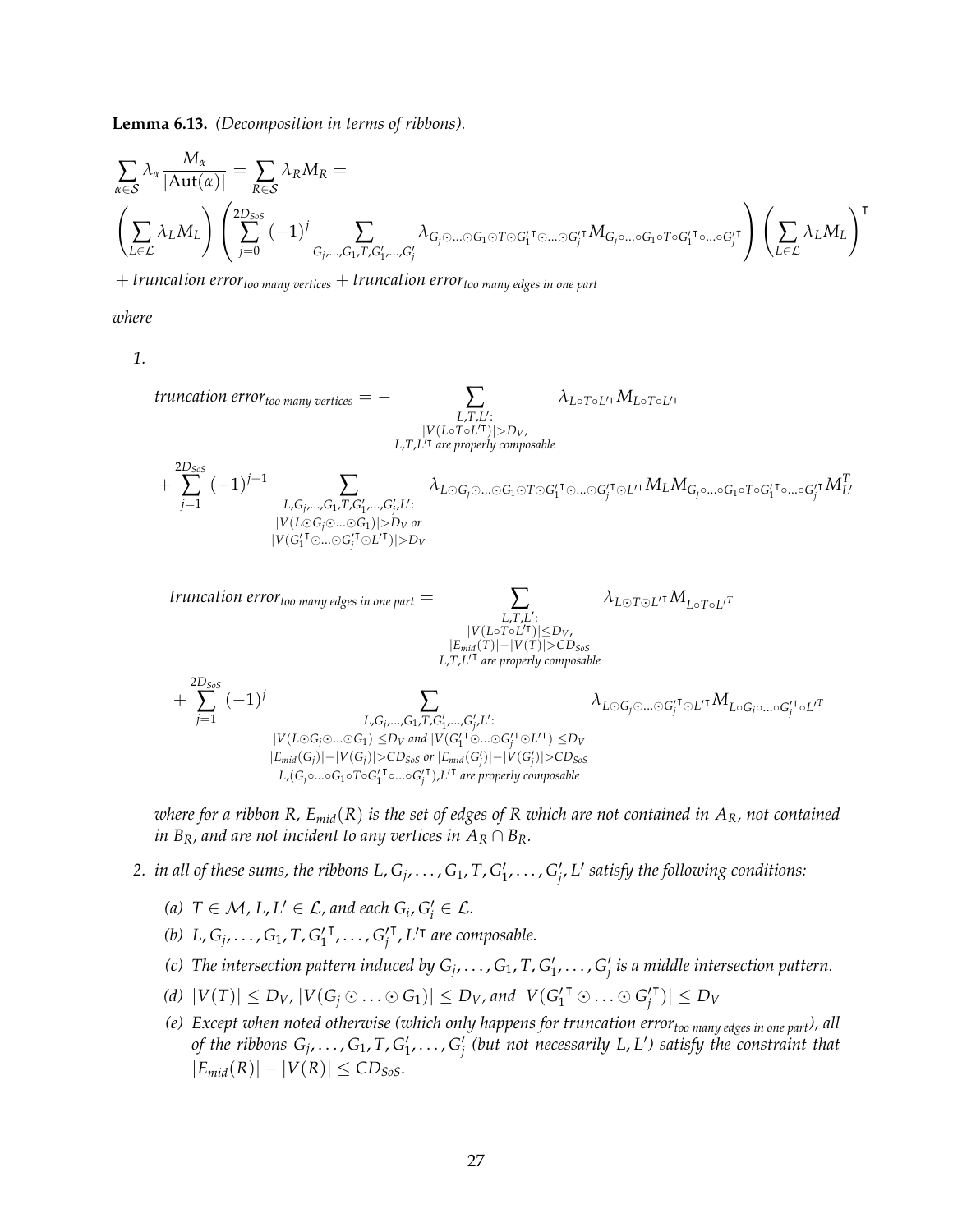## <span id="page-30-0"></span>**6.4** Factor out  $\Pi$  and edges incident to  $U_\alpha \cap V_\alpha$

We need to augment our graph matrices to include missing edge indicators. There are two reasons. First, the dominant term in the decomposition is a projection matrix with these indicators, rather than the identity matrix. Second, we need to factor out dependence on  $U_{\tau} \cap V_{\tau}$ . These vertices do not essentially participate in the graph matrix, since the matrix is block diagonal with a block for each assignment to  $U_\alpha \cap V_\alpha$ . (When proving things with graph matrices, it is smart to start by assuming  $U_\alpha \cap V_\alpha = \emptyset$ , then handle the case  $U_\alpha \cap V_\alpha \neq \emptyset$ ).

For the first issue, define the matrix Π.

**Definition 6.14.** Let  $\pi \in \mathbb{R}^{(\leq p_{SoS}) \times (\leq p_{SoS}^n)}$  be the projector to the independent set constraints.  $\pi$  is a *diagonal matrix with entries*

$$
\pi[S, S] = 1 \, [S \, \text{is an independent set in } G]
$$

 $\bf{Definition 6.15.}$  *Let*  $\Pi \in \mathbb{R}^{(\leq p_{Sos}^n) \times (\leq p_{Sos}^n)}$  *be a rescaling of*  $\pi$  *by* 

$$
\Pi[S, S] = \left(\frac{1}{1-p}\right)^{\binom{|S|}{2}} 1 \quad [S \text{ is an independent set in } G]
$$

The rescaling satisfies **E***G*∼*Gn*,*<sup>p</sup>* [Π[*S*, *S*]] = 1. Recall that in [Proposition 2.5,](#page-8-1) we had the function  $1 + \sqrt{\frac{p}{1-p}}\chi_{\{e\}} = \frac{1}{1-p}1_{e \notin E(G)}$  which is  $\frac{1}{1-p}$  times the indicator function for *e* being absent from the input graph *G*. Since the coefficients  $\lambda_R$  come with  $\sqrt{\frac{p}{1-p}}$  for each edge, we can group the edges inside  $A_R$ ,  $B_R$  into missing edge indicators for all edges inside  $A_R$ ,  $B_R$  – that is, independent set indicators on  $A_R$ ,  $B_R$  which form the matrix  $\Pi$ . For all the sums of ribbons we consider, after grouping:

$$
\sum_{R} \lambda_R M_R = \Pi^{1/2} \left( \sum_{\substack{R: \\ E(A_R) = E(B_R) = \emptyset}} \left( \frac{1}{1-p} \right)^{\binom{|A_R|}{2}/2 + \binom{|B_R|}{2}/2 - \binom{|A_R \cap B_R|}{2}} \lambda_R M_R \right) \Pi^{1/2}.
$$

For the second issue, consider the function  $1+\sqrt{\frac{p}{1-p}}\chi_{\{e\}}=\frac{1}{1-p}1_{e\notin E(G)}$  again. The magnitude of this function is clearly bounded by  $\frac{1}{1-p}$ . However, if we try to bound the magnitude of this function term by term, we instead get a bound of 2 because 1 always has magnitude 1 and if  $e \in E(G)$  then  $\sqrt{\frac{p}{1-p}}\chi_{\{e\}} = 1$ , so the best bound we can give on the magnitude of  $\sqrt{\frac{p}{1-p}}\chi_{\{e\}}$  is also 1.

This can become a problem if  $U_\tau \cap V_\tau$  is large, in which case there are many possible subsets of edges incident to  $U_\tau \cap V_\tau$  even if the rest of the shape is small. If we try to bound things term by term, we will get a factor of  $2^{|U_{\tau} \cap V_{\tau}|}$  which may be too large. To handle this, our strategy will be to group terms into missing edge indicators, which gives a factor of  $\left(\frac{1}{1-p}\right)^{|U_\tau \cap V_\tau|}$ per vertex instead. This almost works, however due to the connected truncation there are some edge cases of [Proposition 2.5](#page-8-1) where we do not have the term where *T* is empty. We handle this using the following lemma.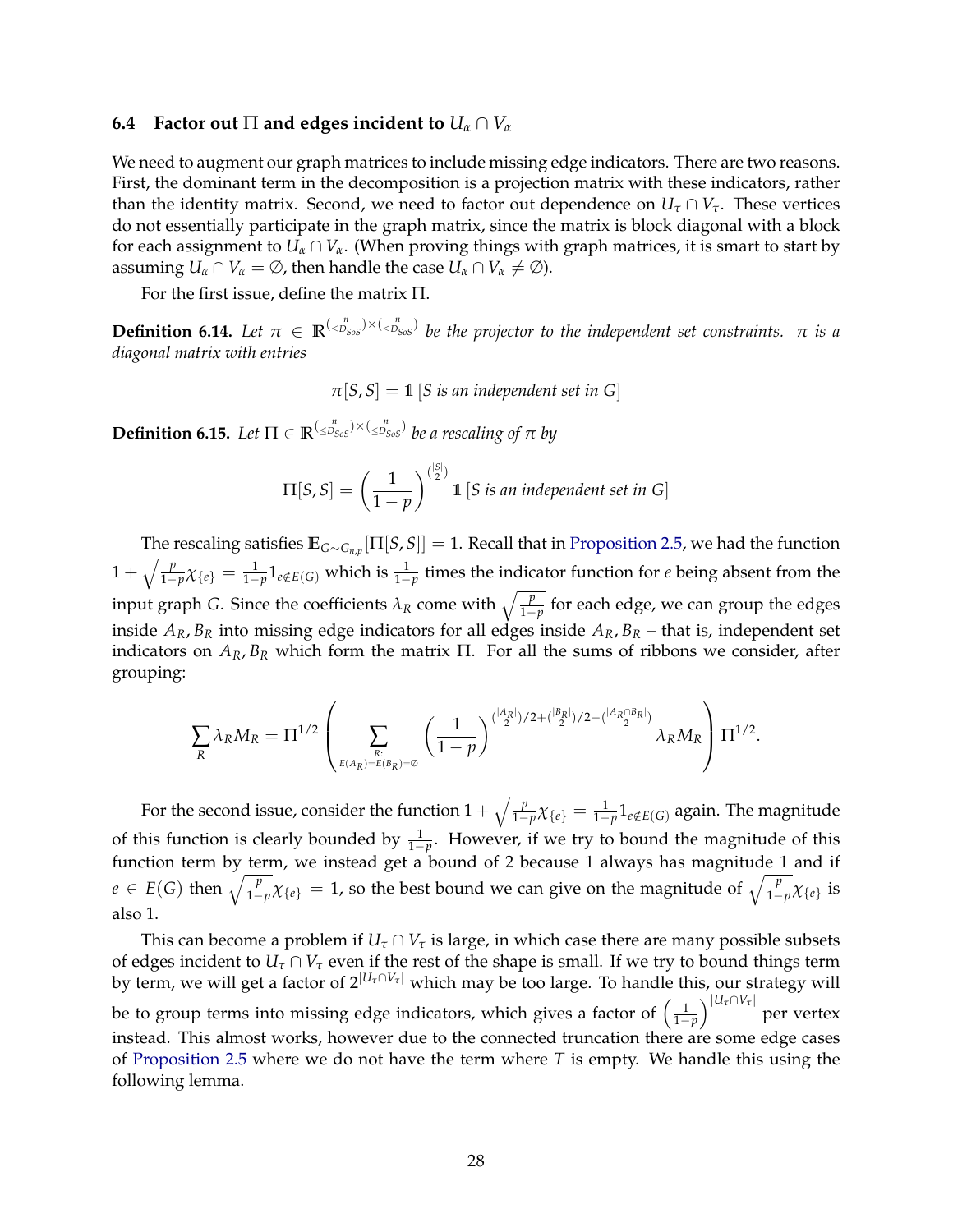**Lemma 6.16.** *For any set of potential edges E,*

$$
\sum_{E' \subseteq E: E' \neq \emptyset} \left( \sqrt{\frac{p}{1-p}} \right)^{|E'|} \chi_{E'} = \sum_{e \in E} \left( \sqrt{\frac{p}{1-p}} \right) \chi_{\{e\}} \sum_{E' \subseteq E \setminus \{e\}} \frac{1}{|E| {|\zeta| \choose |E'|}} \left( \frac{1}{1-p} \right)^{|E'|} \mathbf{1}_{\forall e' \in E', e' \notin E(G)}
$$

*Proof.* Observe that if we give an ordering to the edges of *E* then we can write

$$
\sum_{E' \subseteq E: E' \neq \emptyset} \left( \sqrt{\frac{p}{1-p}} \right)^{|E'|} \chi_{E'} = \sum_{e \in E} \left( \sqrt{\frac{p}{1-p}} \right) \chi_{\{e\}} \left( \prod_{e' \in E: e' > e} \left( \frac{1}{1-p} \right) 1_{e' \notin E(G)} \right)
$$

Taking the average over all orderings of the edges of *E* gives the result. To see this, observe that if we take a random ordering, the probability of having a term  $\left(\sqrt{\frac{p}{1-p}}\right)\chi_{\{e\}}\left(\frac{1}{1-p}\right)^{|E'|}$  $1_{\forall e' \in E', e' \notin E(G)}$ is  $\frac{1}{|E|(\frac{|E|-1}{|E'|})}$  as there must be exactly  $|E'|$  elements after *e* (so *e* must be in the correct position) and these elements must be *E'*.

**Remark 6.17.** *We take the average over all orderings of the edges E so that our expression will be symmetric with respect to permuting the indices in*  $U_{\tau} \cap V_{\tau}$ .

Based on this lemma, we make the following definition.

**Definition 6.18** (Quasi-indicator function). *Given a set of edges*  $E \subseteq \binom{[n]}{2}$ 2 )*, we define the quasi-missing edge indicator function q<sup>E</sup> to be*

$$
q_E = (1-p)^{|E|+1} \sum_{E' \subseteq E} \frac{1}{(|E|+1) { |E| \choose |E'|}} \left(\frac{1}{1-p}\right)^{|E'|} 1_{\forall e \in E', e \notin E(G)}
$$

Proposition 6.19.  $\sum_{E'\subseteq E: E'\neq \varnothing}\Big(\sqrt{\frac{p}{1-p}}\Big)^{|E'|}\chi_{E'}=\Big(\frac{1}{1-p}\Big)^{|E|}\sum_{e\in E}\Big(\sqrt{\frac{p}{1-p}}\Big)\,\chi_{\{e\}}q_{E\setminus\{e\}}$ 

**Remark 6.20.**  $q_E$  *is a linear combination of terms where for each edge*  $e \in E$ *, either there is a missing edge*  $i$ ndicator for  $e$  or  $e$  is not mentioned at all. Moreover, we add the factor of  $(1-p)^{|E|+1}$  to  $q_E$  so that the *coefficients in this linear combination are non-negative and have sum at most* 1*. This is the only fact that we will use about q<sup>E</sup> when we analyze the norms of the resulting graph matrices.*

<span id="page-31-0"></span>**Definition 6.21** (Augmented ribbon). *An augmented ribbon is a vertex set*  $V(R) \subseteq [n]$  *with two subsets*  $A_R$ ,  $B_R \subseteq V(R)$ , as well as a multiset of edge-functions. In our augmentation, each edge-function is either *a (single edge) Fourier character, a (single edge) missing edge indicator, or a (subset of edges) quasi-missing edge indicator.*

**Definition 6.22** (Matrix for an augmented ribbon)**.** *The matrix M<sup>R</sup> has rows and columns indexed by all subsets of* [*n*]*, with entries:*

$$
M_R[I, J] = \begin{cases} \prod_{edge functions f \text{ on } S \subseteq V(R)} f(G|_S) & I = A_R, J = B_R \\ 0 & \text{Otherwise} \end{cases}
$$

Two augmented ribbons are isomorphic if they are in the same *Sn*-orbit (i.e. they are equal after renumbering the vertices), and we define an augmented shape for each orbit. Equivalently,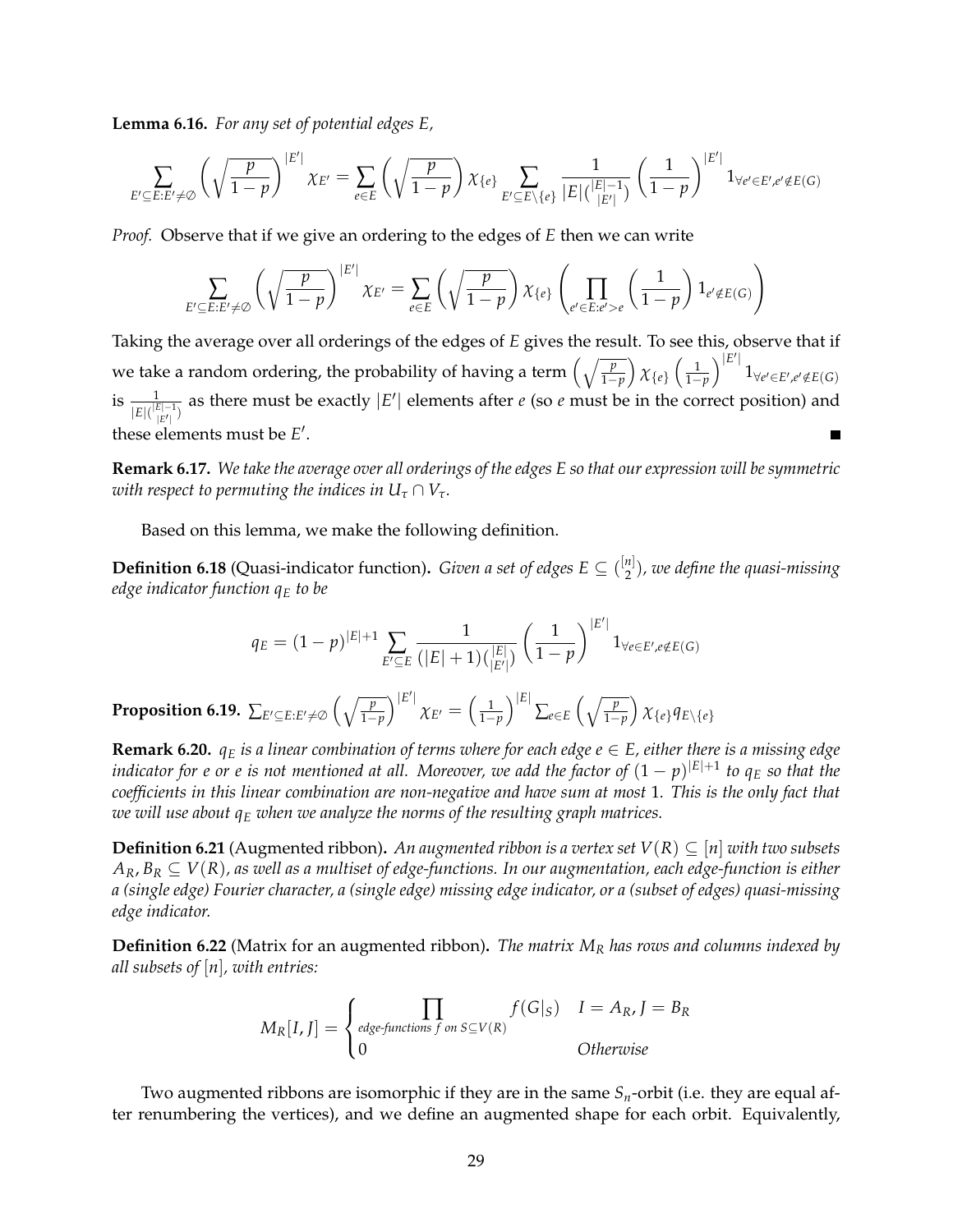augmented shapes are equivalence classes of augmented ribbons under *type-preserving* multihypergraph isomorphism, where the type of a hyperedge is the associated function. As before, we can specify the shape by a representative graph with edge-functions. The graph matrix *M<sup>α</sup>* for an augmented shape *α* is still defined as the sum of *M<sup>R</sup>* over injective embeddings of *α* into [*n*].

**Definition 6.23** (Permissible)**.** *We say that an augmented ribbon R is permissible if the following conditions are satisfied:*

- *1. All vertices*  $v \in V(R)$  *are reachable from*  $A_R ∪ B_R$  *using the Fourier character edges.*
- *2. There is a missing edge indicator for all edges within A<sup>R</sup> and a missing edge indicator for all edges within BR.*
- *3.* For any vertex  $v \in V(R) \setminus (A_R \cap B_R)$  which is reachable from  $(A_R \cup B_R) \setminus (A_R \cap B_R)$  without *passing through*  $(A_R \cap B_R)$ , there is a missing edge indicator for all edges between  $(A_R \cap B_R)$  and v.
- *4.* For each connected component C of R  $\setminus$  (A<sub>R</sub> ∩ B<sub>R</sub>) which is disconnected from A<sub>R</sub> ∪ B<sub>R</sub>*,* there is *precisely one pair of vertices*  $u \in A_R \cap B_R$  *and*  $w \in C$  *such that*  $(u, w) \in E(R)$  *and* R *contains the quasi-missing edge indicator q*((*AR*∩*BR*)×*C*)\{*u*,*w*} *for all other edges between A<sup>R</sup>* ∩ *B<sup>R</sup> and C.*
- *5. There are no other (quasi-)missing edge indicators, and the Fourier character edges are disjoint from the (quasi-)missing edge indicators.*

*A shape is permissible if any (equivalently, all) of its ribbons are permissible.*

To explain the conditions, the first condition is the connected truncation. The second condition follows because we factored out independent set indicators. The third condition observes that if we have a vertex  $v \in W_\alpha$  that is connected to  $(U_\alpha \cup V_\alpha) \setminus (U_\alpha \cap V_\alpha)$ , then we can factor out a missing edge indicator for all edges that go from  $v$  to  $U_\alpha \cap V_\alpha$  because such edges do not affect the connectivity properties of *α*. The fourth condition picks out components of *W<sup>α</sup>* that do affect the connectivity and handles them via the definition of quasi-missing edge indicators as explained above.

**Remark 6.24.** *For the remainder of [Section 6,](#page-21-0) ribbon means "augmented ribbon" and shape means "augmented shape". E*(*α*) *refers to the multiset of Fourier characters edges in α. We will write "permissible*  $R \in S''$  to mean a permissible ribbon such that the corresponding non-augmented ribbon that includes all *edges involved in any edge function is in* S *(and similarly for other sets of ribbons/shapes).*

**Lemma 6.25.** *If*  $\alpha$  *is permissible, then*  $\pi M_{\alpha} = M_{\alpha} \pi = M_{\alpha}$ *.* 

*Proof. α* has missing edge indicators for all edges inside  $U_\alpha$  and  $V_\alpha$ , hence  $M_\alpha$  is zero on any rows or columns that are not independent sets.

We count the extra factors of  $1/(1 - p)$  with the following definition.

**Definition 6.26.** *For a permissible shape or ribbon R, let:*

$$
m(R)=\left(\frac{1}{1-p}\right)^{\binom{|A_R|}{2}/2+\binom{|B_R|}{2}/2-\binom{|A_R\cap B_R|}{2}+|V(R)\setminus (A_R\cup B_R)|\cdot|A_R\cap B_R|}
$$

.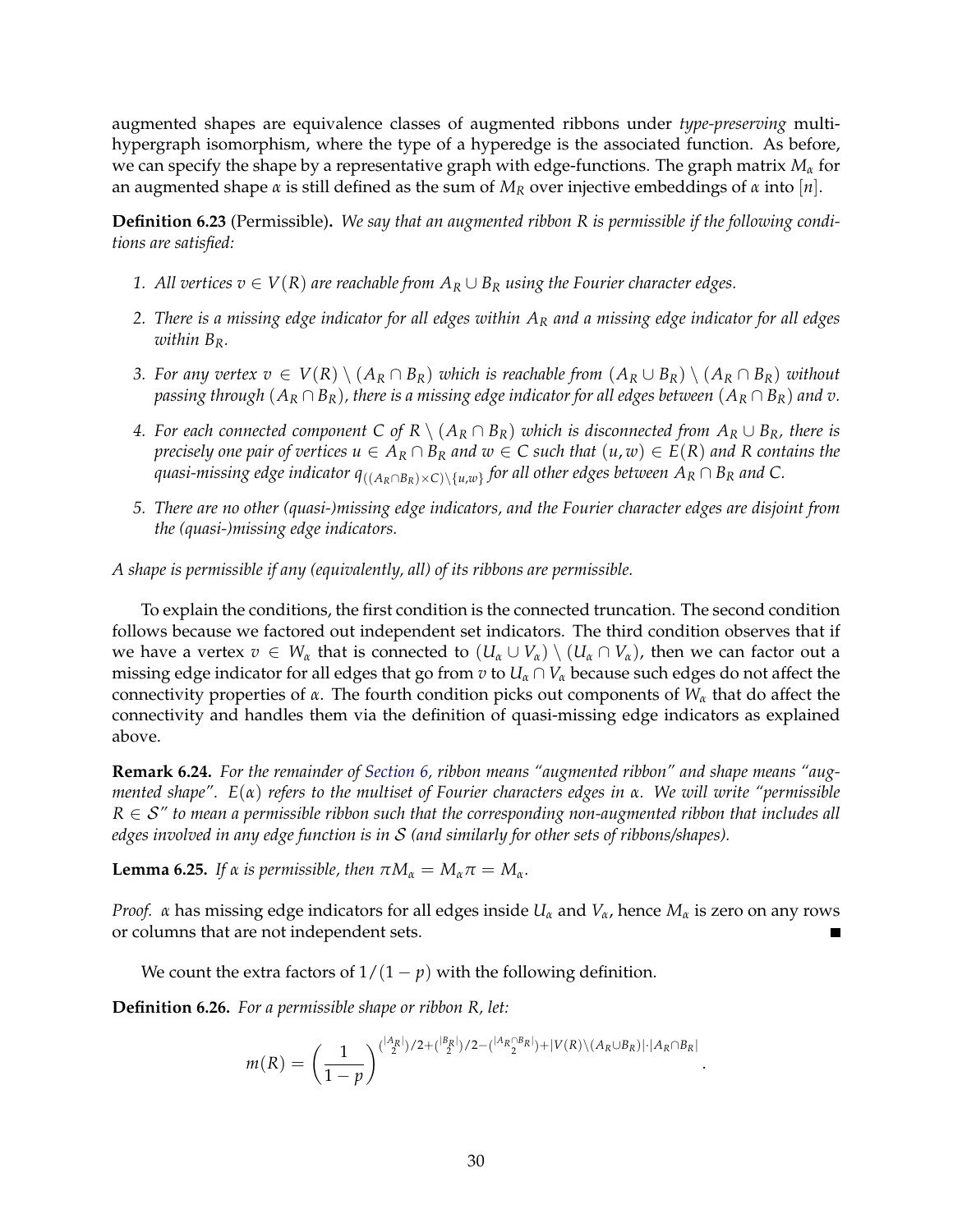#### **Lemma 6.27.**

$$
\sum_{R \in S} \lambda_R M_R =
$$
\n
$$
\Pi^{1/2} \left( \sum_{\substack{permisible \\ L \in \mathcal{L}}} m(L) \lambda_L M_L \right) \cdot
$$
\n
$$
\left( \sum_{j=0}^{2D_{SoS}} (-1)^j \sum_{\substack{permisible \\ G_j, \dots, G_1, T, G'_1, \dots, G'_j \\ G_j \dots G_1, T, G'_1, \dots, G'_j}} m(T) \left( \prod_{i=1}^j m(G_i) m(G'_i) \right) \lambda_{G_j \odot \dots \odot G_1 \odot T \odot G'_1} T \odot \dots \odot G'_j} T M_{G_j \odot \dots \odot G_1 \odot T \odot G'_1} T \odot \dots \odot G'_1} \right) \cdot
$$
\n
$$
\left( \sum_{\substack{permisible \\ L \in \mathcal{L}}} m(L) \lambda_L M_L \right)^T \Pi^{1/2}
$$
\n+ truncation error

*Proof.* The factoring process is completely independent of edges inside  $A_T$ ,  $B_T$ ,  $A_{G_i}$ ,  $B_{G_i}$  or edges incident to  $A_R \cap B_R$  for any of these shapes, as noted in [Lemma D.4.](#page-73-0) All subsets of edges inside *A<sup>R</sup>* or *B<sup>R</sup>* are present, but not all subsets of edges incident to *A<sup>R</sup>* ∩ *B<sup>R</sup>* are present; because of the connected truncation, we do not have the empty set of edges between  $A_R \cap B_R$  and components of  $R \setminus (A_R \cap B_R)$  which are disconnected from  $A_R \cup B_R$ . Now group these Fourier characters into missing edge indicators and quasi-missing edge indicators as explained above.

We can show the factor  $m(R)$  is a negligible constant:

**Lemma 6.28.** *For any ribbon R with degree at most DSoS,*

$$
m(R) \leq \left(\frac{1}{(1-p)^{2D_{SoS}}}\right)^{|V(R)\setminus (A_R \cap V_R)|}
$$

.

*Proof.* The claim follows from the following two inequalities:

$$
{|A_R| \choose 2}/2 + {|B_R| \choose 2}/2 - {|A_R \cap B_R| \choose 2} \le D_{SoS}(|A_R \setminus (A_R \cap B_R)| + |B_R \setminus (A_R \cap B_R)|)
$$
  

$$
|A_R \cap B_R| |V(R) \setminus (A_R \cup B_R)| \le D_{SoS} |V(R) \setminus (A_R \cap B_R)|.
$$

This will be handled later by the vertex decay.

## <span id="page-33-0"></span>**6.5 Conditioning I: reduction to sparse shapes**

To improve norm bounds for dense shapes, we can replace them by sparse ones. The replacement of dense ribbons is accomplished by the following lemmas.

**Lemma 6.29.** 
$$
1_{e \in E(G)} \chi_e = -\sqrt{p(1-p)} + (1-p)\chi_e
$$

<span id="page-33-1"></span>*Proof.* Follows by explicit computation, as in [Proposition 2.5.](#page-8-1)

 $\blacksquare$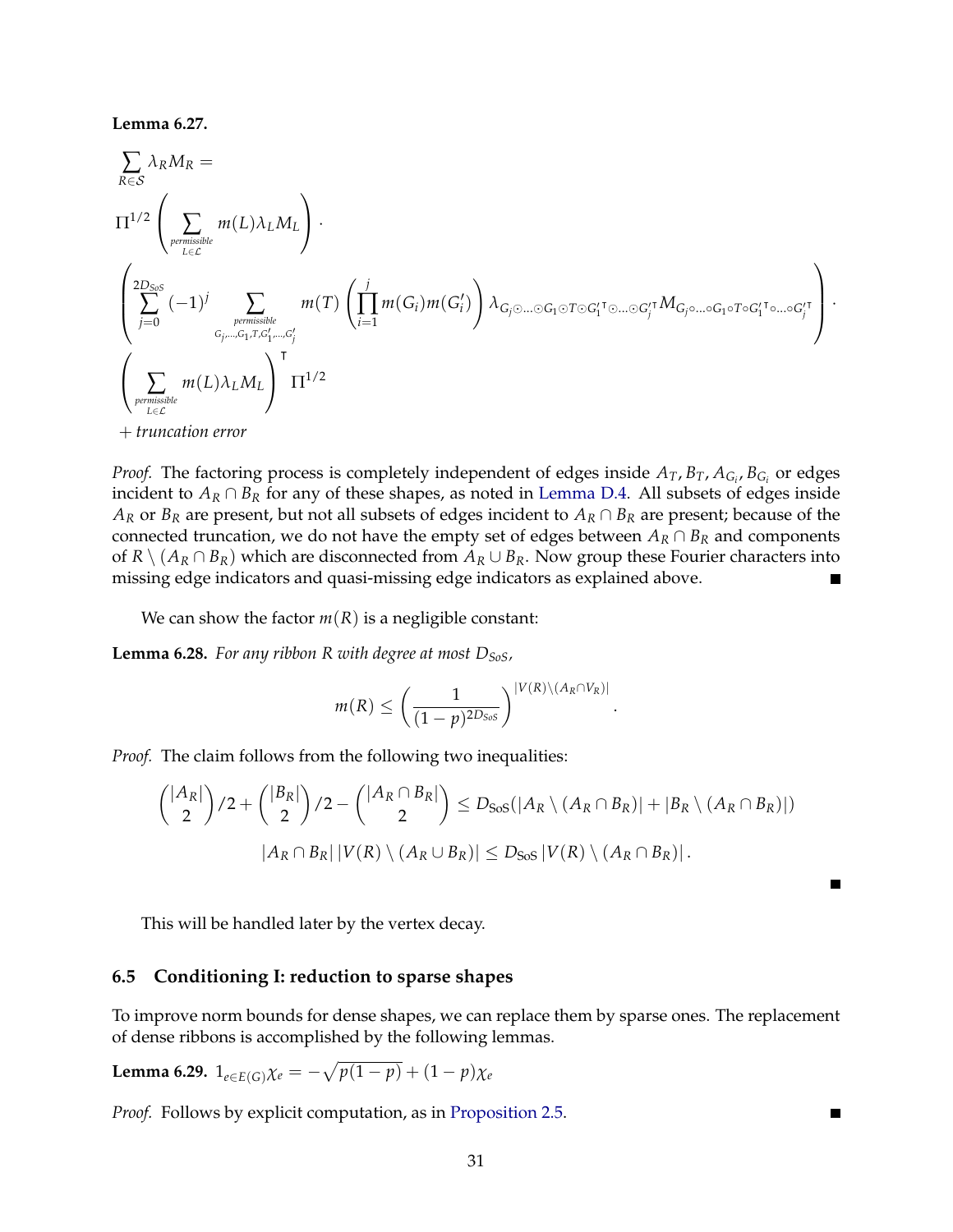**Lemma 6.30.** *Given a set of edges E, if we know that not all of the edges of E are in E*(*G*) *then*

$$
\chi_E = -\sum_{E' \subseteq E: E' \neq E} \left( -\sqrt{\frac{p}{1-p}} \right)^{|E| - |E'|} \chi_{E'}
$$

*Proof.* Since not all of the edges of *E* are in  $E(G)$ ,  $(1 - 1_{E \subseteq E(G)})\chi_E = \chi_E$ . Now observe that

$$
1_{E \subseteq E(G)} \chi_E = \prod_{e \in E} \left( 1_{e \in E(G)} \chi_e \right) = \prod_{e \in E} \left( -\sqrt{p(1-p)} + (1-p)\chi_e \right)
$$

Thus,

$$
\chi_E = (1 - 1_{E \subseteq E(G)}) \chi_E = (1 - (1 - p)^{|E|}) \chi_E - \sum_{E' \subseteq E: E' \neq E} (-\sqrt{p(1 - p)})^{|E| - |E'|} (1 - p)^{|E'|} \chi_{E'}
$$

Solving for *χ<sup>E</sup>* gives

$$
\chi_E = -\sum_{E' \subseteq E: E' \neq E} \left( -\sqrt{\frac{p}{1-p}} \right)^{|E| - |E'|} \chi_{E'}
$$

<span id="page-34-0"></span>**Corollary 6.31.** *Given a set of edges E, if we know that at most*  $k < |E|$  *of the edges of E are in E(G), then* 

$$
\chi_E = (-1)^{|E|-k} \sum_{E' \subseteq E: |E'| \leq k} {\binom{|E|-1-|E'|}{|E|-1-k}} \left( -\sqrt{\frac{p}{1-p}} \right)^{|E|-|E'|} \chi_{E'}.
$$

*Proof.* Apply [Lemma 6.30](#page-33-1) repeatedly.

**Corollary 6.32.** *Given a set of edges E, if we know that at most*  $k < |E|$  *of the edges of E are in E(G), then* 

$$
\chi_E = \sum_{E' \subseteq E : |E'| \leq k} c_{E'} \chi_{E'}
$$

 $\mathbb{E}[\text{where } |c_{E'}| \leq (2|E|\sqrt{p})^{|E|-|E'|}.$ 

We can do the replacement if the graph of the shape does not occur in our random sample of *G* ∼ *Gn*,*p*. We formalize a bound on the density of subgraphs of *Gn*,*p*. In expectation the number of occurrences of a small subgraph *H* is essentially  $n^{|V(H)|}p^{|E(H)|}$  and hence *H* is unlikely to appear in a random graph sample if it has too many edges (specifically, morally all subgraphs are sparse,  $|E(H)| \leq |V(H)| \log_{1/p}(n)$ ). To translate from expectation to concentration, we use a simple first moment calculation to bound the densest-*k*-subgraph in *Gn*,*p*.

**Proposition 6.33** (Sparsity of small subgraphs of  $G_{n,p}$ ). For  $G \sim G_{n,p}$ ,  $p \leq \frac{1}{2}$ , constant  $\eta > 0$ , with *probability at least*  $1 - O(1/n^{\eta})$ *, every subgraph S of G such that*  $|V(S)| \leq \sqrt[3]{\frac{\eta}{d}}$  *satisfies:* 

$$
|E(S)| \le 3|V(S)| \log_{1/p}(n) + 3\eta \log_{1/p}(n).
$$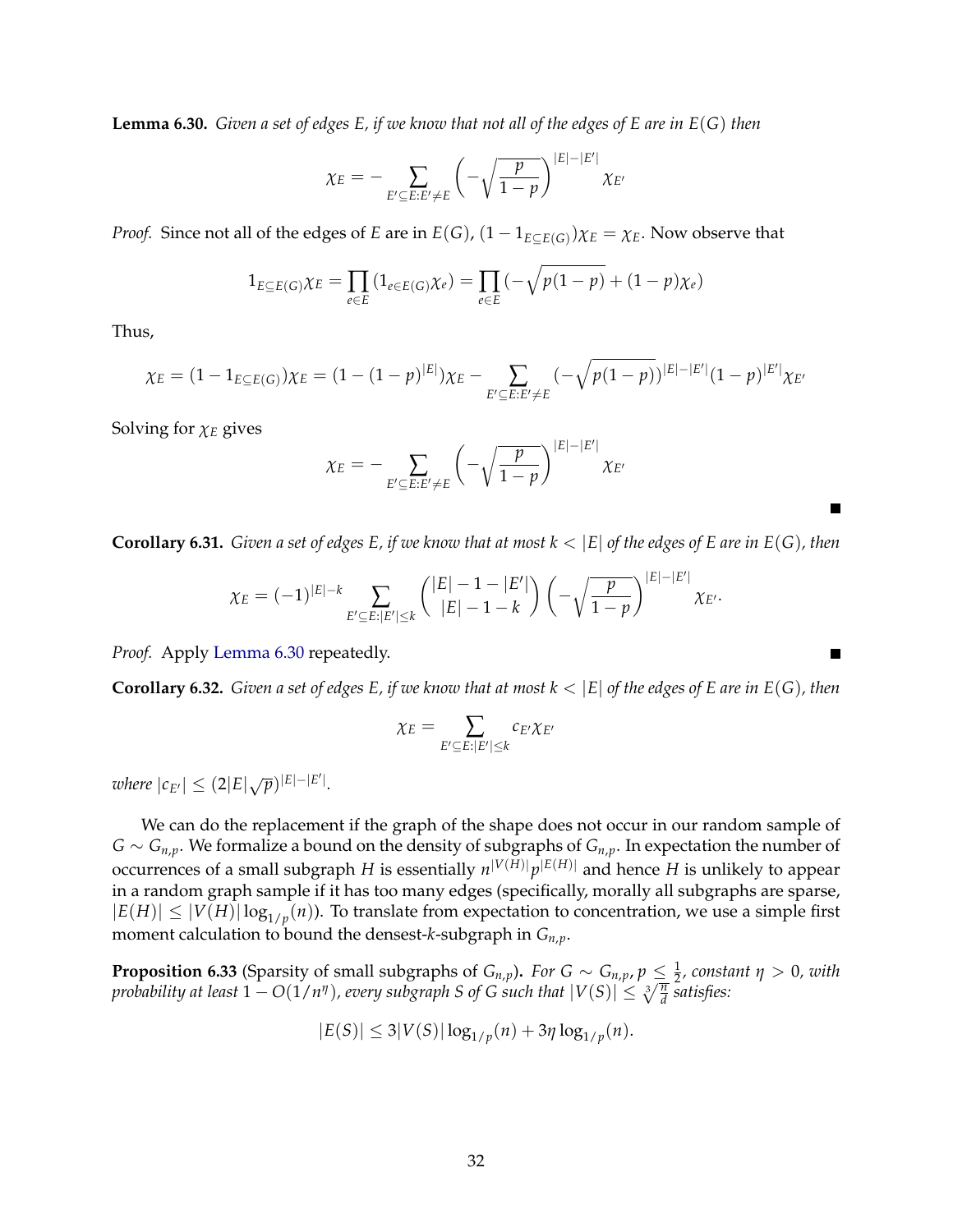*Proof.* Let  $e^*(v) := 3v \log_{1/p}(n) + 3\eta \log_{1/p}(n)$ .

Pr[∃too dense subgraph] ≤ *n* ∑ *v*=2  $\binom{v}{2}$ ∑ *e*=*e* <sup>∗</sup>(*v*) **E**[number of subgraphs with *v* vertices, *e* edges] ≤ *n* ∑ *v*=2  $\binom{v}{2}$ ∑ *e*=*e* <sup>∗</sup>(*v*) *n v*  $\setminus$ *v* 2*e p e* ≤ *n* ∑ *v*=2  $\binom{v}{2}$ ∑ *e*=*e* <sup>∗</sup>(*v*) *n v*  $\frac{n}{v!} (p^{1/3})^e$ = *n* ∑ *v*=2  $\binom{v}{2}$ ∑ *e*=*e* <sup>∗</sup>(*v*) *n v p e* ∗ (*v*)/3  $\frac{\partial}{\partial y} (p^{1/3})^{e-e^*(v)}$ = *n* ∑ *v*=2  $\binom{v}{2}$ ∑ *e*=*e* <sup>∗</sup>(*v*) 1  $\frac{1}{n^{\eta} \cdot v!} (p^{1/3})^{e-e^*(v)}$  $\leq O(1/n^{\eta}).$ 

**Definition 6.34** (Sparse). A graph G is C'-sparse if  $|E(G)| \le C' |V(G)|$ . A shape  $\alpha$  is C'-sparse if the underlying graph (not multigraph) is. We will generally say that a graph/shape is sparse if it is C'-sparse for some C'.

<span id="page-35-0"></span>**Corollary 6.35.** For  $d \leq n^{0.5}$ , w.h.p. every subgraph of  $G \sim G_{n, \frac{d}{n}}$  of size at most  $n^{0.16}$  is 7-sparse.

**Definition 6.36** (Forbidden subgraph)**.** *We call a graph H forbidden if it does not occur as a subgraph of G.*

The assumptions in [Theorem 1.4](#page-4-2) ensure that every graph of size at most  $D_V$  that is not sparse is forbidden per [Corollary 6.35.](#page-35-0) This is the only class of forbidden graphs that we will need in this work.

 $R$ emark 6.37. *For d*  $= n^{1-\varepsilon}$ *, subgraphs up to size n* $^{\Omega(\varepsilon)}$  *will be*  $O(1/\varepsilon)$ *-sparse. Using this bound and our*  $t$ echniques, [Theorem 1.4](#page-4-2)  $c$ an be extended to show a n $^{\Omega(\varepsilon)}$  SoS-degree lower bound for  $\bar{d}=n^{1-\varepsilon}.$ 

**Remark 6.38.** For  $d \ll n^{\varepsilon}$ , subgraphs of  $G_{n,p}$  will actually be significantly sparser. For example, it is *well-known that o*(log *n*)*-radius neighborhoods in Gn*,*d*/*<sup>n</sup> for constant d are trees with at most one extra cycle.*

**Definition 6.39** (Subshape/subribbon, supershape/superribbon)**.** *We call shape β a sub-shape of* shape  $\alpha$  if  $V(\alpha) = V(\beta)$ ,  $U_{\alpha} = U_{\beta}$ ,  $V_{\alpha} = V_{\beta}$ , and  $E(\beta) \subseteq E(\alpha)$ . Furthermore, the (quasi-)missing edge *indicators of β and α must be equal. Supershapes, subribbons, and superribbons are defined similarly. We write*  $\alpha \subset \beta$  *if*  $\alpha$  *is a subshape of*  $\beta$ *.* 

**Definition 6.40.** *For a sparse subribbon R of a forbidden ribbon U, let c*(*R*, *U*) *be the coefficient on R after applying conditioning [Corollary 6.31](#page-34-0) to the non-reserved edges of U.*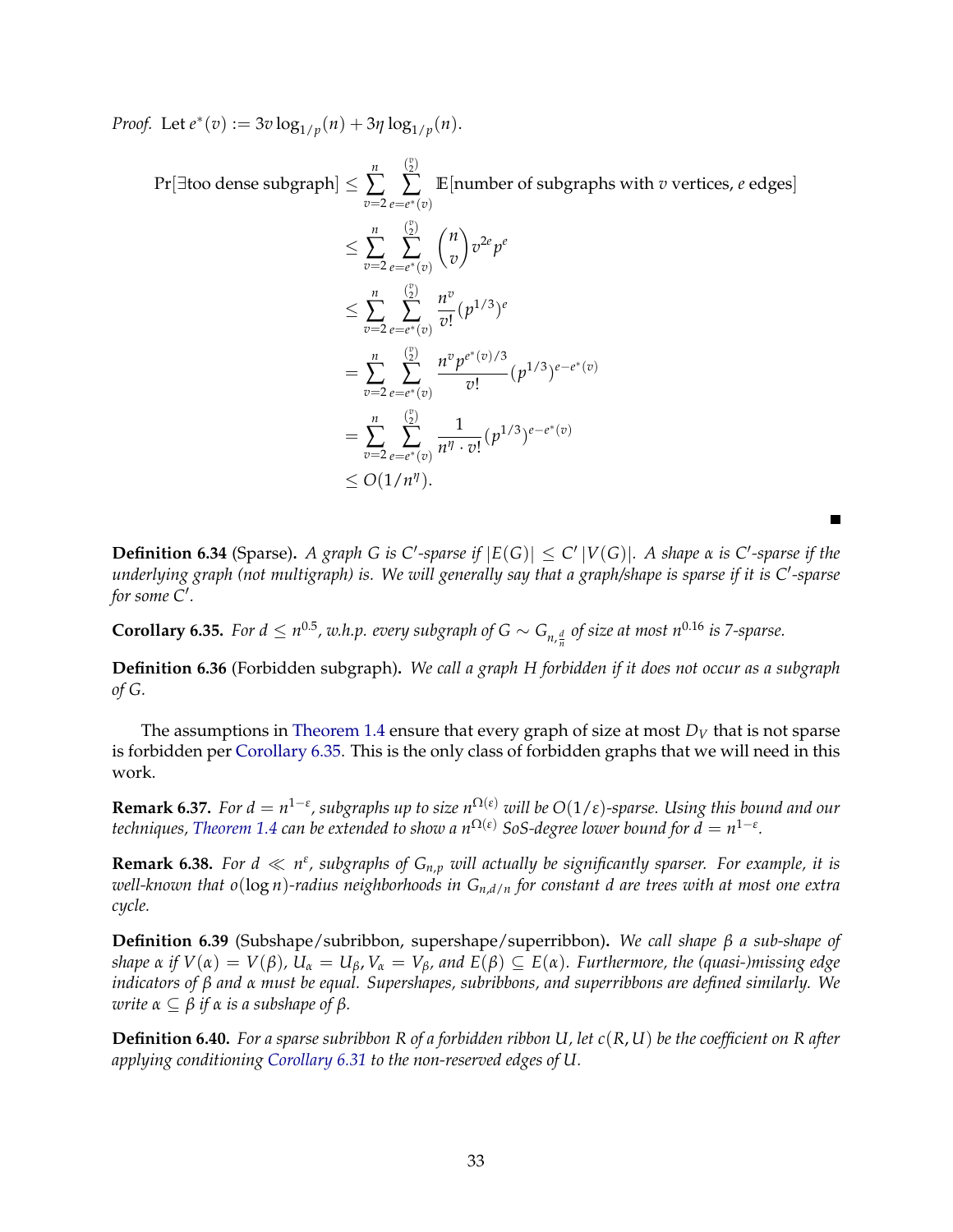**Definition 6.41.** Let  $\lambda'_R$  incorporate the constant factors into  $\lambda_R$ <sup>[7](#page-36-0)</sup>

$$
\lambda'_R := m(R) \left( \sum_{U \supseteq R} c(R, U) \lambda_U \right) \lambda_R,
$$
  

$$
\lambda'_{R_1 \odot \cdots \odot R_k} := \prod_{i=1}^k \lambda'_{R_i}.
$$

**Lemma 6.42.**

$$
\sum_{R \in S} \lambda_R M_R =
$$
\n
$$
\Pi^{1/2} \left( \sum_{\substack{sparse \\ permissions} \atop \text{permissible}} \lambda_L' M_L \right).
$$
\n
$$
\left( \sum_{\substack{2D_{So}S \\ j=0}}^{2D_{So}S} (-1)^j \sum_{\substack{sparse \\ \text{permissible} \\ G_j, \ldots, G_1, T, G_1', \ldots, G_j' \\ G_j \text{permissible}}} \lambda'_{G_j \odot \ldots \odot G_1 \odot T \odot G_1' \odot \ldots \odot G_j \circ T} M_{G_j \circ \ldots \circ G_1 \circ T \circ G_1' \odot \ldots \circ G_j'} \right)
$$
\n
$$
\left( \sum_{\substack{sparse \\ \text{permissible} \\ L \in \mathcal{L}}} \lambda_L' M_L \right) \Pi^{1/2}
$$
\n+ truncation error

The proof follows mostly by definition of  $\lambda'_R$  but there is an important detail. When we condition a left *L*/middle *T*/intersection *G* ribbon, the result may no longer be a left/middle/intersection ribbon. For example, the MVS might change drastically. It turns out that we can avoid this by "reserving" *O*(|*V*(*R*)|) edges in the ribbon and only allowing the removal of edges outside of the reserved set. The reserved edges guarantee that the subribbon will continue to be a left/middle/intersection ribbon, at the cost of increasing the sparsity. We prove that  $O(|V(R)|)$  edges suffice in [Appendix B.](#page-67-0)

We can show that the conditioning negligibly affects the coefficients of the ribbons.

<span id="page-36-2"></span>**Lemma 6.43.** *Under the conditions of [Theorem 1.4,](#page-4-0) for any ribbon*  $R \in S$ *,* 

$$
\sum_{U \supset R} \lambda_U c(R, U) = o(1) \lambda_R.
$$

*Proof.* Let *U* be a superribbon with *k* more edges than *R*. We have

<span id="page-36-1"></span>
$$
\lambda_U = \left(\sqrt{\frac{p}{1-p}}\right)^k \lambda_U \le (2\sqrt{p})^k \lambda_R. \tag{1}
$$

·

<span id="page-36-0"></span><sup>7</sup>When *R* is a left *L* /middle *T*/intersecting *G* ribbon, the sum over *U* should be restricted to *U* with the same type, and which actually appear in the decomposition. The stated sum is an upper bound.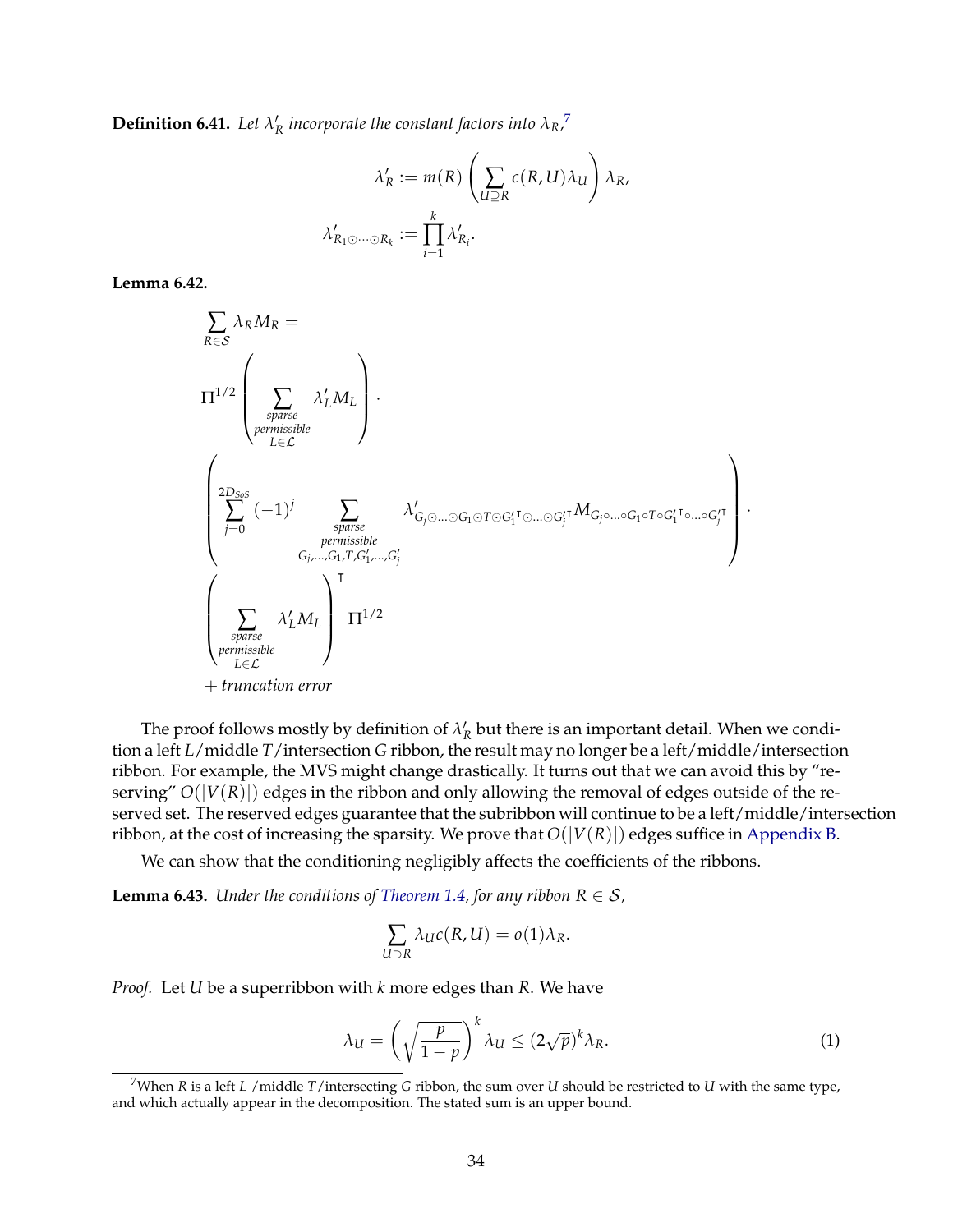Using the bound from [Corollary 6.32,](#page-34-0)

<span id="page-37-0"></span>
$$
|c(R, U)| \le (2|E(U)|\sqrt{p})^k \le (2|V(R)|^2\sqrt{p})^k.
$$
 (2)

The number of ribbons *U* that are superribbons of *R* with *k* extra edges is at most

<span id="page-37-1"></span>
$$
|V(R)|^{2k} \tag{3}
$$

because (see [Appendix B\)](#page-67-0) due to the connectivity of the reserved set, the vertex set of *U* and *R* is the same. Combining [Eq. \(1\),](#page-36-1) [Eq. \(2\),](#page-37-0) [Eq. \(3\),](#page-37-1) the change in coefficient is at most

$$
\sum_{k=1}^{\infty} \lambda_R (4|V(R)|^4 p)^k \leq \sum_{k=1}^{\infty} \lambda_R \left(\frac{4D_V^4 d}{n}\right)^k \leq o(1)\lambda_R.
$$

The last inequality uses  $d \leq n^{0.5}$  and  $D_V \leq O(D_{\text{SoS}}) \leq O(n^{0.1})$ .

#### **6.6 Shifting to shapes**

For a proper middle shape *τ* and left shapes  $\gamma_j,\ldots,\gamma_1,\gamma'_1,\ldots,\gamma'_j$ , recall the notation  $\mathcal{P}^{mid}_{\gamma_{j\cdots j}}$ *γj* ,...,*γ*1,*τ*,*γ* 0 1 ,...,*γ* 0 *j* for the set of middle intersection patterns [\(Definition 6.3](#page-24-0) and [Remark 6.5\)](#page-24-1). We also let  $\mathcal{P}_{\tau}^{mid}$  contain a single term, the non-intersecting singleton partition.

We now analyze

$$
\sum_{\substack{\text{sparse}\\\text{permissible}\\\text{G}_j,\ldots,\text{G}_1,T,G'_1,\ldots,G'_j}}\lambda'_{G_j\odot\ldots\odot G_1\odot T\odot G'_1{}^{\intercal}\odot\ldots\odot G'_j{}^{\intercal}\text{G}_{\ldots\odot G_1\circ T\circ G'_1{}^{\intercal}\circ\ldots\circ G'_j{}^{\intercal}\text{G}_{\ldots\odot G'_j}{}^{\intercal}\text{G}_{\ldots\odot G'_j}\\\text{permissible}}
$$

We first partition this sum based on the shapes  $\gamma_j, \ldots, \gamma_1, \tau, \gamma'_1, \ldots, \gamma'_j$  of  $G_j, \ldots, G_1, T, G'_1, \ldots, G'_j$ . We then partition this sum further based on the intersection pattern  $P\in\mathcal{P}_{\gamma_j,...,\gamma_1,\tau,\gamma'_1,...,\gamma'_j}^{mid}$ 

**Definition 6.44.** Define  $N_P(\tau_P)$  to be the number of ways to choose ribbons  $G_j, \ldots, G_1, T, G'_1, \ldots, G'_j$  of  $s$ hapes  $\gamma_j,\ldots,\gamma_1$ ,  $\tau$ ,  $\gamma'_1,\ldots,\gamma'_j$  so that they have intersection pattern P and  $G_j\circ\ldots\circ G_1\circ T\circ G_1'$ T ⊙ . . . ⊙  $G_j^{\prime \dagger} = T_P$  for a given ribbon  $T_P$  of shape  $\tau_P$ .

*By symmetry, this is independent of the choice of TP.*

Recall that an intersection pattern specifies both intersections and how the shapes should be glued together via bijections between the *V* of each shape and the *U* of the following shape [\(Defi](#page-20-0)[nition 5.6\)](#page-20-0).

**Definition 6.45.** *We say that two intersection patterns are equivalent if there is an element of*

$$
Aut(\gamma_j) \times \ldots \times Aut(\gamma_j) \times Aut(\tau) \times Aut(\gamma_1^{\mathsf{T}}) \times \ldots \times Aut(\gamma_j^{\mathsf{T}})
$$

*which maps one intersection pattern to the other (where the gluing maps are permuted accordingly).*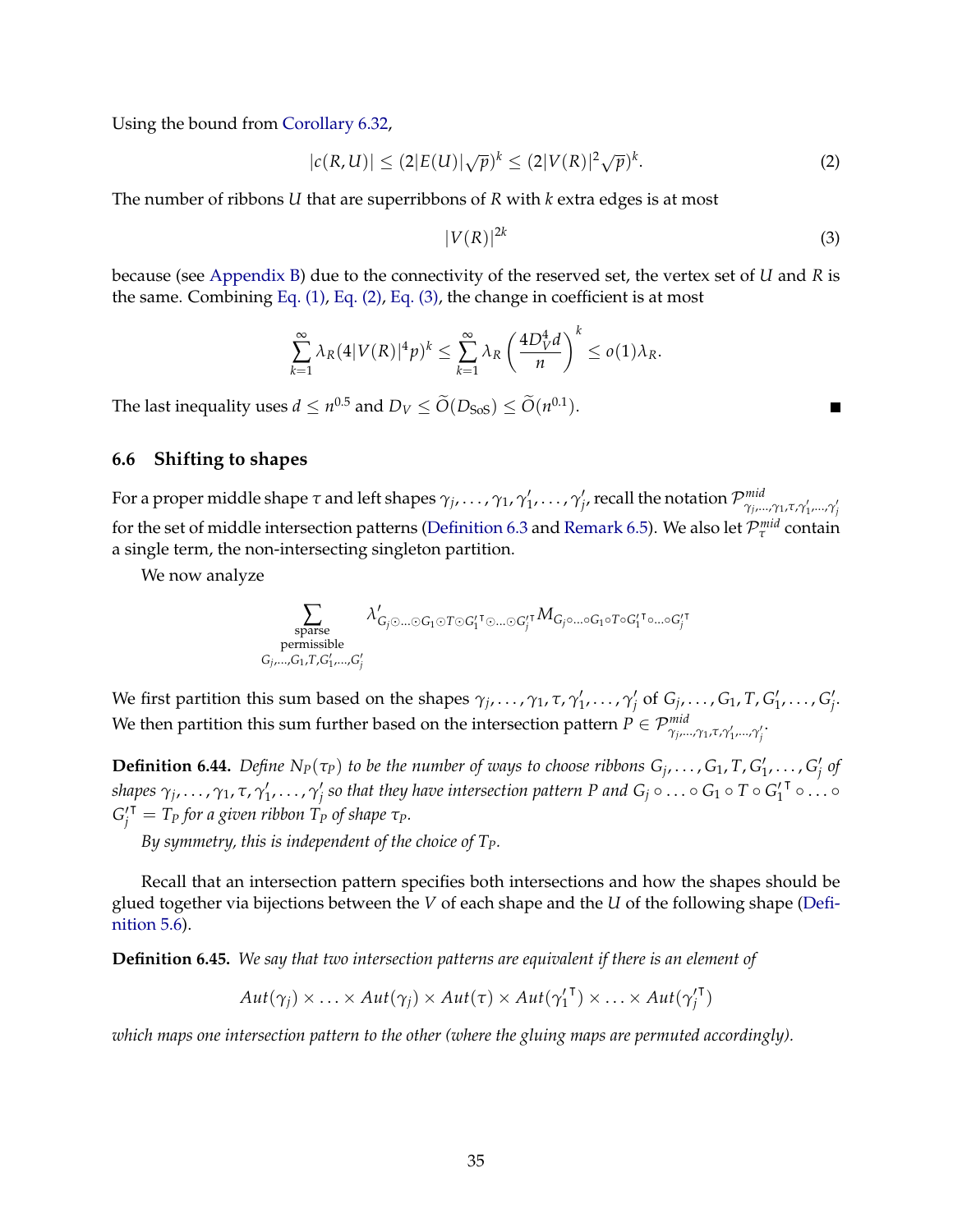This gives us the following equation:

$$
\sum_{\substack{\text{sparse}\\\text{prmissible}\\\text{G}_j,\dots,\text{G}_1,\text{T},\text{G}_1',\dots,\text{G}_j'\\\text{sparse}}} \lambda'_{\text{G}_j\odot\dots\odot \text{G}_1\odot \text{T}\odot \text{G}_1'^\intercal\odot\dots\odot \text{G}_j'^\intercal} M_{\text{G}_j\circ\dots\circ \text{G}_1\circ \text{T}\circ \text{G}_1'^\intercal\odot\dots\circ \text{G}_j'^\intercal} \dots \text{G}_j'^\intercal\odot \text{G}_j'^\intercal\odot \text{G}_j'^\intercal\odot\dots \text{G}_j'^\intercal\odot \text{G}_j'^\intercal\odot \text{G}_j'^\intercal\odot \text{G}_j'^\intercal\odot \text{G}_j'^\intercal\odot \text{G}_j'^\intercal\odot \text{G}_j'^\intercal\odot \text{G}_j'^\intercal\odot \text{G}_j'^\intercal\odot \text{G}_j'^\intercal\odot \text{G}_j'^\intercal\odot \text{G}_j'^\intercal\odot \text{G}_j'^\intercal\odot \text{G}_j'^\intercal\odot \text{G}_j'^\intercal\odot \text{G}_j'^\intercal\odot \text{G}_j'^\intercal\odot \text{G}_j'^\intercal\odot \text{G}_j'^\intercal\odot \text{G}_j'^\intercal\odot \text{G}_j'^\intercal\odot \text{G}_j'^\intercal\odot \text{G}_j'^\intercal\odot \text{G}_j'^\intercal\odot \text{G}_j'^\intercal\odot \text{G}_j'^\intercal\odot \text{G}_j'^\intercal\odot \text{G}_j'^\intercal\odot \text{G}_j'^\intercal\odot \text{G}_j'^\intercal\odot \text{G}_j'^\intercal\odot \text{G}_j'^\intercal\odot \text{G}_j'^\intercal\odot \text{G}_j'^\intercal\odot \text{G}_j'^\intercal\odot \text{G}_j'^\intercal\odot \text{G}_j'^\intercal\odot \text{G}_j'^\intercal\odot \text{G}_j'^\intercal\odot \text{G}_j'^\intercal\odot \text{G}_j'^\intercal\odot \text{G}_j'^\intercal
$$

Grouping into shapes, here is the full decomposition:

<span id="page-38-0"></span>**Lemma 6.46** (Decomposition in terms of shapes)**.**

$$
\sum_{R \in S} \lambda_R M_R =
$$
\n
$$
\Pi^{1/2} \left( \sum_{\substack{sparse \\ premisesible \\ \sigma \in \mathcal{L}}} \lambda'_{\sigma} \frac{M_{\sigma}}{|\mathrm{Aut}(\sigma)|} \right).
$$
\n
$$
\left( \sum_{\substack{2D_{SoS} \\ j=0}}^{2D_{SoS}} (-1)^j \sum_{\substack{sparse \\ premisesible \\ \sigma \text{remissible} \\ \gamma_{j}, \dots, \gamma_1, \tau, \gamma'_1, \dots, \gamma'_j}} \sum_{\substack{N = p \text{ prime} \\ \gamma_{j}, \dots, \gamma_1, \tau, \gamma'_1, \dots, \gamma'_j}} N_P(\tau_P) \lambda'_{\gamma_j \circ \dots \circ \gamma_1 \circ \tau \circ \gamma_1 \circ \dots \circ \gamma'_j} \frac{M_{\tau_P}}{|\mathrm{Aut}(\tau_P)|} \right).
$$
\n
$$
\left( \sum_{\substack{sparse \\ \sigma \text{remissible} \\ \sigma \in \mathcal{L}}} \lambda'_{\sigma} \frac{M_{\sigma}}{|\mathrm{Aut}(\sigma)|} \right) \Pi^{1/2} \prod^{1/2} \prod^{1/2} N^{1/2} \text{trivial}(\tau_P) \prod^{1/2} \prod^{1/2} N^{1/2} \text{trivial}(\tau_P) \prod^{1/2} N^{1/2} \text{trivial}(\tau_P) \prod^{1/2} N^{1/2} \text{trivial}(\tau_P) \prod^{1/2} N^{1/2} \text{trivial}(\tau_P) \prod^{1/2} N^{1/2} \text{trivial}(\tau_P) \prod^{1/2} N^{1/2} \text{trivial}(\tau_P) \prod^{1/2} N^{1/2} \text{trivial}(\tau_P) \prod^{1/2} N^{1/2} \text{trivial}(\tau_P) \prod^{1/2} N^{1/2} \text{trivial}(\tau_P) \prod^{1/2} N^{1/2} \text{trivial}(\tau_P) \prod^{1/2} N^{1/2} \text{trivial}(\tau_P) \prod^{1/2} N^{1/2} \text{trivial}(\tau_P) \prod^{1/2} N^{1/2} \text{trivial}(\tau_P) \prod^{1/2} N^{1/2} \text{trivial}(\tau_P) \prod^{1/2} N^{1/2} \text{trivial}(\tau_P) \prod^{1/2} N^{1/2} \text{trivial}
$$

 $+\Pi^{1/2}$ truncation error<sub>too many vertices $\Pi^{1/2}+\Pi^{1/2}$ truncation error<sub>too many edges in one part $\Pi^{1/2}$ </sub></sub>

*where*

*1.*

**truncation error**<sub>too many vertices</sub> = 
$$
- \sum_{\substack{\sigma, \tau, \sigma': \\ \sigma, \tau, \sigma': \\ |\mathcal{V}(\sigma \circ \tau \circ \sigma' \tau)| > D_V}} \lambda'_{\sigma \circ \tau \circ \sigma' \tau} \frac{M_{\sigma \circ \tau \circ \sigma' \tau}}{|\mathbf{Aut}(\sigma \circ \tau \circ \sigma' \tau)|}
$$

\n
$$
+ \sum_{j=1}^{2D_{SoS}} (-1)^{j+1} \sum_{\substack{\text{sparse, permissible} \\ \sigma, \gamma_{j}, \ldots, \gamma_{1}, \tau, \gamma'_{1}, \ldots, \gamma'_{j}, \sigma': \\ |\mathcal{V}(\sigma \circ \gamma_{j} \circ \ldots \circ \gamma_{1})| > D_V \text{ or } \gamma_{j}, \ldots, \gamma'_{j}}} \frac{M_{\sigma}}{|\mathbf{Aut}(\sigma)|} \frac{M_{\sigma}}{|\mathbf{Aut}(\tau_{P})|} \frac{M_{\tau_{P}}}{|\mathbf{Aut}(\tau_{P})|} \frac{M_{\sigma'} \tau}{|\mathbf{Aut}(\tau_{P})|}
$$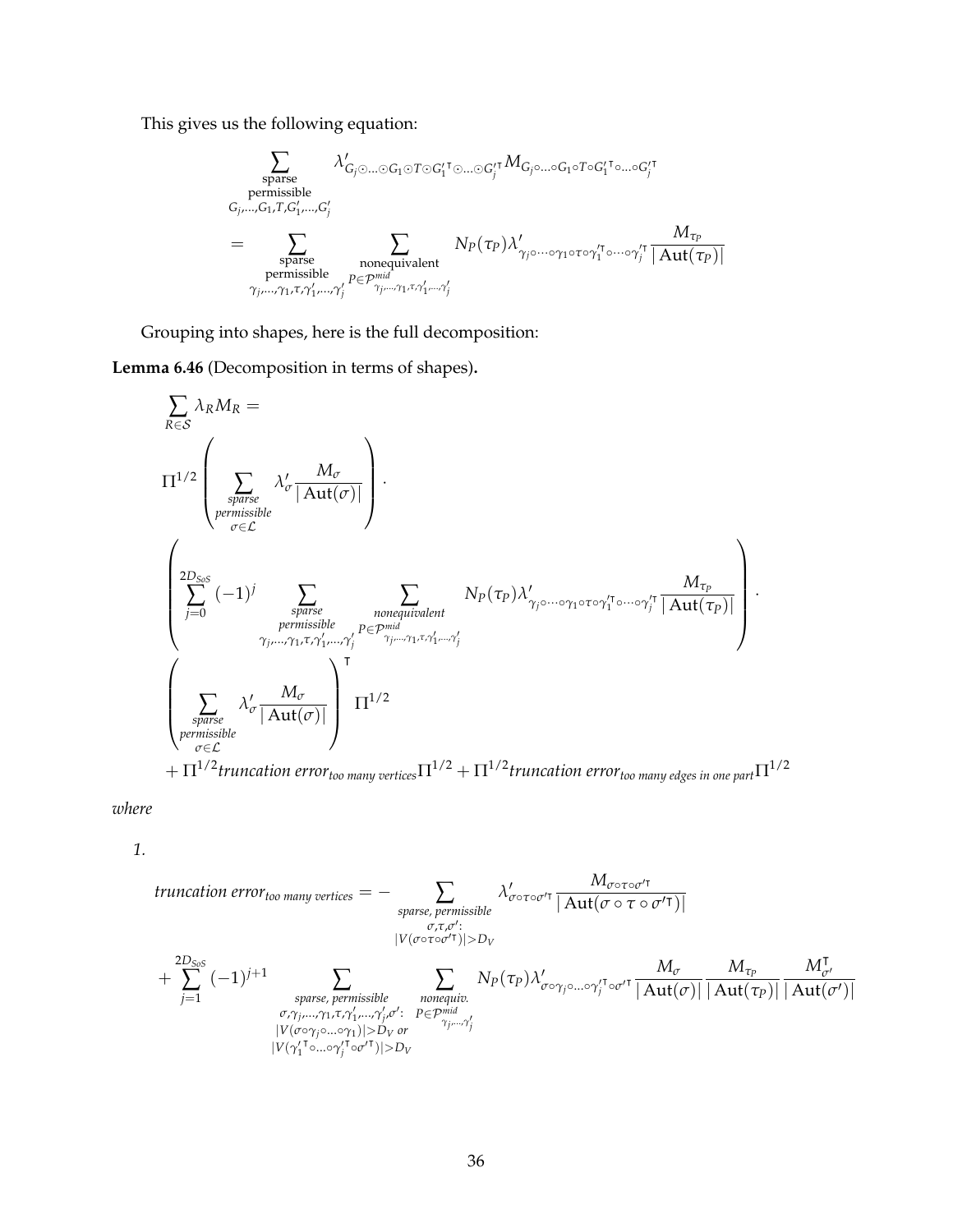truncation error<sub>too many edges in one part</sub> = 
$$
\sum_{\substack{\sigma,\tau,\sigma':\\ \sigma,\tau,\sigma':\\ |\text{Emid}(\tau)|-|\text{V}(\tau)|\leq D_{\text{V},}\\ \text{sparse, permissible}}}\lambda'_{\sigma\circ\tau\circ\sigma'^\intercal} \frac{M_{\sigma\circ\tau\circ\sigma'^\intercal}}{|\text{Aut}(\sigma\circ\tau\circ\sigma'^\intercal)|}
$$

$$
+ \sum_{j=1}^{2D_{SoS}} (-1)^j \sum_{\substack{\text{sparse, permissible}\\\sigma,\gamma_{j},\ldots,\gamma_{1},\tau,\gamma'_{1},\ldots,\gamma'_{j},\sigma':\\ |\text{Cov}_{\gamma_1},\ldots,\gamma_{j},\tau_{j},\ldots,\tau_{j'}\circ\sigma'^{\intercal}| \leq D_{\text{V}}}} \sum_{\substack{\text{nonequiv.}\\ \text{nonequiv.}\\ P \in \mathcal{P}_{\gamma_{j},\ldots,\gamma'_{j}}}^{\text{mid}}} \lambda'_{\sigma\circ\gamma_{j}\circ\ldots\circ\gamma'_{j}\circ\sigma'^{\intercal}} \frac{M_{\sigma\circ\tau_{p}\circ\sigma'^\intercal}}{|\text{Aut}(\sigma\circ\tau_{p}\circ\sigma'^\intercal)|}
$$

$$
|\text{V}(\sigma\circ\gamma_{j}\circ\ldots\circ\gamma_{1})| \leq D_{\text{V}} \text{ and } |\text{V}(\gamma_{1}'\circ\ldots\circ\gamma'_{j}\circ\sigma'^{\intercal})| \leq D_{\text{V}}} \sum_{\substack{P \in \mathcal{P}_{\gamma_{j},\ldots,\gamma'_{j}}^{\text{mid}}} \lambda'_{\sigma\circ\gamma_{j}\circ\ldots\circ\gamma'_{j} \leq D_{\text{V},\tau_{j'}\circ\tau_{j}}}} \frac{M_{\sigma\circ\tau_{p}\circ\sigma'\tau}}{|\text{Aut}(\sigma\circ\tau_{p}\circ\sigma'^{\intercal})|}
$$

- *2. in all of these sums, the shapes*  $\sigma$ ,  $\gamma_j$ , ...,  $\gamma_1$ ,  $\tau$ ,  $\gamma'_1$ , ...,  $\gamma'_j$ ,  $\sigma'$  satisfy the following conditions:
	- *(a)*  $\tau \in \mathcal{M}$ ,  $\sigma$ ,  $\sigma' \in \mathcal{L}$ , and each  $\gamma_i$ ,  $\gamma'_i \in \mathcal{L}$ .
	- *(b)*  $\sigma$ ,  $\gamma_j$ , ...,  $\gamma_1$ , τ,  $\gamma'_1$ <sup>τ</sup>, . . . , γ<sub>*j*</sub> <sup>T</sup>,  $\sigma$ <sup>*T*</sup> are composable.
	- *(c)*  $|V(\tau)| \le D_V$ ,  $|V(\gamma_j \circ \ldots \circ \gamma_1)| \le D_V$ , and  $|V(\gamma_1)|$ <sup>τ</sup> ∘…∘γ′<sub>*j*</sub>  $|\mathbf{v}| \le D_V$
	- *(d) Except when noted otherwise (which only happens for truncation errortoo many edges in one part), all* of the shapes  $\gamma_j,\ldots,\gamma_1,\tau,\gamma'_1,\ldots,\gamma'_j$  (but not necessarily  $\sigma,\sigma'$ ) satisfy  $|E_{mid}(\alpha)|-|V(\alpha)|\leq CD_{SoS}.$

To analyze these expressions, we need upper bounds on the number of possible intersection patterns, and on  $N_p(\tau_p)$ . To gain slightly more control we furthermore partition the intersection patterns based on how many intersections occur.

<span id="page-39-0"></span>**Lemma 6.47.** *There are at most*

$$
(4D_{SoS})^{|V(\tau_{P})|- \frac{|u_{\tau_{P}}|+|v_{\tau_{P}}|}{2}+k}(3D_{V})^{k}
$$

*non-equivalent intersection patterns*  $P \in \mathcal{P}^{mid}_{\gamma_j,...,\gamma'_j}$  *which have exactly k intersections.* 

*Proof.* We first show a naïve bound. To specify an intersection pattern, it is sufficient to specify how the shapes  $\gamma_j,\ldots,\gamma_1,\tau,\gamma'_1,\ldots,\gamma'_j$  of  $\bar{G}_j,\ldots,G_1,T,G'_1,\ldots,G'_j$  glue together and which vertices intersect with each other. There are  $\left(\prod_{i=1}^{j} x_i\right)$  $\int\limits_{i = 1}^j {|V_{\gamma_i}|!} \bigg) \left( \prod_{i = 1}^j$  $\int_{i=1}^j |V_{\gamma'_i}|! \bigr)$  ways to glue the shapes together. To specify the intersections, we can give the following data.

1. For each *i* and each vertex  $v \in V(\gamma_i) \setminus V_{\gamma_i}$ , specify whether or not  $v$  intersects with a vertex in *γ*<sub>i−1</sub>, . . . , *γ*<sub>1</sub>, τ, γ<sub>1</sub>  $^T$ , $\ldots$ , $\gamma'_i$ *T*. Similarly, for each vertex in  $v \in V(\gamma_i')$  $\left(T\right)\setminus U_{\gamma_{i}^{\prime T}}$ , specify whether it intersects with a vertex in  $\gamma_{i-1}, \ldots, \gamma_1, \tau, \gamma_1'$  $T$ , . . . ,  $\gamma'_{i-1}$ *T* .

The number of possibilities for this is at most

$$
2^{\sum_{i=1}^j |V(\gamma_i)\setminus V_{\gamma_i}|+|V(\gamma_i')\setminus V_{\gamma_i'}|}
$$

2. For each vertex which intersects with another vertex, specify a vertex which it intersects with. There are at most 3*D<sup>V</sup>* choices for this and this happens *k* times where *k* is the number of intersections.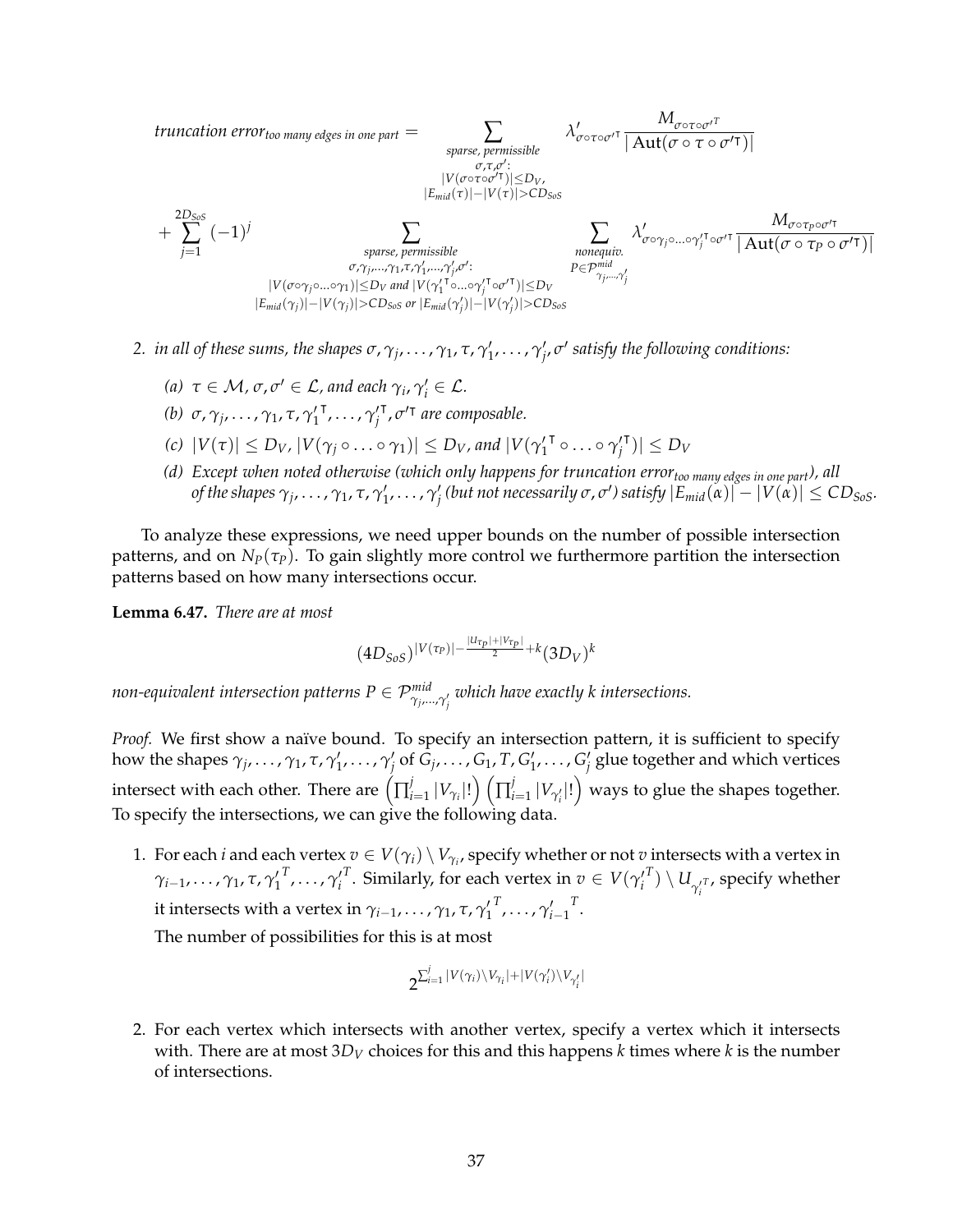This gives a total bound of

$$
2^{\sum_{i=1}^{j}|V(\gamma_i)\setminus V_{\gamma_i}|+|V(\gamma_i')\setminus V_{\gamma_i'}|}\left(\prod_{i=1}^{j}|V_{\gamma_i}|!\right)\left(\prod_{i=1}^{j}|V_{\gamma_i'}|!\right)(3D_V)^k
$$

To improve this bound, we observe that there may be some redundancy in the choice of gluing maps. In particular, given a permissible shape *α*, let *Dormant*(*α*) be the set of vertices in  $U_\alpha \cap V_\alpha$ which are only involved in missing edge indicators and quasi-missing edge indicators (and are thus indistinguishable). Instead of specifying how the vertices in *Dormant*(*α*) match up with the vertices in the previous shape and how these vertices match up with the vertices in the next shape, we can make an arbitrary choice for one of these gluings and make the appropriate choice for the other gluing. This saves us a factor of  $|Dormant(\alpha)|!$ 

Thus, we can divide our naïve bound by

$$
\left(\prod_{i=1}^{j} |Dormant(\gamma_i)|!\right)|Dormant(\tau)|! \left(\prod_{i=1}^{j} |Dormant(\gamma'_i)|!\right)
$$

which gives a bound of

$$
\frac{2^{\sum_{i=1}^{j}|V(\gamma_{i})\setminus V_{\gamma_{i}}|+|V(\gamma_{i}')\setminus V_{\gamma_{i}'}|}\left(\prod_{i=1}^{j}|V_{\gamma_{i}}|!\right)\left(\prod_{i=1}^{j}|V_{\gamma_{i}'}|!\right)(3D_{V})^{k}}{\left(\prod_{i=1}^{j}|Dormant(\gamma_{i})|!\right)|Dormant(\tau)|!\left(\prod_{i=1}^{j}|Dormant(\gamma_{i}')|!\right)}
$$

Since each connected component of  $\alpha \setminus (U_\alpha \cap V(\alpha))$  can only have an edge to one vertex in  $(U_\alpha \cap V(\alpha))$  and the components connected to  $(U_\alpha \cup V(\alpha)) \setminus (U_\alpha \cap V(\alpha))$  have no such edges, we have that  $|(U_\alpha \cap V_\alpha) \setminus \text{Dormant}(\alpha)| \leq |V(\alpha) \setminus (U_\alpha \cup V_\alpha)|$ . Thus, our bound is at most

$$
\frac{2^{\sum_{i=1}^j |V(\gamma_i)\backslash V_{\gamma_i}|+|V(\gamma_i')\backslash V_{\gamma_i'}|}\left(\prod_{i=1}^j |V_{\gamma_i}|!\right)\left(\prod_{i=1}^j |V_{\gamma_i'}|!\right)(3D_V)^k}{\left(\prod_{i=1}^j \frac{|U_{\gamma_i}\cap V_{\gamma_i}|!}{D_{Sos}^{|V(\gamma_i)\backslash (U_{\gamma_i}\cup V_{\gamma_i})|}}\right)\left(\frac{|U_{\tau}\cap V_{\tau}|!}{D_{Sos}^{|V(\tau)\backslash (U_{\tau}\cup V_{\tau})|}}\right)\left(\prod_{i=1}^j \frac{|U_{\gamma_i'}\cap V_{\gamma_i'}|!}{D_{Sos}^{|V(\gamma_i')\backslash (U_{\gamma_i'}\cup V_{\gamma_i'})|}}\right)}
$$

To cancel out the  $\left(\prod_{i=1}^{j} x_i\right)$  $\int\limits_{i = 1}^j {|V_{\gamma_i}|!} \bigg) \left( \prod_{i = 1}^j$  $\int_{i=1}^{j} |V_{\gamma_i'}|! \bigr)$  factors, we use the following proposition. **Proposition 6.48.** *For any composable shapes α*1, . . . , *α<sup>j</sup> ,*

$$
\prod_{i=1}^{j-1}|V_{\alpha_i}|! \leq D_{SoS}^{\sum_{i=1}^{j} \frac{|U_{\alpha_i}\setminus V_{\alpha_i}|+|V_{\alpha_i}\setminus U_{\alpha_i}|}{2}} \prod_{i=1}^{j} |U_{\alpha_i} \cap V_{\alpha_i}|!
$$

*Proof.* Observe that for all  $i\in[j-1]$ ,  $|V_{\alpha_i}|!\le D_{SoS}^{|V_{\alpha_i}\setminus U_{\alpha_i}|}|U_{\alpha_i}\cap V_{\alpha_i}|!$  so

*i*=1

$$
\prod_{i=1}^{j-1}|V_{\alpha_i}|! \le D_{SoS}^{\sum_{i=1}^{j-1}|V_{\alpha_i}\setminus U_{\alpha_i}|} \prod_{i=1}^{j} |U_{\alpha_i} \cap V_{\alpha_i}|!
$$

Similarly, for all  $i\in[j-1]$ ,  $|V_{\alpha_i}|!=|U_{\alpha_{i+1}}|!\leq D_{SoS}^{|U_{\alpha_{i+1}}\setminus V_{\alpha_{i+1}}|}|U_{\alpha_{i+1}}\cap V_{\alpha_{i+1}}|!$  so *j*−1 ∏  $|V_{\alpha_i}|! \leq D_{SoS}^{\sum_{i=1}^{j-1} |U_{\alpha_{i+1}} \setminus V_{\alpha_{i+1}}|}$ *j* ∏  $|U_{\alpha_i} \cap V_{\alpha_i}|!$ 

Multiplying these two inequalities together and taking the square root gives the result.

*SoS*

*i*=1

Г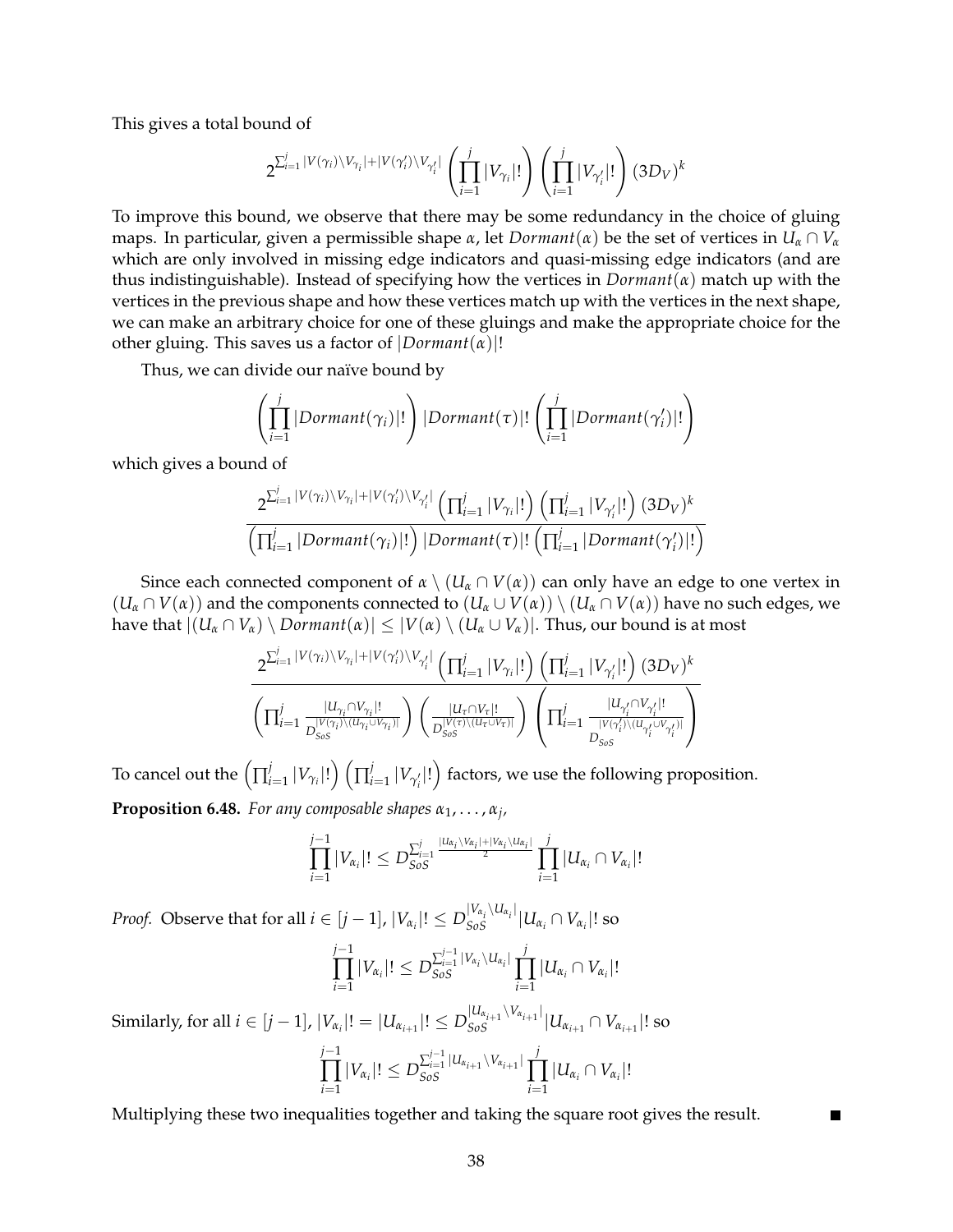We now observe that for any shape *α*,

$$
|V(\alpha) \setminus (U_{\alpha} \cup V_{\alpha})| + \frac{|U_{\alpha} \setminus V_{\alpha}| + |V_{\alpha} \setminus U_{\alpha}|}{2} = |V(\alpha)| - \frac{|U_{\alpha}| + |V_{\alpha}|}{2}
$$

We also observe that for any shape  $\alpha$ ,  $V(\alpha)\setminus |V_\alpha|\ \leq\ 2\left(|V(\alpha)|-\frac{|U_\alpha|+|V_\alpha|}{2}\right).$  Putting everything together, our upper bound is

$$
(4D_{SoS})\left(\sum_{i=1}^{j}|V(\gamma_i)|-\frac{|u_{\gamma_i}|+|v_{\gamma_i}|}{2}\right)+\left(|V(\tau)|-\frac{|u_{\tau}|+|v_{\tau}|}{2}\right)+\left(\sum_{i=1}^{j}|V(\gamma_i')|-\frac{|u_{\gamma_i'}|+|v_{\gamma_i'}|}{2}\right)(3D_V)^k
$$

Since

$$
\left(\sum_{i=1}^{j} |V(\gamma_i)| - \frac{|U_{\gamma_i}| + |V_{\gamma_i}|}{2}\right) + \left(|V(\tau)| - \frac{|U_{\tau}| + |V_{\tau}|}{2}\right) + \left(\sum_{i=1}^{j} |V(\gamma_i')| - \frac{|U_{\gamma_i'}| + |V_{\gamma_i'}|}{2}\right)
$$
  
=  $|V(\tau_P)| - \frac{|U_{\tau_P}| + |V_{\tau_P}|}{2} + k$ 

П

the result follows.

<span id="page-41-0"></span>**Lemma 6.49.** *For any intersection pattern P which has exactly k intersections,*

$$
N_P(\tau_P) \leq \frac{D_{SoS}^{2k+|V(\tau_P)|-\frac{|U_{\tau_P}|+|V_{\tau_P}|}{2}}}{|U_{\tau_P} \cap V_{\tau_P}|!} |\operatorname{Aut}(\tau_P)|
$$

*Proof.* Observe that if we are given a ribbon of shape  $τ$ *P*, an element of  $Aut(τ$ *P*), the intersection pattern *P* allows us to recover the original ribbons. This implies that  $N_P(\tau_P) \leq |Aut(\tau_P)|$ . However, this bound is not quite good enough as we need a factor of  $\frac{1}{|U_{\tau_{P}} \cap V_{\tau_{P}}|!}$ 

To obtain this factor, we observe that there may be some redundancy in the information provided by an element of  $Aut(\tau_P)$ . If we let  ${Dormant}(P)$  be the set of vertices  $u$  in  $U_{\tau_P} \cap V_{\tau_P}$  such that

- 1. *u* is not involved in any intersections
- 2. *u* is only incident to missing edge indicators and quasi-missing edge indicators.

then the vertices in *Dormant*(*P*) are indistinguishable from each other, so permuting these vertices will not change the ribbons of shapes  $\gamma_j, \ldots, \gamma_1, \tau, \gamma_1'$  $T$ ,..., ${\gamma'_j}^T$  we end up with. Thus, there are at least  $|Dormant(P)|!$  elements in  $Aut(\tau_P)$  which will result in the same ribbons which implies that  $N_P(\tau_P) \leq \frac{|Aut(\tau_P)|}{|Dormant(P)}$ |*Dormant*(*P*)|!

We now observe that for each vertex  $v \in U_{\tau_P} \cap V_{\tau_P}$ , at least one of the following 3 cases must hold:

- 1. *v* is involved in an intersection.
- 2. *v* is in the intersection of *U* and *V* for all of the shapes
- 3. *v* is dormant and is in the intersection of *U* and *V* for all of the shapes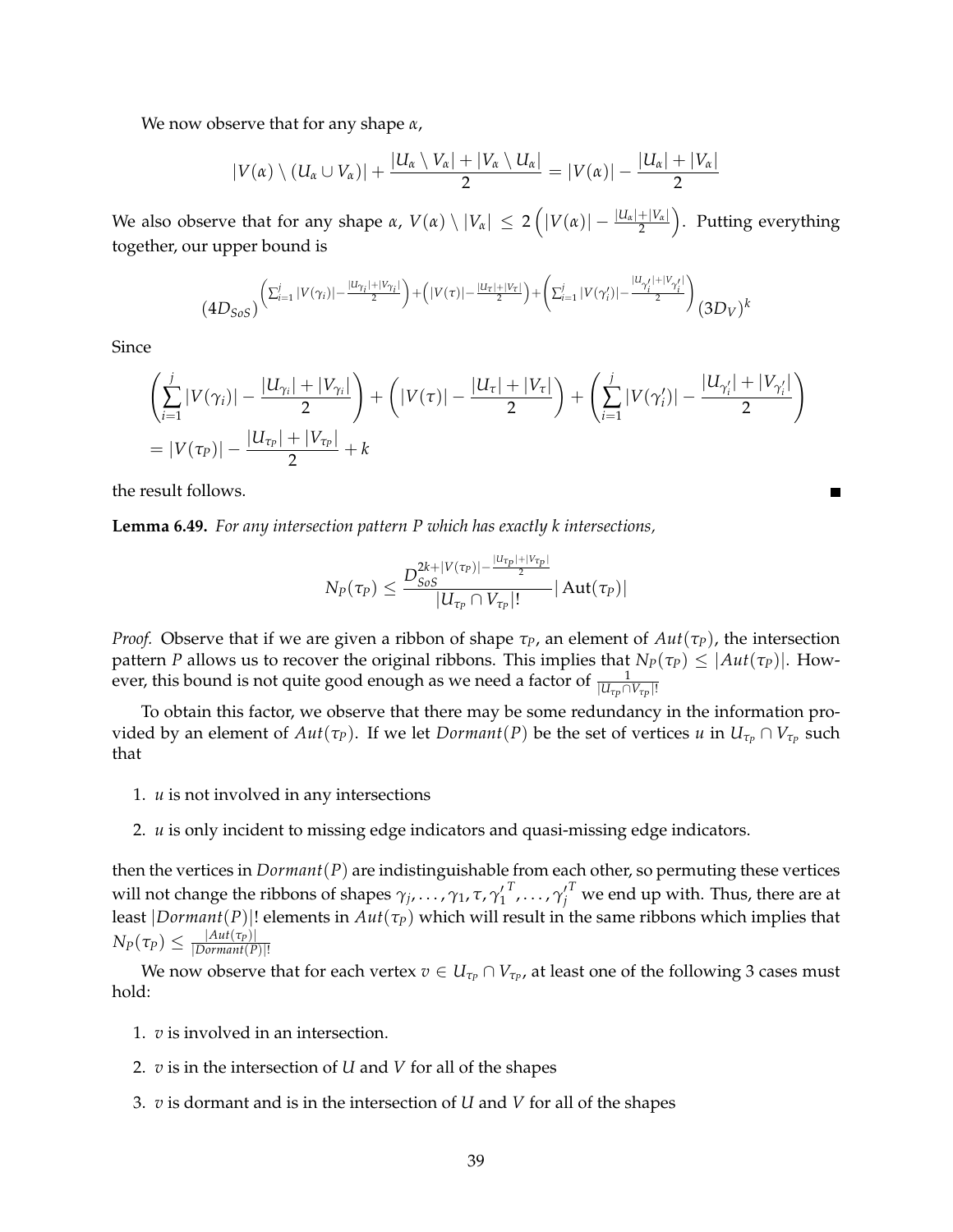This implies that

$$
|\text{Dormant}(P)| \geq |U_{\tau_P} \cap V_{\tau_P}| - k - \left(\sum_{i=1}^j V(\gamma_i) \setminus (U_{\gamma_i} \cup V_{\gamma_i})\right) - |V(\tau) \setminus (U_{\tau} \cup V_{\tau})| - \left(\sum_{i=1}^j |V(\gamma_i') \setminus (U_{\gamma_i'} \cup V_{\gamma_i'})|\right)
$$

Since

$$
\left(\sum_{i=1}^j V(\gamma_i) \setminus (U_{\gamma_i} \cup V_{\gamma_i})\right) + |V(\tau) \setminus (U_{\tau} \cup V_{\tau})| + \left(\sum_{i=1}^j |V(\gamma_i') \setminus (U_{\gamma_i'} \cup V_{\gamma_i'})|\right) \leq k + |V(\tau_P)| - \frac{|U_{\tau_P}| + |V_{\tau_P}|}{2}
$$

 $\frac{1}{|Dormant(P)|!} \leq \frac{D_{SoS}^{2k+|V(\tau_{P})|-\frac{|U\tau_{P}|+|V\tau_{P}|}{2}}}{|U_{\tau_{P}} \cap V_{\tau_{P}}|!}$  $\frac{S_{\text{obs}}}{|U_{\tau_p} \cap V_{\tau_p}|!}$  and the result follows.

#### **6.7 Counting shapes with the tail bound function** *c*(*α*)

We have collected the unsymmetrized ribbons into symmetrized shapes, and we must upper bound the number of possible shapes *σ*, *γ<sup>i</sup>* and *τ* that are summed over. We will do this by introducing a "tail bound function"  $c(\alpha)$ , such that  $\sum$ <sub>nontrivial permissible shapes  $\alpha$  1/ $c(\alpha) \ll 1$ . The function</sub> will be of the form  $c(\alpha) = f(\alpha)^{|V(\alpha) \setminus (U_\alpha \cap V_\alpha)|} g(|E(\alpha)|)$ . That is, we need a vertex decay of  $f(\alpha)$  per vertex not in  $U_\alpha \cap V_\alpha$ , as well as a decay from conditioning when the shape  $\alpha$  has too many edges.

<span id="page-42-0"></span>**Lemma 6.50.** *For all*  $v \in \mathbb{N}$  *and all*  $e, k \in \mathbb{N} \cup \{0\}$ *, there are at most* 

 $2D_{SoS}^{k+1}2^{v}v^{2e}$ 

*permissible shapes*  $\alpha$  *with degree at most*  $D_{SoS}$  *such that*  $|V(\alpha) \setminus (U_\alpha \cap V_\alpha)| = v$ , there are e edges in  $E(\alpha)$ *which are not incident to a vertex in*  $U_\alpha \cap V_\alpha$ , and  $\alpha \setminus (U_\alpha \cap V_\alpha)$  has k connected components which are *disconnected from*  $U_\alpha \cup V_\alpha$ *.* 

*Proof.* We can choose such a shape *α* as follows:

- 1. First choose the number of vertices in  $U_\alpha \cap V_\alpha$ . There are at most  $D_{Sos} + 1$  possibilities for this as  $0 \leq |U_{\alpha} \cap V_{\alpha}| \leq D_{\text{SoS}}$ .
- 2. Indicate whether  $U_\alpha \setminus V_\alpha$  and  $V_\alpha \setminus U_\alpha$  are non-empty. There are 4 choices for this.
- 3. Order the vertices in  $V(\alpha) \setminus (U_\alpha \cap V_\alpha)$  so that the vertices in  $U_\alpha \setminus V_\alpha$  come first (if there are any), followed by the vertices in  $V_\alpha \setminus U_\alpha$  (if there are any), followed by the vertices in each of the *k* connected components of  $\alpha \setminus (U_\alpha \cap V_\alpha)$  which are disconnected from  $U_\alpha \cup V_\alpha$  (where we put the vertex which has an edge to  $U_\alpha \cap V_\alpha$  first), followed by any remaining vertices.
- 4. For each vertex except for the first vertex, indicate whether it is in the same group as the previous vertex or is the first vertex of the next group. There are at most 2*v*−<sup>1</sup> choices for this.
- 5. For the first vertex  $w_i$  in each connected component  $W_i$  of  $\alpha \setminus (U_\alpha \cap V_\alpha)$  which is disconnected from  $U_a \cup V_\alpha$ , choose which vertex in  $U_a \cap V_\alpha$   $w_i$  is adjacent to. There are at most  $D^k_{Sos}$  choices for this.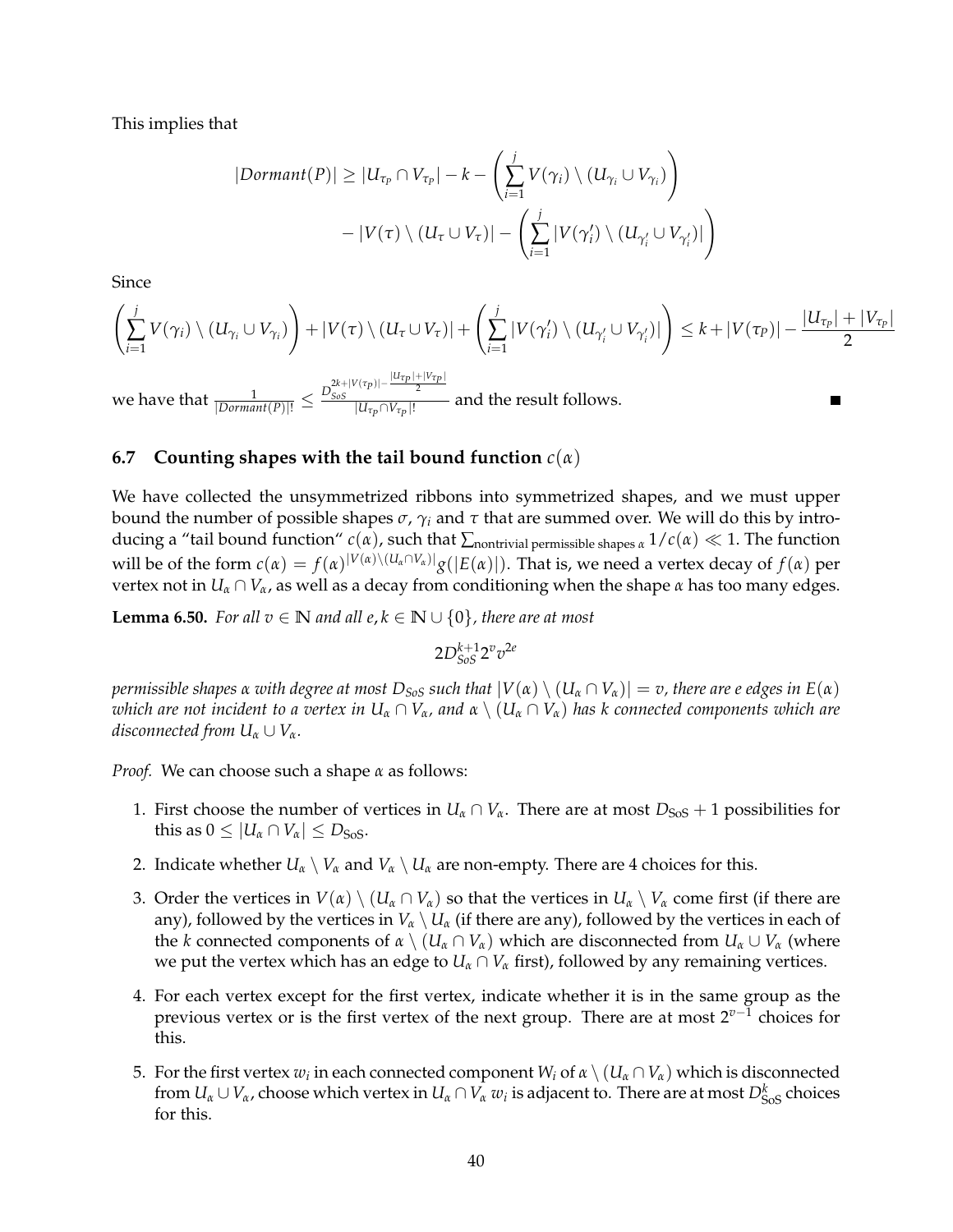- 6. For each edge which is not incident to a vertex in  $U_\alpha \cap V_\alpha$ , choose its two endpoints. There are at most  $v^{2e}$  choices for this.
- 7. The missing edge indicators and quasi-missing edge indicators are fixed because *α* is a permissible shape.

This bound works well when  $v \leq C \cdot D_{S_0S}$ . For larger shapes, we will need a different bound.

Г

**Lemma 6.51.** *For all*  $v \in \mathbb{N}$  *and all*  $e, k, C \in \mathbb{N} \cup \{0\}$ *, there are at most* 

$$
2(D_{SoS}+1)^{k+1}8^{v}4^{e}((C+4)D_{SoS})^{(C+2)D_{SoS}}v^{\max\{0,e+k-v-CD_{SoS}\}}
$$

*permissible shapes*  $\alpha$  *with degree at most*  $D_{SoS}$  *such that*  $|V(\alpha) \setminus (U_\alpha \cap V_\alpha)| = v$ , there are e edges in  $E(\alpha)$ *which are not incident to a vertex in*  $U_\alpha \cap V_\alpha$ , and  $\alpha \setminus (U_\alpha \cap V_\alpha)$  has k connected components which are *disconnected from*  $U_\alpha \cup V_\alpha$ *.* 

*Proof.* This can be proved in the same way as Lemma [6.50](#page-42-0) except that we handle the edges which are not incident to a vertex in  $U_\alpha \cap V_\alpha$  in a different way. We order these based on a breadth first search where we start with the vertices in  $U_\alpha \cup V_\alpha$  in the queue.

- 1. For each new vertex which we reach, indicate whether it will be reached again by one of the first *CD*<sub>SoS</sub> edges which do not go to a new vertex. Also indicate whether it has edges incident to it which lead to a new vertex (in which case it should be added to the queue) or not.
- 2. For each edge, first indicate whether it starts from the same vertex as the previous edge or starts from the next vertex in the queue. Then indicate whether this edge reaches a new vertex or goes to a vertex which has already been reached. If it is one of the first  $(C+2)D_{\text{Sos}}$ edges which goes to a vertex which has already been reached, indicate which vertex this is. Note that there are at most  $(C+4)D_{Sos}$  choices for this as this vertex is either in  $U_\alpha \cup V_\alpha$  or is one of the indicated destinations for these edges (of which there are at most  $(C+2)D<sub>SoS</sub>$ ). If this is a later edge which goes to a vertex which has already been reached, specify this vertex (there are at most *v* choices for this).

We now observe that at least  $v - k - 2D<sub>SoS</sub>$  edges which are not incident to a vertex in  $U<sub>\alpha</sub> \cap V<sub>\alpha</sub>$ are needed to connect  $U_\alpha \cup V_\alpha$  to the rest of  $\alpha$ , so there are at most  $e + k - v + 2D_{\text{SoS}}$  edges which do not go to a new vertex. After we take the first  $(C + 2)D<sub>SoS</sub>$  such edges, there are at most  $e + k - v - CD<sub>SoS</sub>$  such edges left.

<span id="page-43-0"></span>**Definition 6.52.** Let C' be an upper bound on the sparsity of shapes in [Lemma 6.46.](#page-38-0) Given a permissible *shape*  $\alpha$  *such that*  $|V(\alpha) \setminus (U_\alpha \cap V_\alpha)| = v \ge 1$ , there are e edges in  $E(\alpha)$  *which are not incident to a vertex*  $i$ *n*  $U_a \cap V_a$ , and  $\alpha \setminus (U_a \cap V_a)$  has k connected components which are disconnected from  $U_a \cup V_a$ , we define *c*(*α*) *by:*

*1. If*  $v \le CD_{SoS}$  and  $e \le C'v$  then

$$
c(\alpha) = 40(2CD_{SoS}^{4C'+2})^{|V(\alpha)|-\frac{|U_{\alpha}|+|V_{\alpha}|}{2}}
$$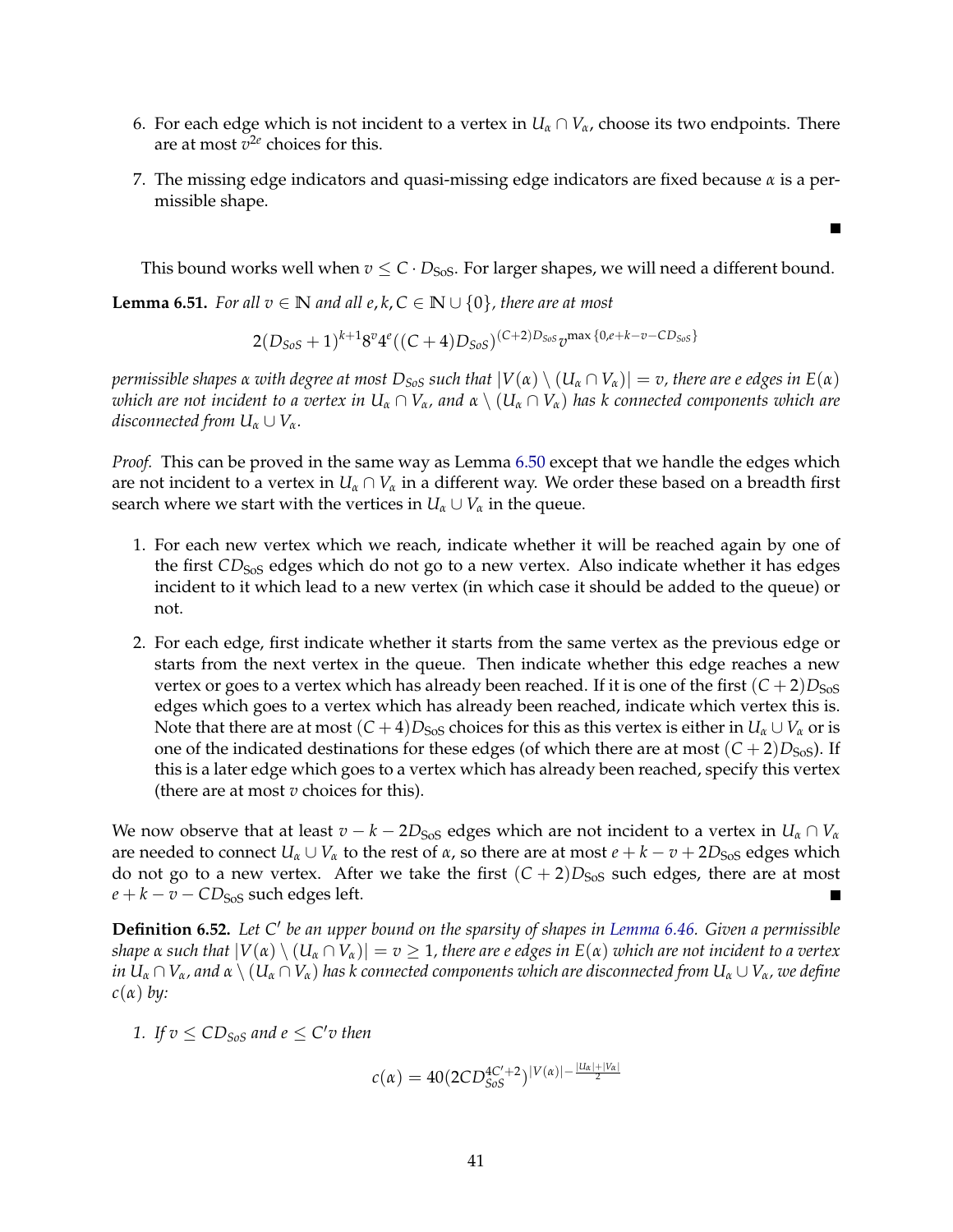2. If  $v \leq CD_{SoS}$  and  $e > C'v$  then

$$
c(\alpha) = 40(2CD_{SoS}^{4C'+2})^{|V(\alpha)|-\frac{|U_{\alpha}|+|V_{\alpha}|}{2}}(2C^2D_{SoS}^2)^{(e-C'v)}
$$

*3. If*  $v > CD_{SoS}$  *and*  $e \le v - k + CD_{SoS}$  *then* 

$$
c(\alpha) = 40(16CD_{SoS}^4)^{|V(\alpha)| - \frac{|U_{\alpha}| + |V_{\alpha}|}{2}}
$$

*4. If*  $v > CD_{SoS}$  *and*  $e > v - k + CD_{SoS}$  *then* 

$$
c(\alpha) = 40(16CD_{SoS}^4)^{|V(\alpha)| - \frac{|U_{\alpha}| + |V_{\alpha}|}{2}} (8D_V)^{e + k - v - CD_{SoS}}
$$

*If*  $\alpha$  *is a trivial shape then we define*  $c(\alpha) = 1$ *.* 

<span id="page-44-1"></span>**Corollary 6.53.**

$$
\sum_{\substack{\alpha \in \mathcal{S}: \\ non-trivial, \\ \text{permissible}}} \frac{1}{c(\alpha)} \le \frac{1}{10}.
$$

### **6.8 Statement of main lemmas**

Now that we have wrangled the moment matrix into the correct form, we will show that all the error terms are small. Recall the expression for the moment matrix from [Lemma 6.46:](#page-38-0)

$$
\Pi^{1/2}\left(\sum_{\substack{\text{sparse}\\\text{pemissible}}}\lambda'_{\sigma}\frac{M_{\sigma}}{|\mathrm{Aut}(\sigma)|}\right).
$$
\n
$$
\left(\sum_{j=0}^{2D_{\text{SoS}}}(-1)^{j}\sum_{\substack{\text{sparse}\\\text{permissible}\\\text{permissible}}}\sum_{\substack{N_{\text{p}}\\\text{permissible}\\\gamma_{j},\ldots,\gamma_{1},\tau,\gamma'_{1},\ldots,\gamma'_{j}}}N_{p}(\tau_{p})\lambda'_{\gamma_{j}\circ\cdots\circ\gamma_{1}\circ\tau\circ\gamma'_{1}\circ\cdots\circ\gamma'_{j}}\frac{M_{\tau_{p}}}{|\mathrm{Aut}(\tau_{p})|}\right)
$$
\n
$$
\left(\sum_{\substack{\text{sparse}\\\text{permissible}\\\sigma\in\mathcal{L}}} \lambda'_{\sigma}\frac{M_{\sigma}}{|\mathrm{Aut}(\sigma)|}\right)^{\mathsf{T}}\Pi^{1/2}
$$
\n
$$
+\Pi^{1/2}\cdot\text{truncation error}\cdot\Pi^{1/2}
$$

·

The following lemmas, for which the intuition was given in [Section 6.2,](#page-23-0) are sufficient to prove [Theorem 1.4.](#page-4-0)

<span id="page-44-0"></span>**Lemma 6.54.** *(Non-trivial Middle Shapes) For all sparse permissible*  $\tau \in M$  *such that*  $|V(\tau)| > \frac{|U_\tau| + |V_\tau|}{2}$ 2 *and*  $|E_{mid}(\tau)| - |V(\tau)| \leq CD_{SoS}$ *,* 

$$
\lambda_{\tau}' \frac{\|M_{\tau}\|}{|\operatorname{Aut}(\tau)|} \leq \frac{1}{c(\tau)}.
$$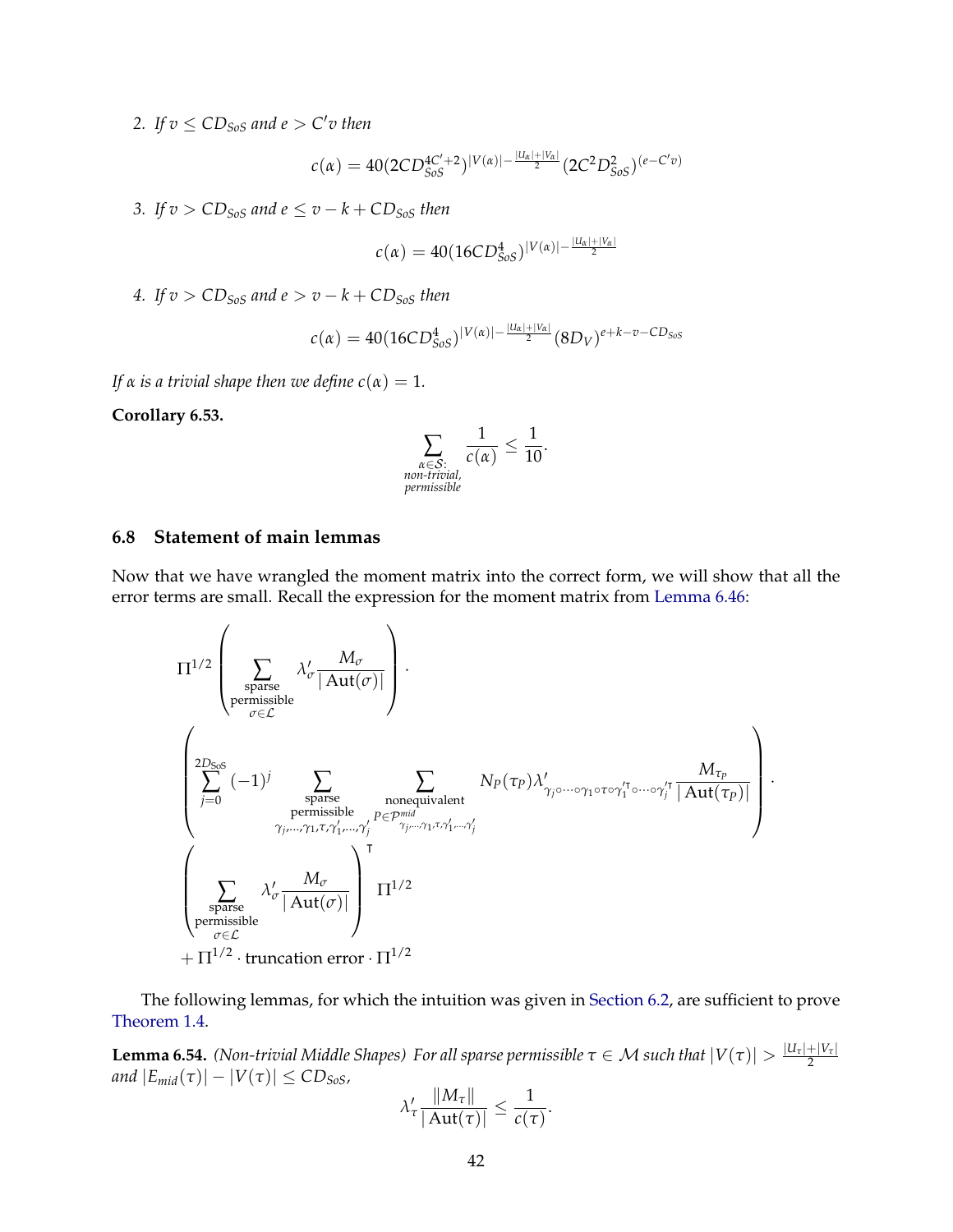<span id="page-45-0"></span> $\bf{l. emma}$  6.55. *(Intersection Terms) For all*  $j \geq 1$  *and sparse permissible*  $\gamma_j, \ldots, \tau, \ldots, \gamma'_j$  *such that for each shape*  $|E_{mid}(\alpha)| - |V(\alpha)| \leq CD_{SoS}$ ,

$$
\sum_{\substack{\text{nonequivalent} \\ P \in \mathcal{P}_{\gamma_j, \dots, \gamma'_j}^{\text{mid}}} } N_P(\tau_P) \lambda'_{\gamma_j \circ \dots \circ \gamma_j^{\prime \intercal}} \frac{\|M_{\tau_P}\|}{|\operatorname{Aut}(\tau_P)|} \le \frac{1}{c(\tau) \prod_{i=1}^j c(\gamma_i) c(\gamma'_i)}.
$$

<span id="page-45-1"></span>**Lemma 6.56.** *(Truncation Error)*

truncation error 
$$
\preceq n^{-\Omega(CD_{SoS})}\pi
$$
.

<span id="page-45-2"></span>**Lemma 6.57.** *(Sum of left shapes is well-conditioned)*

 $\overline{ }$ 

$$
\left(\sum_{\substack{\text{sparse,}\\\text{permissible}\\ \sigma \in \mathcal{L}}} \lambda'_{\sigma} \frac{M_{\sigma}}{|\operatorname{Aut}(\sigma)|}\right)\left(\sum_{\substack{\text{sparse,}\\\text{permissible}\\ \sigma \in \mathcal{L}}} \lambda'_{\sigma} \frac{M_{\sigma}}{|\operatorname{Aut}(\sigma)|}\right)^{\tau} \succeq n^{-O(D_{Sos})}\pi
$$

*Proof of [Theorem 1.4](#page-4-0) assuming [Lemma 6.54,](#page-44-0) [Lemma 6.55,](#page-45-0) [Lemma 6.56,](#page-45-1) [Lemma 6.57.](#page-45-2)* For ease of exposition we omit the automorphism groups. In the approximate PSD decomposition, the term  $j = 0$ can be broken up into the leading term  $\pi$  and remaining nontrivial middle shapes,

$$
\begin{array}{ccc} \displaystyle\sum_{\substack{\text{sparse},\\\text{permissible}\\ \tau\in\mathcal{M}:\\\ \tau\in\mathcal{M}:\\\ }}\lambda'_\tau M_\tau=\sum_{\substack{\tau\in\mathcal{M}:\\\ \tau\in\mathcal{M}:\\\ \mathcal{U}_\tau=V_\tau=V(\tau)\\ \tau\in\mathcal{M}:\\\ \text{permissible}\\ \tau\in\mathcal{M}:\\\ \text{permissible}\\ \tau\in\mathcal{M}:\\\ |V(\tau)|> \frac{|U_\tau|+|V_\tau|}{2}\\ \tau\in\mathcal{M}:\\\ |V(\tau)|>\frac{|U_\tau|+|V_\tau|}{2}\\ \end{array}\end{array}
$$

Using [Lemma 6.25,](#page-32-0) the middle shapes ( $j = 0$ ) and intersection terms ( $j \ge 1$ ) are

$$
\pi \Big( \text{Id} + \sum_{\substack{\text{sparse,} \\ \text{re-missible} \\ |V(\tau)| > \frac{|U\tau| + |V\tau|}{2}}} \lambda'_{\tau} M_{\tau} \n+ \sum_{j=1}^{\text{Poisson}} (-1)^j \sum_{\substack{\text{sparse,} \\ \text{sparse, nonequivalent:} \\ \text{premissible}}} \sum_{\substack{P \in \mathcal{P}^{\text{mid}} \\ P \in \mathcal{P}^{\text{mid}} \\ \gamma_j, \dots, \gamma'_j}} N_P(\tau_P) \lambda'_{\gamma_j \circ \dots \circ \gamma'^{\tau}_j} M_{\tau_P} \Big).
$$

By [Lemma 6.54](#page-44-0) and [Lemma 6.55,](#page-45-0) (summed with [Corollary 6.53\)](#page-44-1) this is at least  $\Omega(1)\pi$ .

Now plugging this into the PSD decomposition, we have:

$$
\sum_{\alpha \in \mathcal{S}} \lambda_{\alpha} \frac{M_{\alpha}}{|\mathrm{Aut}(\alpha)|} \succeq \Pi^{1/2} \left( \sum_{\substack{\text{sparse} \\ \text{permissible} \\ \sigma \in \mathcal{L}}} \lambda_{\sigma}' M_{\sigma} \right) \Omega(1) \pi \left( \sum_{\substack{\text{sparse} \\ \text{permissible} \\ \sigma \in \mathcal{L}}} \lambda_{\sigma}' M_{\sigma} \right)^{\mathsf{T}} \Pi^{1/2} + \text{truncation error}
$$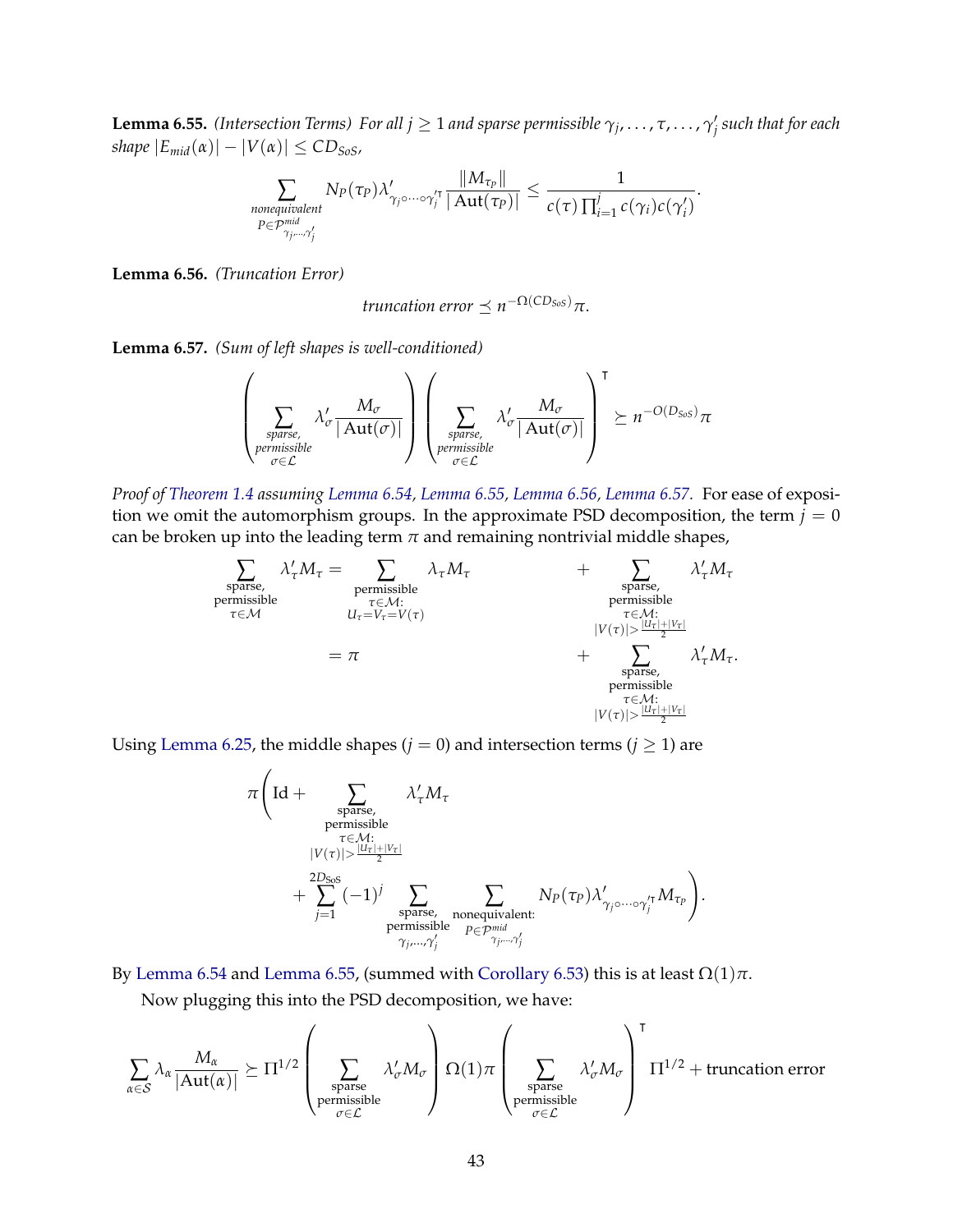By [Lemma 6.25](#page-32-0) again,

$$
= \Omega(1) \Pi^{1/2} \left(\sum_{\substack{\text{sparse} \\ \text{permissible} \\ \sigma \in \mathcal{L}}} \lambda_{\sigma}' M_{\sigma} \right) \left(\sum_{\substack{\text{sparse} \\ \text{permissible} \\ \sigma \in \mathcal{L}}} \lambda_{\sigma}' M_{\sigma} \right)^{\mathsf{T}} \Pi^{1/2} + \text{truncation error}
$$

By [Lemma 6.57,](#page-45-2) [Lemma 6.56,](#page-45-1) and taking *C* sufficiently large,

$$
\geq n^{-O(D_{\text{Sos}})}\Pi - n^{-\Omega(CD_{\text{Sos}})}\Pi
$$
  

$$
\geq 0
$$

П

#### **6.9 Conditioning II: Frobenius norm trick**

Shapes with a large number of excess edges should be handled using their Frobenius norm. The Frobenius norm trick improves on the first moment method, [Proposition 6.33,](#page-34-1) so it could be used to also handle *O*(1)-sparse subgraphs in this work. On the other hand, the forbidden subgraph method can handle forbidden graphs beyond the first moment method, which may lead to improvements for smaller *d*.

There are two parts to the Frobenius norm trick. First, we compute the Frobenius norm of a graph matrix.

<span id="page-46-0"></span>**Lemma 6.58.** *For all proper shapes α,*

$$
\mathbb{E}[\text{tr}(M_{\alpha}M_{\alpha}^{\intercal})] \leq |\text{Aut}(\alpha)|n^{|V(\alpha)|+|I_{\alpha}|}.
$$

*Proof.* Any term contributing to  $\mathbb{E} \left[ \text{tr}(M_\alpha M_\alpha^\dagger) \right]$  is a labeling of  $\alpha$  and  $\alpha^\dagger$  s.t. every edge appears exactly twice. After choosing the labels for *α* in *n* <sup>|</sup>*V*(*α*)<sup>|</sup> ways, the labeling of *α* <sup>|</sup> gives an isomorphism between *α* and *α* | (except for isolated vertices, which give an extra factor of *n* each).

For proper shapes *α*, this gives a norm bound independent of the number of edges! MVS with

a large number of induced edges can't hurt us. We have  $\lambda_\alpha\left\|M_\alpha\right\|\leq \left(\frac{k}{n}\right)$  $\frac{k}{n}\bigg\}^{|V(\alpha)|-\frac{|U_{\alpha}|+|V_{\alpha}|}{2}} \sqrt{p}|E(\alpha)|\sqrt{n}|V(\alpha)|.$ The number of edges could be smaller than the number of vertices, but only by  $D<sub>SoS</sub>$  (since everything must be connected to  $U_\alpha \cup V_\alpha$ ). If there are at least  $CD_{SoS}$  excess edges, then the norm is small enough to sum.

The Frobenius norm is small for too-dense subgraphs of *G*. The second part of the Frobenius norm trick allows us to use these bounds with high probability instead of in expectation, which we can do using Markov's inequality once instead of using Markov's inequality on each one.

<span id="page-46-1"></span>**Lemma 6.59.** *For any random matrices*  $M_1, \ldots, M_k$ *,* 

$$
\mathbb{E}\left[\text{tr}\left(\left(\sum_{i=1}^k M_i\right)\left(\sum_{i=1}^k M_i\right)^{\mathsf{T}}\right)\right] \leq \left(\sum_{i=1}^k \sqrt{\mathbb{E}\left[\text{tr}\left(M_i M_i^{\mathsf{T}}\right)\right]}\right)^2
$$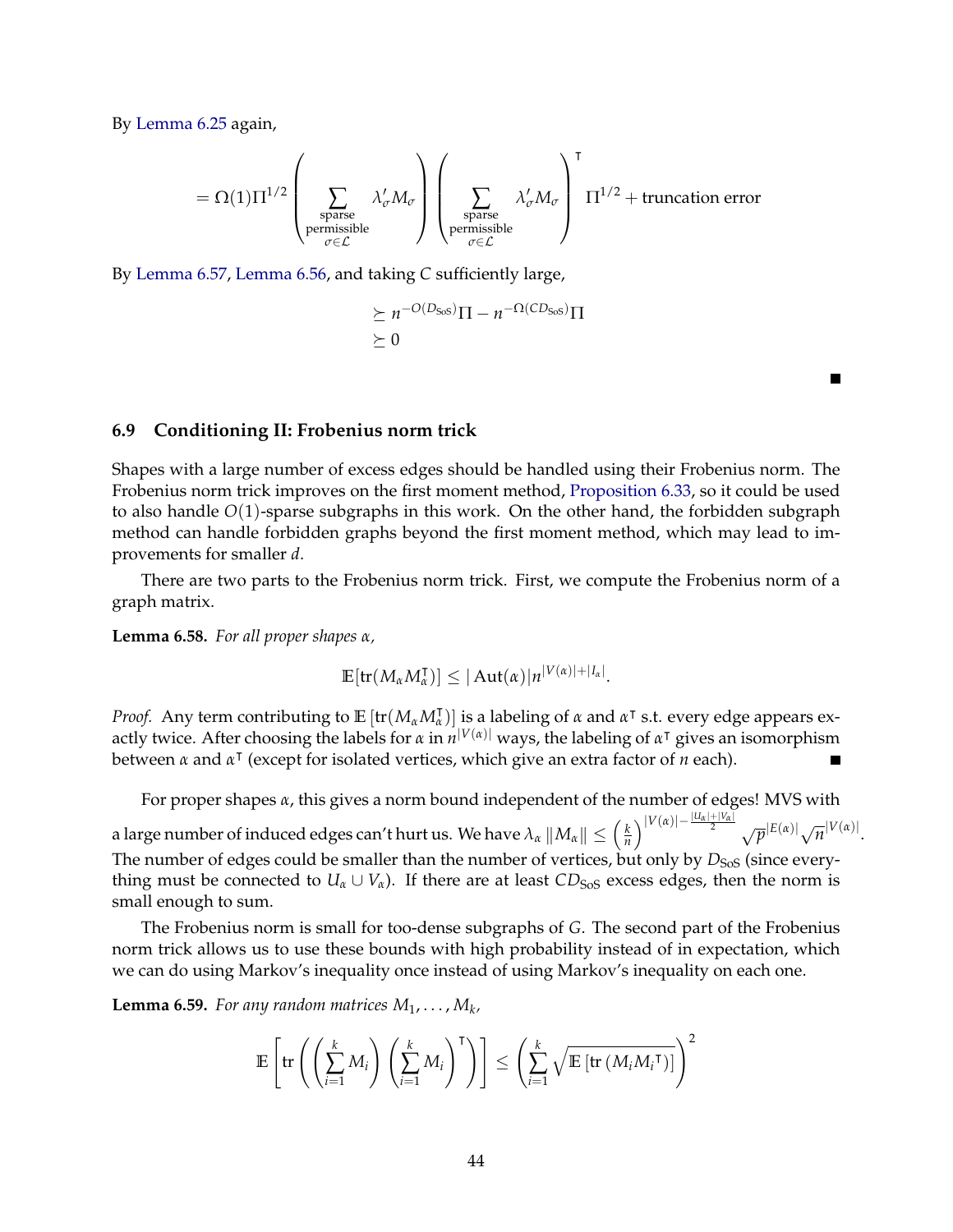*Proof.* Observe that by Cauchy-Schwarz,

$$
\mathbb{E}\left[\text{tr}(M_iM_j^{\mathsf{T}})\right] = \mathbb{E}\left[\sum_{a,b} (M_i)_{ab}(M_j)_{ab}\right]
$$
  

$$
\leq \sqrt{\mathbb{E}\left[\sum_{a,b} (M_i)_{ab}^2\right]}\sqrt{\mathbb{E}\left[\sum_{a,b} (M_j)_{ab}^2\right]}
$$
  

$$
= \sqrt{\mathbb{E}\left[\text{tr}\left(M_iM_i^{\mathsf{T}}\right)\right]}\sqrt{\mathbb{E}\left[\text{tr}\left(M_jM_j^{\mathsf{T}}\right)\right]}
$$

Applying this inequality for all  $i, j \in [k]$  gives the result.

### **6.10 Norm bounds**

For the trace method, it is easier to use graph matrices with left/right sides indexed by *ordered* tuples.

**Theorem 6.60.** If  $D_V \geq [D_{SoS} \ln(n)]$  then for all proper shapes  $\alpha$  such that  $|V(\alpha)| \leq 3D_V$  and all  $\varepsilon' > 0$ , *taking M<sup>α</sup> to be the graph matrix where the rows and columns are indexed by ordered tuples rather than sets,*

$$
\Pr\left(\|M_{\alpha}\|>10\left(\frac{1}{\varepsilon'}\right)^{\frac{1}{2D_V}}\max\limits_{separation\ S}\left\{n^{\frac{|V(\alpha)|-|S|}{2}}\left(12D_V\right)^{|V(\alpha)|-\frac{|U_{\alpha}|+|V_{\alpha}|}{2}+|S|-\frac{|L_S|+|R_S|}{2}}\left(3\sqrt{\frac{1-p}{p}}\right)^{|E(S)|}\right\}\right)<\varepsilon'
$$

*Proof.* By [Theorem A.7,](#page-64-0)

$$
\mathbb{E}\left[\text{tr}\left((M_{\alpha}M_{\alpha}^{\intercal})^{q}\right)\right] \leq 4^{2q\left(|V(\alpha)|-\frac{|U_{\alpha}|+|V(\alpha)|}{2}\right)}\left(\sqrt{|V(\alpha)|}\right)^{2q|V(\alpha)\setminus (U_{\alpha}\cup V_{\alpha})|}n^{q|V(\alpha)|}.
$$

$$
\left(\max_{\text{separation } S} n^{-\frac{|S|}{2}}\left(3\sqrt{\frac{1-p}{p}}\right)^{|E(S)|}\left(\sqrt{|V(\alpha)|}\right)^{|S|-|U_{\alpha}\cap V_{\alpha}|}(2q)^{|S|-\frac{|L_{S}|+|R_{S}|}{2}+\frac{c(\alpha,S)}{2}}\right)^{2q-2}
$$

Since  $|V(\alpha)|$  and *q* will both be  $O(D_V) = O(D_{SOS}log(n))$ , for convenience we combine the factors of  $|V(\alpha)|$  and *q* using the following proposition:

#### **Proposition 6.61.**

$$
\frac{1}{2}|V(\alpha) \setminus (U_{\alpha} \cup V_{\alpha})| + \frac{1}{2}(|S| - |U_{\alpha} \cap V_{\alpha}|) + \frac{c(\alpha,S)}{2} \leq |V(\alpha)| - \frac{|U_{\alpha}| + |V_{\alpha}|}{2}
$$

*Proof.* Observe that since *c*(*α*, *S*) counts the number of connected components of *α* \ *S* which are disconnected from  $U_\alpha \cup V_\alpha$ , we have that  $|S| - |U_\alpha \cap V_\alpha| + c(\alpha, S) \leq |V(\alpha)| - |U_\alpha \cap V_\alpha|$ . We now  $\frac{1}{2}$  observe that  $\frac{|V(\alpha) \setminus (U_\alpha \cup V_\alpha)| + |V(\alpha)| - |U_\alpha \cap V_\alpha|}{2} = |V(\alpha)| - \frac{|U_\alpha| + |V_\alpha|}{2}$ 

Since  $|V(\alpha)| \le 3D_V$ , for all  $q \le \frac{3}{2}D_V$  we have that

$$
\mathbb{E}\left[\text{tr}\left((M_{\alpha}M_{\alpha}^{\intercal})^{q}\right)\right] \leq \\ \max_{\text{separation } S}\left\{n^{|S|}\left(n^{\frac{|V(\alpha)|-|S|}{2}}\left(12D_{V}\right)^{|V(\alpha)|-\frac{|U_{\alpha}|+|V_{\alpha}|}{2}+|S|-\frac{|L_{S}|+|R_{S}|}{2}}\left(3\sqrt{\frac{1-p}{p}}\right)^{|E(S)|}\right)^{2q}\right\}
$$

ш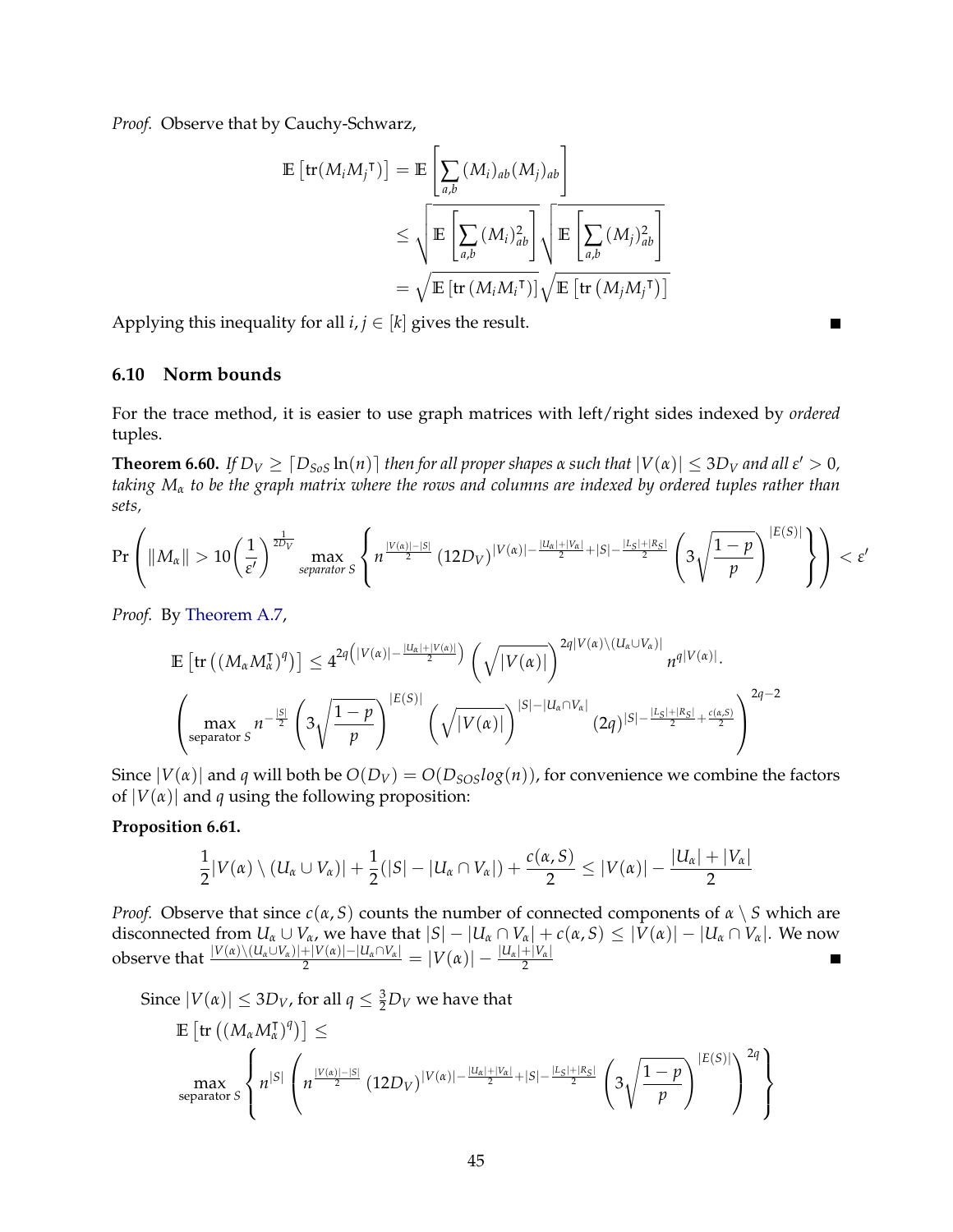Using the fact that for all  $q \in \mathbb{N}$  and all  $\varepsilon' > 0$ ,

$$
\Pr\left(\|M_\alpha\| > \sqrt[2q]{\frac{\mathbb{E}\left[\text{tr}\left(\left(M_\alpha M_\alpha^\intercal\right)^q\right)\right]}{\varepsilon'}}\right) < \varepsilon'
$$

and taking  $q = D_V$ , we have that

$$
\Pr\left(\|M_{\alpha}\|>10\left(\frac{1}{\varepsilon'}\right)^{\frac{1}{2D_V}}\max_{\text{separation }S}\left\{n^{\frac{|V(\alpha)|-|S|}{2}}\left(12D_V\right)^{|V(\alpha)|-\frac{|U_{\alpha}|+|V_{\alpha}|}{2}+|S|-\frac{|L_S|+|R_S|}{2}}\left(3\sqrt{\frac{1-p}{p}}\right)^{|E(S)|}\right\}\right)<\varepsilon'
$$

**Remark 6.62.** We will take  $\varepsilon' = \frac{\varepsilon}{c(\alpha)}$  where  $\varepsilon$  is the overall probability that our SoS bound fails. However, *we did not want to hard code this choice into the theorem statement.*

For improper shapes, we linearize them. The coefficients in the linearization are:

<span id="page-48-0"></span>**Proposition 6.63.** *For a shape α,*

$$
M_{\alpha} = \sum_{linearizations \beta \text{ of } \alpha} \left( \sqrt{\frac{1-p}{p}} \right)^{|E(\alpha)| - |E(\beta)| - 2|E_{phantom}(\beta)|} M_{\beta}.
$$

*Proof.* Each Fourier character can be linearized as  $\chi_e^k = \mathbb{E}[\chi_e^k] + \mathbb{E}[\chi_e^{k+1}]\chi_e$ . Then use [Proposi](#page-63-0)[tion A.1.](#page-63-0)

<span id="page-48-1"></span>**Corollary 6.64.** *If*  $D_V \geq [D_{SoS}ln(n)]$  *then for any shape α (including improper shapes, shapes with missing edge indicators, and shapes with quasi-missing edge indicators), taking M<sup>α</sup> to be the graph matrix where the rows and columns are indexed by sets (i.e. the definition we use throughout the paper),*

$$
\Pr\left(\|M_{\alpha}\|>20\left(\frac{2^{|E(\alpha)|-|E_{no\;\textit{repetitions}}(\alpha)|}}{\varepsilon'}\right)^{\frac{1}{2D_V}}2^{|E(\alpha)|-|E_{no\;\textit{repetitions}}(\alpha)|}|\sqrt{|U_{\alpha}|!|V_{\alpha}|!}\right)
$$
\n
$$
\max_{\beta,S}\left\{n^{\frac{|V(\alpha)|-|S|+|I_{\beta}|}{2}}(12D_V)^{|V(\alpha)|-\frac{|U_{\alpha}|+|V_{\alpha}|}{2}+|S|-\frac{|L_S|+|R_S|}{2}}\left(\sqrt{\frac{1-p}{p}}\right)^{|E(\alpha)|-|E(\beta)|-2|E_{\textit{phantom}}(\beta)|}\left(3\sqrt{\frac{1-p}{p}}\right)^{|E(S)|}\right)\right\}<\varepsilon'
$$

*where Eno repetitions*(*α*) *is the set (rather than the multi-set) of edges of α, β is a linearization of α, S is a separator of β, I<sup>β</sup> is the set of vertices of β which are isolated, and Ephantom*(*β*) *is the set of edges of α which are not in β. As a special case, when α is a proper shape with no isolated vertices (which may still contain missing edge indicators and quasi-missing edge indicators),*

$$
\Pr\left(\|M_{\alpha}\|>20\left(\frac{1}{\varepsilon'}\right)^{\frac{1}{2D_V}}\sqrt{|U_{\alpha}|!|V_{\alpha}|!}\max_{S}\left\{n^{\frac{|V(\alpha)|-|S|}{2}}\left(12D_V\right)^{|V(\alpha)|-\frac{|U_{\alpha}|+|V_{\alpha}|}{2}+|S|-\frac{|L_S|+|R_S|}{2}}\left(3\sqrt{\frac{1-p}{p}}\right)^{|E(S)|}\right\}\right)<\varepsilon'
$$

*Proof.* We make the following observations:

1. There are at most  $2^{|E(\alpha)|-|E_{\text{no repetitions}}(\alpha)|}$  linearizations *β* of *α*, so to ensure that the bound on  $M_{\alpha}$  fails with probability at most  $\varepsilon'$ , it is sufficient to ensure that the bound for each  $M_{\beta}$  fails with probability at most <sub>*<u><sub>δ</sub>|Ε(α)|</u>-|Ε*<sub>ρο</sub>,</sub>  $\frac{\varepsilon}{2^{|E(\alpha)|-|E_{\text{no repetitions}}(\alpha)|}}$ .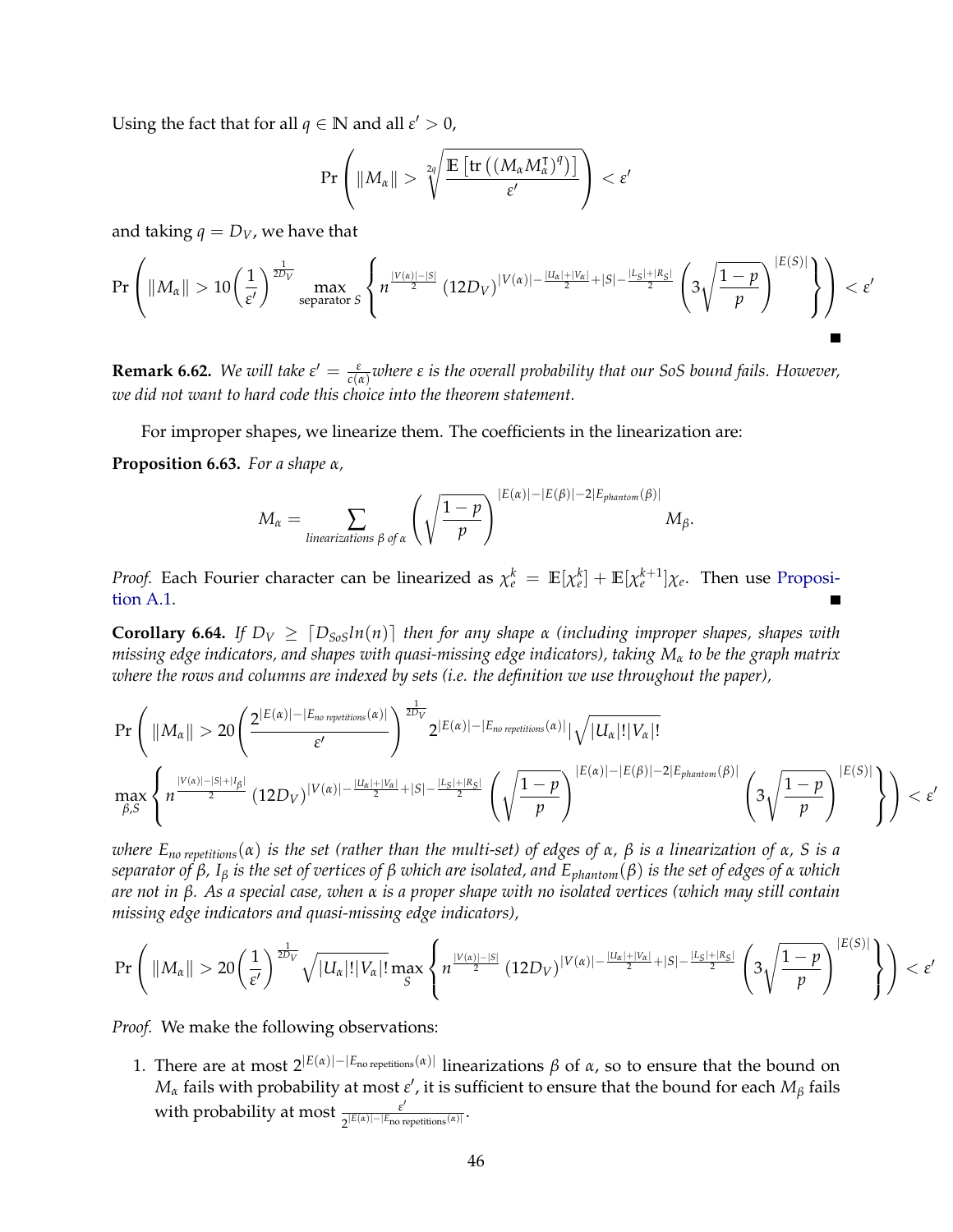- <span id="page-49-1"></span>2. The coefficient for each linearization  $\beta$  of  $\alpha$  is at most  $\left(\sqrt{\frac{1-p}{p}}\right)^{|E(\alpha)|-|E(\beta)|-2|E_{phantom}(\beta)|}$ per [Proposition 6.63.](#page-48-0)
- 3. To handle quasi-missing edge indicators, we observe that each quasi-missing edge is a convex combination of missing edge indicators, so we can express *M<sup>β</sup>* as a convex combination of  $M_{\beta}$ <sup>*w*</sup> where  $\beta$ <sup>*'*</sup> only has missing edge indicators rather than quasi-missing edge indicators. We now use Lemma 5.14 of [\[AMP20\]](#page-60-0), which says that when we use the trace power method on a matrix M which is a convex combination of matrices M', we can obtain a bound on  $\|M\|$  which is at most twice the maximum over *M'* of the bound we obtain on  $\|M'\|$ .
- 4. Notice in the trace power method, the length-*q* walk on the matrix indexed by sets follows the same block structure that each  $\alpha$ ,  $\alpha^T$  is specified by an embedding of vertices in  $V(\alpha)$  to [n]. The only change is vertices in the boundary only agree as a set instead of ordered tuples, to address this, it suffices to additionally identify a permutation between the boundaries, and this requires  $|U_\alpha|!$  when we go from  $V_{\alpha_t}$  to  $U_{\alpha_{t+1}}$ , and it requires  $|V_\alpha|!$  when go from  $V_{\alpha_t}$ to  $U_{\alpha_i^T}$ . Taking the square root gives us the desired bound.

Е

One more proposition is needed to handle the automorphism terms that arise when switching between ribbons/shapes/shapes indexed by ordered tuples,

<span id="page-49-0"></span>**Proposition 6.65.** *For a permissible shape α of degree at most DSoS,*

$$
\frac{\sqrt{|U_{\alpha}|!|V_{\alpha}|!}}{|\operatorname{Aut}(\alpha)|}\le D_{SoS}^{|V(\alpha)\setminus (U_{\alpha}\cap V_{\alpha})|/2+|V(\alpha)\setminus (U_{\alpha}\cup V_{\alpha})|}
$$

*Proof.* Write

$$
\frac{\sqrt{|U_{\alpha}|!|V_{\alpha}|!}}{|\operatorname{Aut}(\alpha)|}=\frac{\sqrt{|U_{\alpha}|!|V_{\alpha}|!}}{|U_{\alpha}\cap V_{\alpha}|!}\cdot\frac{|U_{\alpha}\cap V_{\alpha}|!}{|\operatorname{Aut}(\alpha)|}
$$

The first ratio is upper bounded by  $D_{\text{SoS}}^{|V(\alpha) \setminus (U_{\alpha} \cap V_{\alpha})|/2}$ .

For the second ratio, in a permissible shape,  $|\text{Aut}(\alpha)| \geq (|U_{\alpha} \cap V_{\alpha}| - |V(\alpha) \setminus (U_{\alpha} \cup V_{\alpha})|)!$ . This is because in a permissible shape, the number of edges incident to  $U_\alpha \cap V_\alpha$  is at most the number of connected components of  $V(\alpha) \setminus (U_\alpha \cup V_\alpha)$ , which is upper bounded by  $|V(\alpha) \setminus (U_\alpha \cup V_\alpha)|$ . The remaining vertices of  $U \cap V$  that are not incident to an edge are completely interchangeable. Therefore this ratio is upper bounded by  $D_{\text{SoS}}^{|V(\alpha) \setminus (U_{\alpha} \cup V_{\alpha})|}$ .

### **6.11 Proof of main lemmas**

### **6.11.1 [Lemma 6.54:](#page-44-0) nontrivial middle shapes**

 $\bf{Lemma 6.54.}$  *(Non-trivial Middle Shapes) For all sparse permissible*  $\tau \in \cal{M}$  *such that*  $|V(\tau)| > \frac{|U_\tau| + |V_\tau|}{2}$ 2 *and*  $|E_{mid}(\tau)| - |V(\tau)| \leq CD_{SoS}$ *,* k*Mτ*k

$$
\lambda_{\tau}' \frac{\|M_{\tau}\|}{|\operatorname{Aut}(\tau)|} \leq \frac{1}{c(\tau)}.
$$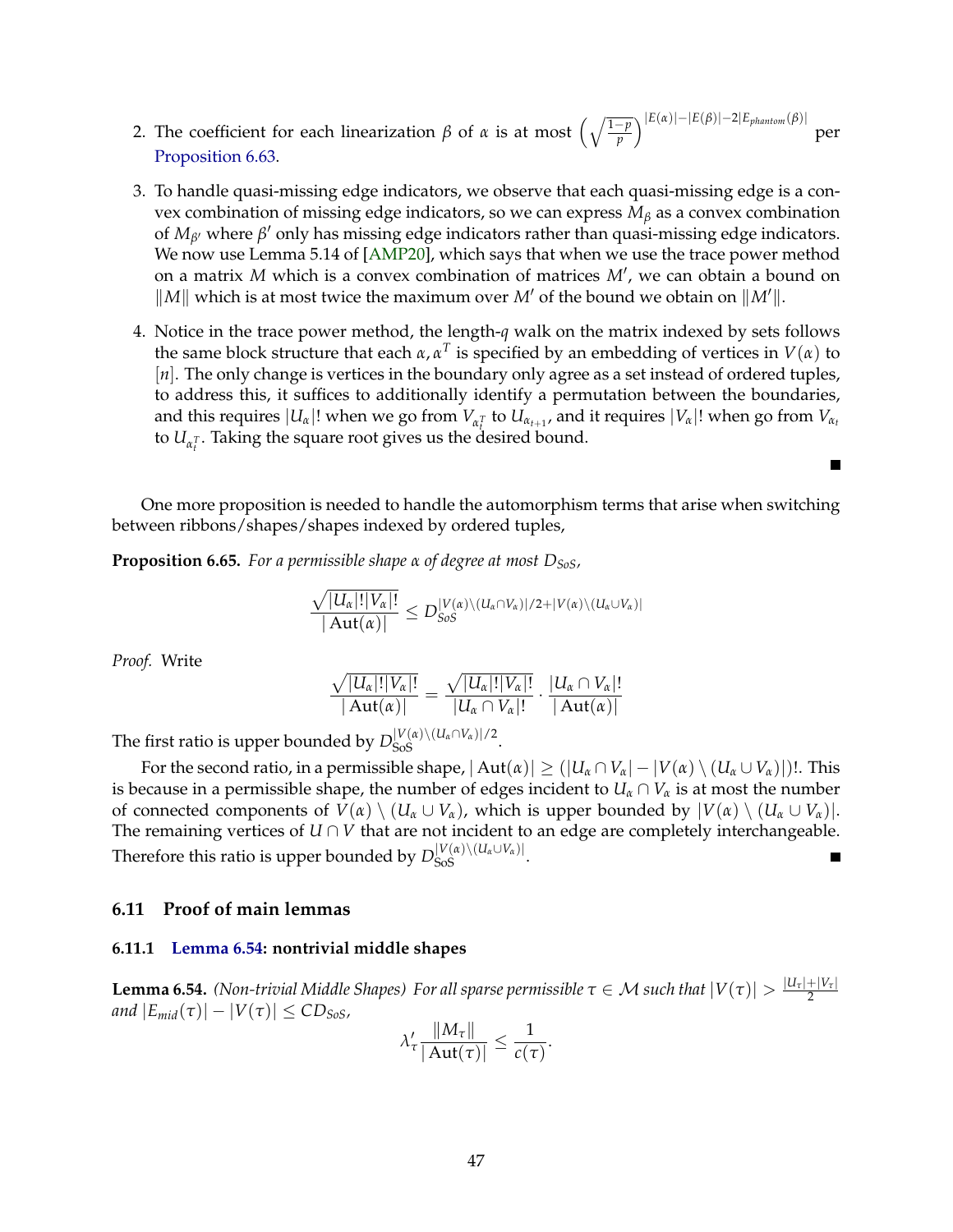*Proof.* The remaining "core" shapes are  $\tau\in\mathcal{M}$  nontrivial, sparse, permissible with  $|E(\alpha)|\leq |V(\alpha)|+CD_{\rm{SoS}}.$ For these shapes, the norm bound in [Corollary 6.64](#page-48-1) with  $\varepsilon' = \frac{1}{nc(\tau)}$  holds whp, via [Corollary 6.53.](#page-44-1)

$$
\lambda'_{\tau} \frac{\|M_{\tau}\|}{|\mathrm{Aut}(\tau)|} \leq m(\tau) \left(\lambda_{\tau} + \sum_{U \supset \tau} \lambda_{U}c(\tau, U)\right).
$$
  

$$
C \left(2^{|E(\tau)|}nc(\tau)\right)^{\frac{1}{2D_{V}}} 2^{|E(\tau)|} \max_{\mathrm{separator } S} \left\{ n^{\frac{|V(\alpha)| - |S|}{2}} (12D_{V})^{|V(\alpha)| - \frac{|U_{\alpha}| + |V_{\alpha}|}{2} + |S| - \frac{|L_{S}| + |R_{S}|}{2}} \left( 3\sqrt{\frac{1-p}{p}} \right)^{|E(S)|} \right\}.
$$

We have:

$$
m(\tau) \leq \left(\frac{1}{(1-p)^{2D_{SoS}}}\right)^{|V(\tau)\setminus (U_{\tau}\cap V_{\tau})|} \leq 2^{|V(\tau)\setminus (U_{\tau}\cap V_{\tau})|} \quad \text{(Lemma 6.28)}
$$
\n
$$
\sum_{U\supset\tau} \lambda_U c(\tau, U) = o(1)\lambda_{\tau} \quad \text{(Lemma 6.43)}
$$
\n
$$
2^{|E(\alpha)|/2D_V} \leq C \quad \text{(} \tau \text{ is sparse)}
$$
\n
$$
n^{1/2D_V} \leq 2
$$
\n
$$
c(\tau) \leq CD_{SoS}^{c|V(\tau)\setminus (U_{\tau}\cap V_{\tau})|} \quad \text{(Definition 6.52, } \tau \text{ is sparse)}
$$
\n
$$
c(\tau)^{\frac{1}{2D_V}} \leq D_{SoS}^c \quad \text{(From previous line)}
$$
\n
$$
3^{|E(S)|} \leq C^{|V(\tau)\setminus (U_{\tau}\cap V_{\tau})|} \quad \text{(} \tau \text{ is sparse)}
$$
\n
$$
\frac{\sqrt{|U_{\tau}|!|V_{\tau}|!}}{\left|\text{Aut}(\tau)\right|} \leq CD_{SoS}^{c|V(\tau)\setminus (U_{\tau}\cap V_{\tau})|} \quad \text{(Proposition 6.65)}
$$

Going through the charging argument for middle shapes in [Proposition 6.1,](#page-23-1)

$$
\lambda_{\tau} n^{\frac{|V(\alpha)|-|S|}{2}} \left(\sqrt{\frac{1-p}{p}}\right)^{|E(S)|} \leq \left(\frac{k\sqrt{d}}{n}\right)^{|V(\tau)|-\frac{|U_{\tau}|+|V_{\tau}|}{2}} \cdot \left(\frac{1}{\sqrt{d}}\right)^{|S|-\frac{|U_{\tau}|+|V_{\tau}|}{2}}
$$

Using  $D_{\text{SoS}} \leq \frac{d^{1/2}}{\log n}$  $\frac{d^{1/2}}{\log n}$ , we have  $\sqrt{d}$  ≥  $D_V$  and the last term cancels  $D_V^{|S|-\frac{|L_S|+|R_S|}{2}}$  from the norm bound after the following claim:

**Claim 6.66.** For a middle shape  $\tau$  and any vertex separator S,  $|L_S| \geq |U_\tau|$  and  $|R_S| \geq |V_\tau|$ .

*Proof. L*<sub>*S*</sub> and *R*<sub>*S*</sub> are both vertex separators of *τ*, and since *τ* is a middle shape,  $U_τ$ ,  $V_τ$  are MVSs of *τ*. П

Putting it together, the vertex decay of  $\frac{k\sqrt{d}}{n}$  $\frac{\sqrt{d}}{n}$  on  $|V(\tau)| - \frac{|U_\tau| + |V_\tau|}{2}$  needs to be  $CD_V D^c_{\rm{SoS}}$  to overcome the combinatorial factors, as stated in [Theorem 1.4.](#page-4-0)

$$
\lambda_{\tau}' \frac{\|M_{\tau}\|}{|\operatorname{Aut}(\tau)|} \leq \frac{1}{c(\tau)}.
$$

П

.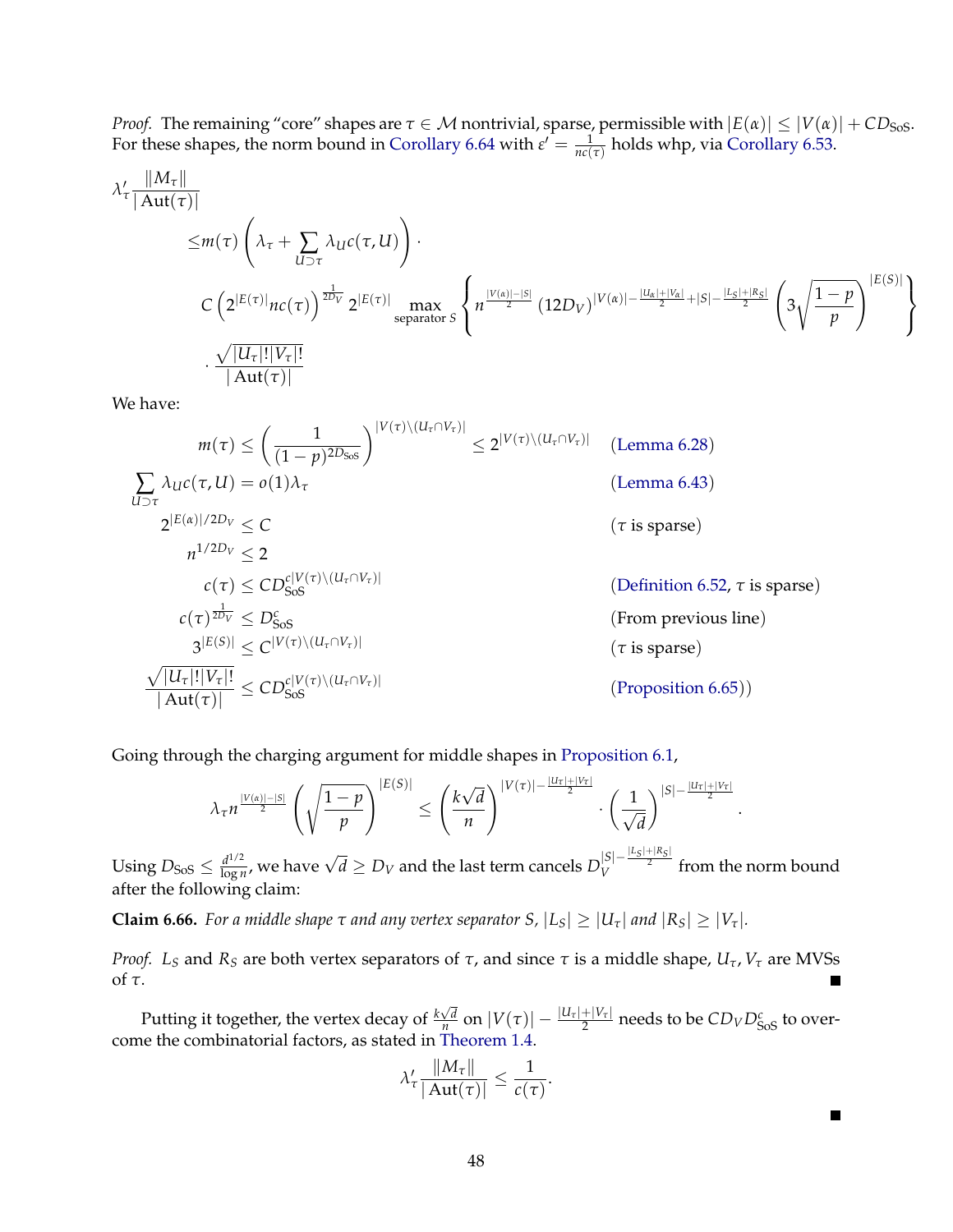#### **6.11.2 [Lemma 6.55:](#page-45-0) bounding intersection terms**

We will need the following proposition.

<span id="page-51-0"></span>**Proposition 6.67.** For any C'-sparse permissible composable shapes  $α_1, …, α_k$  and any intersection pat*tern P on α*1, . . . , *α<sup>k</sup> , letting τ<sup>P</sup> be the resulting shape,*

$$
|E(\tau_P)| \leq (2C' + 1) \sum_{i=1}^k \left( |V(\alpha_i)| - \frac{|U_{\alpha_i}| + |V_{\alpha_i}|}{2} \right)
$$

*Proof.* Observe that since  $\alpha_i$  is permissible, the only edges incident to  $U_{\alpha_i} \cap V_{\alpha_i}$  are one for each connected component of  $V(\alpha_i)\setminus (U_{\alpha_i}\cup V_{\alpha_i})$ . Therefore, there are at most  $|V(\alpha_i)\setminus (U_{\alpha_i}\cup V_{\alpha_i})|$  of these edges. Since  $\alpha_i$  is *C*'-sparse,

$$
|E(\alpha_i)| \leq |V(\alpha_i) \setminus (U_{\alpha_i} \cup V_{\alpha_i})| + C'|V(\alpha) \setminus (U_{\alpha_i} \cap V_{\alpha_i})| \leq (2C'+1)\left(|V(\alpha_i)| - \frac{|U_{\alpha_i}| + |V_{\alpha_i}|}{2}\right)
$$

Since  $|E(\tau_P)| = \sum_{i=1}^k |E(\alpha_i)|$ , summing this equation over all  $i \in [k]$  gives the result.

**Lemma 6.55.** *(Intersection Terms) For all j*  $\geq$  1 *and sparse permissible*  $\gamma_j, \ldots, \tau, \ldots, \gamma'_j$  *such that for each shape*  $|E_{mid}(\alpha)| - |V(\alpha)| \leq CD_{SoS}$ ,

$$
\sum_{\substack{\text{nonequivalent} \\ P \in \mathcal{P}_{\gamma_j, \dots, \gamma'_j}^{\text{mid}}} } N_P(\tau_P) \lambda'_{\gamma_j \circ \dots \circ \gamma'^\intercal} \frac{\|M_{\tau_P}\|}{|\operatorname{Aut}(\tau_P)|} \le \frac{1}{c(\tau) \prod_{i=1}^j c(\gamma_i) c(\gamma'_i)}
$$

.

Б

.

*Proof.* We index the intersecting shapes as  $\alpha_i = \gamma_k, \dots, \gamma_1, \tau, \gamma'_1, \dots, \gamma'_k$ . For each  $\alpha_i$ , by [Lemma 6.28](#page-33-0) and [Lemma 6.43,](#page-36-2)

$$
\lambda'_{\alpha_i} \leq 2^{|V(\alpha_i)\setminus (U_{\alpha_i} \cap V_{\alpha_i})|} \lambda_{\alpha_i}.
$$

Let  $p_\ell(\alpha_i)$  be the number of nonequivalent intersection patterns  $P\in\mathcal{P}_{\gamma_j,...,\gamma'_j}^{mid}$  which have exactly  $\ell$ intersections.

Apply the norm bound in [Corollary 6.64](#page-48-1) with  $\varepsilon' = \frac{1}{n^C \prod_{i=1}^{2k+1} c(\alpha_i) p_k(\alpha_i)}$ , which holds whp via [Corollary 6.53.](#page-44-1)

$$
\sum_{\substack{\text{non equiv. }P}} N_p(\tau_p) \cdot \lambda_{\gamma_k \circ \dots \circ \gamma_1 \circ \tau \circ \gamma_1^{\tau} \circ \dots \circ \gamma_k^{\prime \tau} \mid \mathbf{Aut}(\tau_p) \mid} \frac{\|M_{\tau_p}\|}{\| \mathbf{Aut}(\tau_p) \|}
$$
\n
$$
\leq \lambda_{\gamma_k \circ \dots \circ \gamma_1 \circ \tau \circ \gamma_1^{\tau} \circ \dots \circ \gamma_k^{\prime \tau}} \cdot 20 \left( 2^{|E(\tau_p)|} n^C \prod_{i=1}^{2k+1} c(\alpha_i) p_\ell(\alpha_i) \right)^{\frac{1}{2D_V}} 2^{|E(\tau_p)|} \cdot \frac{\sqrt{|U_{\tau_p}|! |V_{\tau_p}|!}}{|\mathbf{Aut}(\tau_p)|}.
$$
\n
$$
\max_{\beta, S} \left\{ n^{\frac{|V(\tau_p)| - |S| + |I_\beta|}{2}} (12D_V)^{|V(\tau_p)| - \frac{|U_{\tau_p}| + |V_{\tau_p}|}{2} + |S| - \frac{|I_S| + |R_S|}{2}} \left( \sqrt{\frac{1-p}{p}} \right)^{|E(\tau_p)| - |E(\beta)| - 2|E_{\text{phantom}}(\beta)|} \left( 3\sqrt{\frac{1-p}{p}} \right)^{|E(S)|} \right\}
$$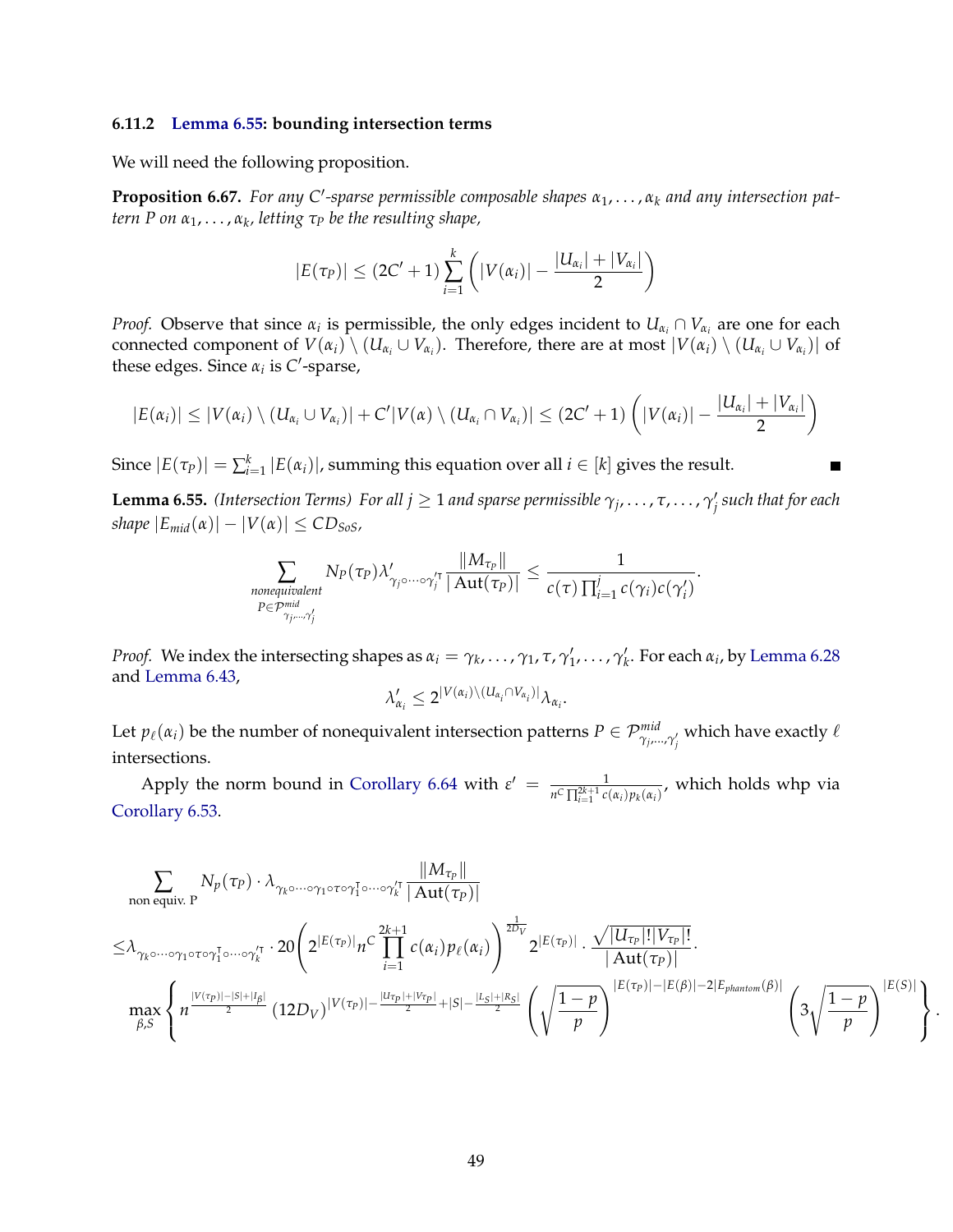Bounds:

$$
12^{|E(\tau_P)|} \leq C^{\sum_{i=1}^{2k+1} |V(\alpha_i)| - \frac{|U_{\alpha_i}| + |V_{\alpha_i}|}{2}}
$$
 (Proposition 6.67)  
\n
$$
n^{C/2D_V} \leq 2
$$
 (Cn<sub>i</sub>)  $\leq C(D_{\text{SoS}}^c)^{|V(\alpha_i)\setminus (U_{\alpha_i} \cap V_{\alpha_i})|}$  (Definition 6.52,  $\alpha_i$  is sparse)  
\n
$$
c(\alpha_i)^{1/2D_V} \leq D_{\text{SoS}}^c
$$
 (From previous line)  
\n
$$
p_{\ell}(\alpha_i) \leq (D_{\text{SoS}}^c)^{|V(\tau_P)| - \frac{|U_{\tau_P}| + |V_{\tau_P}|}{2} D_V^{\ell}}
$$
 (Lemma 6.47)  
\n
$$
\sum_{\text{non equiv. } P} N_P(\tau_P) \leq \frac{(D_{\text{SoS}}^c)^{\sum_{i=1}^{2k+1} |V(\alpha_i)| - \frac{|U_{\alpha_i}| + |V_{\alpha_i}|}{2}}}{|U_{\tau_P} \cap V_{\tau_P}|!}
$$
 (Lemma 6.49)  
\n
$$
\frac{\sqrt{|U_{\tau_P}|!|V_{\tau_P}|!}}{|Aut(\tau_P)|} \leq C(D_{\text{SOS}}^c)^{|V(\tau_P)\setminus (U_{\tau_P} \cap V_{\tau_P})|}
$$
 (Proposition 6.65)

Following the charging argument for intersection terms in [Proposition 6.7,](#page-25-0)

$$
\lambda_{\gamma_k \circ \cdots \circ \gamma_1 \circ \tau \circ \gamma_1^{\tau} \circ \cdots \circ \gamma_k^{\prime \tau}} n^{\frac{|V(\tau_p)| - |S| + |I_{\beta}|}{2}} \left( \sqrt{\frac{1-p}{p}} \right)^{|E(S)| + |E(\alpha)| - |E(\beta)| - 2|E_{\text{phantom}}(\beta)|}
$$
  

$$
\leq \left( \frac{k\sqrt{d}}{n} \right)^{\sum_{i=1}^{2k+1} |V(\alpha_i)| - \frac{|U_{\alpha_i}| + |V_{\alpha_i}|}{2}} \cdot \left( \frac{1}{\sqrt{d}} \right)^{i_p - |I_{\beta}| + |S| - \frac{|U_{\beta}| + |V_{\beta}|}{2}}.
$$

In [Proposition 6.7](#page-25-0) we used the intersection tradeoff lemma, [Lemma 6.8,](#page-25-1) to prove that the exponent of the second term is nonnegative. In that proof, use the following claim to get a lower bound of  $|S| - \frac{|L_s| + |R_s|}{2}$  on the exponent.

**Claim 6.68.**  $\frac{|L_S| + |R_S|}{2} \ge |S_{\tau_P,min}|$ .

*Proof.* Both *L*<sub>*S*</sub> and *R*<sub>*S*</sub> are vertex separators of *β*, hence they are larger than  $S_{τ_{P},min}$ , which is the smallest separator among all linearizations of *τP*.

Since  $\sqrt{d} \ge D_V$ , the second term cancels  $D_V^{|S|-\frac{|L_S|+|R_S|}{2}}$  in the norm bound.

The remaining factors are mostly easily seen to be under control by the vertex decay. One exception is the term  $D_V^\ell$  in  $p_\ell(\alpha_i)$ , the count of nonequivalent intersection patterns. By combining this with  $D_V^{|V(\tau_P)|-\frac{|U_{\tau_P}|+|V_{\tau_P}|}{2}}$  $|V(\tau_P)| - \frac{|u_{\tau_P}| + |v_{\tau_P}|}{2}$  from the norm bound we get at most  $D_V^{\sum_{i=1}^{2k+1} |V(\alpha_i)| - \frac{|u_{\alpha_i}| + |u_{\alpha_i}|}{2}}$  $V^{\frac{2}{\nu+1}+\nu(\alpha_i)}$   $\frac{2}{\nu}$ , which is controlled by one factor of  $D_V$  in the vertex decay. In total, a vertex decay of  $CD_VD^c_{Sos}$  per vertex is sufficient.

Since each additional level of intersections is non-trivial, the total number of vertex decay factors is at least *k*, which is sufficient to handle  $CD_{SoS}^c$  per shape in addition to per vertex. П

#### **6.11.3 [Lemma 6.56:](#page-45-1) truncation error for shapes with too many vertices**

The goal of the next two subsections is to upper bound the truncation error.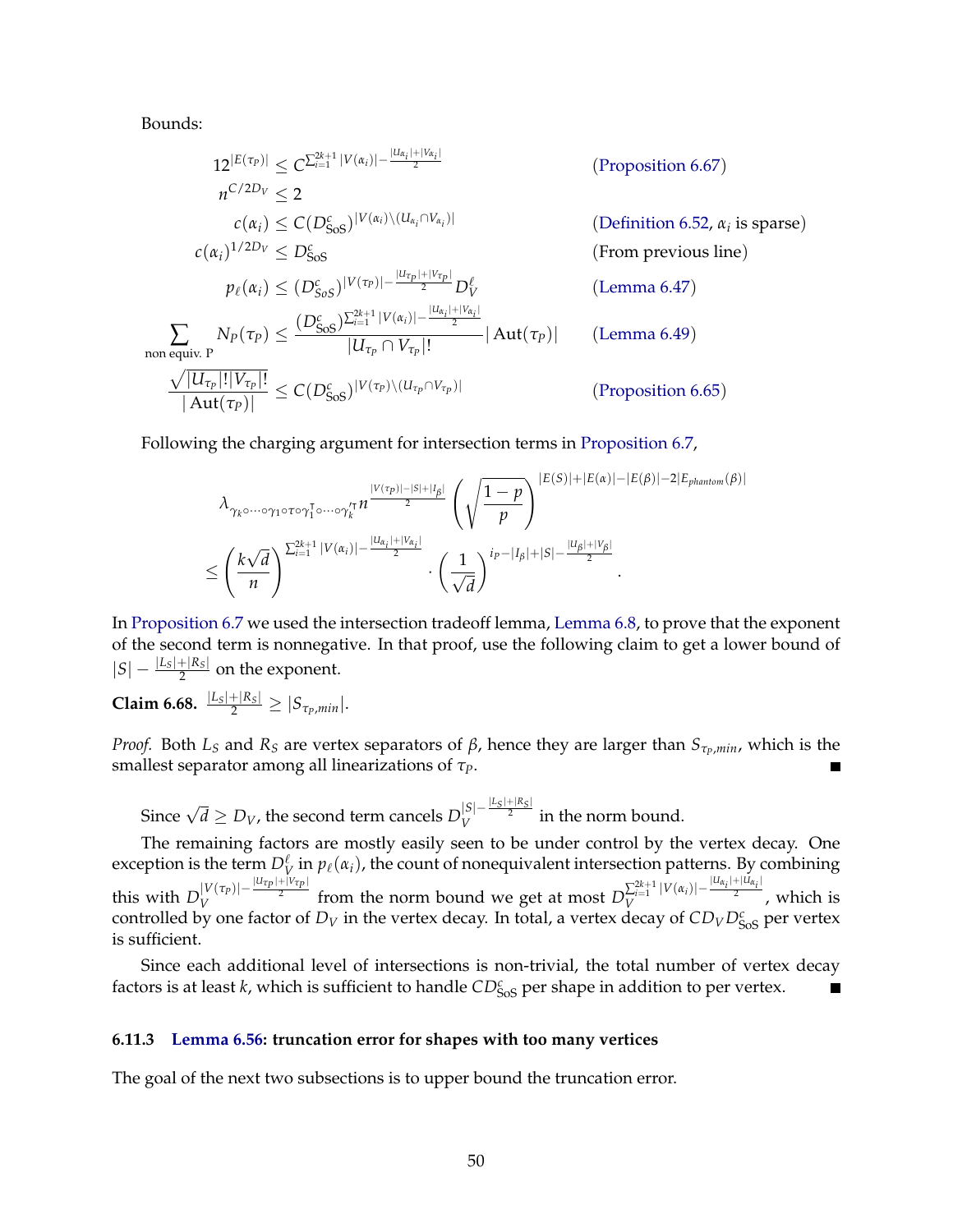**Lemma 6.56.** *(Truncation Error)*

*truncation error*  $\preceq n^{-\Omega(CD_{Sos})}\pi$ .

In this section we upper bound the first part of the truncation error, where shapes have many extra vertices. The counting is similar to the previous section while we use simpler (and looser) bounds for matrix norms. These will be handled by the fact that large shapes provide lots of vertex decay factors.

We recall

truncation error<sub>too many vertices</sub> = 
$$
- \sum_{\substack{\sigma, \tau, \sigma':\\|\mathcal{V}(\sigma \circ \tau \circ \sigma' \tau)| > D_V}} \lambda'_{\sigma \circ \tau \circ \sigma' \tau} \frac{M_{\sigma \circ \tau \circ \sigma' \tau}}{|\mathrm{Aut}(\sigma \circ \tau \circ \sigma' \tau)|}
$$
\n
$$
+ \sum_{j=1}^{2D_{SoS}} (-1)^{j+1} \sum_{\substack{\sigma \text{sparse, permissible} \\ \text{sparse, permissible} \\ \sigma, \gamma_{j}, \ldots, \gamma_{1}, \tau, \gamma'_{1}, \ldots, \gamma'_{j}, \sigma': \\ |\mathcal{V}(\sigma \circ \gamma_{j} \circ \ldots \circ \gamma_{j} \circ \tau)| > D_V}} \sum_{\substack{N_P(\tau_P) \\ \gamma_{j}, \ldots, \gamma'_{j} \\ \gamma_{j}, \ldots, \gamma'_{j}}} \frac{M_{\sigma} M_{\sigma}}{|\mathrm{Aut}(\sigma)|} \frac{M_{\sigma}}{|\mathrm{Aut}(\tau_P)|} \frac{M_{\sigma'}}{|\mathrm{Aut}(\tau_P)|} \frac{M_{\sigma'}}{|\mathrm{Aut}(\sigma')|}
$$

To bound this term, we use a tail bound on  $c(\alpha)$  plus the main norm bound of this section.

#### <span id="page-53-1"></span>**Proposition 6.69.**

$$
\sum_{\substack{\alpha \in \mathcal{S}: \\ \text{non-trivial,} \\ \text{permissible,} \\ |V(\alpha)| - \frac{|U\alpha| + |V\alpha|}{2} \ge k}} \frac{1}{c(\alpha)} \le \frac{1}{2^k}.
$$

*Proof.* In [Definition 6.52](#page-43-0) we may introduce a slack of 2 for each power of  $|V(\alpha)| - \frac{|U_\alpha| + |V_\alpha|}{2}$ .

<span id="page-53-0"></span>**Lemma 6.70.** For all sparse permissible  $\sigma, \sigma' \in \mathcal{L}$ ,  $\tau \in \mathcal{M}$ , such that  $|E_{mid}(\alpha)| - |V(\alpha)| \leq CD_{SoS}$  for *each of σ*, τ, σ',

$$
\lambda'_{\sigma \circ \tau \circ \sigma'^\intercal} \frac{\|M_{\sigma \circ \tau \circ \sigma'^\intercal}\|}{|\operatorname{Aut}(\sigma \circ \tau \circ \sigma'^\intercal)|} \leq \frac{n^{2D_{SoS}}}{c(\sigma)c(\tau)c(\sigma')}
$$

*Proof.* Let  $\alpha = \sigma \circ \tau \circ \sigma'$ <sup>T</sup>. As in previous sections, the vertex decay is enough to replace  $\lambda'_\alpha$  by  $\lambda_\alpha$ . Since all shapes obey the edge bound, the factor of  $c(\sigma)c(\tau)c(\sigma')$  (which is the same as  $c(\alpha)$  up to  $D_{\text{SoS}}^C$  per vertex) is handled by vertex decay as in previous sections. Unpacking the LHS, the powers of  $n$ ,  $d$  and  $D_V$  are:

$$
\left(\frac{k}{n}\right)^{V(\alpha)-\frac{|U_{\alpha}|+|V_{\alpha}|}{2}} \left(\sqrt{\frac{p}{1-p}}\right)^{|E(\alpha)|} \max_{S} D_V^{|V(S)|-\frac{|L_S|+|R_S|}{2}} \sqrt{n}^{|V(\alpha)|-|V(S)|} \left(\sqrt{\frac{1-p}{p}}\right)^{E(S)}
$$

We show this is bounded by  $n^{|U_a \cup V_a| + \frac{|U_a| + |V_a|}{2}} \cdot \left(\frac{k\sqrt{d}}{n}\right)$  $\left(\frac{\sqrt{d}}{n}\right)^{|V(\alpha)|-\frac{|U_\alpha|+|V_\alpha|}{2}}$  for any separator *S*. As this is bounded by  $n^{2D_\text{SoS}}$  times vertex decay, this will complete the proof.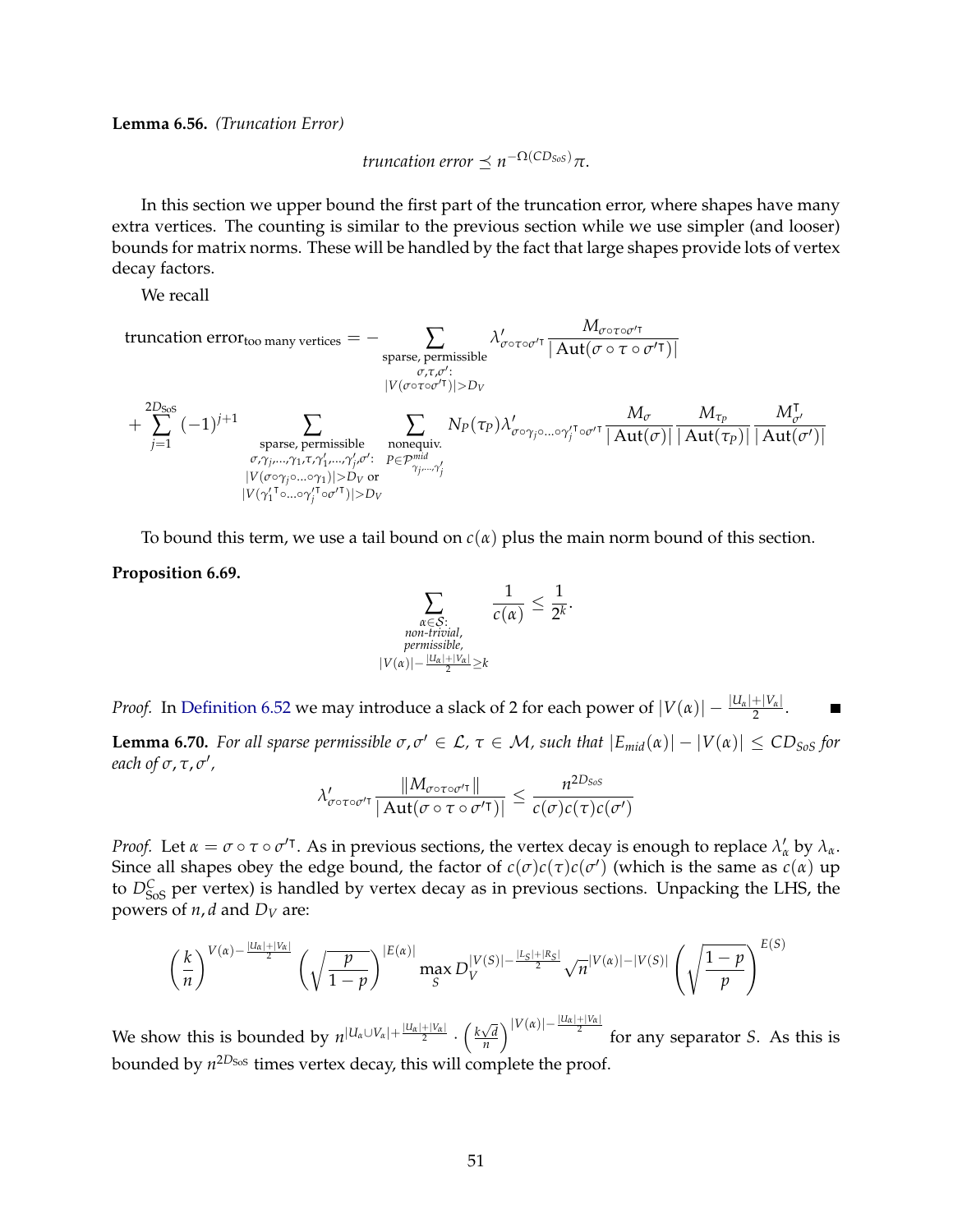$$
= \left(\frac{k\sqrt{d}}{n}\right)^{V(\alpha)-\frac{|U_{\alpha}|+|V_{\alpha}|}{2}}\left(\sqrt{\frac{p}{1-p}}\right)^{|E(\alpha)|-|E(S)|}\frac{D_{V}^{|V(S)|-\frac{|L_{S}|+|R_{S}|}{2}}}{\sqrt{d}^{|V(S)|-\frac{|U_{\alpha}|+|V_{\alpha}|}{2}}}\left(\frac{1}{\sqrt{p}}\right)^{|V(\alpha)|-|V(S)|}
$$

The  $\sqrt{d}$  cancels out the factor of  $D_V$ , except for a factor of at most  $\sqrt{d}$ |*Uα*|+|*Vα*| 2 . This is at most  $n^{\frac{|U_{\alpha}|+|V_{\alpha}|}{2}}$ .

The factors of  $\sqrt{p}$  follow a similar strategy as in charging middle shapes. Consider a BFS process from *S*. For each vertex connected to *S*, we can charge it to the edge leading to it. For vertices not connected to *S*, they must be connected to  $U_\alpha \cup V_\alpha$  by the connected truncation and we can consider a BFS from  $U_\alpha \cup V_\alpha$ . This cancels all but  $|U_\alpha \cup V_\alpha|$  factors of  $1/\sqrt{p}$ . This is at most  $n^{|U_{\alpha} \cup V_{\alpha}|}.$ 

We show how to use [Lemma 6.70](#page-53-0) to bound truncation error<sub>too many vertices</sub>. In the first term, for example, at least one of the three parts  $\sigma$ ,  $\tau$ ,  $\sigma'$  must have size at least  $D_V/3$ , and therefore we can upper bound that sum by (let  $\alpha = \sigma \circ \tau \circ \sigma'^{\intercal}$  for shorthand)

Е

П

$$
\sum_{\substack{\text{sparse, permissible}\\\text{type, }(\mathcal{C},\mathcal{T},\mathcal{O}':\\\|\mathcal{V}(\sigma)|\geq D_V/3}} \lambda'_{\alpha} \frac{\|M_{\alpha}\|}{|\text{Aut}(\alpha)|} + \sum_{\substack{\sigma,\tau,\sigma':\\\text{type, }(\mathcal{T},\mathcal{O}':\\\|\mathcal{V}(\tau)|\geq D_V/3}} \lambda'_{\alpha} \frac{\|M_{\alpha}\|}{|\text{Aut}(\alpha)|} + \sum_{\substack{\text{spr},\text{per.}\\\text{spr},\mathcal{C},\tau,\mathcal{O}':\\\|\mathcal{V}(\sigma)|\geq D_V/3}} \lambda'_{\alpha} \frac{\|M_{\alpha}\|}{|\text{Aut}(\alpha)|} + \sum_{\substack{\text{sp.},\text{per.}\\\|\mathcal{V}(\sigma)|\geq D_V/3}} \lambda'_{\alpha} \frac{\|M_{\alpha}\|}{|\text{Aut}(\alpha)|} + \sum_{\substack{\text{sp.},\text{per.}\\\|\mathcal{V}(\sigma')| \geq D_V/3}} \lambda'_{\alpha} \frac{\|M_{\alpha}\|}{|\text{Aut}(\alpha)|} + \sum_{\substack{\text{sp.},\text{per.}\\\|\mathcal{V}(\sigma')| \geq D_V/3}} \lambda'_{\alpha} \frac{\|M_{\alpha}\|}{|\text{Aut}(\alpha)|} + \sum_{\substack{\text{sp.},\text{per.}\\\|\mathcal{V}(\sigma')| \geq D_V/3}} \lambda'_{\alpha} \frac{\|M_{\alpha}\|}{|\text{Aut}(\alpha)|} + \sum_{\substack{\text{sp.},\text{per.}\\\|\mathcal{V}(\sigma')| \geq D_V/3}} \lambda'_{\alpha} \frac{\|M_{\alpha}\|}{|\text{Aut}(\alpha)|} + \sum_{\substack{\text{sp.},\text{per.}\\\|\mathcal{V}(\sigma)| \geq D_V/3}} \lambda'_{\alpha} \frac{\|M_{\alpha}\|}{|\text{Aut}(\alpha)|} + \sum_{\substack{\text{sp.},\text{per.}\\\|\mathcal{V}(\sigma)| \geq D_V/3}} \lambda'_{\alpha} \frac{\|M_{\alpha}\|}{|\text{Aut}(\alpha)|} + \sum_{\substack{\text{sp.},\text{per.}\\\|\mathcal{V}(\sigma)| \geq D_V/3}} \lambda'_{\alpha} \frac{\|M_{\alpha}\|}{|\text{Aut}(\alpha)|} + \
$$

There is one detail that we have skipped. Some terms have  $\sigma$  or  $\sigma'$  with  $|E_{mid}(\sigma)| - |V(\sigma)| >$  $CD_{SoS}$ . For these terms, the Frobenius norm trick already shows that they are at most  $\frac{1}{c(\sigma)c(\tau)c(\sigma')}$ .

**Lemma 6.71.** *For any permissible proper shape*  $\alpha$  *such that*  $|E(\alpha)| - |V(\alpha)| \geq CD_{SoS}$ ,

$$
\lambda_{\alpha}' \frac{\sqrt{\mathbb{E}[\operatorname{tr}(M_{\alpha} M_{\alpha}^{\intercal})]}}{|\operatorname{Aut}(\alpha)|} \leq \frac{1}{c(\alpha)}.
$$

*Proof.*

$$
\lambda_{\alpha} \frac{\sqrt{\mathbb{E}[\text{tr}(M_{\alpha}M_{\alpha}^{\mathsf{T}})]}}{|\operatorname{Aut}(\alpha)|} \leq \left(\frac{k}{n}\right)^{|V(\alpha)|-\frac{|U_{\alpha}|+|V_{\alpha}|}{2}} \sqrt{p}^{|E(\alpha)|} \sqrt{n}^{|V(\alpha)|}
$$

$$
= \left(\frac{k\sqrt{d}}{n}\right)^{|V(\alpha)|-\frac{|U_{\alpha}|+|V_{\alpha}|}{2}} \sqrt{d}^{\frac{|U_{\alpha}|+|V_{\alpha}|}{2}} \sqrt{p}^{|E(\alpha)|-|V(\alpha)|}
$$

$$
\leq \frac{1}{c(\alpha)}
$$

52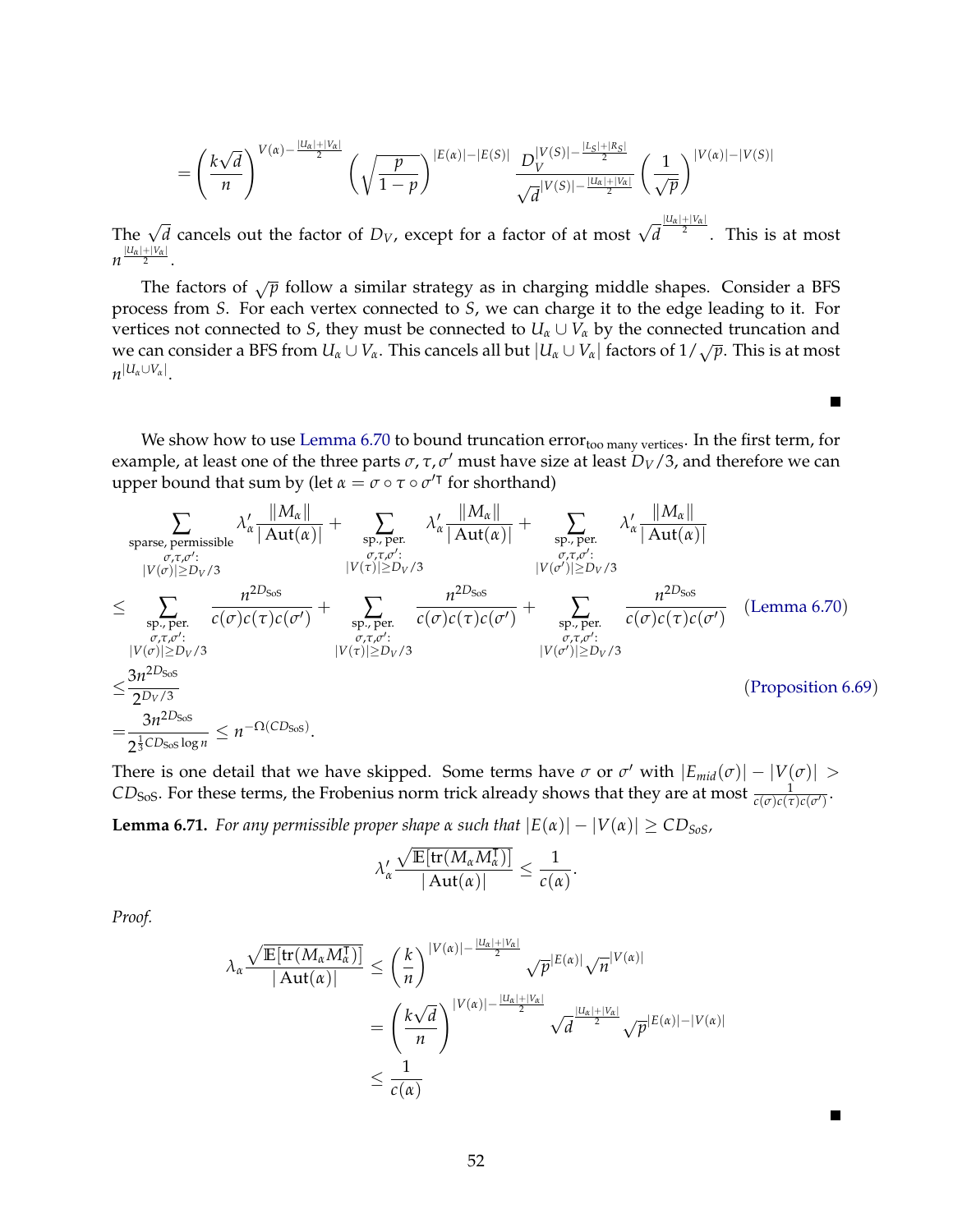The terms with  $j \geq 1$  are bounded by  $n^{-\Omega(CD_{Sos})}$  by using [Lemma 6.70](#page-53-0) once on  $\sigma$  alone and once on  $\sigma'$  alone, using [Lemma 6.55](#page-45-0) on  $\tau_P$ , and using the Frobenius norm trick on  $\sigma$  or  $\sigma'$  with too many edges. This completes the proof.

#### **6.11.4 [Lemma 6.56:](#page-45-1) truncation error for shapes with too many edges in one part**

**Lemma 6.72.**  $\left\|$  *truncation error<sub>too many edges in one part*  $\left\| \leq n^{-\Omega(CD_{Sos})} \right\|$ .</sub>

Recall the quantity of our interest for this section,

truncation errortoo many edges in one part = ∑ sparse, permissible *σ*,*τ*,*σ* 0 : |*V*(*σ*◦*τ*◦*σ* 0| )|≤*DV*, |*Emid*(*τ*)|−|*V*(*τ*)|>*CD*SoS *λ* 0 *σ*◦*τ*◦*σ* 0| *Mσ*◦*τ*◦*<sup>σ</sup>* 0*T* | Aut(*σ* ◦ *τ* ◦ *σ* <sup>0</sup>|)| + 2*D*SoS ∑ *j*=1 (−1) *<sup>j</sup>* ∑ sparse, permissible *σ*,*γ<sup>j</sup>* ,...,*γ*1,*τ*,*γ* 0 1 ,...,*γ* 0 *j* ,*σ* 0 : |*V*(*σ*◦*γj*◦...◦*γ*1)|≤*D<sup>V</sup>* and |*V*(*γ* 0 1 | ◦...◦*γ* 0 *j* | ◦*σ* 0| )|≤*D<sup>V</sup>* |*Emid*(*γj*)|−|*V*(*γj*)|>*CD*SoS or |*Emid*(*γ* 0 *j* )|−|*V*(*γ* 0 *j* )|>*CD*SoS ∑ nonequiv. *P*∈P*mid γj* ,...,*γ* 0 *j λ* 0 *σ*◦*γj*◦...◦*γ* 0 *j* | ◦*σ* 0| *Mσ*◦*τP*◦*<sup>σ</sup>* 0| | Aut(*σ* ◦ *τ<sup>P</sup>* ◦ *σ* <sup>0</sup>|)|

We will utilize the Frobenius norm trick to bound these norms.

<span id="page-55-1"></span>**Proposition 6.73.** *For all shapes α (including improper shapes and shapes with (quasi-)missing edge indicators),*

$$
\mathbb{E}[\text{tr}(M_{\alpha}M_{\alpha}^{\intercal})] \leq 4^{|E(\alpha)|} |\operatorname{Aut}(\alpha)| \max_{\beta:\text{ linearization of }\alpha} \left(\frac{1-p}{p}\right)^{|E(\alpha)|-|E(\beta)|-2|E_{\text{phantom}}|}{n^{|V(\alpha)|+|I_{\beta}|}}.
$$

*Proof.* There are at most  $2^{|E(\alpha)|}$  linearizations of *α*. Using [Proposition 6.63,](#page-48-0) the coefficient on each one is at most q1−*<sup>p</sup> p* |*E*(*α*)|−|*E*(*β*)|−2|*Ephantom*<sup>|</sup> . Applying [Lemma 6.58](#page-46-0) on each linearization gives the bound.

<span id="page-55-0"></span>**Lemma 6.74.** *If some part*  $\gamma_i$ ,  $\tau$  *or*  $\gamma'_i$ | *has CDSoS excess edges then τ<sup>P</sup> has at least* (*C* − 2)*DSoS excess unique edges (i.e.*  $|E_{unique}(\tau_P)| - |V(\tau_P)| \ge (C - 2)D_{SoS}$ ).

*Proof.* Observe that for the part with  $CD<sub>SoS</sub>$  excess edges, we can assign a cycle to each excess edge e so that the cycle contains *e* and does not contain any other excess edge *e*<sup>'</sup>.

Even after intersections, we will still have these cycles. This implies that we can delete the  $CD_{\rm{SoS}}$  excess edges and we will still have that every vertex of  $\tau_P$  is connected to either  $U_{\tau_P}$  or  $V_{\tau_P}.$ In turn, this implies that  $|E(\tau_P)| - |V_{\tau_P}| \ge CD_{\rm{SoS}} - |U_{\tau_P}| - |V_{\tau_P}| \ge (C-2)D_{\rm{SoS}}$ , as needed.

**Lemma 6.75.** For all  $j \geq 0$  and sparse permissible  $\sigma$ ,  $\gamma_j$ , ...,  $\gamma_1$ ,  $\tau$ ,  $\gamma'_1$ , ...,  $\gamma'_j$ ,  $\sigma'$ ,  $|V(\gamma'_1)$ <sup>τ</sup> ∘ … ∘ γ′*j*  $\mathsf{r}_{\circ}$  $|\sigma'^{\mathsf{T}})| \le D_V$ , and  $|V(\gamma'_1)|$ <sup>τ</sup> ∘…∘γ′<sub>*j*</sub>  $|\overline{V} \circ \sigma'^{\mathsf{T}})| \leq D_V$ , while  $|E_{mid}(\gamma_j)| - |V(\gamma_j)| > CD_{SoS}$  or  $|E_{mid}(\gamma'_j)| |V(\gamma'_j)| > CD_{SoS}$ ,

$$
\mathbb{E}\bigg[\sum_{\text{non-equiv }P}N_{P}(\tau_{P})\lambda'_{\sigma\circ\gamma_{j}\circ\ldots\circ\gamma'_{j}\circ\sigma'^{\mathsf{T}}}\frac{\|M_{\sigma\circ\tau_{P}\circ\sigma'^{\mathsf{T}}}\|_{F}}{|\operatorname{Aut}(\sigma\circ\tau_{P}\circ\sigma'^{\mathsf{T}})|}\bigg]\leq\frac{n^{-\Omega(CD_{S\circ S})}}{c(\sigma)c(\tau)c(\sigma')\prod_{i=1}^{j}c(\gamma_{i})c(\gamma'_{i})}
$$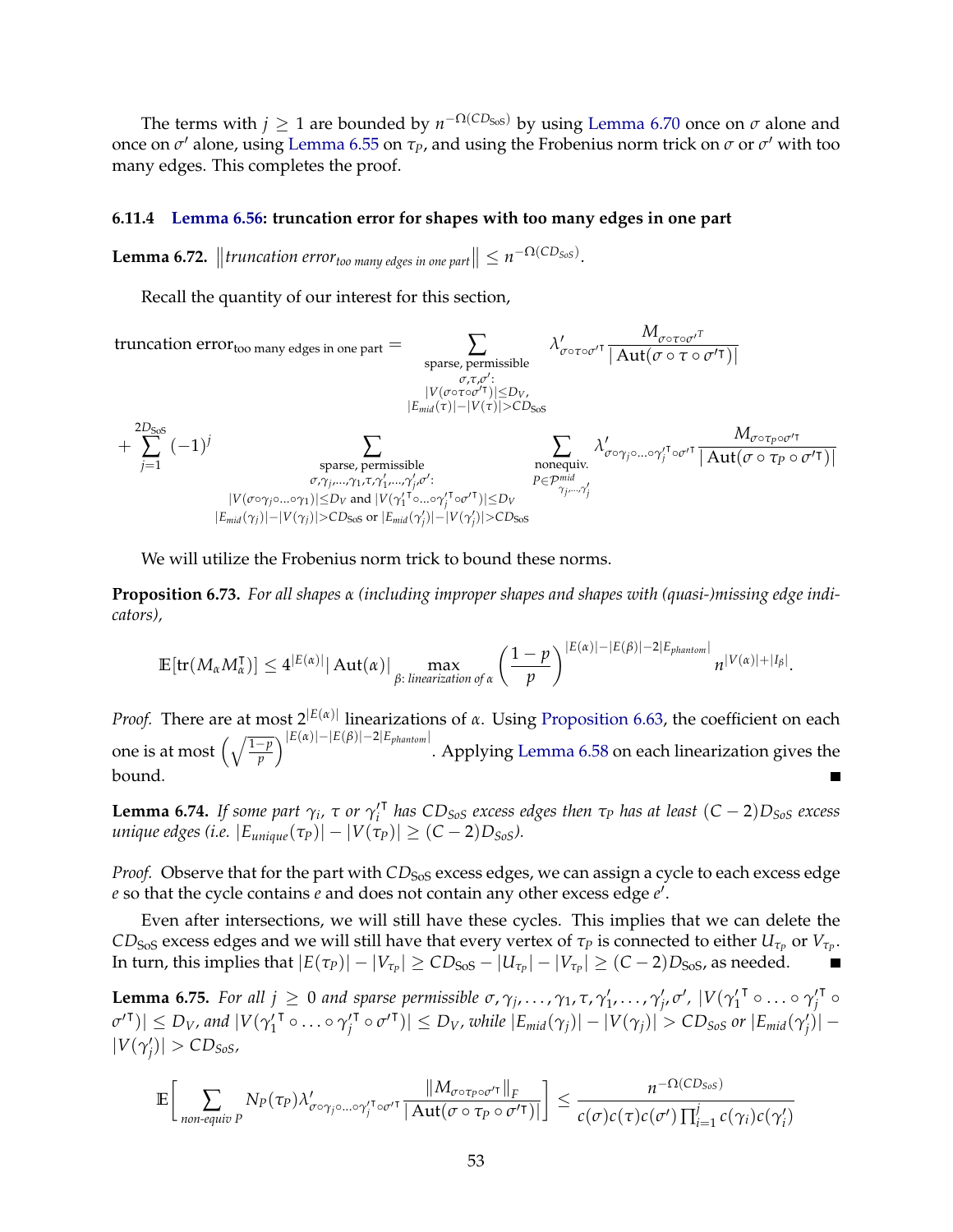*Proof.* Let  $\tau_P$  be any shape that may arise from intersection of  $\gamma_j, \ldots, \gamma_1, \tau, \gamma'_1, \ldots, \gamma'_j$ . By [Lemma 6.74,](#page-55-0) we have  $|E_{\text{unique}}(\sigma \circ \tau \circ \sigma')| - |V(\sigma \circ \tau \circ \sigma')| \geq CD_{\text{SoS}}$  for some  $C > 0$ . To apply the Frobenius norm trick on possibly improper shapes, we will again first linearize the shape and then apply Frobenius norm bound,

$$
\mathbb{E}\Big[\sum_{\substack{\text{non-equiv }P}} N_P(\tau_P) \lambda'_{\sigma \circ \gamma_j \circ \dots \circ \gamma_j' \circ \sigma'^\intercal} \frac{\|M_{\sigma \circ \tau_P \circ \sigma'^\intercal}\|_F}{\|Aut(\sigma \circ \tau_P \circ \sigma'^\intercal)\|_F}\Big]
$$
  

$$
\leq \sum_{\substack{\text{non-equiv }P}} N_P(\tau_P) \lambda'_{\sigma \circ \gamma_j \circ \dots \circ \gamma_j' \circ \sigma'^\intercal} \frac{\mathbb{E}[\|M_{\sigma \circ \tau_P \circ \sigma'^\intercal}\|_F]}{\|Aut(\sigma \circ \tau_P \circ \sigma'^\intercal)\|_F}
$$

As in previous sections, the difference between  $\lambda'$  and  $\lambda$ , the count of non-equivalent *P*, and  $N_P(\tau_P)$  are under control from vertex decay, so we drop them. Continuing,

$$
\leq \left(\frac{k\sqrt{d}}{n}\right)^{|V(\sigma\circ\gamma_{j}\circ\cdots\circ\gamma_{j}^{T}\circ\sigma')|- \frac{|U_{\sigma}|+|U_{\sigma'}|}{2}} \sqrt{p}^{|E_{\text{unique}}(\sigma\circ\tau_{p}\circ\sigma'^{T})|-|V(\sigma\circ\tau_{p}\circ\sigma'^{T})|}
$$
\n
$$
\cdot \sqrt{d}^{\frac{|U_{\sigma}|+|U_{\sigma'}|}{2}} \sqrt{n}^{|I_{\beta}|-2|E_{\text{phantom}}|}
$$
\n
$$
\leq \left(\frac{k\sqrt{d}}{n}\right)^{|V(\sigma\circ\gamma_{j}\circ\cdots\circ\gamma_{j}^{T}\circ\sigma'^{T})|- \frac{|U_{\sigma}|+|U_{\sigma'}|}{2}} \sqrt{p}^{|E_{\text{unique}}(\sigma\circ\tau_{p}\circ\sigma'^{T})|-|V(\sigma\circ\tau_{p}\circ\sigma'^{T})|} \sqrt{d}^{D_{Sos}}
$$
\n
$$
\leq \frac{n^{-\Omega(CD_{Sos})}}{c(\sigma)c(\tau)c(\sigma')\prod_{i=1}^{j}c(\gamma_{i})c(\gamma_{i}')}
$$
\n
$$
(P_{\text{two-1}}(C_{\text{two-1}}(C_{\text{two-1}}(C_{\text{two-1}}))\sqrt{d}^{D_{Sos}}
$$

where  $n^{-\Omega(CD_{SoS})}$  comes from  $\sqrt{p}^{|E_{\text{unique}}(\sigma \circ \tau_P \circ \sigma'')| - |V(\sigma \circ \tau_P \circ \sigma'')|}$ . In the second-to-last inequality we observe that any isolated vertex is incident to at least one phantom edge, hence the isolated vertices are under control. We can then restrict our attention to the norm bound factor from the non-isolated vertices in the linearization of *τP*, and the last inequality follows by the decay from excess edges.

Now we use [Lemma 6.59](#page-46-1) to bound all their Frobenius norms together.

$$
\mathbb{E}[\|\text{truncation error}_{\text{too many edges in one part}}\|] \leq \sum_{\sigma, \gamma_j, \dots, \gamma'_j, \sigma'} \frac{n^{-\Omega(CD_{\text{SoS}})}}{c(\sigma)c(\tau)c(\sigma')} \frac{1}{\prod_{i=1}^j c(\gamma_i)c(\gamma'_i)}
$$

.

By a single application of Markov's inequality, the bound holds.

#### **6.11.5 [Lemma 6.57:](#page-45-2) sum of left shapes is well-conditioned**

**Lemma 6.57.** *(Sum of left shapes is well-conditioned)*

$$
\left(\sum_{\substack{sparse, \text{prmissible} \\ \text{premissible}}} \lambda'_{\sigma} \frac{M_{\sigma}}{|\operatorname{Aut}(\sigma)|}\right)\left(\sum_{\substack{sparse, \text{prmissible} \\ \text{premissible}}} \lambda'_{\sigma} \frac{M_{\sigma}}{|\operatorname{Aut}(\sigma)|}\right)^{\mathsf{T}} \succeq n^{-O(D_{SoS})}\pi
$$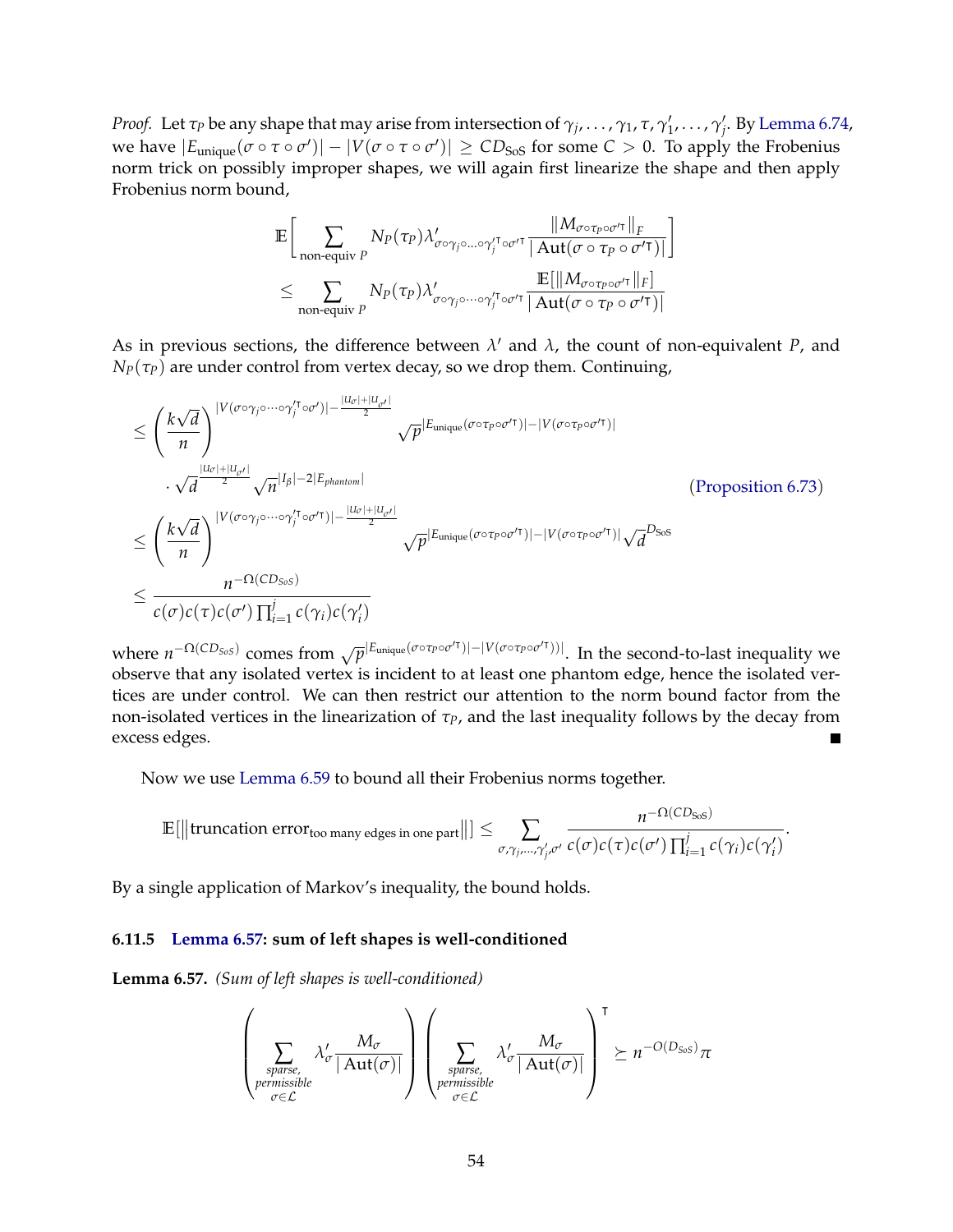*Proof.* Observe that

$$
\left(\sum_{\substack{\text{sparse,}\\ \text{permissible}}}\lambda'_{\sigma}\frac{M_{\sigma}}{|Aut(\sigma)|}\right)\left(\sum_{\substack{\text{sparse,}\\ \sigma'\in\mathcal{L}}}\lambda'_{\sigma'}\frac{M_{\sigma'}}{|Aut(\sigma')|}\right)^{\mathsf{T}}\\ \sum_{\substack{\sigma'\in\mathcal{L}\\ \sigma'\in\mathcal{L}}} \lambda'_{\sigma'}\frac{M_{\sigma'}}{|Aut(\sigma')|}\right)^{\mathsf{T}}\\ \sum_{\substack{\sigma'\in\mathcal{L}\\ \text{sparse,}\\ \text{permissible}}}\lambda'_{\sigma'}\frac{M_{\sigma'}}{|Aut(\sigma')|}\right)^{\mathsf{T}}
$$

Thus, it is sufficient to show that

$$
\sum_{j=0}^{D_\text{SoS}}\left(\sum_{\substack{\text{sparse,}\\\text{permissible}\\ \sigma\in\mathcal{L}: |V_\sigma|=j}}w_j\lambda'_\sigma\frac{M_\sigma}{|Aut(\sigma)|}\right)\left(\sum_{\substack{\text{sparse,}\\\text{permissible}\\ \sigma'\in\mathcal{L}: |V_{\sigma'}|=j}}w_j\lambda'_{\sigma'}\frac{M_{\sigma'}}{|Aut(\sigma')|}\right)^\intercal\succeq n^{-O(D_\text{SoS})}\pi
$$

for some weights  $w_0, \ldots, w_{D_{S \cap S}} \in [0, 1]$ . To show this, we will show that if we choose the weights  $w_0, \ldots, w_{D_{Sos}} \in [0, 1]$  carefully then all of the terms where  $\sigma$  is non-trivial or  $\sigma'$  is non-trivial can be charged to *π*.

**Definition 6.76.** Define  $\pi_j$  to be the matrix such that  $M_{AB} = 1$  if  $A = B$  and  $A$  is an independent set of *size j in G and*  $M_{AB} = 0$  *otherwise.* 

**Proposition 6.77.** 
$$
\pi = \sum_{j=0}^{D_{SoS}} \pi_j
$$

**Definition 6.78.** *Define*  $\lambda'_i$  $\pi_{\tilde{r}} \approx \left(\frac{k}{n}\right)$  $\frac{k}{n}$ <sup>)</sup> $\frac{j}{2}$  to be the coefficient  $\lambda'_{\sigma}$  of the shape  $\sigma$  where  $V(\sigma) = U_{\sigma} = V_{\sigma}$ ,  $|U_{\sigma}| = j$ , and there is a missing edge indicator for every possible edge in  $V(\sigma) = U_{\sigma} = V_{\sigma}$ .

We will choose our weights so that the following condition is satisfied. For all C'-sparse  $\sigma$  and *σ*' such that *σ* is non-trivial or *σ'* is non-trivial, letting  $i = |U_{\sigma}|$  and letting  $i' = |U_{\sigma'}|$ ,

$$
-w_j\lambda'_{\sigma}\lambda'_{\sigma'}\frac{M_{\sigma}M_{\sigma'}^{\mathsf{T}}+M_{\sigma'}M_{\sigma}^{\mathsf{T}}}{|Aut(\sigma)|\cdot|Aut(\sigma')|} \preceq \frac{1}{c(\sigma)c(\sigma')D_{\text{SoS}}}\left(w_i\lambda'_{\pi_i}\pi_i+w_{i'}\lambda'_{\pi_{i'}}^2\pi_{i'}\right)
$$

To see why this condition is sufficient, observe that since  $\sum_{\alpha}\frac{1}{c(\alpha)}\leq\frac{1}{4}$ 

1. For all non-trivial  $\sigma$  such that  $|V_{\sigma}| = i$  and  $|V_{\sigma}| = j$ ,

$$
\sum_{\sigma':|V_{\sigma'}|=j}\frac{1}{c(\sigma)c(\sigma')D_{SoS}}w_i\lambda'^{2}_{\pi_i}\pi_i \preceq \frac{2}{c(\sigma)D_{SoS}}w_i\lambda'^{2}_{\pi_i}\pi_i
$$

Summing this over all non-trivial *σ* such that  $|V_\sigma| = i$  and  $|V_\sigma| = j$ , we have that

$$
\sum_{\sigma: |U_{\sigma}|=i, |V_{\sigma}|=j, \sigma \text{ is non-trivial } \sigma': |V_{\sigma'}|=j} \frac{1}{c(\sigma)c(\sigma')D_{\text{SoS}}} w_i \lambda'^{2}_{\pi_i} \pi_i \preceq \frac{1}{2D_{\text{SoS}}} w_i \lambda'^{2}_{\pi_i} \pi_i
$$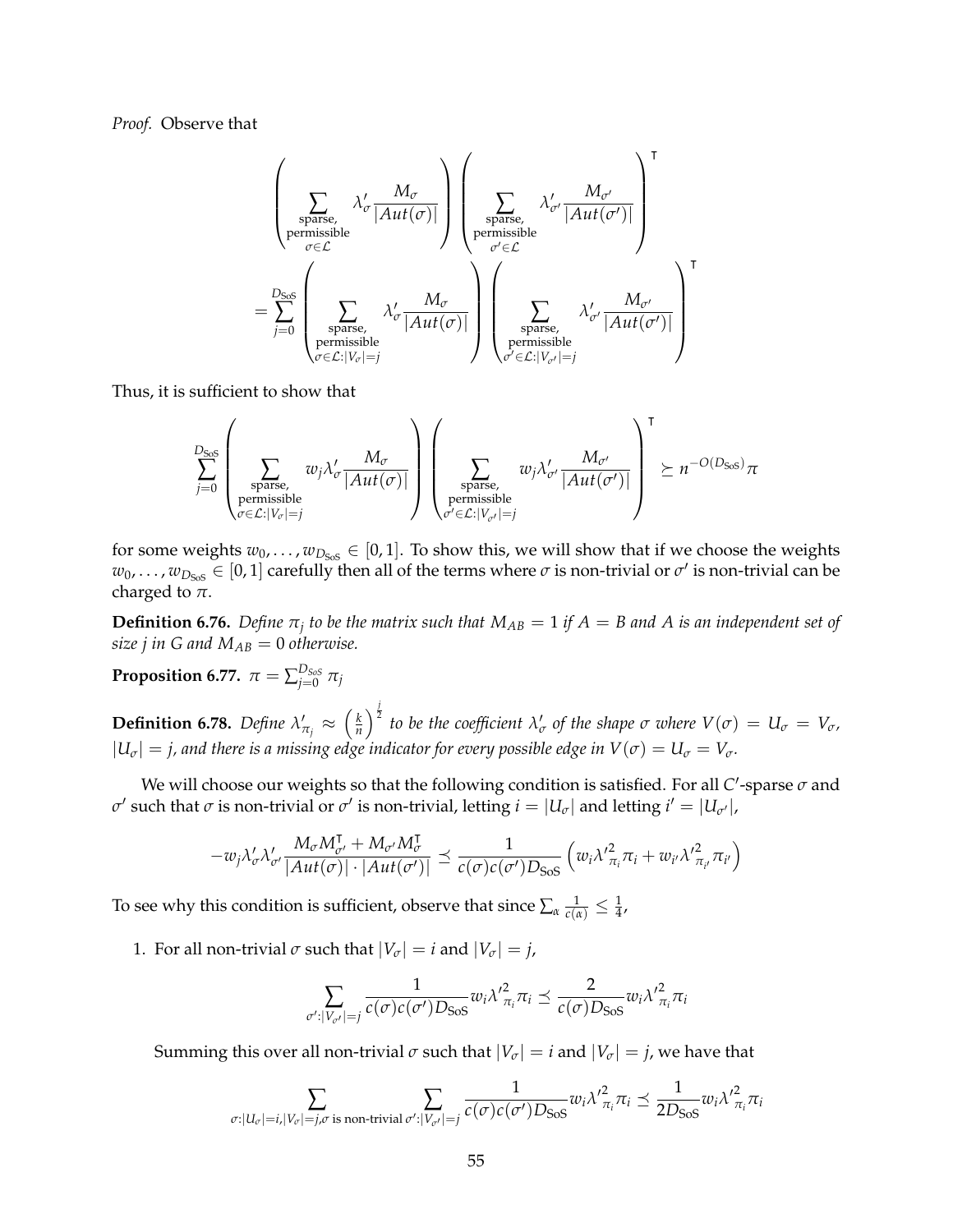2. When  $\sigma$  is trivial,  $\sum_{\sigma':|V_{\sigma'}|=j,\sigma'}$  is non-trivial  $\frac{1}{c(\sigma')D_{\rm{SoS}}}w_j\lambda'^2_{\pi}$  $\frac{2}{\pi_j}\pi_j \preceq \frac{1}{4D_{\text{SoS}}}w_j\lambda'^2$ *πj πj*

Thus, we have that

$$
\sum_{j=0}^{D_{\rm{SoS}}}\sum_{\sigma,\sigma':|V_{\sigma}|-|V_{\sigma'}|=j,\sigma\text{ or }\sigma'\text{ is non-trivial}}\frac{1}{c(\sigma)c(\sigma')D_{\rm{SoS}}}w_{|U_{\sigma}|}\lambda'^{2}_{\pi_{|U_{\sigma}|}}\pi_{|U_{\sigma}|}\preceq \sum_{i=0}^{D_{\rm{SoS}}}\frac{D_{\rm{SoS}}+1}{2D_{\rm{SoS}}}w_{i}\lambda'^{2}_{\pi_{i}}\pi_{i}
$$

The  $w_{i'} \lambda'{}_{\pi}^2$  $\pi_{\mu}$  π $_{\mu'}$  terms can be bounded in the same way. This implies that

$$
\sum_{j=0}^{D_\text{SoS}}\left(\sum_{\substack{\text{sparse,}\\ \text{permissible}\\ \sigma\in\mathcal{L}:|V_\sigma|=j}}\lambda'_\sigma\frac{M_\sigma}{|Aut(\sigma)|}\right)\left(\sum_{\substack{\text{sparse,}\\ \text{permissible}\\ \sigma'\in\mathcal{L}:|V_{\sigma'}|=j}}\lambda'_{\sigma'}\frac{M_{\sigma'}}{|Aut(\sigma')|}\right)^\intercal \succeq \sum_{i=0}^{D_\text{SoS}}\frac{1}{4}w_i\lambda'^2_{\pi_i}\pi_i \succeq \frac{1}{4}\left(\min_{i\in[0,D_\text{SoS}]} \{w_i\lambda'^2_{\pi_i}\}\right)\pi
$$

We now choose the weights so that for all  $\sigma$  and  $\sigma'$  such that  $\sigma$  is non-trivial or  $\sigma'$  is non-trivial, letting  $i = |U_{\sigma}|$  and letting  $i' = |U_{\sigma'}|$ ,

$$
-w_j\lambda'_{\sigma}\lambda'_{\sigma'}\frac{M_{\sigma}M_{\sigma'}^{\mathsf{T}}+M_{\sigma'}M_{\sigma}^{\mathsf{T}}}{|Aut(\sigma)|\cdot|Aut(\sigma')|} \preceq \frac{1}{c(\sigma)c(\sigma')D_{SoS}}\left(w_i\lambda'_{\pi_i}\pi_i+w_{i'}\lambda'_{\pi_{i'}}^2\pi_{i'}\right)
$$

Observe that for all  $a, b > 0$ 

$$
\left(a\frac{M_{\sigma}}{|Aut(\sigma)|} - b\frac{M_{\sigma'}}{|Aut(\sigma')|}\right)\left(a\frac{M_{\sigma}^T}{|Aut(\sigma)|} - b\frac{M_{\sigma'}^T}{|Aut(\sigma')|}\right) \succeq 0
$$

and

$$
a^{2} \frac{M_{\sigma} M_{\sigma}^{T}}{|Aut(\sigma)|^{2}} + b^{2} \frac{M_{\sigma'} M_{\sigma'}^{T}}{|Aut(\sigma)|^{2}} \preceq a^{2} \left\| \frac{M_{\sigma}}{|Aut(\sigma)|} \right\|^{2} \pi_{i} + b^{2} \left\| \frac{M_{\sigma'}}{|Aut(\sigma')|} \right\|^{2} \pi_{i'}
$$
  
Choosing  $a = \frac{\sqrt{\frac{w_{i}}{c(\sigma)c(\sigma')D_{S0S}} \lambda' \pi_{i} |Aut(\sigma)|}}{|M_{\sigma}|}$  and  $b = \frac{\sqrt{\frac{w_{i'}}{c(\sigma)c(\sigma')D_{S0S}} \lambda' \pi_{i'} |Aut(\sigma')}}{|M_{\sigma'}|}$ , we require that  

$$
ab = \frac{\sqrt{w_{i}w_{i'}} \lambda' \pi_{i} \lambda' \pi_{i'} |Aut(\sigma)| \cdot |Aut(\sigma')|}{c(\sigma)c(\sigma')D_{S0S} ||M_{\sigma}|| ||M_{\sigma'}||} \ge w_{j} \lambda'_{\sigma} \lambda'_{\sigma'}
$$

Rearranging, we need to choose the weights so that

$$
w_j \leq \frac{\sqrt{w_i w_{i'}} \lambda'_{\pi_i} \lambda'_{\pi_{i'}} |Aut(\sigma)| \cdot |Aut(\sigma')|}{c(\sigma)c(\sigma')D_{SoS}\lambda'_{\sigma'}\lambda'_{\sigma'} ||M_{\sigma}|| \, ||M_{\sigma'}||}
$$

We have that  $\frac{\lambda'_{\sigma} \| M_{\sigma} \|}{\lambda'_{\sigma} \| A u t (\sigma)}$  $\frac{\lambda'_{\sigma}\|M_{\sigma}\|}{\lambda'_{\pi_{i}}|Aut(\sigma)|}$  is  $\tilde{O}\left(\frac{k^{3}}{n}\right)$  $\frac{N^{3}}{n}\bigg\}^{\frac{|U_{\sigma}|-|V_{\sigma}|}{2}}.$  To see this, we make the following observations:

1. 
$$
\lambda'_{\sigma} \approx \left(\frac{k}{n}\right)^{|V(\sigma)| - \frac{|V_{\sigma}|}{2}} \left(\sqrt{\frac{p}{1-p}}\right)^{|E(\sigma)|}
$$
  
\n2.  $\lambda'_{\pi_i} \approx \left(\frac{k}{n}\right)^{\frac{|U_{\sigma}|}{2}}$   
\n3.  $\frac{||M_{\sigma}||}{|Aut(\sigma)|}$  is  $\tilde{O}\left(n^{\frac{|V(\sigma)| \setminus S|}{2}} \left(\sqrt{\frac{1-p}{p}}\right)^{|E(S)|}\right)$  where *S* is the sparse minimum vertex separator of  $\sigma$ .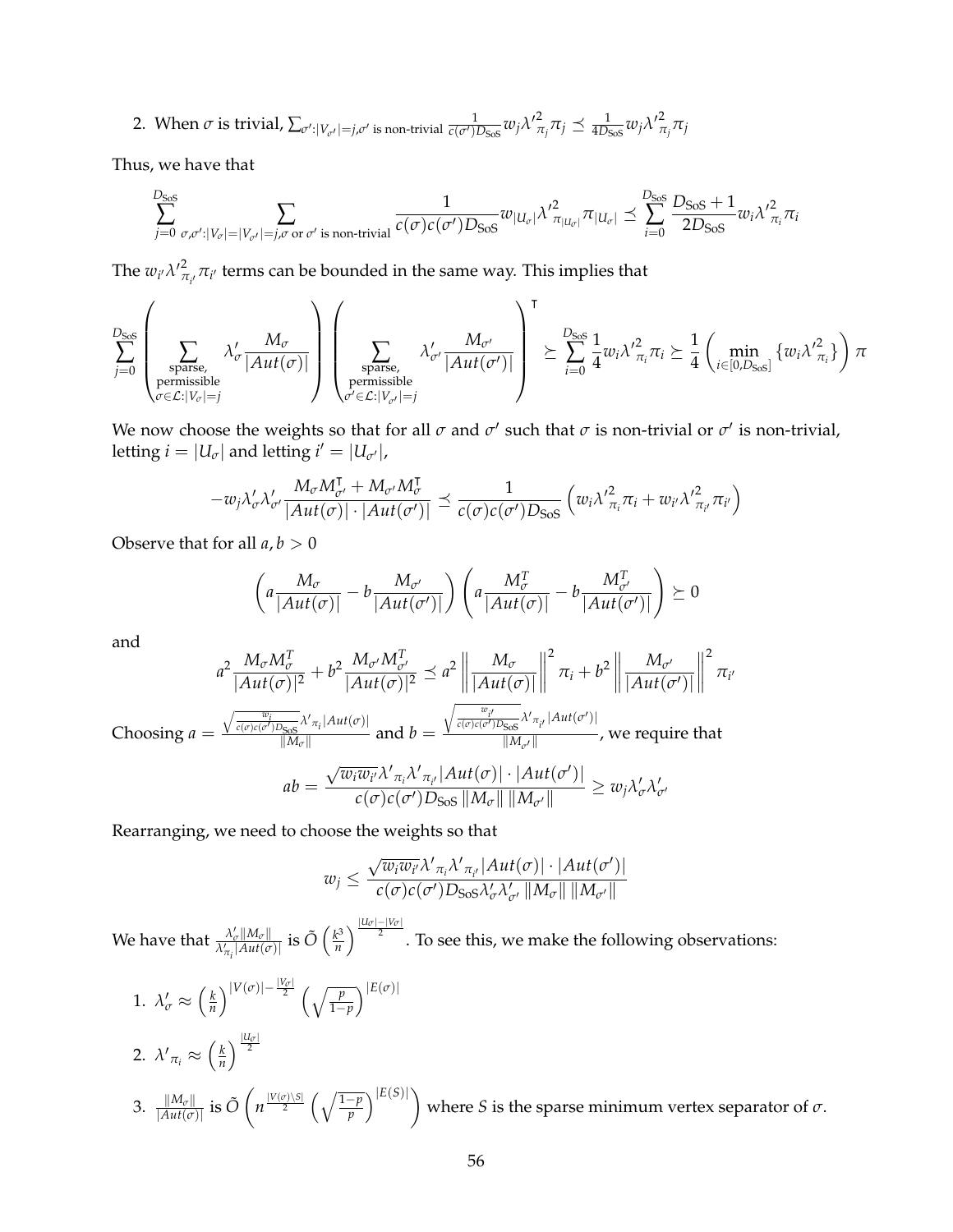- <span id="page-59-0"></span>4.  $|E(\sigma) \setminus E(S)| \ge |V(\sigma)| - |S| + |V_{\sigma}| - |U_{\sigma}|$  as there are at most  $|U_{\sigma}| - |V_{\sigma}|$  connected components of *σ* which do not contain a vertex in *S*.
- 5. Since  $\sigma$  is a left shape and *S* is a vertex separator,  $|S| \geq |V_{\sigma}|$ .
- 6. Since  $\sqrt{\frac{np}{1-p}} > 1$  and  $\frac{k}{n}\sqrt{\frac{np}{1-p}} \leq 1$ , *k n*  $\int_{0}^{\left|V(\sigma)\right|-\frac{\left|U_{\sigma}\right|+\left|V_{\sigma}\right|}{2}} n^{\frac{\left|V(\sigma)\setminus S\right|}{2}} \left(\sqrt{n}\right)$ 1 − *p*  $\bigvee$ <sup>[</sup> $V(\sigma)$ ]−|S|+| $V_{\sigma}$ |−| $U_{\sigma}$ |  $\leq \left( \sqrt{\frac{np}{p}} \right)$ 1 − *p*  $\bigwedge$ <sup>|V</sup> $σ$ |−|S|</sup>  $\bigwedge k$ *n* r *np* 1 − *p*  $\bigwedge$ <sup>|*V*( $\sigma$ )|−|U<sub> $\sigma$ </sub>|  $\bigwedge$  *k*</sup> *n*  $\int_0^{\frac{|U_\mathcal{O}|-|V_\mathcal{O}|}{2}} n^{\frac{|U_\mathcal{O}|-|V_\mathcal{O}|}{2}}$  $\leq k^{\frac{|U_{\sigma}|-|V_{\sigma}|}{2}}$

Thus, if we take  $w_j = \tilde{O}\left(k^{D_{SoS}-j}\right)$  then this equation will be satisfied for all *C*'-sparse  $\sigma$  and  $\sigma'$ . Note that as long as  $E_{mid}(\sigma) \leq V(\sigma) + CD_{SoS}$ , the factors of  $\frac{k}{n}\sqrt{\frac{np}{1-p}}$  are enough to handle  $c(\sigma)$ . By analyzing their Frobenius norm, it can be shown that with high probability, the terms where  $E_{mid}(\sigma) > V(\sigma) + CD_{SoS}$  or  $E_{mid}(\sigma') > V(\sigma') + CD_{SoS}$  have norm  $n^{-\Omega(CD_{SoS})}$ and are thus negligible.

 $\blacksquare$ 

# **7 Open Problems**

Several other problems on sparse graphs are conjectured to be hard for SoS and it is our hope that the techniques here can help prove that these problems are hard for SoS. These problems include MaxCut, *k*-Coloring, and Densest-*k*-Subgraph. For MaxCut in particular, since there are no constraints other than booleanity of the variables it may be possible to truncate away dense shapes, which we could not do here due to the presence of independent set indicator functions.

Another direction for further research is to handle random graphs which are not Erdős-Rényi. Since the techniques here depend on graph matrix norms, one would hope that they generalize to distributions such as *d*-regular graphs for which low-degree polynomials are still concentrated. However, in the non-iid setting, it is not clear what the analogue of graph matrices should be used due to the lack of a Fourier basis that is friendly to work with.

The polynomial constraint " $\sum_{v \in V} x_v = k$ " is not satisfied exactly by our pseudoexpectation operator. It's possible that techniques from [\[Pan21\]](#page-62-0) can be used to fix this.

The parameters in this paper can likely be improved. One direction is to remove the final factor of log *n* from our bound. This would allow us to prove an SoS lower bound for the "ultrasparse regime"  $d = O(1)$  rather than  $d \geq \log^2 n$ . This setting is interesting as there is a nontrivial algorithm that finds an independent set of half optimal size [\[GS17,](#page-61-0) [RV17\]](#page-62-1). Furthermore, this algorithm is local in a sense that we don't define here. It would be extremely interesting if this algorithm could be converted into a rounding algorithm for constant-degree SoS.

Another direction is to improve the dependence on  $D_{\text{SoS}}$ . While our bound has a  $\frac{1}{poly(D_{\text{SoS}})}$ dependence on  $D_{\rm{SoS}}$ , we conjecture that the dependence should actually be  $(1-p)^{O(D_{\rm{SoS}})}$ . If so, this would provide strong evidence for the prevailing wisdom in parameterized complexity and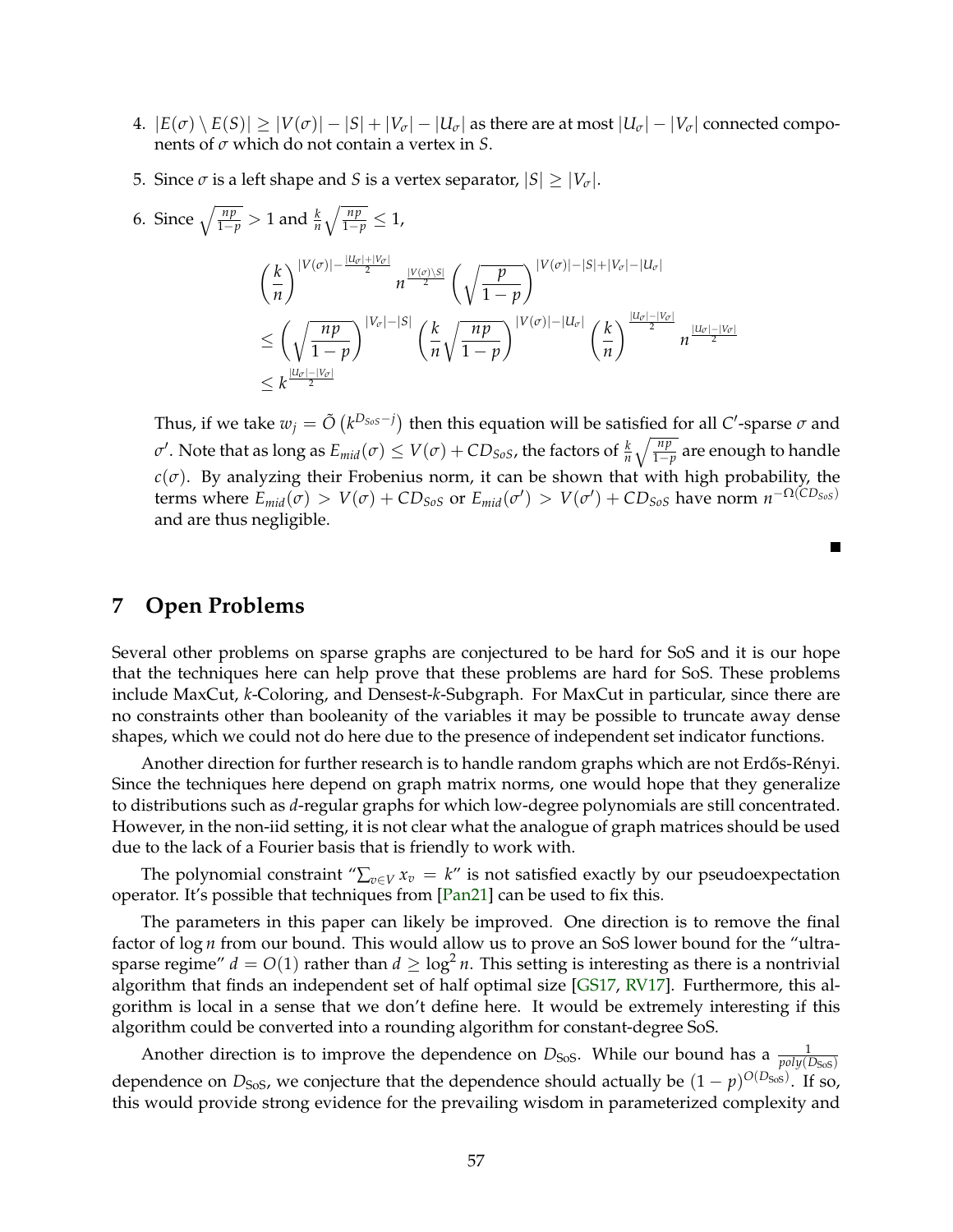proof complexity that a maximum independent set of size *k* requires *n* Ω(*k*) time to find/certify (corresponding to SoS degree  $\Omega(k)$ ).

# **References**

- [ABB19] Enric Boix Adserà, Matthew Brennan, and Guy Bresler. The average-case complexity of counting cliques in Erd˝os-Rényi hypergraphs. In *2019 IEEE 60th Annual Symposium on Foundations of Computer Science*, pages 1256–1280. IEEE Comput. Soc. Press, Los Alamitos, CA, [2019] ©2019. [1](#page-0-0)
- <span id="page-60-0"></span>[AMP20] Kwangjun Ahn, Dhruv Medarametla, and Aaron Potechin. Graph matrices: Norm bounds and applications. abs/1604.03423, 2020. URL: [https://arxiv.org/abs/](https://arxiv.org/abs/1604.03423) [1604.03423](https://arxiv.org/abs/1604.03423), [arXiv:1604.03423](http://arxiv.org/abs/1604.03423). [4,](#page-6-0) [10,](#page-12-0) [18,](#page-20-1) [47,](#page-49-1) [62](#page-64-1)
- [BBK+20] Afonso S. Bandeira, Jess Banks, Dmitriy Kunisky, Cristopher Moore, and Alexander S. Wein. Spectral planting and hardness of refuting cuts, colorability, and communities in random graphs. *arXiv preprint arXiv:2008.12237*, 2020. [4](#page-6-0)
- [BHK+16] B. Barak, S. B. Hopkins, J. Kelner, P. Kothari, A. Moitra, and A. Potechin. A nearly tight sum-of-squares lower bound for the planted clique problem. In *Proceedings of the 57th IEEE Symposium on Foundations of Computer Science*, pages 428–437, 2016. [1,](#page-0-0) [3,](#page-5-0) [4,](#page-6-0) [5,](#page-7-0) [8,](#page-10-0) [9,](#page-11-0) [10,](#page-12-0) [11,](#page-13-0) [12,](#page-14-0) [18,](#page-20-1) [19,](#page-21-0) [23,](#page-25-2) [25,](#page-27-0) [26](#page-28-0)
- [BLM15] Charles Bordenave, Marc Lelarge, and Laurent Massoulié. Non-backtracking spectrum of random graphs: Community detection and non-regular ramanujan graphs. In *2015 IEEE 56th Annual Symposium on Foundations of Computer Science*, pages 1347– 1357, 2015. [doi:10.1109/FOCS.2015.86](https://doi.org/10.1109/FOCS.2015.86). [11](#page-13-0)
- [Bor19] Charles Bordenave. A new proof of Friedman's second eigenvalue theorem and its extension to random lifts. Technical Report 1502.04482v4, arXiv, 2019. To appear in Annales scientifiques de l'École normale supérieure. [11](#page-13-0)
- [BRS11] Boaz Barak, Prasad Raghavendra, and David Steurer. Rounding semidefinite programming hierarchies via global correlation. In *Proceedings of the 52nd IEEE Symposium on Foundations of Computer Science*, pages 472–481, 2011. [1](#page-0-0)
- [BS16] Boaz Barak and David Steurer. Proofs, beliefs, and algorithms through the lens of sum-of-squares. *Course notes: http://www. sumofsquares. org/public/index. html*, 2016. [1](#page-0-0)
- [CG02] Fan Chung and Ronald Graham. Sparse quasi-random graphs. volume 22, pages 217–244. 2002. Special issue: Paul Erd˝os and his mathematics. [doi:10.1007/](https://doi.org/10.1007/s004930200010) [s004930200010](https://doi.org/10.1007/s004930200010). [13](#page-15-0)
- [CM18] Eden Chlamtác and Pasin Manurangsi. Sherali-adams integrality gaps matching the log-density threshold. *CoRR*, abs/1804.07842, 2018. URL: [http://arxiv.org/abs/](http://arxiv.org/abs/1804.07842) [1804.07842](http://arxiv.org/abs/1804.07842), [arXiv:1804.07842](http://arxiv.org/abs/1804.07842). [9](#page-11-0)
- [CO05] Amin Coja-Oghlan. The Lovász number of random graphs. *Combinatorics, Probability and Computing*, 14(4):439–465, 2005. [2](#page-4-1)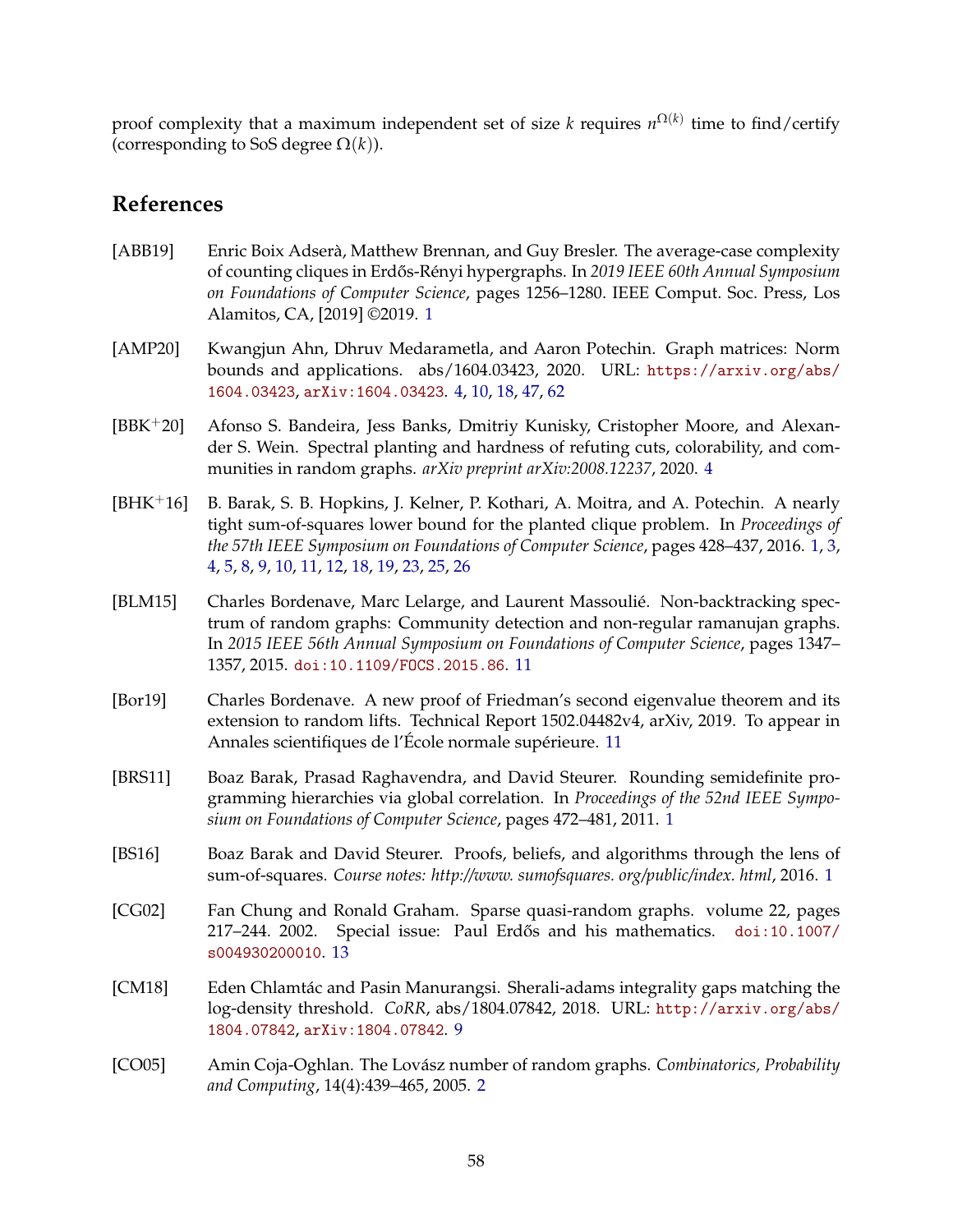- [COE15] Amin Coja-Oghlan and Charilaos Efthymiou. On independent sets in random graphs. *Random Structures & Algorithms*, 47(3):436–486, 2015. [2,](#page-4-1) [13](#page-15-0)
- [DM11] Varsha Dani and Cristopher Moore. Independent sets in random graphs from the weighted second moment method. In *Approximation, randomization, and combinatorial optimization*, volume 6845 of *Lecture Notes in Comput. Sci.*, pages 472–482. Springer, Heidelberg, 2011. URL: [https://doi.org/10.1007/978-3-642-22935-0\\_40](https://doi.org/10.1007/978-3-642-22935-0_40), [doi:](https://doi.org/10.1007/978-3-642-22935-0_40) [10.1007/978-3-642-22935-0\\\_40](https://doi.org/10.1007/978-3-642-22935-0_40). [2](#page-4-1)
- [DMO+19] Yash Deshpande, Andrea Montanari, Ryan O'Donnell, Tselil Schramm, and Subhabrata Sen. The threshold for sdp-refutation of random regular nae-3sat. In *Proceedings of the Thirtieth Annual ACM-SIAM Symposium on Discrete Algorithms*, pages 2305–2321. SIAM, 2019. [11](#page-13-0)
- [DSS16] Jian Ding, Allan Sly, and Nike Sun. Maximum independent sets on random regular graphs. *Acta Math.*, 217(2):263–340, 2016. [doi:10.1007/s11511-017-0145-9](https://doi.org/10.1007/s11511-017-0145-9). [2](#page-4-1)
- [FKP19] Noah Fleming, Pravesh Kothari, and Toniann Pitassi. Semialgebraic proofs and efficient algorithm design. *Foundations and Trends® in Theoretical Computer Science*, 14(1-2):1–221, 2019. URL: <http://dx.doi.org/10.1561/0400000086>, [doi:10.1561/](https://doi.org/10.1561/0400000086) [0400000086](https://doi.org/10.1561/0400000086). [1](#page-0-0)
- [FM17] Zhou Fan and Andrea Montanari. How well do local algorithms solve semidefinite programs? In *Proceedings of the 49th Annual ACM SIGACT Symposium on Theory of Computing*, pages 604–614. ACM, 2017. [11](#page-13-0)
- [FV18] S. Friedli and Y. Velenik. *Statistical mechanics of lattice systems*. Cambridge University Press, Cambridge, 2018. [9](#page-11-0)
- [GJJ+20] Mrinalkanti Ghosh, Fernando Granha Jeronimo, Chris Jones, Aaron Potechin, and Goutham Rajendran. Sum-of-squares lower bounds for Sherrington-Kirkpatrick via planted affine planes. In *2020 IEEE 61st Annual Symposium on Foundations of Computer Science—FOCS 2020*, pages 954–965. IEEE Computer Soc., Los Alamitos, CA, [2020] ©2020. [9](#page-11-0)
- [GM75] G. R. Grimmett and C. J. H. McDiarmid. On colouring random graphs. *Math. Proc. Cambridge Philos. Soc.*, 77:313–324, 1975. [doi:10.1017/S0305004100051124](https://doi.org/10.1017/S0305004100051124). [4](#page-6-0)
- [GS11] Venkatesan Guruswami and Ali Kemal Sinop. Lasserre hierarchy, higher eigenvalues, and approximation schemes for graph partitioning and quadratic integer programming with psd objectives. In *FOCS*, pages 482–491, 2011. [1](#page-0-0)
- <span id="page-61-0"></span>[GS17] David Gamarnik and Madhu Sudan. Limits of local algorithms over sparse random graphs. *Ann. Probab.*, 45(4):2353–2376, 2017. [doi:10.1214/16-AOP1114](https://doi.org/10.1214/16-AOP1114). [57](#page-59-0)
- [HKP+17] Samuel B Hopkins, Pravesh K Kothari, Aaron Potechin, Prasad Raghavendra, Tselil Schramm, and David Steurer. The power of sum-of-squares for detecting hidden structures. In *Proceedings of the 58th IEEE Symposium on Foundations of Computer Science*, pages 720–731. IEEE, 2017. [4,](#page-6-0) [9,](#page-11-0) [13](#page-15-0)
- [Hop18] Samuel Brink Klevit Hopkins. Statistical inference and the sum of squares method. 2018. [9,](#page-11-0) [13](#page-15-0)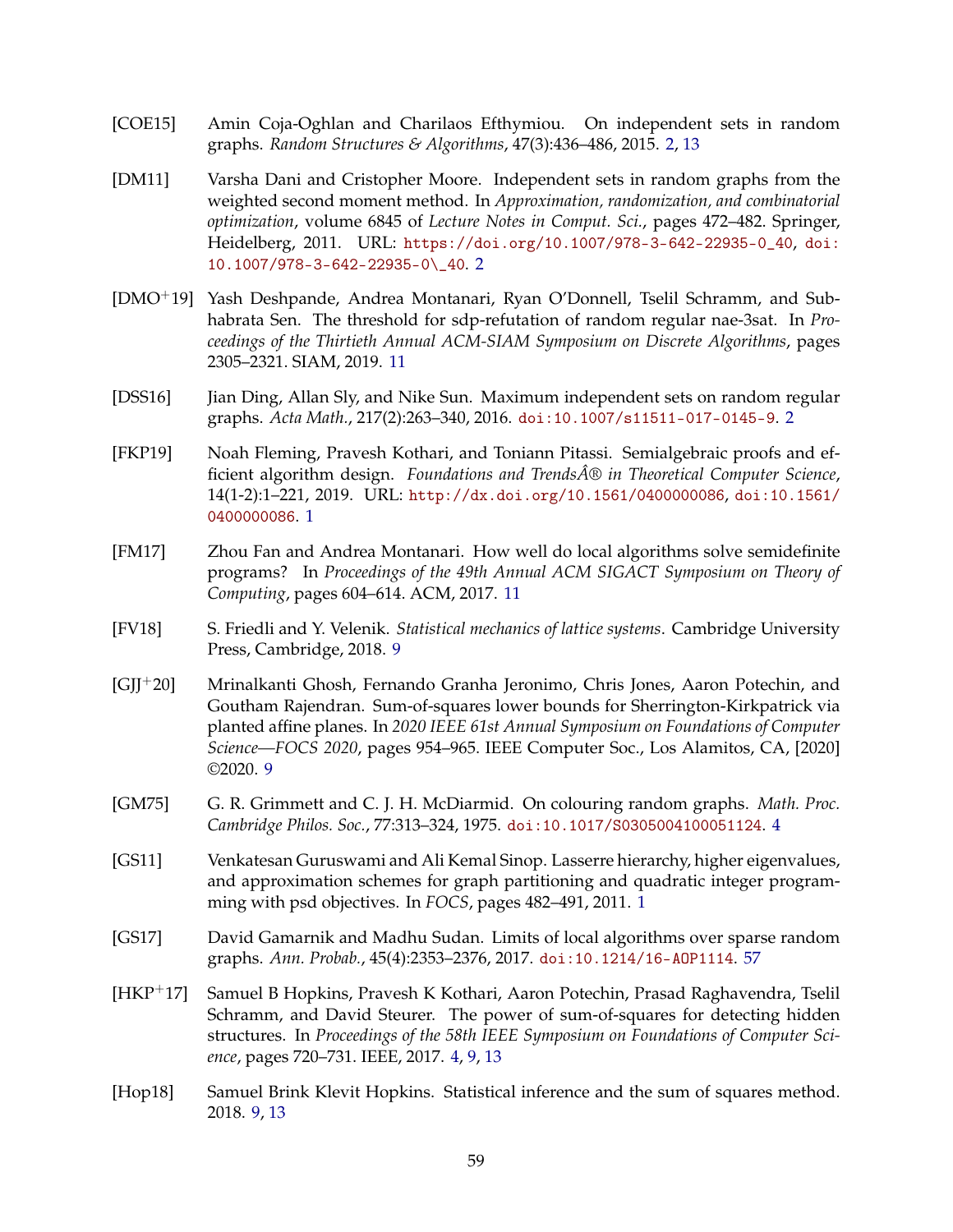- [HSS15] Samuel B Hopkins, Jonathan Shi, and David Steurer. Tensor principal component analysis via sum-of-squares proofs. In *Conference on Learning Theory*, pages 956–1006, 2015. [1](#page-0-0)
- [KMOW17] Pravesh Kothari, Ryuhei Mori, Ryan O'Donnell, and David Witmer. Sum of squares lower bounds for refuting any CSP. In *Proceedings of the 49th ACM Symposium on Theory of Computing*, 2017. [1,](#page-0-0) [4,](#page-6-0) [9](#page-11-0)
- [Kun20] Dmitriy Kunisky. Positivity-preserving extensions of sum-of-squares pseudomoments over the hypercube. *arXiv preprint arXiv:2009.07269*, 2020. [4](#page-6-0)
- [MP16] Dhruv Medarametla and Aaron Potechin. Bounds on the norms of uniform low degree graph matrices. In *Approximation, Randomization, and Combinatorial Optimization. Algorithms and Techniques (APPROX/RANDOM 2016)*. Schloss Dagstuhl-Leibniz-Zentrum fuer Informatik, 2016. [10](#page-12-0)
- [MRX20] Sidhanth Mohanty, Prasad Raghavendra, and Jeff Xu. Lifting sum-of-squares lower bounds: degree-2 to degree-4. In *Proceedings of the 52nd ACM Symposium on Theory of Computing*, pages 840–853, 2020. [9](#page-11-0)
- [MSS16] Tengyu Ma, Jonathan Shi, and David Steurer. Polynomial-time tensor decompositions with sum-of-squares. In *Proceedings of the 57th IEEE Symposium on Foundations of Computer Science*, pages 438–446. IEEE, 2016. [1](#page-0-0)
- [O'D14] Ryan O'Donnell. *Analysis of Boolean functions*. Cambridge University Press, New York, 2014. [doi:10.1017/CBO9781139814782](https://doi.org/10.1017/CBO9781139814782). [5](#page-7-0)
- <span id="page-62-0"></span>[Pan21] Shuo Pang. SOS lower bound for exact planted clique. In *36th Computational Complexity Conference*, volume 200 of *LIPIcs. Leibniz Int. Proc. Inform.*, pages Art. 26, 63. Schloss Dagstuhl. Leibniz-Zent. Inform., Wadern, 2021. [4,](#page-6-0) [57](#page-59-0)
- [PR20] Aaron Potechin and Goutham Rajendran. Machinery for proving sum-of-squares lower bounds on certification problems. abs/2011.04253, 2020. URL: [https://arxiv.](https://arxiv.org/abs/2011.04253) [org/abs/2011.04253](https://arxiv.org/abs/2011.04253), [arXiv:2011.04253](http://arxiv.org/abs/2011.04253). [1,](#page-0-0) [4,](#page-6-0) [5,](#page-7-0) [9,](#page-11-0) [18,](#page-20-1) [23](#page-25-2)
- [RT20] Goutham Rajendran and Madhur Tulsiani. Nonlinear concentration via matrix efronstein. Manuscript, 2020. [4](#page-6-0)
- <span id="page-62-1"></span>[RV17] Mustazee Rahman and Bálint Virág. Local algorithms for independent sets are halfoptimal. *Ann. Probab.*, 45(3):1543–1577, 2017. [doi:10.1214/16-AOP1094](https://doi.org/10.1214/16-AOP1094). [4,](#page-6-0) [57](#page-59-0)
- [RW17] Prasad Raghavendra and Benjamin Weitz. On the bit complexity of sum-of-squares proofs. In *Proceedings of the 44th International Colloquium on Automata, Languages and Programming*. Schloss Dagstuhl-Leibniz-Zentrum fuer Informatik, 2017. [5](#page-7-0)
- [Wei20] Alexander S Wein. Optimal low-degree hardness of maximum independent set. *arXiv preprint arXiv:2010.06563*, 2020. [4](#page-6-0)
- [Wor95] Nicholas C. Wormald. Differential equations for random processes and random graphs. *Ann. Appl. Probab.*, 5(4):1217–1235, 1995. URL: [http://links.jstor.org/](http://links.jstor.org/sici?sici=1050-5164(199511)5:4<1217:DEFRPA>2.0.CO;2-A&origin=MSN) [sici?sici=1050-5164\(199511\)5:4<1217:DEFRPA>2.0.CO;2-A&origin=MSN](http://links.jstor.org/sici?sici=1050-5164(199511)5:4<1217:DEFRPA>2.0.CO;2-A&origin=MSN). [4](#page-6-0)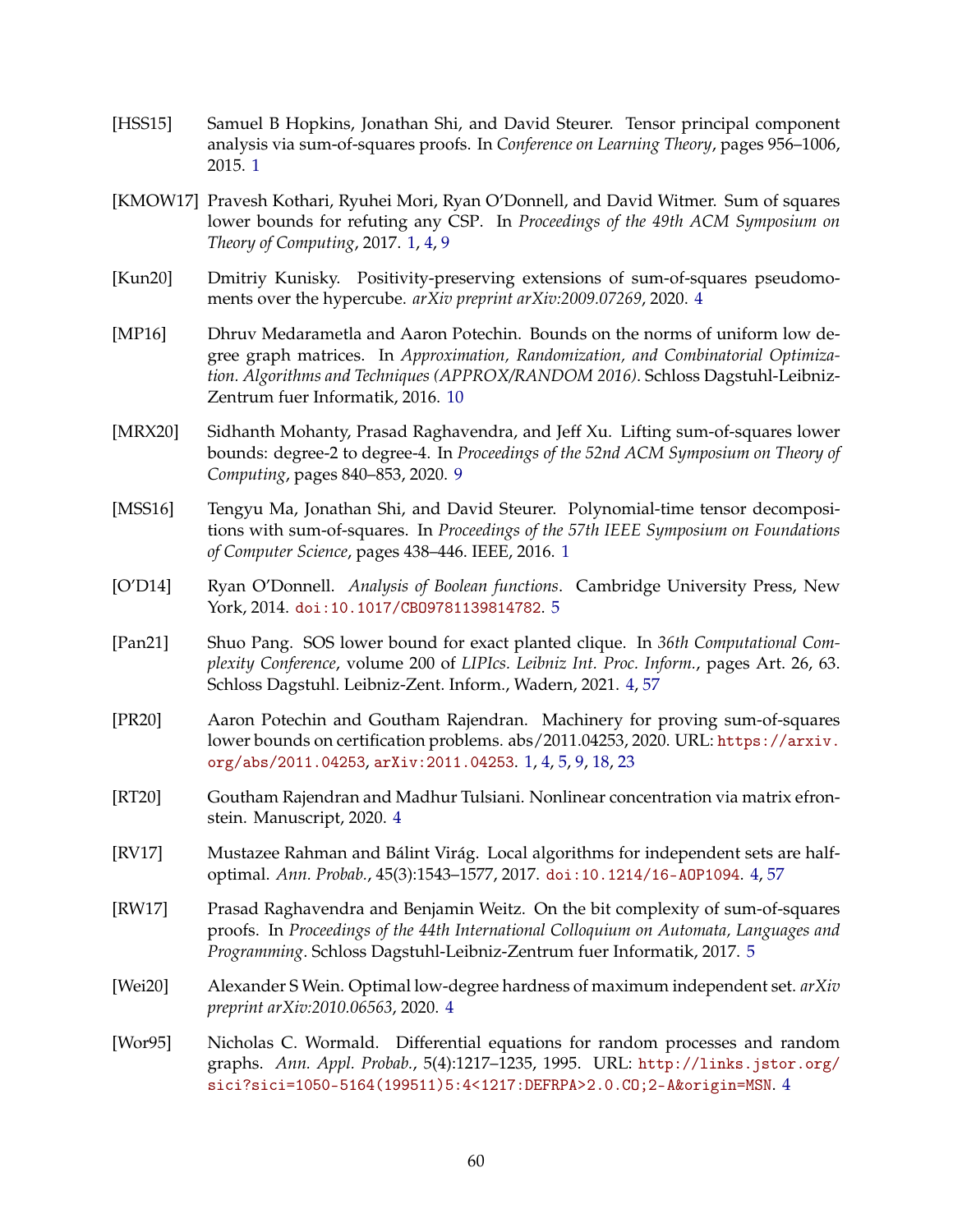## **A Trace Power Calculations**

<span id="page-63-0"></span>Let  $\Omega$  be the distribution which is  $\sqrt{\frac{1-p}{p}}$  with probability  $p$  and  $-\sqrt{\frac{p}{1-p}}$  with probability  $1-p$ . **Proposition A.1.** For all  $k \in \mathbb{N}$  and all  $p \leq \frac{1}{2}$ ,  $\left|\mathbb{E}_{\Omega}[x^k]\right| \leq \left(\sqrt{\frac{1-p}{p}}\right)^{k-2}$  and  $\mathbb{E}_{\Omega}$  $x^k 1$ <sub>*x*=− $\sqrt{\frac{p}{1-p}}$ </sub>  $\left.\rule{0pt}{2.5pt}\right] \left.\rule{0pt}{2.5pt}\right\}$ ≤  $\left(\sqrt{\frac{1-p}{p}}\right)^{k-2}$ .

*Proof.* For the first part, observe that for  $k = 1$ ,  $E_{\Omega}[x^k] = 0$  and for  $k \geq 2$ ,

$$
E_{\Omega}[x^k] = p\left(\sqrt{\frac{1-p}{p}}\right)^k + (1-p)\left(-\sqrt{\frac{p}{1-p}}\right)^k = (1-p)\left(\sqrt{\frac{1-p}{p}}\right)^{k-2} + p\left(-\sqrt{\frac{p}{1-p}}\right)^{k-2}
$$

and since  $\sqrt{\frac{p}{1-p}} \leq \sqrt{\frac{1-p}{p}}$  $\frac{-p}{p}$  and  $1-p\geq p$ ,  $0\leq (1-p)\left(\sqrt{\frac{1-p}{p}}\right)^{k-2}+p\left(-\sqrt{\frac{p}{1-p}}\right)^{k-2}\leq \left(\sqrt{\frac{1-p}{p}}\right)^{k-2}$ 

For the second part, observe that for all  $k \geq 1$ 

$$
\left| \mathbb{E}_{\Omega} \left[ x^{k} 1_{x=-\sqrt{\frac{p}{1-p}}} \right] \right| = (1-p) \left( \sqrt{\frac{p}{1-p}} \right)^{k} \le \left( \sqrt{\frac{1-p}{p}} \right)^{k-2}
$$

Before we embark upon the trace method calculation, it is necessary to note that throughout our PSD analysis, our graphical matrix for shape has rows/columns indexed by sets (as it is a sum of ribbons which have rows/columns indexed by set); however, for the trace method calculation, it is easier to work with graph matrices indexed by ordered tuples and then identify the change in trace method encoding that allows us to shift to set-indexed matrices.

**Definition A.2** (Ordered-ribbon). *Given a ribbon R, let*  $O$  *be an ordering for vertices in*  $U_R \cup V_R$ *, we can define graphical matrix for an ordered-ribbon to have rows and columns indexed by subset of* [*n*] *with a single non-zero entry*

$$
M_{R,O}^{(ordered)}[(I,\mathcal{O}_{\mathcal{I}}), (J,\mathcal{O}_{\mathcal{J}})] = \chi_{E(R)}(G)
$$

*for*  $(I, \mathcal{O}_{\mathcal{I}}) = (A_R, \mathcal{O}_{\mathcal{A}_R})$ ,  $(J, \mathcal{O}_{\mathcal{J}}) = (B_R, \mathcal{O}_{\mathcal{B}_R})$ .

It is immediate from the above definition that for *S*, *T*  $\subseteq$  [*n*], ribbon can be obtained from ordered-ribbons by summing over ordering of the labeled vertices in  $U_R \cup V_R$ ,

$$
M_R[S,T] = \sum_{\mathcal{O}: \text{ordering for vertices in } U_R \cup V_R} M_{R,\mathcal{O}}^{(\text{ordered})}[(S,\mathcal{O}_S), (T,\mathcal{O}_T)]
$$

**Definition A.3** (Graphical matrix with (unsymmetrized) ordered tuples)**.** *We analogously define graphical matrix indexed by ordered tuples by summing over ribbons with ordered tuples, for a shape α,*

$$
M_{\alpha}^{(ordered)} = \sum_{\substack{R: ribbon \text{ of shape } \alpha, \\ \text{ } \text{ }O: ordering}} M_{(R,\mathcal{O})}^{(ordered)}
$$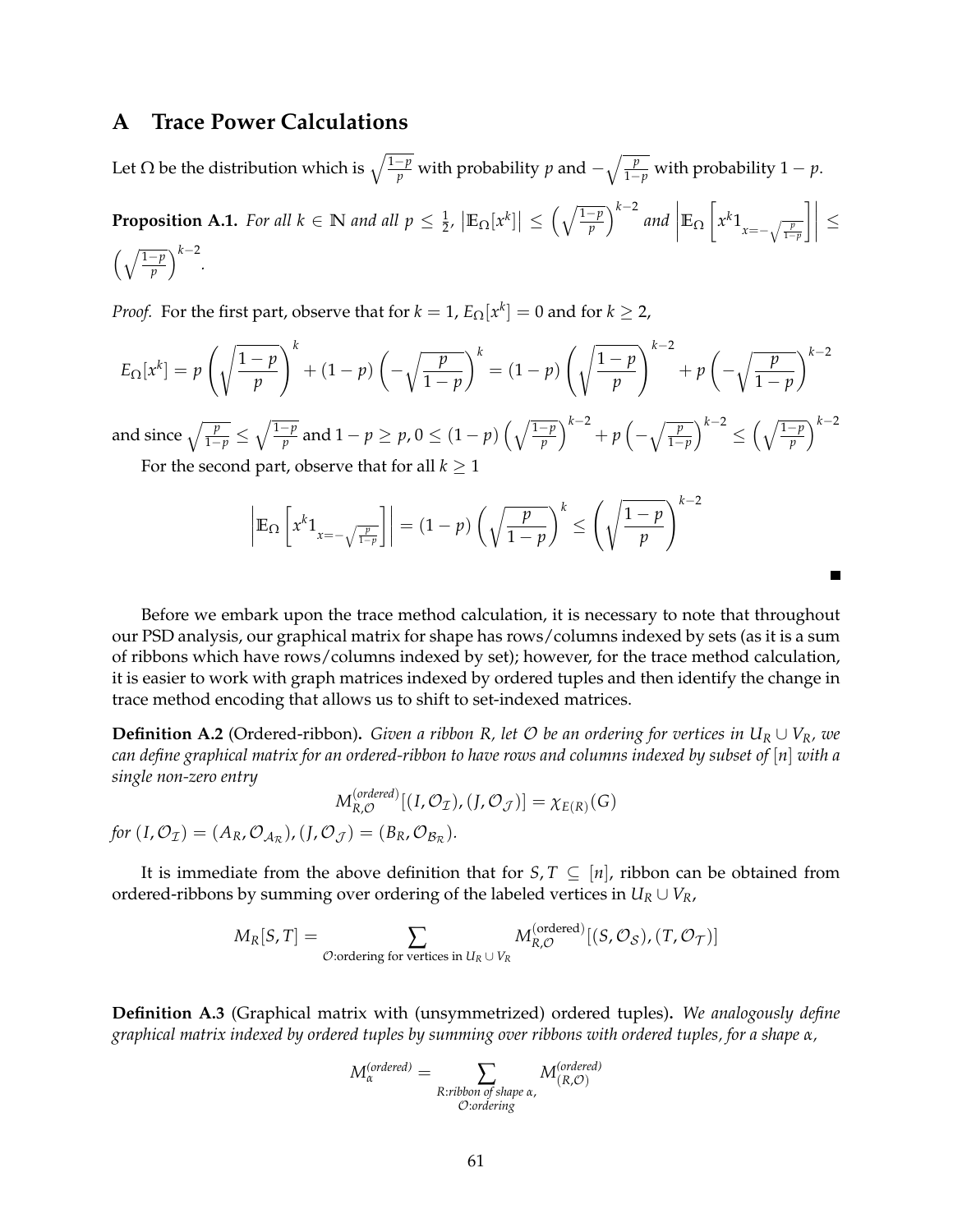<span id="page-64-1"></span>**Definition A.4** (Graphical matrix with sym-ordered tuples)**.**

$$
M_{\alpha}^{(sym-ordered)}[(I,\mathcal{O}_{\mathcal{I}}), (J,\mathcal{O}_{\mathcal{J}})] = \sum_{\mathcal{O}: ordering for U_{\alpha} \cup V_{\alpha}} M_{R,\mathcal{O}}^{(ordered)}
$$

**Remark A.5.** *The graphical matrix for shape indexed by sets is a principle submatrix of the the graphical matrix with sym-ordered tuples.*

We now proceed onto the analysis for graph matrices indexed by (unsymmetrized) ordered tuples.

**Definition A.6.** *Given a shape α and a separator S between U<sup>α</sup> and Vα, we make the following definitions:*

- *1. We define E*(*S*) *to be the set of edges with both endpoints in S.*
- *2. We define L<sup>S</sup> to be the set of vertices in S which are reachable from U<sup>α</sup> without passing through any other vertices in S.*
- *3. We define R<sup>S</sup> to be the set of vertices in S which are reachable from V<sup>α</sup> without passing through any other vertices in S.*
- *4. Define c*(*S*) *to be the number of connected components of α* \ *S which are not reachable from U<sup>α</sup> or Vα.*

<span id="page-64-0"></span>**Theorem A.7.** *For any proper shape*  $\alpha$  *(including shapes with missing edge indicators) and any*  $q \in \mathbb{N}$ *, letting M<sup>α</sup> be the graph matrix where the rows and columns are indexed by ordered tuples rather than sets,*

$$
\mathbb{E}\left[\text{tr}\left((M_{\alpha}M_{\alpha}^{\intercal})^{q}\right)\right] \leq 4^{2q\left(|V(\alpha)|-\frac{|U_{\alpha}|+|V(\alpha)|}{2}\right)}\left(\sqrt{|V(\alpha)|}\right)^{2q|V(\alpha)\setminus (U_{\alpha}\cup V_{\alpha})|}n^{q|V(\alpha)|}.
$$

$$
\left(\max_{\text{separation } S} n^{-\frac{|S|}{2}}\left(3\sqrt{\frac{1-p}{p}}\right)^{|E(S)|}\left(\sqrt{|V(\alpha)|}\right)^{|S|-|U_{\alpha}\cap V_{\alpha}|}\left(2q\right)^{|S|-\frac{|L_{S}|+|R_{S}|}{2}+\frac{c(\alpha,S)}{2}}\right)^{2q-2}
$$

*Proof.* We use the idea from Appendix B of [\[AMP20\]](#page-60-0). Given a constraint graph on *V*(*α*, 2*q*), for each vertex in  $V(\alpha, 2q)$  which is not a copy of a vertex in  $U_\alpha \cap V_\alpha$ , we note whether it has a constraint edge to the left and whether it has a constraint edge to the right. Note that there are at  $\max\limits_{\alpha}4^{2q\big(|V(\alpha)|-\frac{|U_\alpha|+|V(\alpha)|}{2}\big)}$  possibilities for this (note that vertices in  $(U_\alpha\cup V_\alpha)\setminus(U_\alpha\cap V_\alpha)$  only have *q* copies in  $V(\alpha, 2q)$ ). For each copy of  $\alpha$ , we then construct a separator *S* as follows:

- 1. We include any vertex which has both a constraint edge to the left and a constraint edge to the right in *S*.
- 2. We include any vertex in *U<sup>α</sup>* which has a constraint edge to the right in *S*.
- 3. We include any vertex in *V<sup>α</sup>* which has a constraint edge to the left in *S*.
- 4. We include all vertices in  $U_\alpha \cap V_\alpha$ .

We choose separators for the copies of  $\alpha^T$  in the same way. The theorem follows from the following lemma.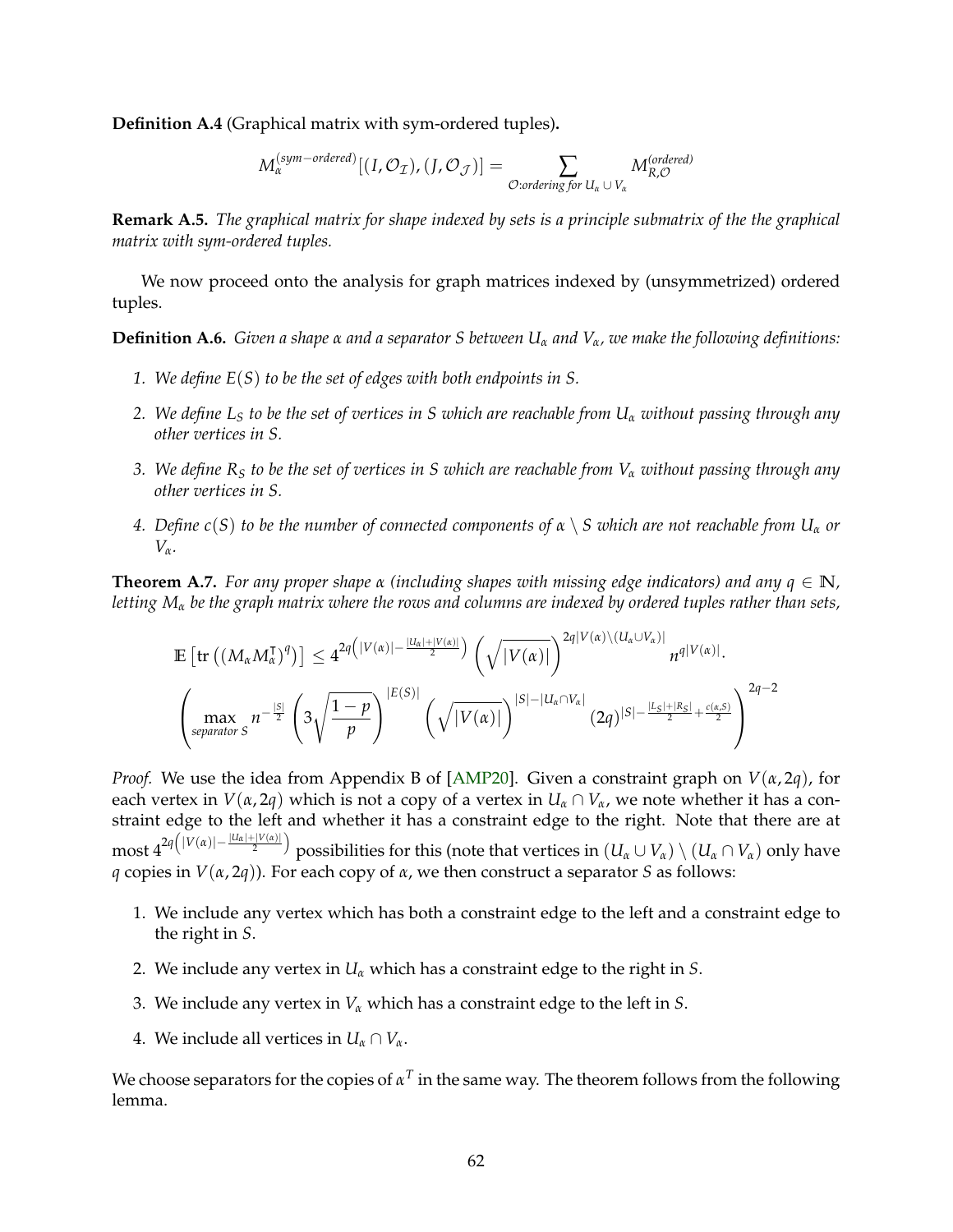**Lemma A.8.** *Given any separators S*3, *S*5, . . . , *S*2*q*−<sup>1</sup> *for the copies of α (except the first one) and any*  $s$ *eparators*  $S_2$ ,  $S_4$ , ...,  $S_{2q-2}$  *for the copies of*  $\alpha^{\dagger}$ , *there are at most* 

$$
\left(\sqrt{|V(\alpha)|}\right)^{2q|V(\alpha)\setminus (U_{\alpha}\cup V_{\alpha})|}n^{q|V(\alpha)|}\left(\prod_{j=2}^{2q-1}n^{-\frac{|S_j|}{2}}3^{|E(S_j)|}\left(\sqrt{|V(\alpha)|}\right)^{|S_j|-|U_{\alpha}\cap V_{\alpha}|}\left(2q\right)^{|S_j|-\frac{|L_{S_j}|+|R_{S_j}|}{2}+\frac{c(S_j)}{2}}\right)
$$

 $t$ erms in  $\mathbb{E}\left[{\rm tr}\left((M_\alpha M_\alpha^\intercal)^q\right)\right]$  which have these separators and have nonzero expected value and for each of *these terms the expected value is at most*  $\prod_{i=2}^{2q-1}$  $\int \frac{2q-1}{p} \left( \sqrt{\frac{1-p}{p}} \right)^{|E(S_j)|}$ .

*Proof.* To see that the expected value is at most  $\prod_{i=2}^{2q-1}$ 2q−1  $\left(\sqrt{\frac{1-p}{p}}\right)^{|E(S_j)|}$ , observe that by Proposition [A.1,](#page-63-0) the expected value of a term is at most

$$
\prod_{e} \left( \sqrt{\frac{1-p}{p}} \right)^{\text{(multiplicity of } e) - 2}
$$

and this holds even if *α* contains missing edge indicators. We can view this as giving each edge which is making a middle appearance (i.e. it has appeared before and will appear again) a factor of  $\left(\sqrt{\frac{1-p}{p}}\right)$  and giving edges which are appearing for the first or last time a factor of 1 (if an edge appears exactly once, it would instead get a factor of  $\sqrt{\frac{p}{1-p'}}$ , but this only helps us). Since edges must be appearing for the first or last time unless both endpoints are in the separator, the result follows.

To count the number of terms, for each copy of *α*, we can go through the copies of *α* and *α* | and identify their vertices one by one. We give each vertex in  $U_\alpha \cap V_\alpha$  a label in [*n*] and we only need to do this once. For the other vertices:

- 1. If the vertex *v* has no constraint edge to the left and is thus appearing for the first time, we give *v* a label in [*n*].
- 2. If the vertex *v* is adjacent to a vertex *u* which has been identified and has no constraint edge to the right, since *u* is appearing for the last time, there are  $deg(u) \leq |V(\alpha)|$  edges incident to *u* which have not appeared for the last time before this copy of *α* or *α* | . To identify *v*, it is sufficient to identify which of these edges is  $(u, v)$ .
- 3. Otherwise, we can pay a factor of  $2q|V(\alpha)|$  to identify the vertex as it has appeared before.

For each edge in *E*(*S*), we note whether the edge is appearing for the first time, appearing for the last time, or is making a middle appearance. For edges which are not in *E*(*S*), one of its endpoints will not have a constraint edge to the left or a constraint edge to the right and this determines whether this is the first or last time the edge appears.

We now consider the factors required by each vertex in the  $\frac{j+1}{2}$ -th copy of *α* (which is not a copy of a vertex in  $U_\alpha \cap V_\alpha$ ) for  $j = 3, 5, \ldots, 2q-1$ . Similar reasoning applies to copies of  $\alpha^T$ .

- 1. Vertices in  $U_\alpha$  are already identified.
- 2. For vertices which are not in  $U_\alpha$  but are reachable from  $U_\alpha$  without passing through  $S_j$  (including vertices in *LS<sup>j</sup>* ), when we want to identify these vertices, they will have a neighbor which is already identified and is appearing for the last time. Thus, each of these vertices requires a factor of at most  $|V(\alpha)|$ .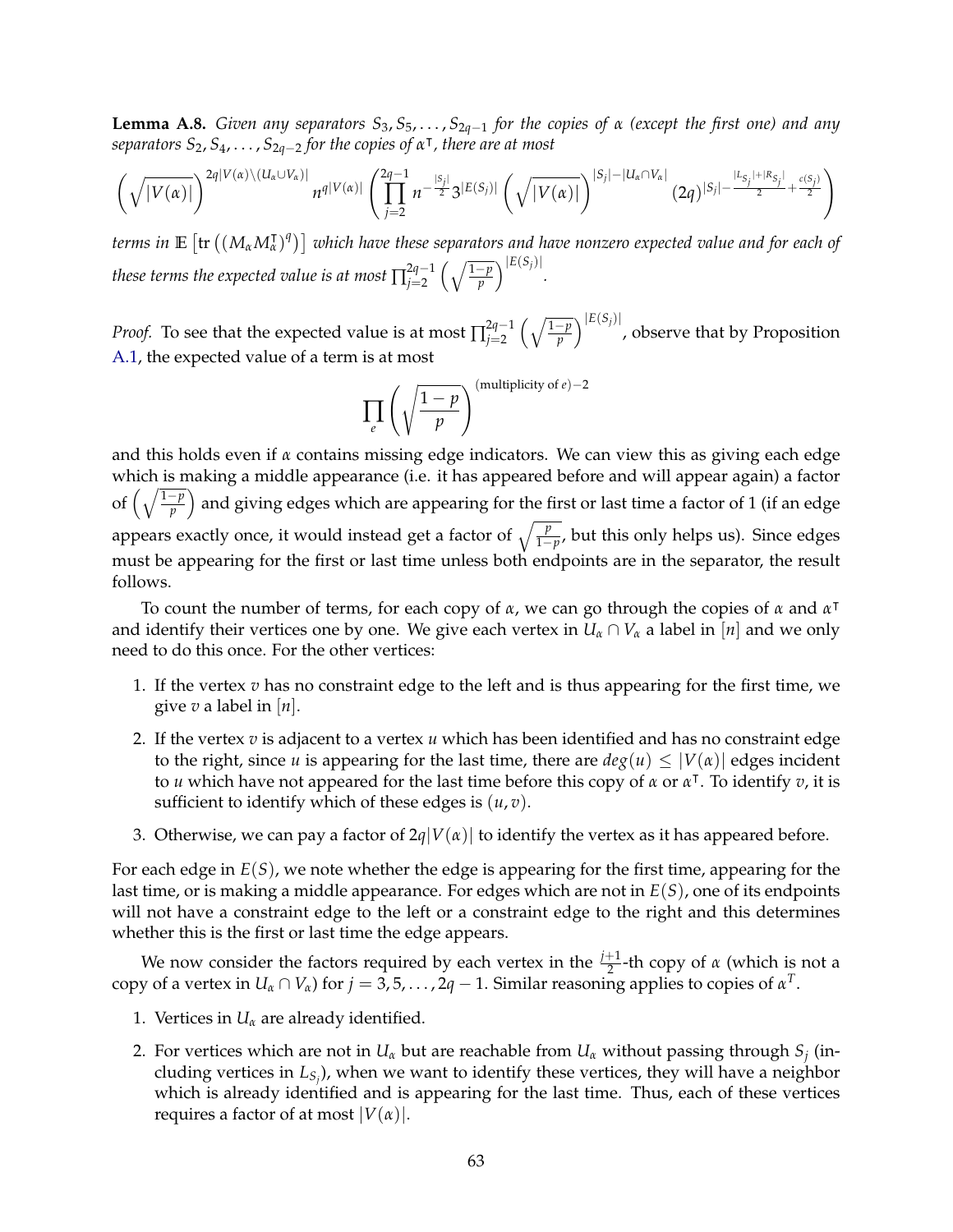- 3. For vertices which are reachable from *V<sup>α</sup>* without passing through *S<sup>j</sup>* (and which are not in  $S_j$  themselves), these vertices have no constraint edge to the left, so this is the first time these vertices appear. Thus, each of these vertices requires a factor of *n*.
- 4. For vertices in  $S_j \setminus L_{S_j}$ , these vertices have appeared before but are not adjacent to a vertex which has been identified and has no constraint edge to the right, so we pay a factor of  $2q|V(\alpha)|$  for these vertices
- 5. For a component of  $V(\alpha) \setminus S_i$  which is not reachable from  $U_\alpha$  or  $V_\alpha$ , all of the vertices in this component will either have no constraint edges to the left or no constraint edges to the right. If the vertices in this component have no constraint edges to the left, they are appearing for the first time and require a factor of *n*. If the vertices in this component have no constraint edges to the right, we can pay a factor of  $2q|V(\alpha)|$  for the first vertex in this component and a factor of  $|V(\alpha)|$  for all of the other vertices in this component.

We can also try identifying vertices by going from the right to the left. Following similar logic, this gives us the following factors.

- 1. Vertices in  $V_\alpha$  are already identified.
- 2. For vertices which are not in *V<sup>α</sup>* but are reachable from *V<sup>α</sup>* without passing through *S<sup>j</sup>* (including vertices in  $R_{S_j}$ ), we need a factor of at most  $|V(\alpha)|$ .
- 3. For vertices which are reachable from *U<sup>α</sup>* without passing through *S<sup>j</sup>* (and which are not in *Sj* themselves), we need a factor of *n*.
- 4. For vertices in  $S_j \setminus R_{S_j}$ , we need a factor of  $2q|V(\alpha)|$ .
- 5. For a component of  $V(\alpha) \setminus S_i$  which is not reachable from  $U_\alpha$  or  $V_\alpha$ , all of the vertices in this component will either have no constraint edges to the left or no constraint edges to the right. If the vertices in this component have no constraint edges to the right, they are appearing for the first time (when going from the right to the left) and require a factor of *n*. If the vertices in this component have no constraint edges to the left, we can pay a factor of  $2q|V(\alpha)|$  for the first vertex in this component and a factor of  $|V(\alpha)|$  for all of the other vertices in this component.

We can choose whichever direction gives a smaller bounds. Since we don't know which direction this will be, we take the square root of the product of the two bounds. We now consider how many factors of *n*,  $|V(\alpha)|$ , and 2*q* this gives us. For  $S_2, \ldots, S_{2q-1}$ ,

- 1. Factors of *n*: Each vertex in  $S_i$  does not give us a factor of *n*. Each vertex outside of  $S_i$  gives a factor of *n* for exactly one of the two directions.
- 2. Factors of  $|V(\alpha)|$ : Vertices which are copies of vertices in  $U_\alpha \cap V_\alpha$  do not need any factors of  $|V(\alpha)|$ . For the other vertices, we have the following cases. For each vertex  $v \in S_j$ ,
	- (a) If  $v \notin U_\alpha \cup V_\alpha$  then  $v$  requires a factor of  $|V(\alpha)|$  in both directions.
	- (b) If  $v \in U_\alpha \setminus V_\alpha$  or  $v \in V_\alpha \setminus U_\alpha$  then  $v$  requires a factor of  $|V(\alpha)|$  in one of the two directions.

For each vertex  $v \notin S_j$ ,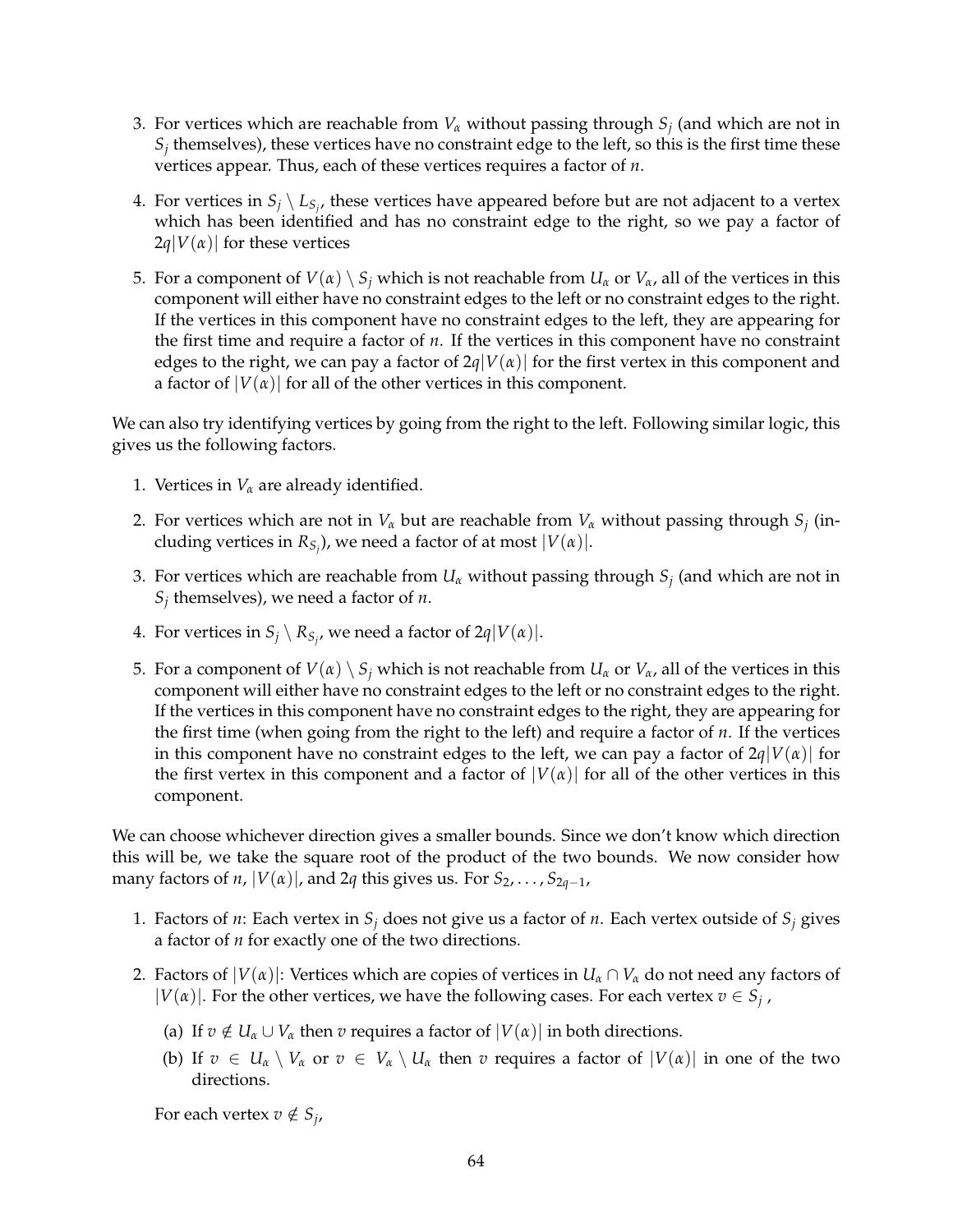- (a) If  $v \notin U_\alpha \cup V_\alpha$  then  $v$  requires a factor of  $|V(\alpha)|$  in one of the two directions.
- (b) If  $v \in U_\alpha \setminus V_\alpha$  or  $v \in V_\alpha \setminus U_\alpha$  then  $v$  does not require a factor of  $|V(\alpha)|$  as in one direction it will already be specified and in the other direction it will be a new vertex and will thus require a factor of *n* rather than  $|V(\alpha)|$ .
- 3. Factors of 2*q*: Vertices in  $S_j \setminus (L_{S_j} \cup R_{S_j})$  require a factor of *q* in both directions. Vertices in  $L_{S_j} \setminus R_{S_j}$  and  $L_{S_j} \setminus R_{S_j}$  require a factor of *q* for exactly one of the two directions. Vertices in  $L_{S_j} \cap R_{S_j}$  do not require any factors of *q*. Each component of  $V(\alpha) \setminus S_j$  which is not reachable from  $U_\alpha$  or  $V_\alpha$  requires a factor of *q* for one of its vertices for exactly one of the two directions.

For the first copy of *α*, we need a factor of *n* for each vertex as it is the first time all of the vertices appear (this also accounts for the vertices in  $U_\alpha\cap V_\alpha$ ). For the final copy of  $\alpha^T$ , the vertices which are copies of vertices in  $U_\alpha \cup V_\alpha$  have already been identified and we need a factor of at most  $|V(\alpha)|$  to specify each vertex which is not a copy of a vertex in  $U_\alpha \cup V_\alpha$  as each such vertex will be adjacent to a vertex which has been identified and has no constraint edge to the right.

> П П

Putting everything together gives the result.

# <span id="page-67-0"></span>**B Reserving edges to preserve left/middle shapes**

Given a shape *α*, and a subset of edges Res(*α*) that we are to reserve, we will only apply conditioning on edges  $E(\alpha) \setminus Res(\alpha)$ .

**Proposition B.1.** *Given any middle shape*  $\tau$  *such that all vertices have a path to*  $U_{\tau} \cup V_{\tau}$ *, there is a set of edges*  $\text{Res}(\tau)$  *of size at most*  $|V(\tau) \setminus (U_\tau \cap V_\tau)|$  *such that every vertex has a path to*  $U_\tau \cup V_\tau$  *in*  $\text{Res}(\tau)$ *, and removing any subset of the edges*  $E(\tau) \setminus Res(\tau)$  *does not change the size of the minimum vertex separator of the shape.*

*Proof.* Select  $|U_\tau|$  vertex-disjoint paths between  $U_\tau$  and  $V_\tau$ . This is enough to ensure that the minimum vertex separator will not decrease. To ensure that every vertex has a path to  $U_{\tau} \cup V_{\tau}$ , also add in edges connecting to these paths until all vertices are connected.

**Proposition B.2.** For a middle intersection  $\gamma$ ,  $\tau$ ,  $\gamma'$  we can reserve at most  $|V(G) \setminus (U_\gamma \cap V_\gamma)|$  edges in *γ so that the reserved ribbons are still a middle intersection.*

*Proof.* Select  $|U_\gamma|$  vertex-disjoint paths between  $U_\gamma$  and  $Int(\gamma) \cup V_\gamma$ .

**Proposition B.3.** For a left shape  $\gamma$ , there is a set Res( $\gamma$ )  $\subseteq E(\gamma)$  of edges such that  $|\text{Res}(\gamma)| \leq 2|V(\gamma)|$ *and reserving* Res(*γ*) *is sufficient to guarantee γ remains a left shape under removal of any subset of edges in*  $E(\gamma) \setminus Res(\gamma)$ .

*Proof.* Observe that if  $\gamma$  is a left part, for each vertex  $v \in V_{\gamma}$ , if we add another copy of  $v$  (duplicating all of the edges incident to *v*) to  $V_\gamma$  (and  $U_\gamma$  if  $v \in U_\gamma \cap V_\gamma$ ), then there are  $|V_\gamma| + 1$ vertex disjoint paths from  $U_\gamma$  to  $V_\gamma \cup \{v_{duplicated}\}\$  where  $v_{duplicated}\$  is the copy of *v*. Moreover, this condition is sufficient to guarantee that  $\gamma$  is a left part.

To see this, assume that there is a separator *S* of size  $|V_\gamma|$  between  $U_\gamma$  and  $V_\gamma \cup \{v_{duplicated}\}.$ Note that  $S \cap V(\gamma)$  is a separator between  $U_\gamma$  and  $V_\gamma$  and  $V_\gamma$  is the only such separator of size at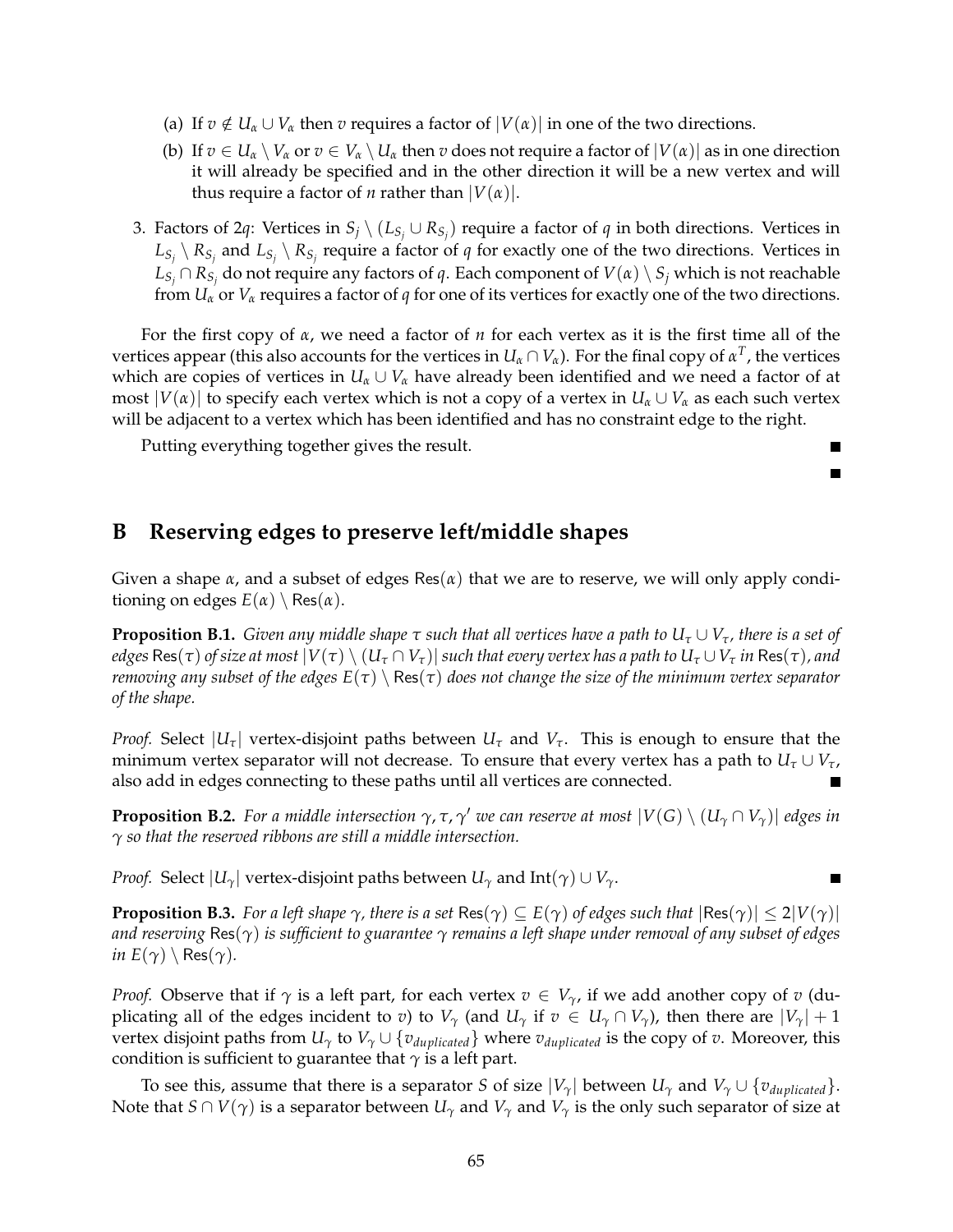most  $|V_\gamma|$ , so we must have that  $S = V_\gamma$ . However, this is impossible as there is a path from  $U_\gamma$  to *vduplicated* which does not pass through *S*.

To see the moreover part, assume there is a separator *S* between  $U_\gamma$  and  $V_\gamma$  of size at most  $|V_\gamma|$ which is not equal to  $V_\gamma$ . Since  $S = V_\gamma$ , there is a vertex  $v \in V(\gamma) \setminus S$ . This condition says that there are  $|V_\gamma| + 1$  paths from  $U_\gamma$  to  $V_\gamma$  which are vertex disjoint except that two of the paths end at *v*. At least one of these paths does not pass through *S*, so *S* is not a separator between *U<sup>γ</sup>* and *V*<sub>γ</sub>. Thus, there is no such separator *S* and  $\gamma$  is a left part.

Now consider the following graph *G* which is designed so that there is an integer-valued flow of value *k* from *s* to *t* in *G* corresponding to *k* vertex disjoint paths from  $U_{\gamma}$  to  $V_{\gamma}$ .

- 1. For each vertex  $u \in V(\gamma)$ , create two copies  $u_{in}$  and  $u_{out}$  of  $u$ . Add a directed edge with capacity 1 from *uin* to *uout*.
- 2. Add directed edges with capacity 1 from *s* to  $u_{in}$  for each  $u \in U_\gamma$ . Similarly, add directed edges with capacity 1 from  $v_{out}$  to *t* for each  $v \in V_{\gamma}$ .
- 3. For each edge  $(u, v) \in E(\gamma)$ , create a directed edge with capacity 1 from  $u_{out}$  to  $v_{in}$  and a directed edge with capacity 1 from *vout* to *uin*.

Choose  $|V_\gamma|$  vertex disjoint paths from  $U_\gamma$  to  $V_\gamma$  and take the corresponding paths in *G*. Now observe that for each  $v \in V_{\gamma}$ , if we increased the capacity of the edges from  $v_{in}$  to  $v_{out}$  and from *v*<sub>out</sub> to *t* to 2, this would increase the max flow value to  $|V_{\gamma}| + 1$ . This implies that if we run an iteration of Ford-Fulkerson on the residual graph, we must be able to reach  $v_{in}$  for each  $v \in V_{\gamma}$ . If we use DFS or BFS to explore the residual graph, we need at most  $|V(\alpha)|$  of the non  $u_{in}$  to  $u_{out}$ edges to reach all of these destinations.

Adding these edges to the  $|V_\gamma|$  vertex disjoint paths from  $U_\gamma$  to  $V_\gamma$  gives a set of edges of size at most  $2|V(\gamma)|$  which can be reserved to guarantee that  $\gamma$  remains a left part.

### **C Second proof of [Lemma 6.9](#page-25-3)**

**Lemma 6.9.** *For any linearization*  $β$  *of*  $τ<sub>P</sub>$  *and all separators*  $S$  *for*  $β$ *,* 

$$
|E(\beta)| + 2|E_{\text{phantom}}| - |E(S)| \ge |V(\tau_P)| + |I_\beta| - |S|.
$$

We prove this by exhibiting an explicit charging argument.

*Proof.* Let *τ phant P* be the multigraph formed from *β* plus two edges for each phantom edge in  $E_{phantom}$ . We need to assign each vertex of  $V\left(\tau_{p}^{phant}\right)$  $\binom{p$   $p$   $p$   $\}$   $\setminus$   $V(S)$  an edge of  $E\left(\tau_{p}^{phant}\right)$  $\binom{planet}{P} \setminus E(S)$ , and we need to assign isolated vertices in  $I_\beta$  two edges. Note that the connectivity of  $\tau^{phant}_P$ *P*<sup>*phant*</sup> is exactly the same as *τP*, just the nonzero edge multiplicities are modified.

For vertices that are in the same connected component of  $\tau^{phant}_p$ *P* as a vertex in *S*, consider running a breadth-first search from *S*, and assign each edge to the vertex it explores. Vertices in *I<sup>β</sup>* must be explored via a double edge, in order for them to become isolated during linearization, so assign both.

For vertices that are not in the same component of  $\tau^{phant}_p$  $P_P^{pnum}$  as *S*, the edge assignment is more complicated. Let *C* be a component. Using [Proposition 6.6,](#page-24-2) component *C* must intersect both *U<sup>β</sup>*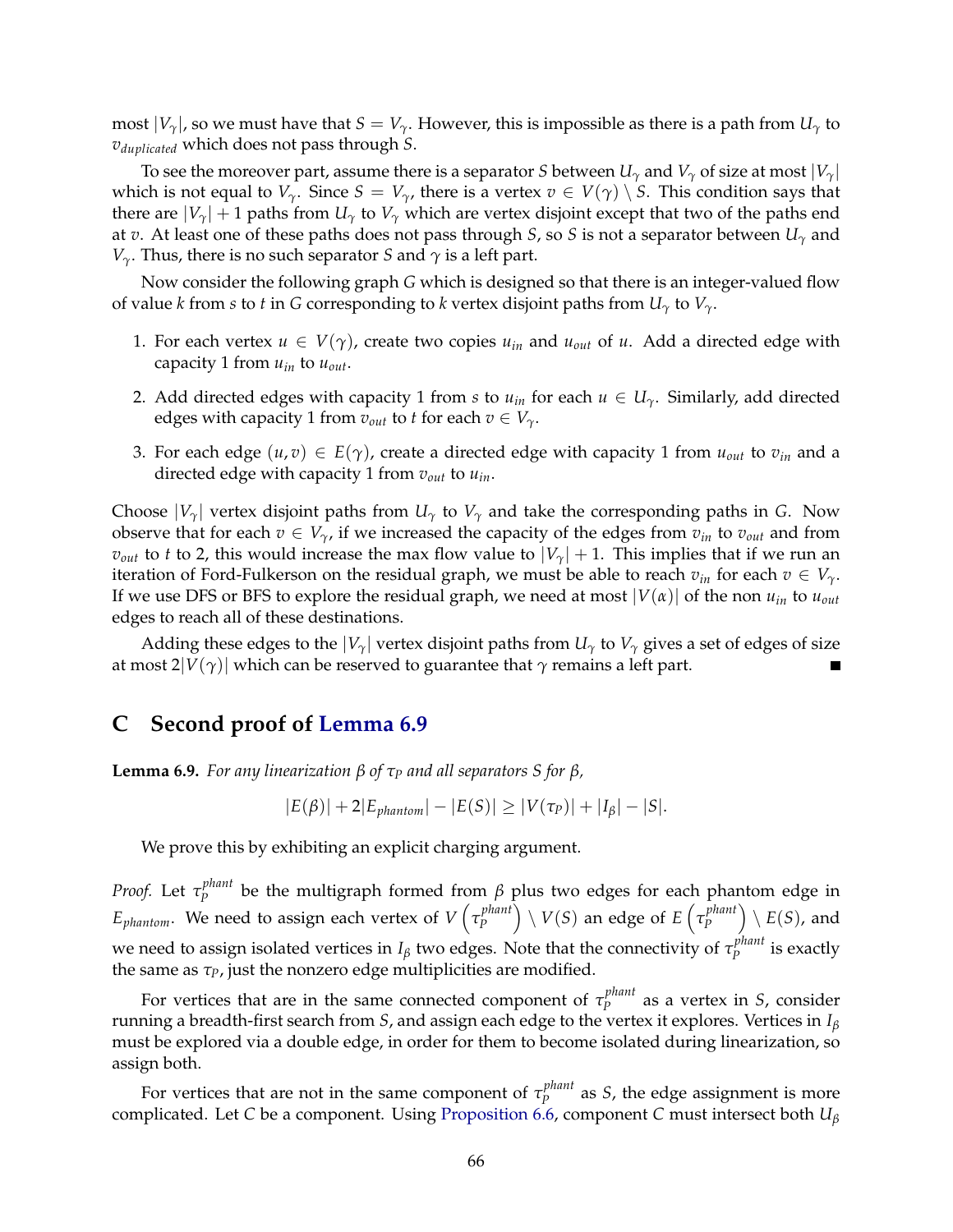and *V*<sup>*β*</sup>. For the isolated vertices in *I*<sup>β</sup> ∩ *C*, order them by their distance from  $U_{\beta} \cup V_{\beta}$ . Charge them to the two edges along the shortest path to  $U_\beta \cup V_\beta$ . For the remaining non-isolated vertices, we claim that there is at least one additional double edge in *C* that has not yet been charged. As noted just above using [Proposition 6.6,](#page-24-2) there is a path *P* between *U<sup>β</sup>* and *V<sup>β</sup>* in this component. However, since *C* does not intersect *S*, which is by assumption a separator in *β*, the path cannot be entirely in *β* i.e. it must contain at least one double edge. If *P* does not pass through an isolated vertex, this double edge evidently has not yet been charged. If *P* passes through an isolated vertex, because all edges incident to isolated vertices are double edges, there must be more double edges than isolated vertices in *P*. Since each isolated vertex only charges one incident double edge, they can't all be charged. In either case, *P* contains an uncharged double edge.

Now contract the edges in *τ phant P*<sup>*pmant*</sup> that were charged for isolated vertices, and order the nonisolated vertices by their distance from this double edge. The double edge can be used to charge its two endpoints (which are not isolated), and the other vertices can be charged using the next edge in the shortest path to the double edge. This completes the charging, and the proof of the lemma. Е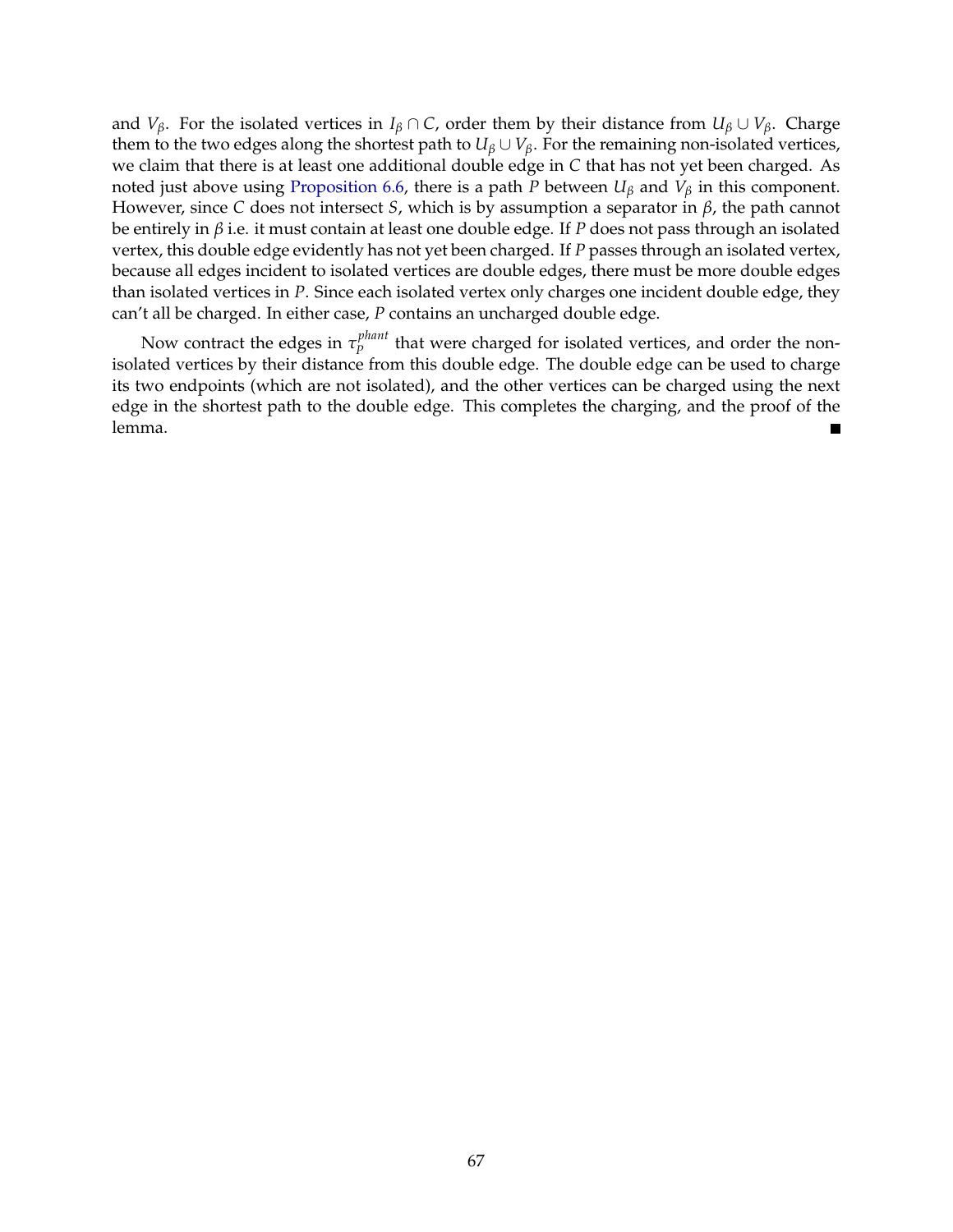# **D Formalizing the PSD Decomposition**

Here we prove [Lemma 6.13](#page-28-1) (which we restate here for convenience) by formally going through the approximate PSD decomposition described in [Section 6.1.](#page-21-1)

**Lemma 6.13.** *(Decomposition in terms of ribbons).*

$$
\sum_{\alpha \in \mathcal{S}} \lambda_{\alpha} \frac{M_{\alpha}}{|\text{Aut}(\alpha)|} = \sum_{R \in \mathcal{S}} \lambda_{R} M_{R} = \left( \sum_{j=0}^{2D_{S^{0}S}} (-1)^{j} \sum_{G_{j},...,G_{1},T,G'_{1},...,G'_{j}} \lambda_{G_{j} \odot ... \odot G_{1} \odot T \odot G'_{1} \cdots \odot G_{j}^{\prime \dagger}} M_{G_{j} \circ ... \circ G_{1} \circ T \circ G_{1}^{\prime \dagger} \cdots \circ G_{j}^{\prime \dagger}} \right) \left( \sum_{L \in \mathcal{L}} \lambda_{L} M_{L} \right)^{\dagger}
$$

+ *truncation errortoo many vertices* + *truncation errortoo many edges in one part*

*where*

*1.*

truncation error<sub>too many vertices</sub> = -  
\n
$$
\sum_{L,T,L',T} \lambda_{L \circ T \circ L'T} M_{L \circ T \circ L'T}
$$
\n
$$
= \sum_{L,T,L',T} \lambda_{L \circ T \circ L'T} M_{L \circ T \circ L'T}
$$
\n
$$
+ \sum_{j=1}^{2D_{SoS}} (-1)^{j+1} \sum_{L, G_j, ..., G_1, T, G'_1, ..., G'_j, L'} \lambda_{L \circ G_j \circ ... \circ G_1 \circ T \circ G'_1 \circ ... \circ G'_j \circ L' \circ M_L M_{G_j \circ ... \circ G_1 \circ T \circ G'_1 \circ ... \circ G'_j} M_L^T
$$
\n
$$
= \sum_{V(G'_1 \circ ... \circ G'_j \circ L'I \circ I) > D_V \text{ or } V(G'_1 \circ ... \circ G'_j \circ L'I \circ I) > D_V}
$$
\n
$$
= \sum_{L,T,L': \atop |V(L \circ T \circ L'T)| \le D_V, \atop |L,T,L': \text{ are properly composite}}
$$
\n
$$
+ \sum_{j=1}^{2D_{SoS}} (-1)^j \sum_{L, G_j, ..., G_1, T, G'_1, ..., G'_j, L'} \sum_{L, T, L': \atop |V(L \circ G_j \circ ... \circ G'_1 \circ L'I \circ M_{L \circ G_j \circ ... \circ G'_j \circ L'I} M_{L \circ G_j \circ ... \circ G'_j \circ L'I}
$$
\n
$$
= \sum_{L, G_j, ..., G_1, T, G'_1, ..., G'_j, L'} \lambda_{L \circ G_j \circ ... \circ G'_j \circ L'I} M_{L \circ G_j \circ ... \circ G'_j \circ L'I}
$$
\n
$$
= \sum_{L, G_j, ..., G_1, T, G'_1, ..., G'_j, L' : \atop |V(L \circ G_j \circ ... \circ G_1 \circ I) \le D_V \text{ and } |V(G'_1 \circ ... \circ G'_j \circ L'I \circ L' \circ L' \circ M_{L \circ G_j \circ ... \circ G'_j \circ L'I}
$$
\n
$$
= \sum_{L, G_j, ..., G_1, T, G'_1, ..., G'_j, L' : \atop |V(G'_1 \circ ... \circ G'_j \circ L'I \circ M_{L \circ G_j \circ ... \circ G'_j \circ L'I}
$$
\n
$$
= \sum_{L, G_j, ..., G_
$$

*where for a ribbon R, Emid*(*R*) *is the set of edges of R which are not contained in AR, not contained in*  $B_R$ *, and are not incident to any vertices in*  $A_R \cap B_R$ *.* 

- 2. *in all of these sums, the ribbons L,*  $G_j, \ldots, G_1, T, G'_1, \ldots, G'_{j'}$  *L' satisfy the following conditions:* 
	- (a)  $T \in \mathcal{M}$ ,  $L$ ,  $L' \in \mathcal{L}$ , and each  $G_i$ ,  $G'_i \in \mathcal{L}$ .
	- (*b*)  $L, G_j, \ldots, G_1, T, G'_1$  $\mathbf{F}_j, \ldots, \mathbf{G}_j'$ <sup>T</sup>, L<sup>'T</sup> are composable.
	- (c) The intersection pattern induced by  $G_j, \ldots, G_1, T, G'_1, \ldots, G'_j$  is a middle intersection pattern.
	- *(d)*  $|V(T)| \le D_V$ ,  $|V(G_j \odot \ldots \odot G_1)| \le D_V$ , and  $|V(G_1^{\prime \dagger} \odot \ldots \odot G_j^{\prime})|$  $|\mathbf{v}| \leq D_V$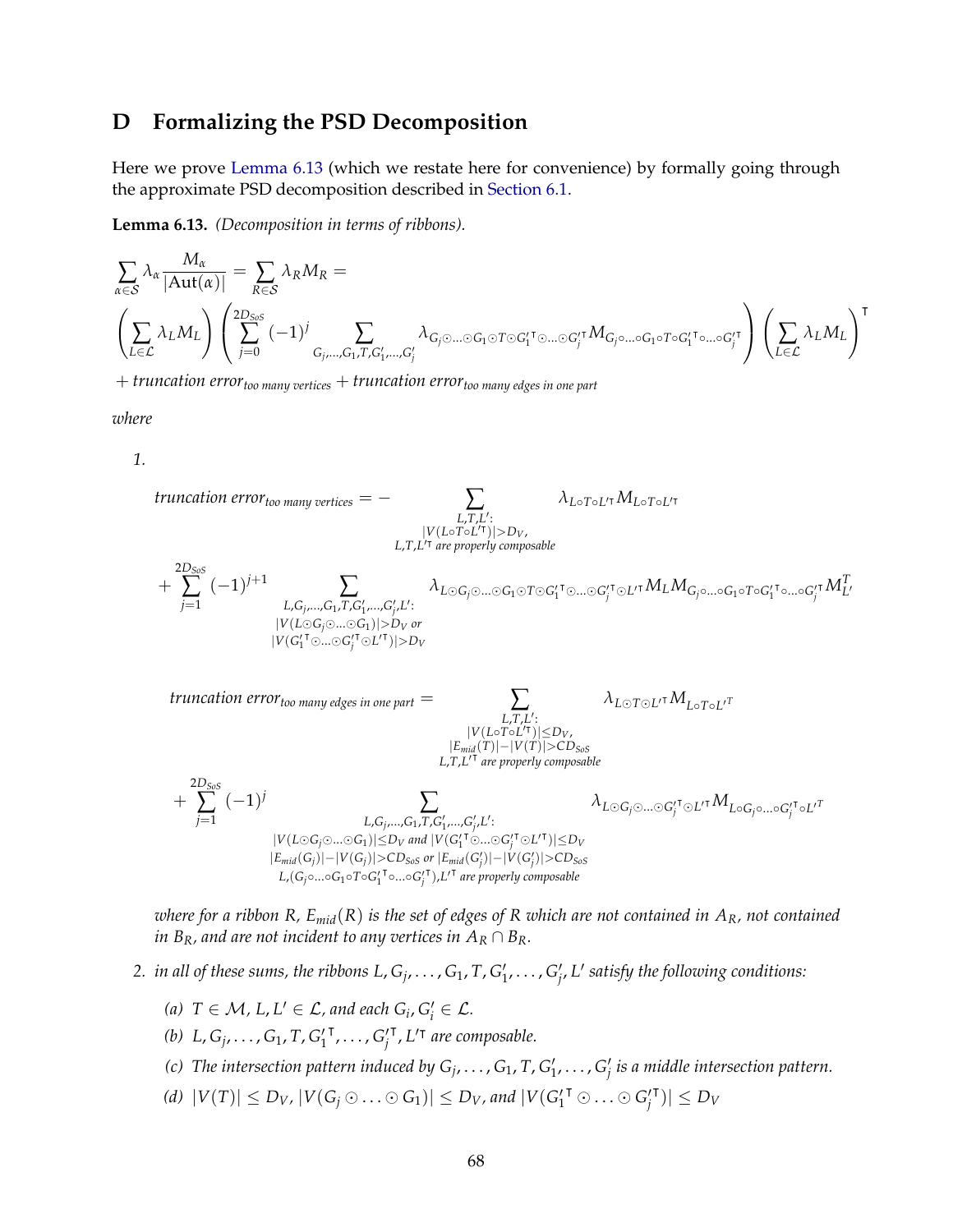*(e) Except when noted otherwise (which only happens for truncation errortoo many edges in one part), all* of the ribbons  $G_j, \ldots, G_1, T, G'_1, \ldots, G'_j$  (but not necessarily L, L') satisfy the constraint that  $|E_{mid}(R)| - |V(R)| \leq CD_{SoS}$ .

*Proof.* We abuse notation and write the sum over ribbons in  $S$  as

$$
\sum_{\alpha \in \mathcal{S}} \lambda_{\alpha} \frac{M_{\alpha}}{|\text{Aut}(\alpha)|} = \sum_{R \in \mathcal{S}} \lambda_{R} M_{R}.
$$

(The automorphism group disappears as it was only there to ensure each ribbon is represented once anyway.)

From [Proposition 5.13,](#page-21-2) every ribbon  $R \in S$  decomposes into  $R = L \circ T \circ L'^{\intercal}$  where  $L, L' \in \mathcal{L}$ and  $T \in M$ . We would like that

$$
\sum_{R\in\mathcal{S}} \lambda_R M_R = \sum_{\substack{L,L'\in\mathcal{L}, T\in\mathcal{M}:\\ |V(L\circ T\circ L'^\intercal)|\leq D_V}} \lambda_{L\circ T\circ L'^\intercal} M_{L\circ T\circ L'^\intercal}.
$$

However, this is not quite correct, as the ribbons on the right hand side may intersect.

#### **Proposition D.1.**

$$
\sum_{R \in S} \lambda_R M_R = \sum_{\substack{L, L' \in \mathcal{L}, T \in \mathcal{M}: \\ |V(L \circ T \circ L'')| \le D_V, \\ L, T, L'^{\dagger} \text{ are properly composite}}} \lambda_{L \circ T \circ L'^{\dagger}} M_{L \circ T \circ L'^{\dagger}}.
$$

To start, we uncorrelate the sizes of *L*, *T*, *L* 0 . Add to the moment matrix

∑ *L*,*L* <sup>0</sup>∈L,*T*∈M:  $|V(L \circ T \circ L'T)| > D_V$ ,<br><sup>7</sup> are properly composable *L*,*T*, $L$ <sup> $T$ </sup> are properly composable  $\lambda_{L \circ T \circ L^\prime}$ τ $M_{L \circ T \circ L^\prime}$ τ

This term is added to truncation  $error<sub>too many vertices</sub>$ .

We define matrices for intersection terms  $I_k$ , factored terms  $F_k$ , and truncation error  $T_k$  at level *k* recursively via the following process. We will maintain that the moment matrix satisfies for all *k*,

$$
\sum_{R \in \mathcal{S}} \lambda_R M_R = \left(\sum_{L \in \mathcal{L}} \lambda_L M_L\right) \left(\sum_{i=1}^k (-1)^{i+1} F_i\right) \left(\sum_{L \in \mathcal{L}} \lambda_L M_L\right)^{\mathsf{T}} + (-1)^k I_k + \sum_{i=1}^k (-1)^i T_i.
$$

In order to make this equation hold, given  $I_k$  we will choose  $F_{k+1}$ ,  $T_{k+1}$ , and  $I_{k+1}$  so that

$$
I_k = \left(\sum_{L \in \mathcal{L}} \lambda_L M_L\right) F_{k+1} \left(\sum_{L \in \mathcal{L}} \lambda_L M_L\right)^{\mathsf{T}} - T_{k+1} - I_{k+1}
$$

At the start of the  $(k+1)$ th iteration, we will have that  $I_k$  is equal to a sum over middle ribbons *T*, "middle intersecting ribbons"  $(G_k, \ldots, G_1, G'_1)$  $\sigma^{\mathsf{T}}_k, \ldots, \sigma^{\mathsf{T}}_k$  $(T) \in Mid_T^{(k)}$ , and non-intersecting ribbons *L*, *L'*. Furthermore, the ribbons *G*<sub>*k*</sub>, . . . , *T*, . . . , *G*<sup>7</sup><sub>*k*</sub> will satisfy  $|E_{mid}(R)| - |V(R)| ≤ CD$ <sub>SoS</sub>, in which case we say that "edge bounds hold". Any time that a violation of this bound appears, we will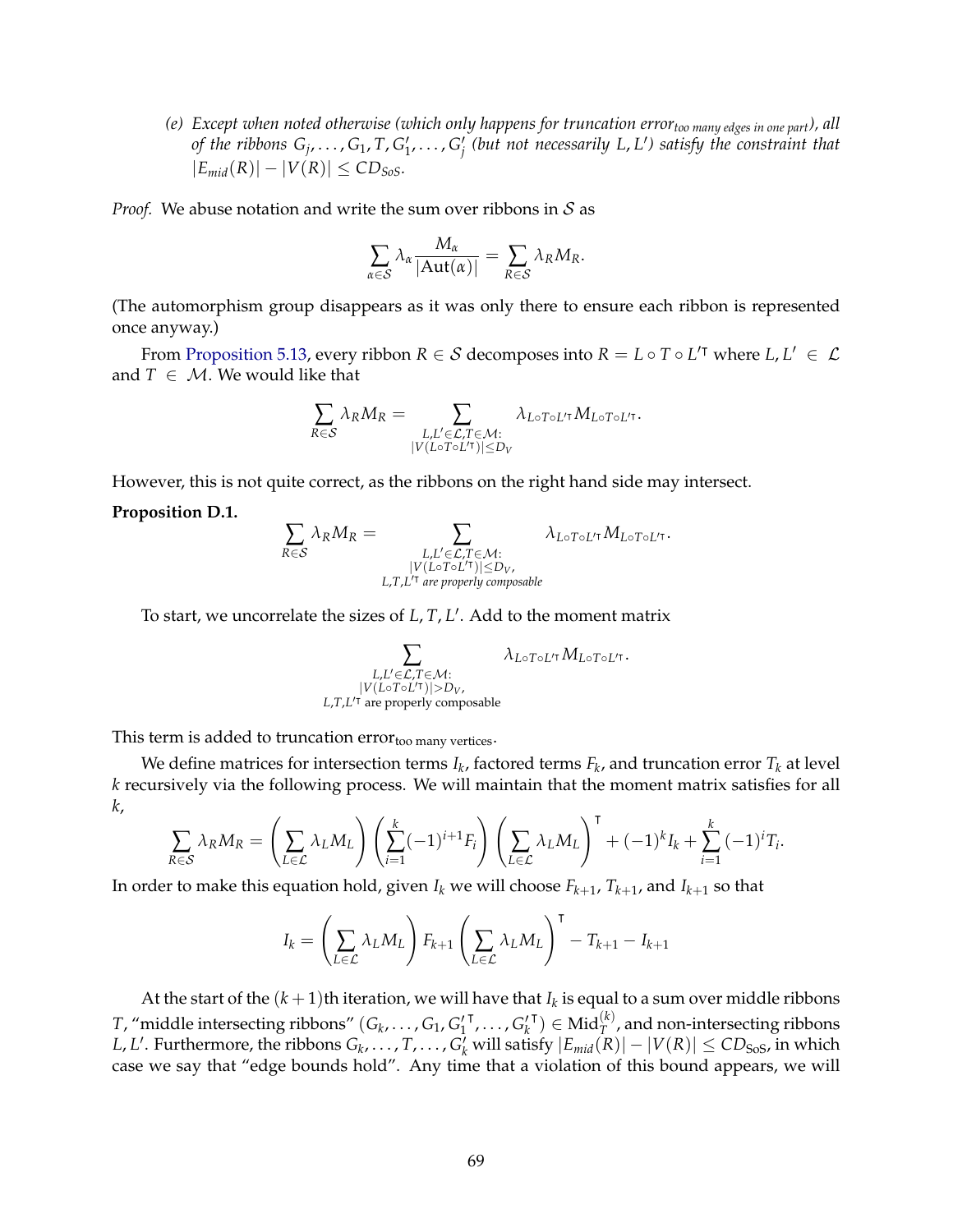throw the term into the truncation error for too many edges in one part. For example, initially we throw away *T* with too many edges. Initially,

$$
I_0 := \sum_{\substack{L, L' \in \mathcal{L}, T \in \mathcal{M}: \\ |V(L)| \le D_V, |V(T)| \le D_V, \\ L, T, L'^{\dagger} \text{ are properly composable,} \\ \text{edge bounds hold} }} \lambda_{L \odot T \odot L'^{\dagger}} M_{L \circ T \circ L'^{\dagger}}
$$
\n
$$
T_0 := \sum_{\substack{L, L' \in \mathcal{L}, T \in \mathcal{M}: \\ |V(L)| \le D_V, |V(T)| \le D_V, \\ |E_{mid}(T)| - |V(T)| > CD_{S \circ S}, \\ L, T, L'^{\dagger} \text{ are properly composable} }} \lambda_{L \odot T \odot L'^{\dagger}} M_{L \circ T \circ L'^{\dagger}}
$$
\n
$$
F_0 := 0
$$

 ${\bf Definition~D.2.}$  *For a middle ribbon T* , let  $Mid_T^{(k)}$  be the collection of tuples of ribbons  $G_k,\ldots,G_1,G'_1,\ldots,G'_k$  $s$ uch that the ribbons are composable and the induced intersection pattern of  $G_k \circ \cdots \circ G_1 \circ T \circ G_1'$  $\overline{G}_1^{\prime\dagger} \circ \cdots \circ \overline{G}_k^{\prime\dagger}$ *k is a middle intersection pattern.*

The inductive hypothesis for  $I_k$  is,

*I<sup>k</sup>* = ∑ *T*∈M,(*G<sup>k</sup>* ,...,*G* 0 *k* )∈Mid(*k*) *T* ,*L*,*L* <sup>0</sup>∈L: |*V*(*L G<sup>k</sup>*...*G*1)|≤*DV*,|*V*(*T*)|≤*DV*,|*V*(*G* 0 1 <sup>|</sup>...*<sup>G</sup>* 0 *k* <sup>|</sup> *<sup>L</sup>* 0| )|≤*DV*, *L*,*Gk*◦...◦*G*1◦*T*◦*G* 0 1 | ◦...◦*G* 0 *k* | ,*L* <sup>0</sup><sup>|</sup> are properly composable, edge bounds satisfied *λ<sup>L</sup> <sup>G</sup><sup>k</sup>*...*<sup>G</sup>*<sup>1</sup> *<sup>T</sup> <sup>G</sup>*<sup>0</sup> 1 <sup>|</sup>...*<sup>G</sup>*<sup>0</sup> *k* <sup>|</sup> *<sup>L</sup>* <sup>0</sup><sup>|</sup>*ML*◦*Gk*◦...◦*G*1◦*T*◦*G*<sup>0</sup> 1

We can approximate  $I_k$  by

$$
\left(\sum_{L\in\mathcal{L}}\lambda_L M_L\right)F_{k+1}\left(\sum_{L\in\mathcal{L}}\lambda_L M_L\right)^{\intercal}
$$

where

$$
F_{k+1} = \sum_{\substack{T \in \mathcal{M}, (G_k, \ldots, G'_k) \in \text{Mid}_T^{(k)} : \\ |V(G_k \odot \ldots \odot G_1)| \leq D_{V}, |V(T)| \leq D_{V}, \\ \text{edge bounds satisfied}}} \lambda_{G_k \odot \ldots \odot G_1 \odot T \odot G'_1} \cdot \tau_{\odot \ldots \odot G'_k} \cdot \tau} M_{G_k \odot \ldots \odot G_1 \circ T \circ G'_1} \cdot \tau_{\odot \ldots \odot G'_1} \cdot \tau_{\odot \ldots \odot G'_k} \cdot \tau_{\odot \odot G'_1} \cdot \tau_{\odot \odot G'_1} \cdot \tau_{\odot \odot G'_1} \cdot \tau_{\odot \odot G'_1} \cdot \tau_{\odot \odot G'_1} \cdot \tau_{\odot \odot G'_1} \cdot \tau_{\odot \odot G'_1} \cdot \tau_{\odot \odot G'_1} \cdot \tau_{\odot \odot G'_1} \cdot \tau_{\odot \odot G'_1} \cdot \tau_{\odot \odot G'_1} \cdot \tau_{\odot \odot G'_1} \cdot \tau_{\odot \odot G'_1} \cdot \tau_{\odot \odot G'_1} \cdot \tau_{\odot \odot G'_1} \cdot \tau_{\odot \odot G'_1} \cdot \tau_{\odot \odot G'_1} \cdot \tau_{\odot \odot G'_1} \cdot \tau_{\odot \odot G'_1} \cdot \tau_{\odot \odot G'_1} \cdot \tau_{\odot \odot G'_1} \cdot \tau_{\odot \odot G'_1} \cdot \tau_{\odot \odot G'_1} \cdot \tau_{\odot \odot G'_1} \cdot \tau_{\odot \odot G'_1} \cdot \tau_{\odot \odot G'_1} \cdot \tau_{\odot \odot G'_1} \cdot \tau_{\odot \odot G'_1} \cdot \tau_{\odot \odot G'_1} \cdot \tau_{\odot \odot G'_1} \cdot \tau_{\odot \odot G'_1} \cdot \tau_{\odot \odot G'_1} \cdot \tau_{\odot \odot G'_1} \cdot \tau_{\odot \odot G'_1} \cdot \tau_{\odot \odot G'_1} \cdot \tau_{\odot \odot G'_1} \cdot \tau_{\odot \odot G'_1} \
$$

In order to make it so that  $I_k=(\sum_{L\in\mathcal{L}}\lambda_L M_L)\,F_{k+1}\,(\sum_{L\in\mathcal{L}}\lambda_L M_L)^\intercal-T_{k+1}-I_{k+1}$ , we need to handle the following issues.

1.  $I_k$  only contains terms where  $|V(L \odot G_k \odot ... \odot G_1)| \le D_V$  and  $|V(G_1'^{\mathsf{T}} \odot ... \odot G_k'^{\mathsf{T}} \odot L'^{\mathsf{T}})| \le D_V$ , whereas some larger terms appear in the approximation. To handle this, we add

$$
\sum_{\substack{T\in\mathcal{M}, (G_k,\ldots, G'_k)\in \text{Mid}_T^{(k)}, L, L'\in \mathcal{L}:\\ |V(G_k\odot \ldots \odot G_1)|\leq D_{V}, |V(T)|\leq D_{V},\\ |V(L\odot G_k\odot \ldots \odot G_1)|>D_{V}}}\lambda_{L\odot}\\\times \sum_{\substack{|V(G'_1\uparrow \odot \ldots \odot G'_k\uparrow \odot L'^{\intercal})|>D_{V},\\ \text{edge bounds satisfied}}} \lambda_{L\odot}
$$

 $\lambda_{L\odot G_k \odot ... \odot G_1 \odot T \odot G_1'}$ <sup>T</sup>⊙… $\odot$ G $_k'$ <sup>T</sup>⊙L<sup>/T</sup> $M_L M_{G_k \circ ... \circ G_1 \circ T \circ G_1'}$  $\sigma_{\circ\ldots\circ G_k^{\prime}}\tau M_{L^{\prime}}\tau$ 

<sup>T</sup>⊙…○ $G'_{k}$ 

 $\mathsf{T} \circ L'^T$ 

to *Tk*+<sup>1</sup> . This is the source of the truncation error terms with too many vertices.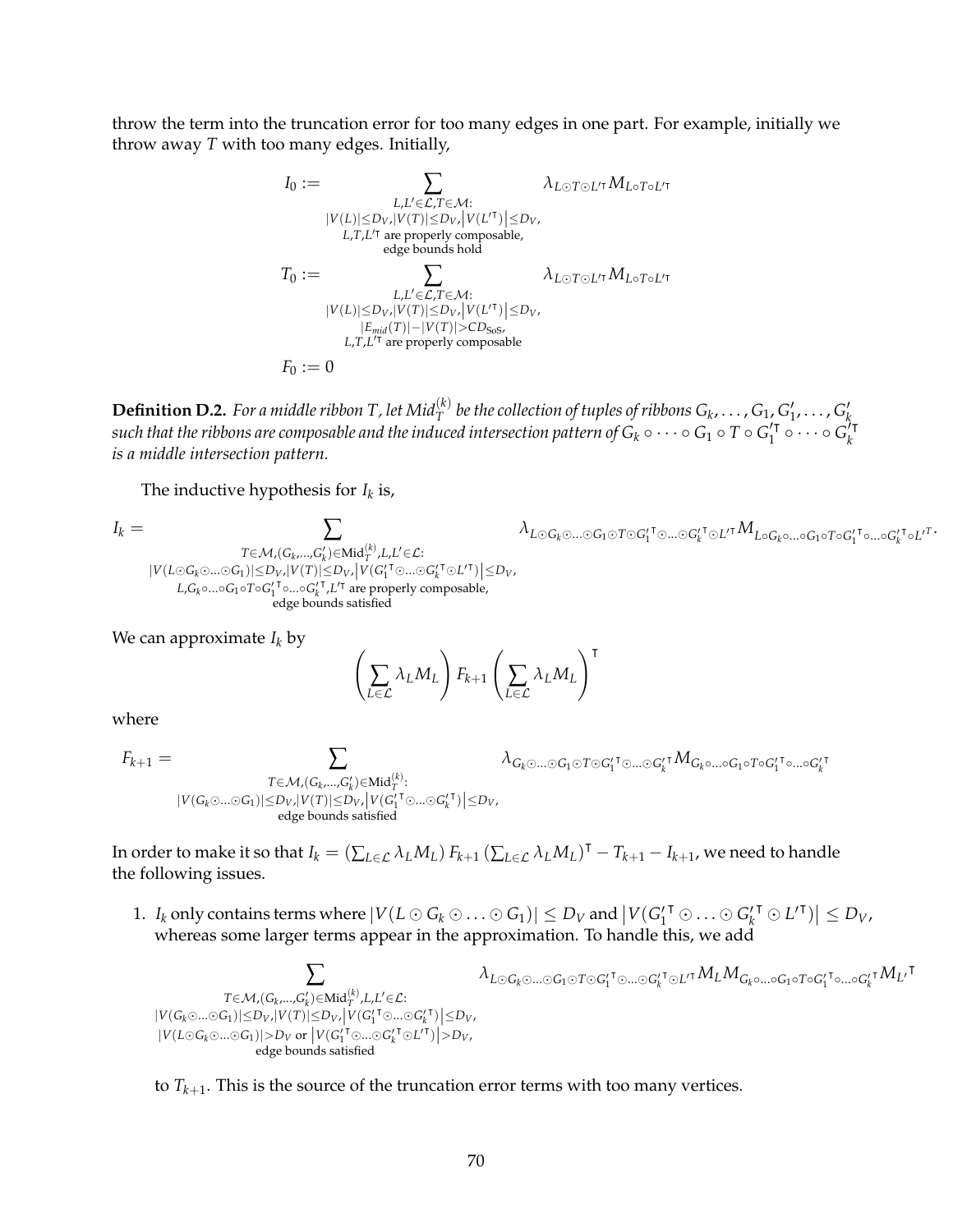2. *I<sub>k</sub>* only contains terms where *L*,  $G_k \circ \ldots \circ G_1 \circ T \circ G_1'$ **<sup>T</sup> ○ ... ○**  $G'_{k}$  $<sup>T</sup>, L<sup>T</sup>$  are properly compos-</sup> able. The remaining terms are  $L, G_k \circ \ldots \circ G_1 \circ T \circ G_1'$  $\begin{bmatrix} \overline{c} & \overline{c} & \overline{c} \\ \overline{c} & \overline{c} & \overline{c} \end{bmatrix}$  $\frac{1}{2}$ ,  $L^{\prime}$  such that they are not properly composable, and these will mostly be put into *Ik*+<sup>1</sup> .

$$
\sum_{\substack{T\in \mathcal{M}, (G_k,\ldots, G'_k)\in \text{Mid}_T^{(k)}, L, L'\in \mathcal{L}:\\ |V(L\odot G_k\odot \ldots \odot G_1)|\leq D_{V}, |V(T)|\leq D_{V}, \\ L, G_k\circ \cdots G_1\circ T\circ G_1^{'\intercal}\circ \cdots G_k^{'\intercal}, L'^{\intercal} \text{ are not properly composable}, \\ \text{edge bounds satisfied} }}\lambda_{L\odot G_k\odot \ldots \odot G_k^{'\intercal}\odot L'^{\intercal} }M_LM_{G_k\circ \cdots \circ G_k^{'\intercal}}M_{L'}\intercal
$$

These terms do not yet match our inductive hypothesis for  $I_{k+1}$ ; for each  $L$ ,  $G_k \circ \ldots \circ G_1 \circ T \circ T$  $G_1'$  $^{\mathsf{T}}$   $\circ \ldots \circ G'_{k}$ <sup>1</sup>, *L*<sup>T</sup> which are not properly composable, we must separate out the intersecting portions  $G_{k+1}$ ,  $G'_{k+1}$ . To do this, decompose *L* as  $L_2 \circ G_{k+1}$  where  $B_{L_2} = A_{G_{k+1}}$  is the leftmost minimum vertex separator between  $A_L$  and  $B_L \cup \{$  intersected vertices}. We decompose  $L'$ as  $L'_2 \circ G'_{k+1}$  in a similar way. This is exactly the definition that  $G_{k+1}, \ldots, G_1, T, G'_1, \ldots, G_{k+1}$ are a middle intersection, [Definition 6.3.](#page-24-0) That is,  $(G_{k+1},...,G'_{k+1}) \in \text{Mid}^{(k+1)}$ .

**Claim D.3.**  $L_2$  *and*  $L'_2$  *are left ribbons.* 

*Proof.* Definitionally, *BL*<sup>2</sup> is the unique minimum vertex separator of *L*2. Furthermore, reachability of all vertices in *L*<sup>2</sup> is inherited from *L*.

We record a lemma that will be needed later:

**Lemma D.4.** Factoring  $L = L_2 \circ G_{k+1}$  is oblivious to edges inside  $A_L$ ,  $B_L$ , edges incident to  $A_L \cap B_L$ , *or edges not in L.*

*Proof.* Edges inside  $A_L$  or  $B_L$  do not affect the connectivity between  $A_L$ ,  $B_L$ ; the same is true for edges incident to  $A_L \cap B_L$  since all vertices of  $A_L \cap B_L$  must be taken in any separator of *A<sup>L</sup>* and *BL*. The last claim is clear because the factoring depends only on which vertices of *L* intersected, as well as the structure of *L*. Е

Observe that now instead of summing over *L*, Mid<sup>(k)</sup>, *L'*, we may sum over *L*<sub>2</sub>, Mid<sup>(k+1)</sup>, *L*'<sub>2</sub>. That is, if we fix *T* and the ribbons  $G_k, \ldots, G'_{k'}$  then *L* determines the pair  $L_2, G_{k+1}$ , and vice versa.

We take  $I_{k+1}$  to be the subset of  $G_{k+1}$  that satisfy the edge bound  $|E_{mid}(G_{k+1})|-|V(G_{k+1})|\leq CD_{\rm{SoS}}.$  $(L_2 \text{ and } L_2'$  are written as  $L, L'$  here so as to more clearly match the inductive hypothesis.)

 $\lambda_{L\odot G_{k+1}\odot...\odot G'_{k+1}}$ <sup>τ</sup>⊙L'<sup>τ</sup>  $M$ <sub>L</sub>◦ $G_{k+1}$ ◦...◦ $G'_{k+1}$ 

 $\tau \circ L'^T$ 

 $\tau \circ L'^T$ 

∑ *T*∈ $\mathcal{M}$ , $(G_{k+1},...,G'_{k+1})$ ∈Mid $_T^{(k+1)}$ , $L,L' \in \mathcal{L}$ :  $|V(L \odot G_{k+1} \odot ... \odot G_1)| \leq D_V, |V(T)| \leq D_V, |V(G_1^{\prime \dagger} \odot ... \odot G_{k+1}^{\prime \dagger} \odot L^{\prime \dagger})| \leq D_V,$  $L$ , $G$ <sub>*k*+1</sub> ○...◦ $G$ <sub>1</sub><sup>o</sup>*T* ◦ $G$ <sub>*k*+1</sub><sup> $T$ </sup>, $L$ <sup> $T$ </sup> are properly composable, edge bounds satisfied

3. For technical reasons, we want to stop this process if  $|E_{mid}(G_{k+1})| - |V(G_{k+1})| > CD_{SoS}$  or  $|E_{mid}(G'_{k+1})| - |V(G'_{k+1})| > CD_{SoS}$ . Thus we take such terms  $G_{k+1}$  and  $G'_{k+1}$  $T$  and add them to  $T_{k+1}$  instead of to  $I_{k+1}$ .

$$
\sum_{\substack{T \in \mathcal{M}, (G_{k+1}, \ldots, G'_{k+1}) \in \text{Mid}_T^{(k+1)}, L, L' \in \mathcal{L}: \\ |V(L \odot G_k \odot \ldots \odot G_1)| \leq D_V, |V(T)| \leq D_{V'}}} \lambda_{L \odot G_{k+1} \odot \cdots \odot G'_{k+1}} \tau_{\odot L'} \tau M_{L \circ G_{k+1} \circ \cdots \circ G'_{k+1}}
$$
\n
$$
\sum_{\substack{|E_{mid}(G_{k+1})| - |V(G_{k+1})| > CD_{S \circ S} \\ L, G_{k+1} \circ \ldots \circ G_1 \circ T \circ G_1'^T \circ \ldots \circ G_{k+1}^T, L'^T \text{ are properly composable,} \\ \text{edge bounds satisfied up to } k}} \lambda_{L \odot G_{k+1} \odot \cdots \circ G_{k+1}^T \circ L'^T M_{L \circ G_{k+1} \circ \cdots \circ G'_{k+1}}}
$$